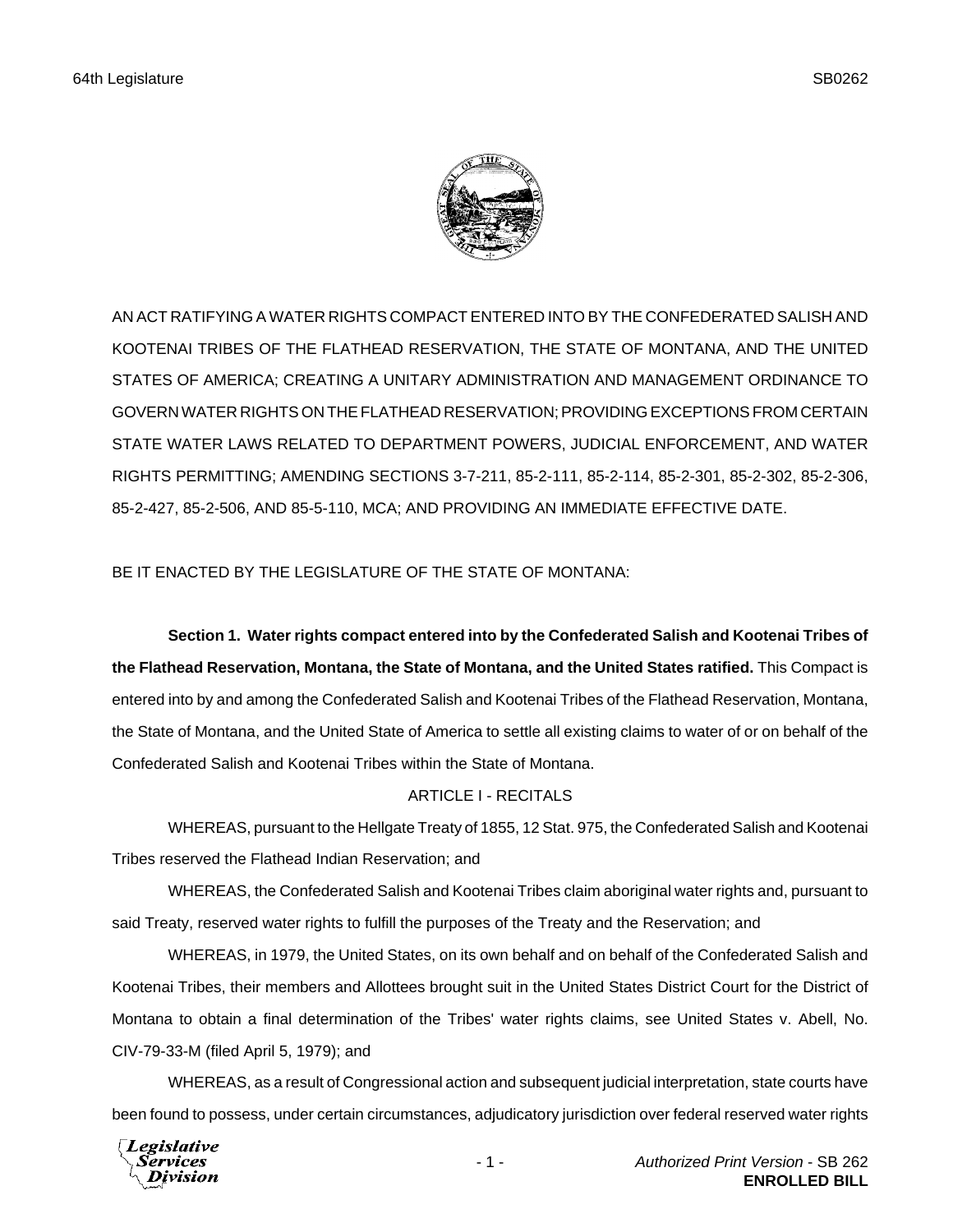held in trust by the United States for the benefit of Indians; see, McCarran Amendment 43 U.S.C. 666; Colorado River Conservation District v. United States, 424 U.S. 800 (1976); Arizona v. San Carlos Apache Tribe, 463 U.S. 545 (1983); and

WHEREAS, the State of Montana initiated a general stream adjudication pursuant to the provisions of Chapter 697, Laws of Montana 1979, which includes claims regarding the Confederated Salish and Kootenai Tribes' water rights; and

WHEREAS, the Montana Reserved Water Rights Compact Commission, under 85-2-702(1), MCA, is authorized to negotiate settlement of water rights claims filed by Indian tribes or filed on their behalf by the United States claiming reserved waters within the State of Montana; and

WHEREAS, the Federal district court litigation was stayed in 1983 pending the outcome of Montana State court water adjudication proceedings, see Northern Cheyenne v. Adsit, 721 F.2d 1187 (9th Cir.1983); and

WHEREAS, the adjudication of Confederated Salish and Kootenai Tribes' water rights in the State court proceeding has been stayed while negotiations are proceeding to conclude a compact resolving all water rights claims of the Confederated Salish and Kootenai Tribes; and

WHEREAS, the Confederated Salish and Kootenai Tribes, or their duly designated representatives, have authority to negotiate the Compact and the Tribal Council has the authority to execute this Compact pursuant to Article 6, Section 1, subsections (a), (c), and (u) of the Constitution and Bylaws of the Confederated Salish and Kootenai Tribes said Constitution adopted and approved under Section 16 of the Act of June 18, 1934 (48 Stat. 984), as amended; and

WHEREAS, the United States Attorney General, or a duly designated official of the United States Department of Justice, has authority to execute this Compact on behalf of the United States pursuant to the authority to settle litigation contained in 28 U.S.C. 516-17 and the Federal legislation ratifying this Compact identified in Article VIII.B; and

WHEREAS, the Secretary of the Interior, or a duly designated official of the United States Department of the Interior, has authority to execute this Compact on behalf of the United States Department of the Interior pursuant to 43 U.S.C. 1457, inter alia, and appropriate Federal legislation ratifying this Compact as identified in Article VIII.B; and

WHEREAS, the Confederated Salish and Kootenai Tribes, the State of Montana, and the United States agree that the Tribal Water Right and other water rights described in this Compact, subject to the provisions of

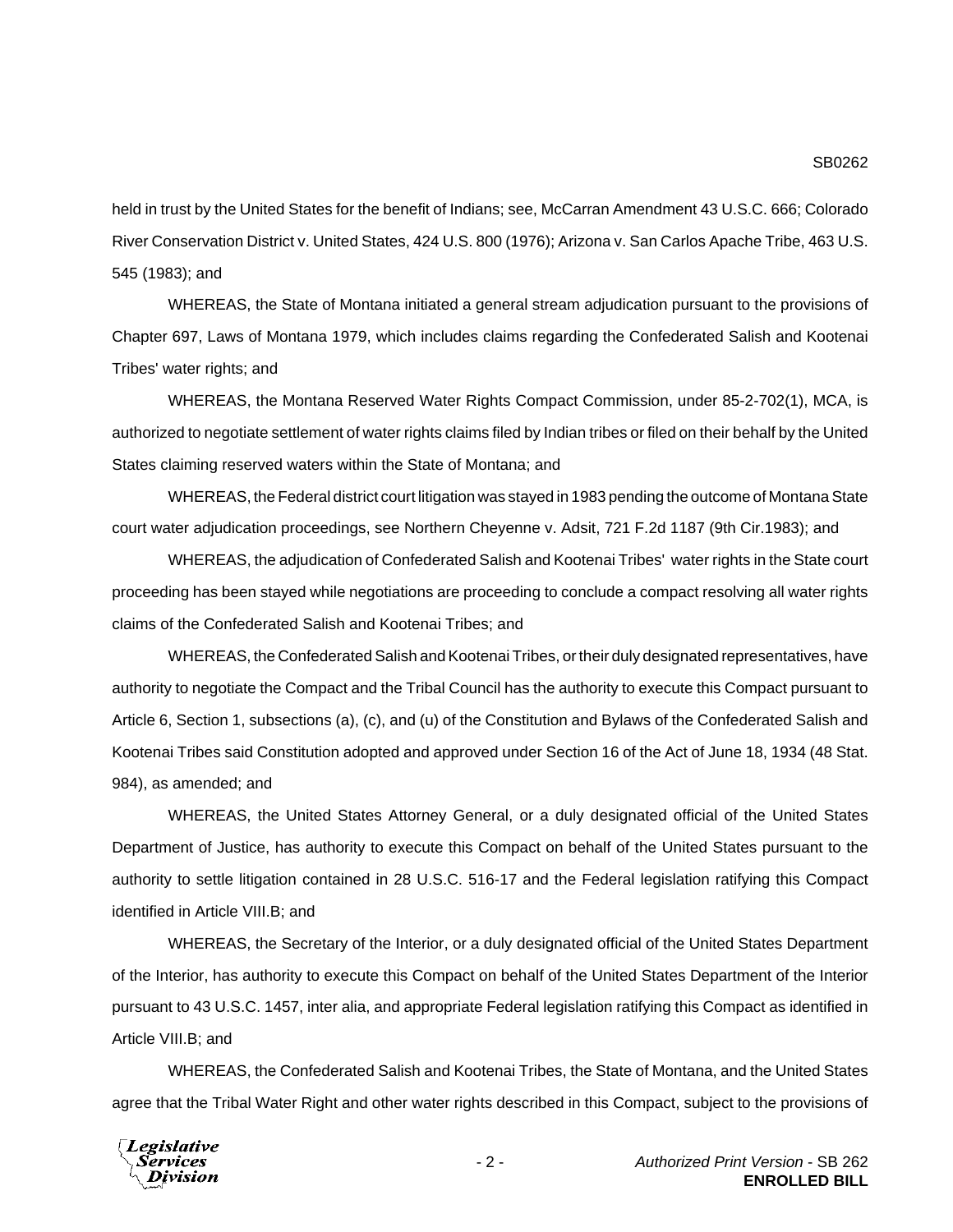the Act of Congress identified in Article VIII.B, is in satisfaction of the water rights claims of the Tribes, their members and Allottees, and of the United States on behalf of the Tribes and their members and Allottees; and

WHEREAS, the Parties agree that it is in the best interest of all Parties that the water rights claims of the Confederated Salish and Kootenai Tribes be settled through agreement between and among the Tribes, the State of Montana, and the United States; and

WHEREAS, the Parties agree that there is a clear hydrological interrelationship between the surface water and Groundwater of the Reservation, and each use of water on the Reservation may affect water use by all water users on the Reservation; and

WHEREAS, the Parties agree that prudent and knowledgeable conservation, management, and protection of the water resources of the Reservation are essential to the health and welfare of all residents of the Reservation; and

WHEREAS, the Parties seek to secure to all residents of the Reservation the quiet enjoyment of the use of waters of the Reservation for beneficial uses; and

WHEREAS, the Parties agree to protect Tribal Instream Flows, Existing Uses, and Historic Farm Deliveries to Flathead Indian Irrigation Project irrigators; and

WHEREAS, the Parties desire to create a unitary administration system that would provide a single system for the appropriation and administration of the waters of the Reservation and for the establishment and maintenance of a single system of centralized records for all water uses of the Reservation regardless of whether the use is based on State or Federal law.

NOW THEREFORE, the Parties agree to enter into the Compact for the purpose of settling the water rights claims of the Confederated Salish and Kootenai Tribes, their members, and Allottees of the Flathead Indian Reservation, and of the United States on behalf of the Tribes, their members and Allottees, and to provide the necessary foundation for the establishment of a board composed of Tribal and State appointed representatives to provide for the unified administration of all water resources on the Reservation.

#### ARTICLE II - DEFINITIONS

The following definitions shall apply for purposes of the Compact:

1. "Acre-foot" or "Acre-feet" means the amount of water necessary to cover one acre to a depth of one foot and is equivalent to 43,560 cubic feet of water.

2. "Adaptive Management" means an ongoing process of decision-making, based on water measurement



- 3 - *Authorized Print Version* - SB 262 **ENROLLED BILL**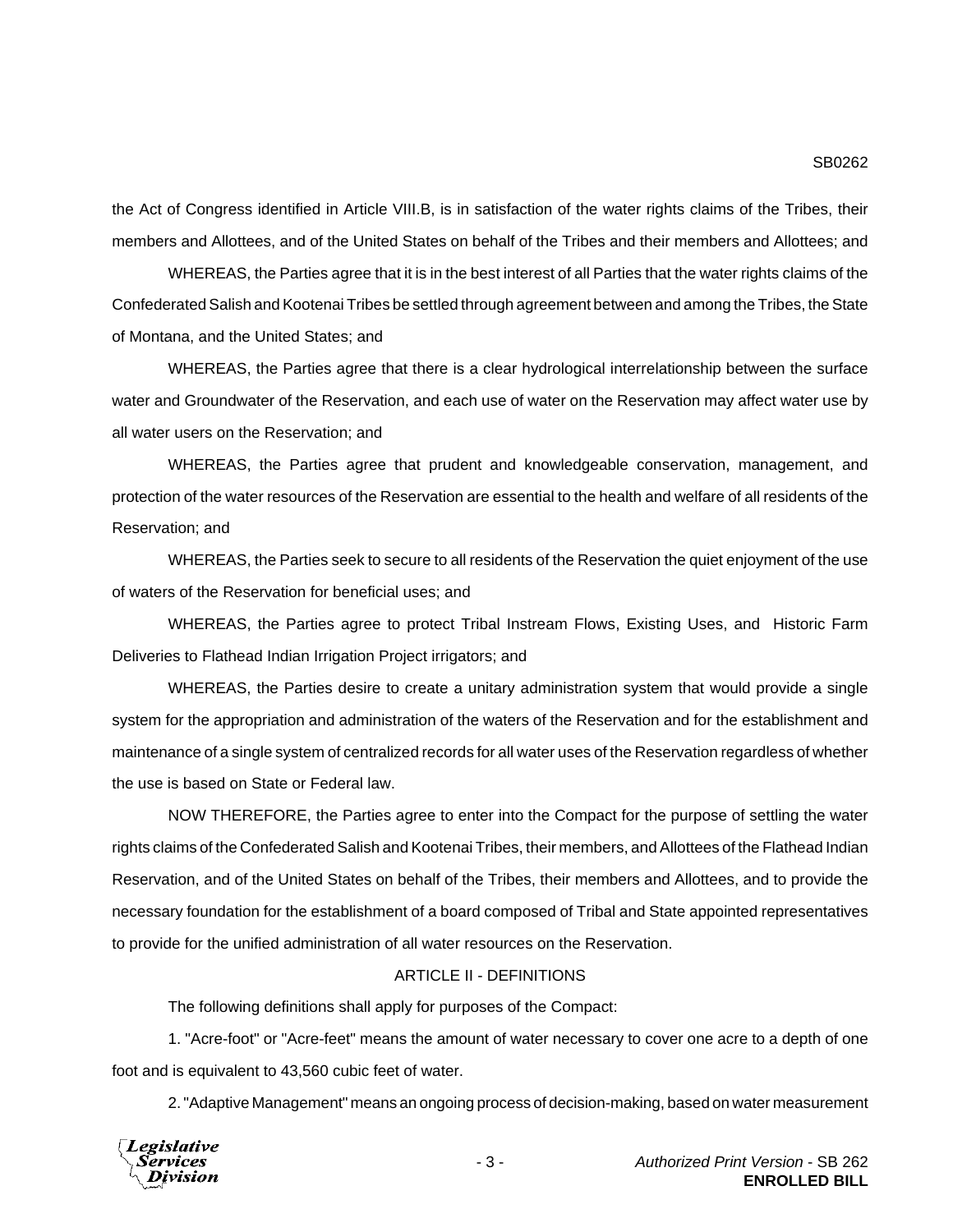and accounting designed to continuously manage and improve the allocation of water between Instream Flows, Minimum Reservoir Pool Elevations, and FIIP Water Use Rights pursuant to the Adaptive Management Appendix 3.5.

3. "Allottee" or "Allottees" means an owner of an interest in a tract of land held in trust by the United States which was allotted pursuant to the Act of April 23, 1904, 33 Stat. 302, as amended, or the Act of February 25, 1920, 41 Stat. 452, as amended.

4. "Alternate Value" means, as applied to the consensual agreements provided for by Article III.G.3, the quantity of water allowed under a claim decreed by the Montana Water Court or water right granted by the DNRC.

5. "Appropriation Right" means a right to appropriate water issued by the Water Management Board pursuant to the terms of this Compact and the Law of Administration.

6. "Arising Under State Law" means, as applied to a water right, a water right created under Montana law or a water right held by a nonmember of the Tribes on land not held in trust by the United States for the Tribes or a Tribal member and for which a claim was required to be filed in the Montana general stream adjudication.

7. "Basin 76D" means the hydrologic Basin 76D, including the Kootenai River and its tributaries, as shown in Appendix 1.

8. "Basin 76E" means the hydrologic Basin 76E, including Rock Creek and its tributaries, as shown in Appendix 1.

9. "Basin 76F" means the hydrologic Basin 76F, including the Blackfoot River and its tributaries, as shown in Appendix 1.

10. "Basin 76G" means the hydrologic Basin 76G, including the Clark Fork River above the Blackfoot River, and its tributaries, as shown in Appendix 1.

11. "Basin 76GJ" means the hydrologic Basin 76GJ, including Flint Creek and its tributaries, as shown in Appendix 1.

12. "Basin 76H" means the hydrologic Basin 76H, including the Bitterroot River and its tributaries, as shown in Appendix 1.

13. "Basin 76I" means the hydrologic Basin 76I, including the Middle Fork of the Flathead River and its tributaries, as shown in Appendix 1.

14. "Basin 76J" means the hydrologic Basin 76J, including the South Fork of the Flathead River and its tributaries, as shown in Appendix 1.

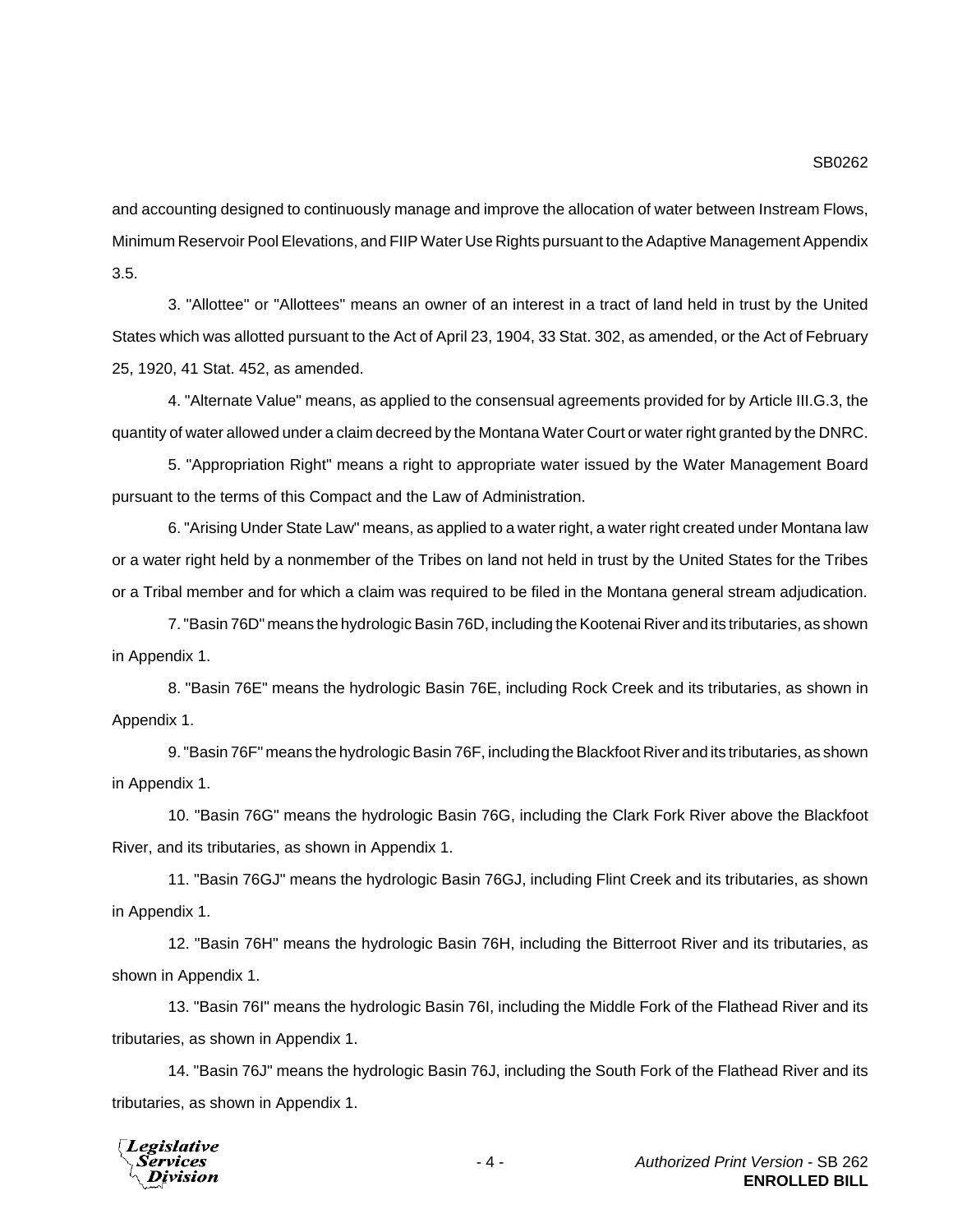15. "Basin 76K" means the hydrologic Basin 76K, including the Swan River and its tributaries, as shown in Appendix 1.

16. "Basin 76L" means the hydrologic Basin 76L, including the Flathead River below Flathead Lake, and its tributaries, as shown in Appendix 1.

17. "Basin 76LJ" means the hydrologic Basin 76LJ, including the Flathead River to and including Flathead Lake, and its tributaries, as shown in Appendix 1.

18. "Basin 76M" means the hydrologic Basin 76M, including the Clark Fork River between the Blackfoot River and the Flathead River, and its tributaries, as shown in Appendix 1.

19. "Basin 76N" means the hydrologic Basin 76N, including the Clark Fork River below the Flathead River, and its tributaries, as shown in Appendix 1.

20. "Call" means the right of the holder of a water right with a senior priority date and an immediate need for a use of water to require a holder of a water right with a junior priority date to refrain from appropriating water otherwise physically available until the senior water right is satisfied.

21. "Cfs" means cubic feet per second.

22. "Change in Use" means an authorized change in the point of diversion, the place of use, the period of use, the purpose of use, or the place of storage of an Appropriation Right issued by the Water Management Board under this Compact and the Law of Administration, or of an Existing Use. A changed water right retains the original priority date of that right.

23. "Compact" means this water rights settlement entered into by the Confederated Salish and Kootenai Tribes, the State and the United States.

24. "Compact Implementation Technical Team" or "CITT" means the entity established by this Compact to plan and advise the Project Operator on the implementation of FIIP Operational Improvements, Rehabilitation and Betterment, and Adaptive Management. The CITT duties and responsibilities are defined in more detail in Appendix 3.5.

25. "Compact Management Committee" or "CMC" means the entity described in Article IV.G.5 formed to provide policy and administrative oversight of the CITT.

26. "Court of Competent Jurisdiction" means a State or Tribal court that otherwise has jurisdiction over the matter so long as the parties to the dispute to be submitted to that court consent to its exercise of jurisdiction, but if no such court exists, a Federal court.

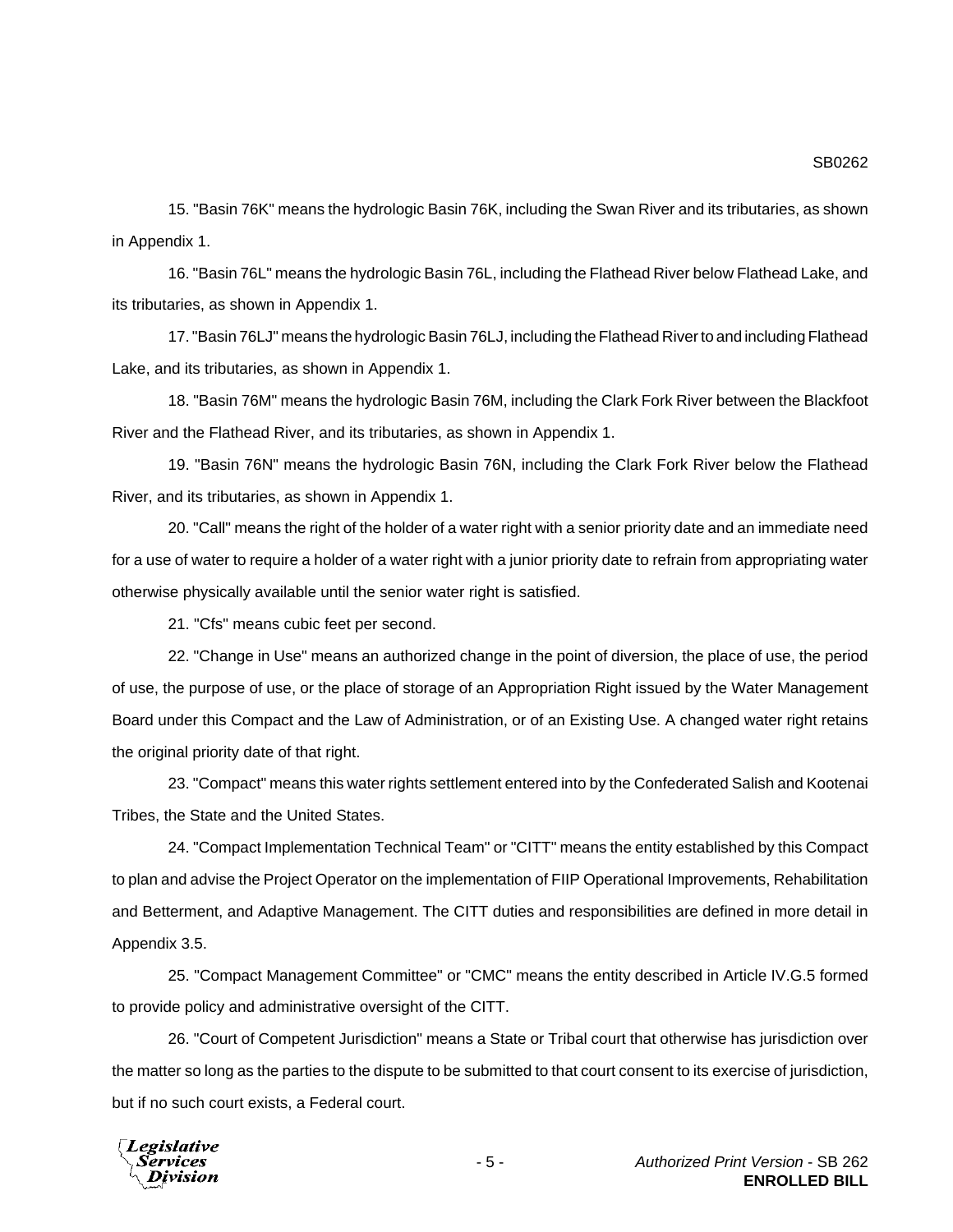27. "DNRC" means the Montana Department of Natural Resources and Conservation, or any successor agency.

28. "Effective Date" means the date on which the Compact is finally approved by the Tribes, by the State, and by the United States, and on which the Law of Administration has been enacted and taken effect as the law of the State and the Tribes, whichever date is latest.

29. "Existing Use" means a use of water under color of Tribal, State or Federal law in existence as of the Effective Date, including uses in existence on that date that are eligible for either of the registration processes set forth in the Law of Administration; provided that any portion of a Water Right Arising Under State Law within the Reservation that is, at any point after the date the ratification of the Compact by the Montana Legislature takes effect under State law, voluntarily relinquished or is legally determined to be abandoned, relinquished, or have otherwise ceased to exist, shall be stricken from the relevant basin decree as a Water Right Arising Under State Law and be entitled to no further protection as such a right or as an Existing Use.

30. "Flathead Indian Irrigation Project" or "FIIP" means the irrigation project developed by the United States to irrigate lands within the Reservation pursuant to the Act of April 23, 1904, Public Law 58-159, 33 Stat. 302 (1904), and the Act of May 29, 1908, Public Law 60-156, 35 Stat. 441 (1908), and includes, but is not limited to, all lands, reservoirs, easements, rights-of-way, canals, ditches, laterals, or any other FIIP facilities (whether situated on or off the Reservation), headgates, pipelines, pumps, buildings, heavy equipment, vehicles, supplies, records or copies of records and all other physical, tangible objects, whether of real or personal property, used in the management and operation of the FIIP.

31. "FIIP Influence Area" means the lands influenced by the operations of the FIIP as identified on the map attached hereto as Appendix 2.

32. "FIIP Water Use Right" means the water right set forth in Article III.C.1.a that is dedicated to use by the FIIP and FIIP irrigators and includes uses of water for irrigation and Incidental Purposes allowed by the FIIP through water service contracts. This water right is the source for the entitlement to delivery of available irrigation water for assessed parcels as provided by Article IV.D.2.

33. "Flathead Indian Reservation" or "Reservation" means all land within the exterior boundaries of the Indian Reservation established under the July 16, 1855 Treaty of Hellgate (12 Stat. 975), notwithstanding the issuance of any patent, and including rights-of-way running through the Reservation.

34. "Flathead Reservation Water Management Board," "Water Management Board," or "Board" means

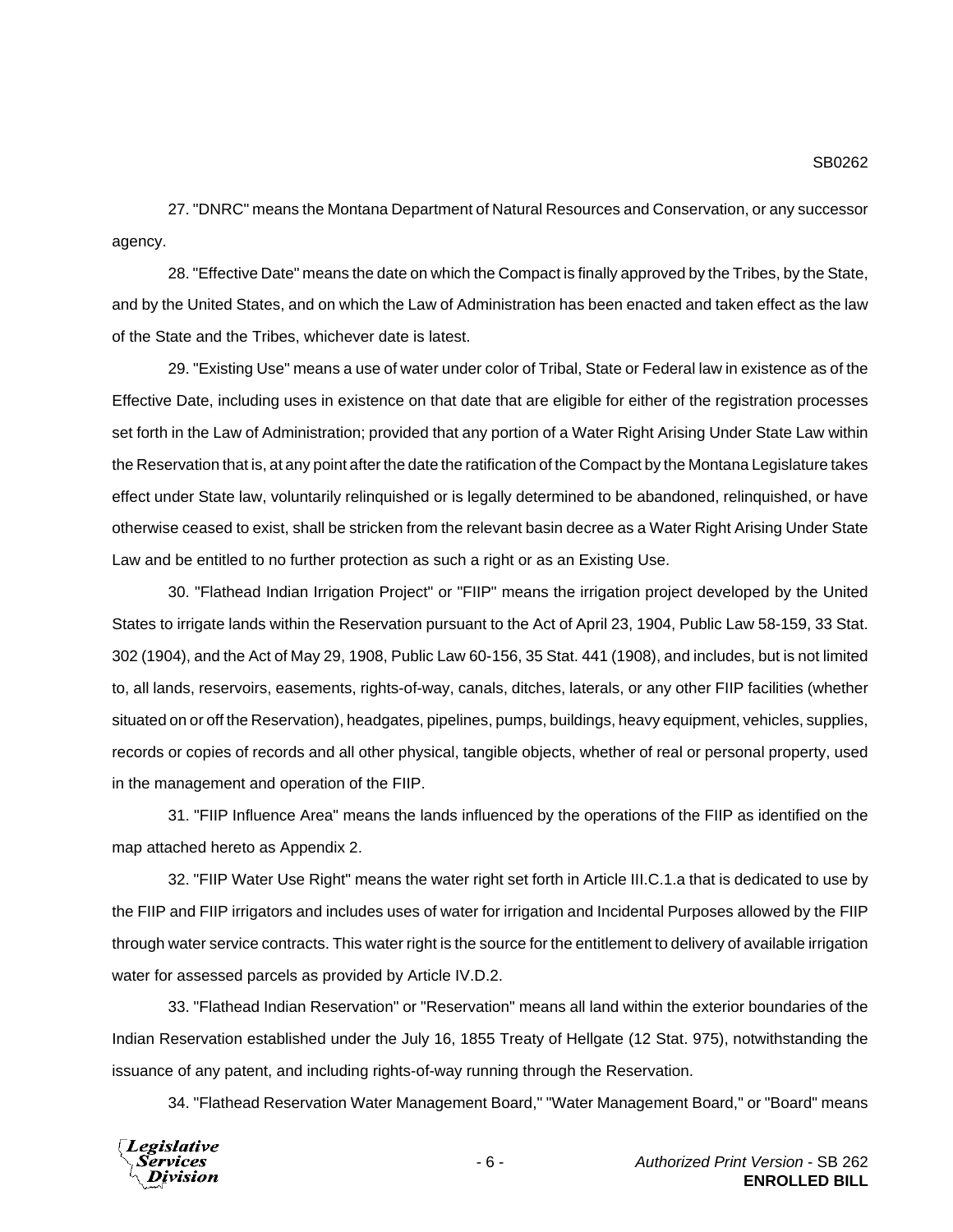the entity established by this Compact and the Law of Administration to administer the use of all water rights on the Reservation upon the Effective Date.

35. "Flathead System Compact Water" means that portion of the Tribal Water Right consisting of 229,383 Acre-feet per year that the Tribes may withdraw from the Flathead River or Flathead Lake, which includes up to 90,000 Acre-feet per year stored in Hungry Horse Reservoir, with a maximum total volume consumed of 128,158 Acre-feet per year.

36. "Historic Farm Deliveries" means the aggregate annual volume of water for irrigation and Incidental Purposes on the FIIP that was delivered to all farm turnouts within an individual River Diversion Allowance Area prior to the date the ratification of the Compact by the Montana Legislature takes effect under State law. Historic Farm Deliveries include historic crop consumption and estimated standard rates of on-farm conveyance and irrigation application inefficiencies and are used to evaluate RDA values pursuant to Article IV.D.1.e. Historic Farm Delivery volumes are specified in Appendix 3.3.

37. "Groundwater" means any water that is beneath the surface of the earth.

38. "High Mountain Lakes" means those lakes shown in Appendix 17.

39. "Hungry Horse Dam" means the dam that is a part of the Hungry Horse Project.

40. "Hungry Horse Project" means that project authorized by the Act of June 5, 1944 (58 Stat. 270, Public Law 78-329) to be constructed and operated by the US Bureau of Reclamation. The Act of May 29, 1958 (Public Law 85-428) amended the authorizing act to make Hungry Horse a Reclamation project subject to Reclamation laws.

41. "Hungry Horse Reservoir" means the reservoir that is a part of the Hungry Horse Project.

42. "Incidental Purpose(s)" means water delivered through or diverted from FIIP facilities for purposes incidental to irrigation, including but not limited to Rehabilitation and Betterment, and lawn and garden purposes allowed by the FIIP through water service contracts.

43. "Individual Indian Owner" means a Tribal member and his or her heirs or an Allottee and his or her heirs who is an owner of an interest in trust or restricted lands and who has a documented use of the Tribal Water Right registered pursuant to the terms of this Compact and the Law of Administration.

44. "Instream Flow" means a stream flow retained in a watercourse to benefit the aquatic environment. Instream Flow may include Natural Flow or streamflow affected by regulation, diversion, or other modification. A water right for Instream Flow purposes is quantified for a stream reach and measured for enforcement purposes

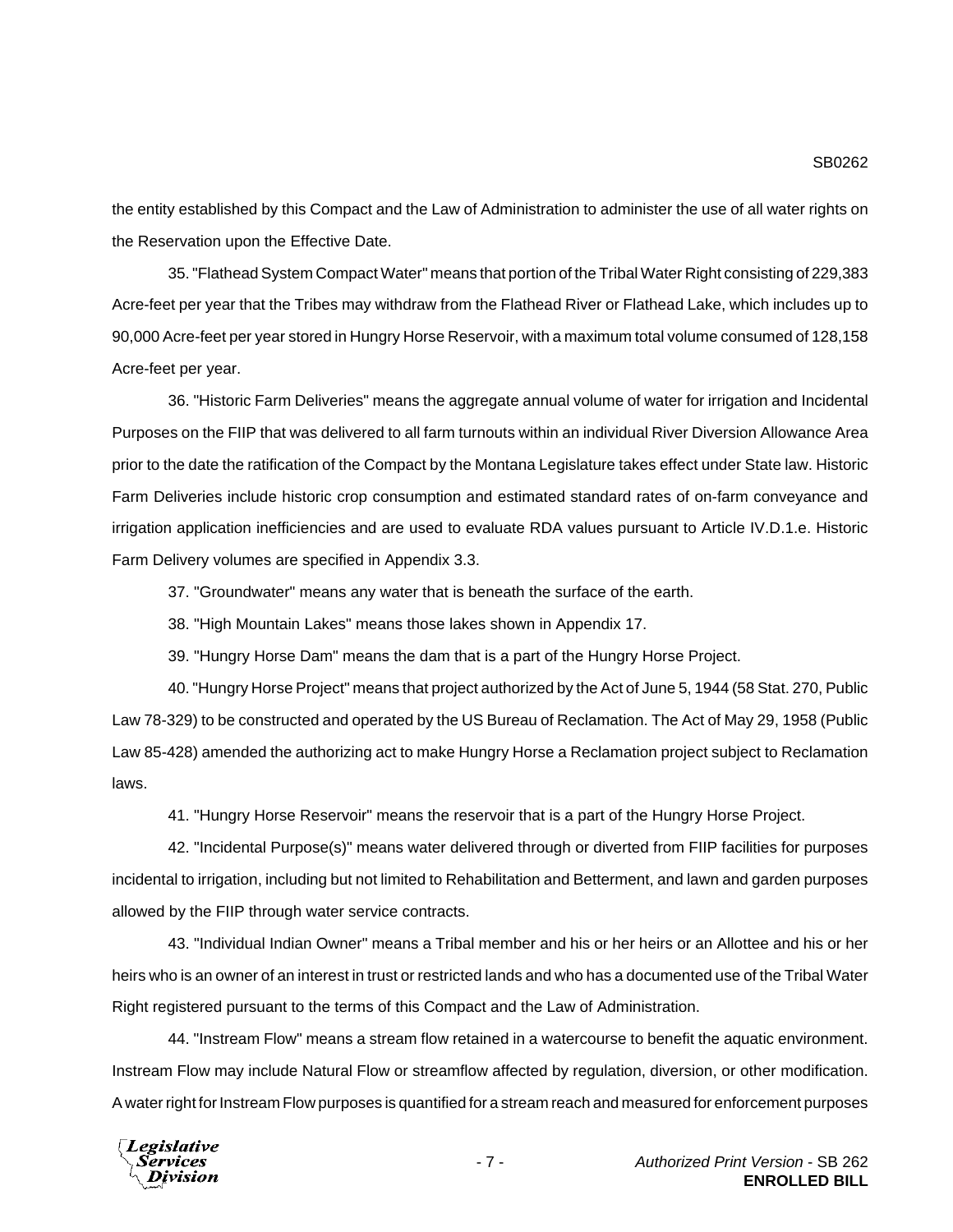at a specified point.

45. "Law of Administration" or "Unitary Administration and Management Ordinance" means the body of laws enacted by both the State and the Tribes to provide for the administration of surface water and Groundwater within the Reservation, that are both materially consistent with the substantive provisions of Appendix 4.

46. "Lease" means, as applied to the Tribal Water Right, an authorization for a Person or Persons to use any part of the Tribal Water Right through a service contract, temporary assignment, or other similar agreement of limited duration.

47. "MFWP" means the Montana Department of Fish, Wildlife, and Parks, or any successor agency.

48. "Minimum Enforceable Instream Flows" or "MEFs" means the schedule of monthly minimum enforceable streamflow levels that are set forth in Appendix 3.1.

49. "Minimum Reservoir Pool Elevations" means the minimum pool water elevations for FIIP reservoirs specified in the table attached hereto as Appendix 3.1 and abstracts of water right attached hereto as Appendix 15.

50. "Natural Flow" means the rate and volume of water movement past a specified point on a natural stream, produced from a drainage area for which there have been no effects caused by diversion, storage, import, export, return flow, or changes in consumptive use.

51. "New Development" means the development of a use of the Tribal Water Right set forth in the Compact, from any source, commencing after the Effective Date, and encompasses all uses of the Tribal Water Right not included within the definition of Existing Use.

52. "Operational Improvements" means practices that improve the ability of the Project Operator to plan for and manage water storage and allocation between Instream Flows and FIIP Water Use Rights. Operational Improvements address water supply planning, reservoir management, Instream Flow management, water accounting and reporting, Stock Water delivery, irrigation wastewater, measurement at diversion works, water measurement at farm delivery locations, and water measurement at irrigation wasteways. Operational Improvements are set forth in the schedule attached hereto as Appendix 3.4.

53. "Parties" means the Tribes, the State, and the United States.

54. "Person" means an individual or any other entity, public or private, including the Tribes, the State, and the United States, and all officers, agents and departments of each sovereign.

55. "Project Operator" means the entity with the legal authority and responsibility to operate the Flathead



SB0262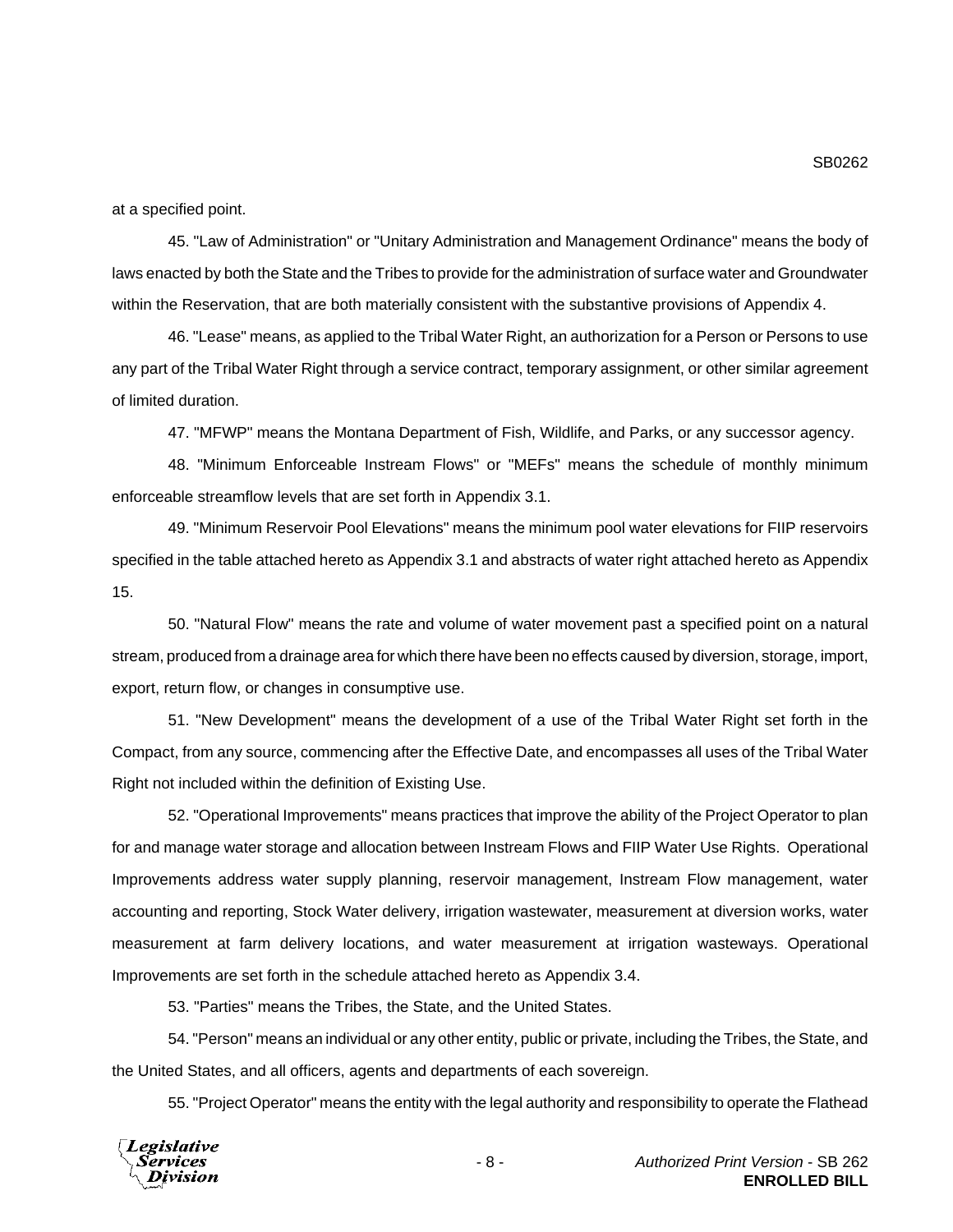Indian Irrigation Project.

56. "Reallocated Water" means the water from that portion of any given FIIP diversion or RDA that is made available through increased efficiency resulting from Rehabilitation and Betterment projects.

57. "Rehabilitation and Betterment" means both irrigation facility upgrades that improve water management and operational control at irrigation diversion works, and irrigation facility upgrades to reduce losses in conveyance of water from irrigation sources of supply to irrigation points of use. Rehabilitation and Betterment actions include, but are not limited to, reconstruction, replacement, and automation at irrigation diversion works; lining of open canals; and placement of open canals in pipe.

58. "River Diversion Allowance" or "RDA" means initially the volume of water identified in Appendix 3.2 and defined for wet, normal and dry Natural Flow years that is necessary to be diverted or pumped to supply the FIIP Water Use Right. As Reallocated Water is made available through Rehabilitation and Betterment, the RDA is the amount defined in Appendix 3.2, reduced by the volume of Reallocated Water made available by a particular Rehabilitation and Betterment project.

59. "River Diversion Allowance Area" or "RDA Area" means geographic divisions of the FIIP to which water is diverted. RDA Areas are depicted in Appendix 3.2.

60. "Secretary" means the Secretary of the United States Department of the Interior, or the Secretary's duly authorized representative.

61. "Shared Shortages" means a water management procedure to be applied when water supply is insufficient to satisfy both MEFs and RDAs simultaneously.

62. "State" means the State of Montana and all officers, agencies, departments and political subdivisions thereof.

63. "Stock Water" means water used for livestock.

64. "Target Instream Flows" or "TIFs" means the schedule of monthly Instream Flow levels, defined for normal and wet Natural Flow years that are identified in Appendix 3.1.

65. "Tribal Council" means the duly elected governing body of the Confederated Salish and Kootenai Tribes of the Flathead Reservation, Montana.

66. "Tribal Natural Resources Department" means the governmental subdivision of the Tribes authorized by Tribal Ordinance No. 78-B, as amended, or any successor agency.

67. "Tribal Water Right" means the water rights of the Confederated Salish and Kootenai Tribes, including

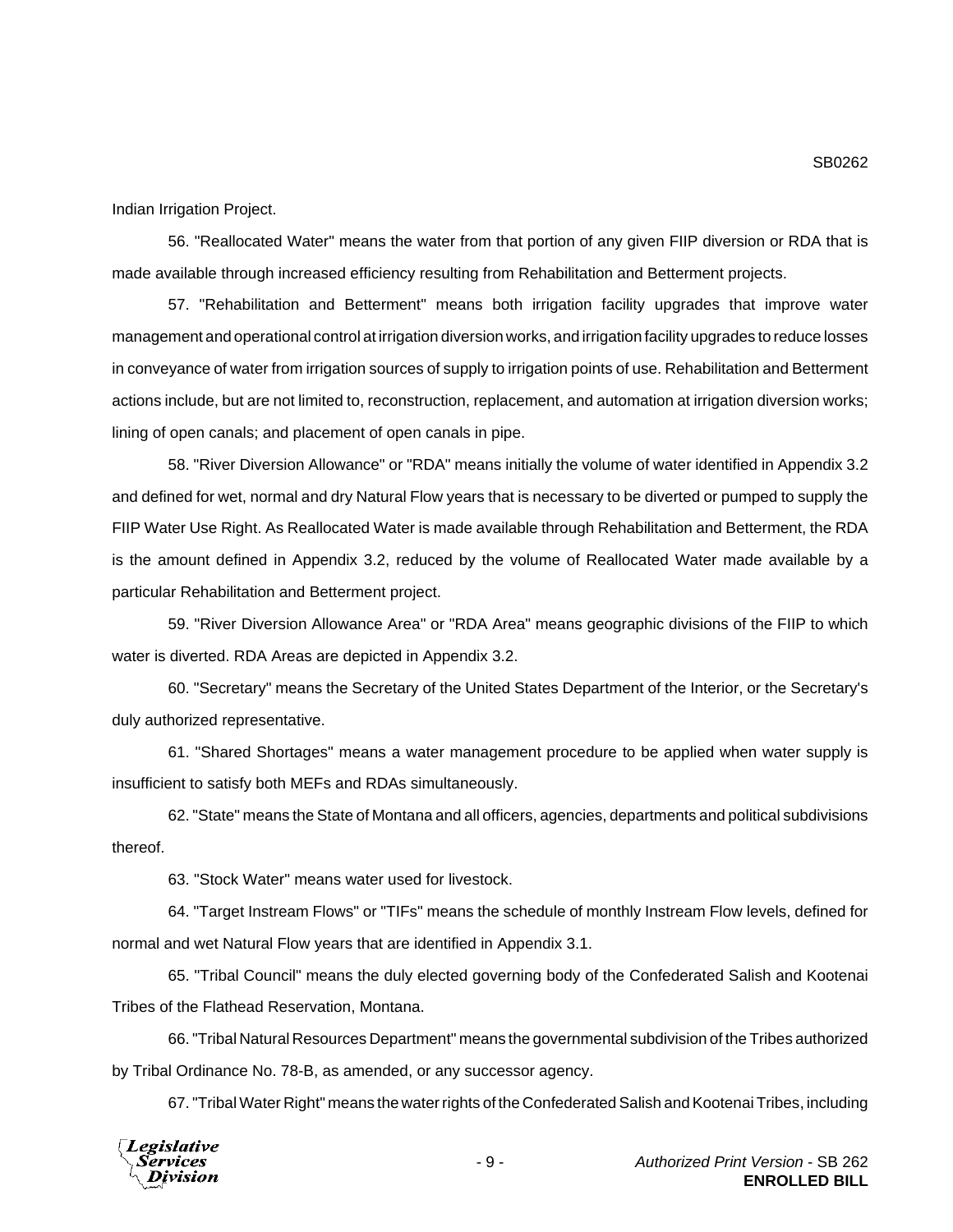any Tribal member or Allottee, the basis of which are federal law, as set forth in Article III.A, Article III.C.1.a through j, Article III.C.1.k.i, Article III.C.1.l.i, Article III.D.1 through 3 and Article III.D.7 and 8. The term "Tribal Water Right" also includes those rights identified in Article III.H that are appurtenant to lands taken into trust by the United States on behalf of the Tribes.

68. "Tribes" means the Confederated Salish and Kootenai Tribes of the Flathead Reservation, Montana, and all officers, agencies, and departments thereof.

69. "United States" means the Federal government and all officers, agencies and departments thereof.

70. "Water Rights Arising Under State Law" means those valid water rights Arising Under State Law existing as of the Effective Date and not subsequently relinquished or abandoned, as those rights are: decreed or to be decreed by the Montana Water Court pursuant to 85-2-234, MCA; permitted by the DNRC; exempted from filing in the Montana general stream adjudication pursuant to 85-2-222, MCA; or excepted from the permitting process pursuant to 85-2-306, MCA.

71. "Wetland" means an area that is inundated or saturated by surface water or Groundwater at a frequency and duration sufficient to support, and that under normal circumstances does support, a prevalence of vegetation typically adapted for life in saturated soil conditions. Wetlands generally include swamps, marshes, bogs and similar areas.

## ARTICLE III -WATER RIGHTS OF THE TRIBES

The water rights of the Tribes quantified in Article III are composed of two parts: water rights whose basis is Federal law that are defined and referred to as the Tribal Water Right and those Water Rights Arising Under State Law identified in Article III.C.1.k.ii, III.C.1.l.ii, III.D.4, 5, and 6, and III.H.

A. Religious or Cultural Uses. The Tribal Water Right described in this Article III includes all traditional, religious, or cultural uses of water by members of the Confederated Salish and Kootenai Tribes within Montana. Individual exercises of traditional, religious, or cultural uses are exempt from the Registration process contained in the Law of Administration.

B. Abstracts of Water Right. Abstracts of water right appended to this Compact are a substantive element of this Compact. The language of the abstracts, including all informational remarks, shall control in the event of any inconsistency between the Compact and the abstracts of water right; provided however, that the Parties upon written mutual agreement may make technical corrections to the abstracts prior to the Parties submission to the Montana Water Court of the motion for entry of the Proposed Decree identified in Article VII.B. Such modifications

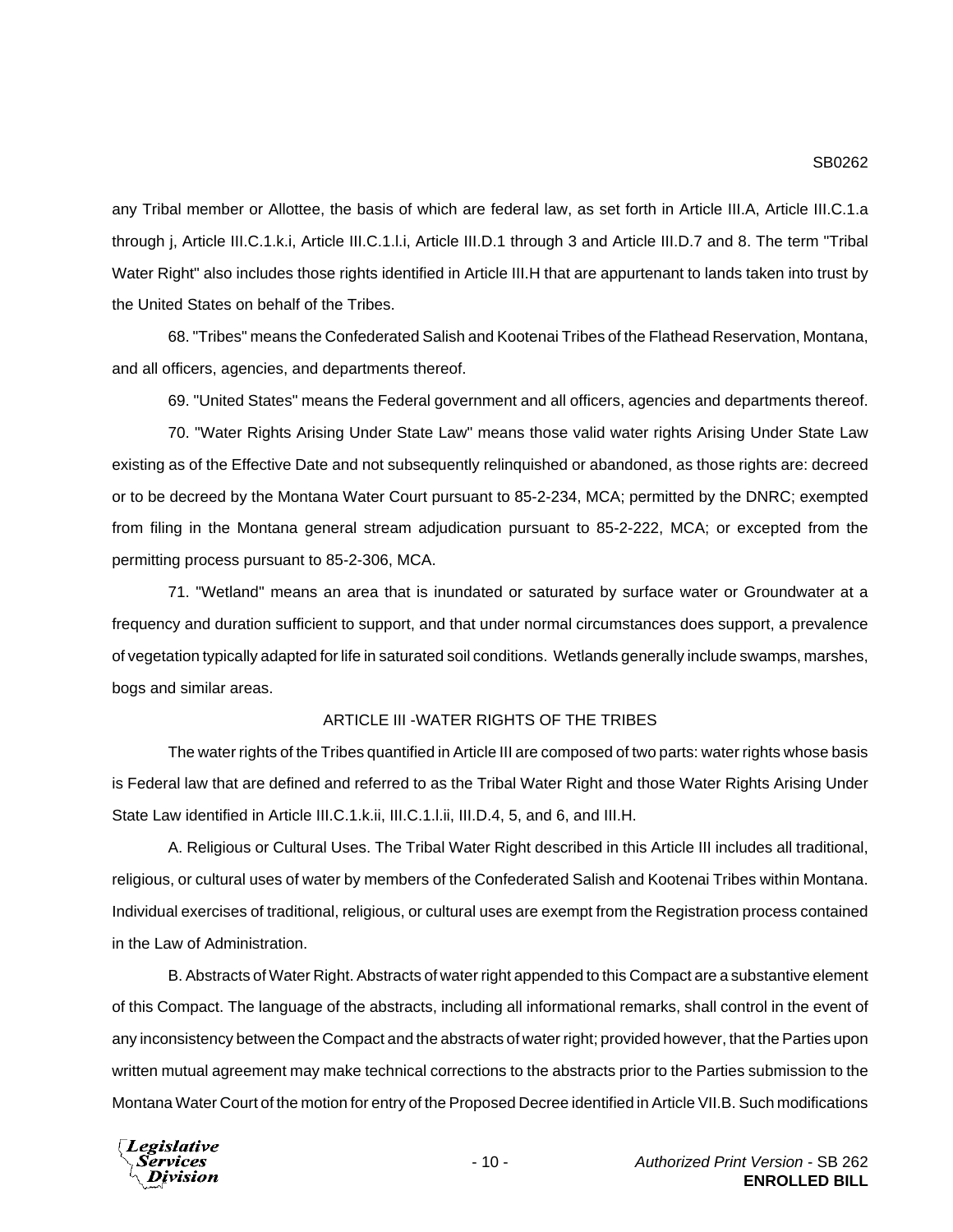are pursuant to, and shall not be deemed an amendment of, this Compact.

C. Basins 76L and 76 LJ and Flathead Indian Irrigation Project Irrigation Water Diversions from Basins 76F and 76N.

1. Quantification.

a. Flathead Indian Irrigation Project. The Tribes have the right to water that is supplied to the Flathead Indian Irrigation Project to be used for such purposes in such volumes and flow rates and from such sources of supply as identified in the abstracts of water right attached hereto as Appendix 5. The FIIP will serve up to, but not more than 135,000 acres. The exercise of this portion of the Tribal Water Right shall be satisfied by meeting the RDA values for each RDA Area described in Appendix 3.2 as evaluated pursuant to Article IV.D.1.e, and is subject to Article IV.D through F.

The priority date for the portion of the Tribal Water Right used by the FIIP is July 16, 1855.

b. Existing Uses by the Tribes, their Members and Allottees.

i. The Tribal Water Right includes all Existing Uses by the Tribes, their members and Allottees that are not Water Rights Arising Under State Law and are not otherwise specifically quantified in other sections of this Article III.

ii. Water Rights Arising Under State Law held by the Tribes, their members and Allottees will be satisfied pursuant to their own terms as finally decreed by the Montana Water Court or permitted by the DNRC.

iii. For each Existing Use identified in Article III.C.1.b.i to be valid and enforceable, the Tribes, or each Tribal member or Allottee claiming such an Existing Use, shall complete the process for the registration of uses of the Tribal Water Right set forth in the Law of Administration. Such uses include but are not limited to irrigation, Stock Water, domestic, commercial, municipal and industrial purposes, as well as those historically irrigated allotments that are held for individuals in trust by the United States that are not served by the FIIP and that are identified on the map and table attached hereto as Appendix 6.

iv. Uses of the Tribal Water Right for which abstracts are appended to this Compact, including uses on the FIIP, are exempt from the registration requirement set forth in Article III.C.1.b.iii.

v. The priority date for water uses registered pursuant to Article III.C.1.b.iii and the Law of Administration is July 16, 1855.

c. Flathead System Compact Water. The Tribes have a direct flow water right from the Flathead River with the following elements:

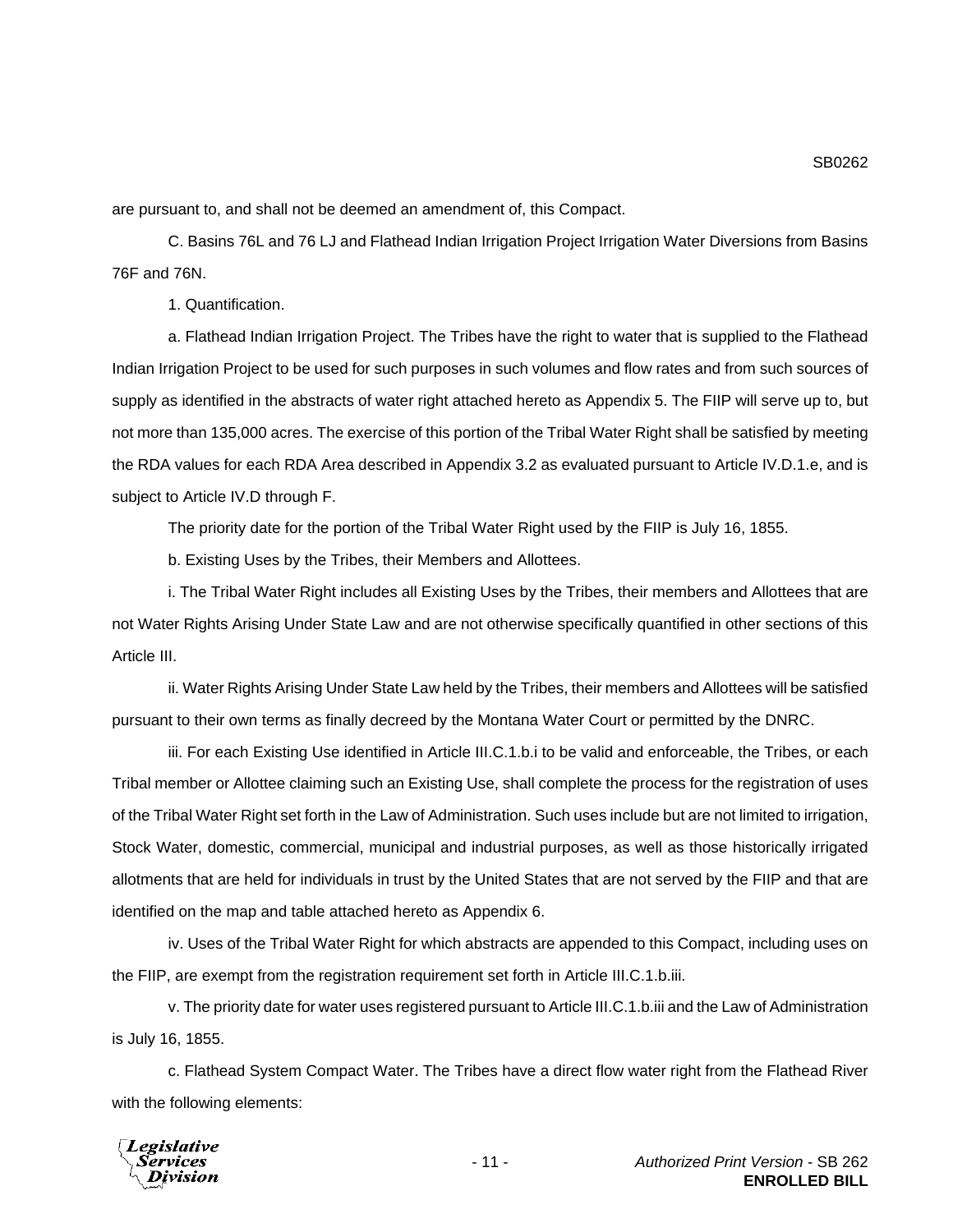Source of Water: Flathead River, Flathead Lake, and the South Fork of the Flathead River up to Hungry Horse Reservoir

Point of Diversion: From Flathead Lake or the Flathead River, either on or off of the Reservation Purpose: Any beneficial use

Diversion Volume: 229,383 Acre-feet per year

Depletion Volume: 128,158 Acre-feet per year

Period of Diversion and Depletion: January 1 through December 31

i. As part of the Tribal Water Right quantified in this Article III.C.1.c, the Tribes shall be entitled to an allocation of 90,000 Acre-feet per year, as measured at the Hungry Horse Dam, of storage water in Hungry Horse Reservoir.

ii. This water right shall be used in a manner that ensures impacts associated with the exercise of this water right are no greater than those identified in model run: Natural Q + 90K of the United States Bureau of Reclamation's Final Flathead Basin Depletions Study (USBR, October 2012), attached hereto as Appendix 7. In the event that the impacts exceed those identified in model run: Natural Q + 90K of the United States Bureau of Reclamation's Final Flathead Basin Depletions Study, the use of the water right set forth in this Article III.C.1.c shall be reduced in such amounts as are necessary to immediately achieve impacts that are no greater than those identified in model run: Natural Q + 90K of the United States Bureau of Reclamation's Final Flathead Basin Depletions Study.

iii. The releases of the stored water identified in Article III.C.1.c.i shall be limited in accordance with the "Biological Impact Evaluation and Operational Constraints for a proposed 90,000 Acre-foot withdrawal" (State of Montana, September 14, 2011) attached hereto as Appendix 8. The Parties upon mutual written agreement, and in conformance with other applicable provisions of law including but not limited to the Endangered Species Act of 1973, 16 U.S.C. 1531, et seq. (ESA), may amend the Biological Impact Evaluation Constraints identified in the September 14, 2011 report. Such modifications are pursuant to, and shall not be deemed an amendment of, this Compact.

iv. The exercise of this water right shall conform with the minimum instream flow schedules, as measured at the USGS gaging station on the Flathead River at Columbia Falls (12363000) and the USGS gaging station on the Flathead River at Polson (12372000) as identified in Tables 3 through 6 of Appendix 7, as well as the minimum flow requirements set forth in Table 5 that must also be met downstream at the USGS gaging station

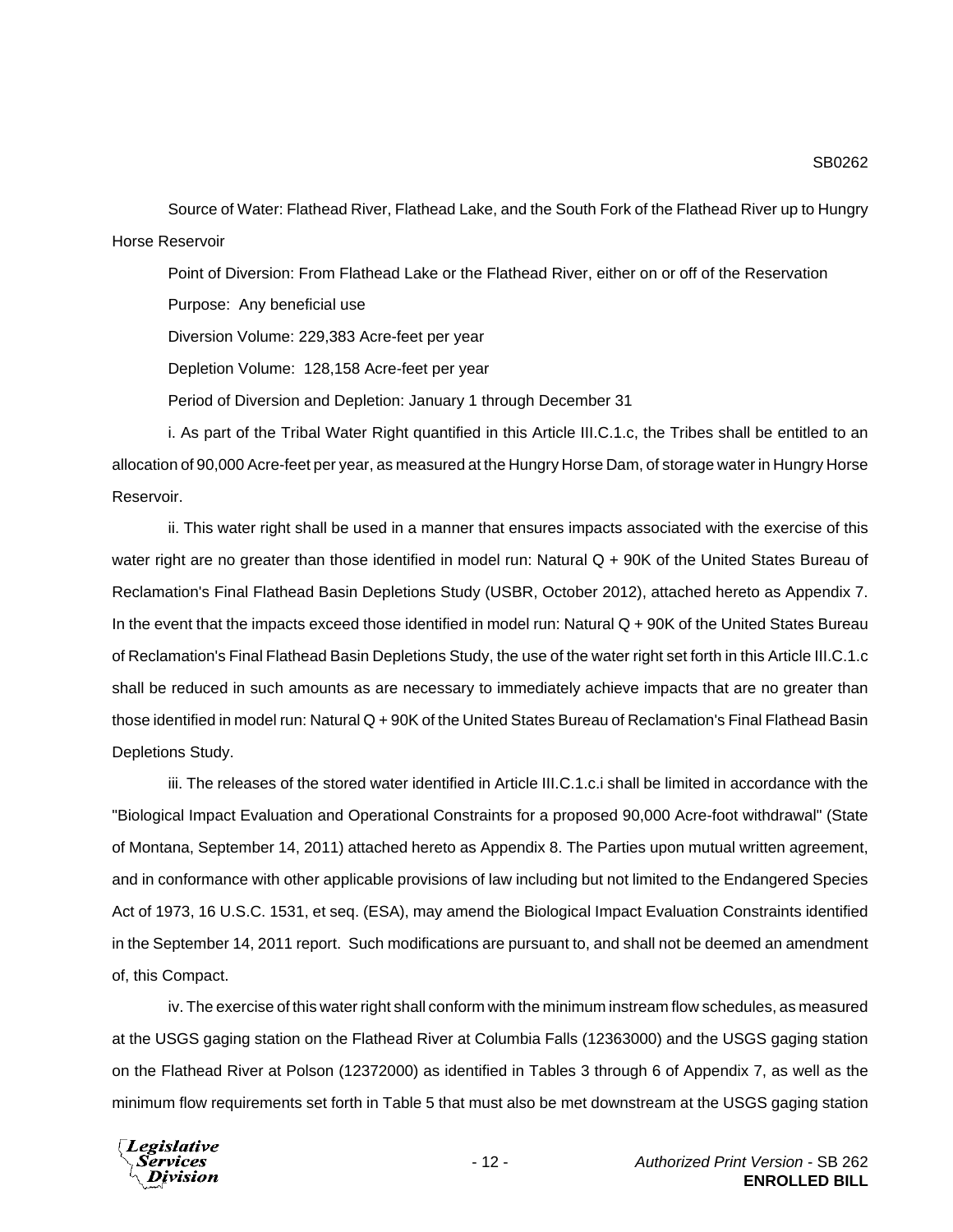on the Flathead River at Perma (123887000). The exercise of this water right shall also conform to the ramping rates, as measured below Kerr and Hungry Horse Dams, and identified in Tables 3 through 6 of Appendix 7. In the event that the minimum instream flow schedules or ramping rates are not met, the use of the water right set forth in this Article III.C.1.c shall be suspended until such time as those minimum instream flow schedules and ramping rates are achieved. The Parties upon mutual written agreement, and in conformance with applicable ESA and Federal Energy Regulatory Commission licensing requirements for the three previously identified sites, may amend the limitations for releases from Hungry Horse Reservoir that are required to conform with minimum instream flow and ramping rate schedules at these sites. Such modifications are pursuant to, and shall not be deemed an amendment of, this Compact.

v. The exercise of this water right shall also conform with the Flathead Lake filling criteria identified on page 12 of Appendix 7.

vi. The Tribes may use any amount of the stored water identified in Article III.C.1.c.i that is not necessary to be released each year pursuant to the provisions of Article III.C.1.c.ii through v, for any beneficial purpose, subject to the terms and conditions of this Compact.

vii. Use of the 90,000 Acre-feet of water from Hungry Horse Reservoir is subject to the approval of, and any terms and conditions specified by, Congress.

viii. The priority date for Flathead System Compact Water is July 16, 1855.

ix. Any development by the Tribes of this Flathead System Compact Water Right outside the boundaries of the Reservation shall be pursuant to Article IV.B.5.c.

x. The Parties agree that nothing in this Compact precludes the Tribes from leasing Flathead System Compact Water to FIIP irrigators.

xi. The abstract of water right for this Flathead System Compact Water Right is attached hereto as Appendix 9.

d. Instream Flow Rights on Reservation.

i. Natural Instream Flows. The Tribes have Instream Flow rights in the quantities and locations identified in the abstracts of water right attached hereto as Appendix 10.

ii. FIIP Instream Flows. The Tribes have Instream Flow rights in the quantities and locations identified in the abstracts of water right attached hereto as Appendix 11. The exercise of this portion of the Tribal Water Right is subject to Article IV.C through F.

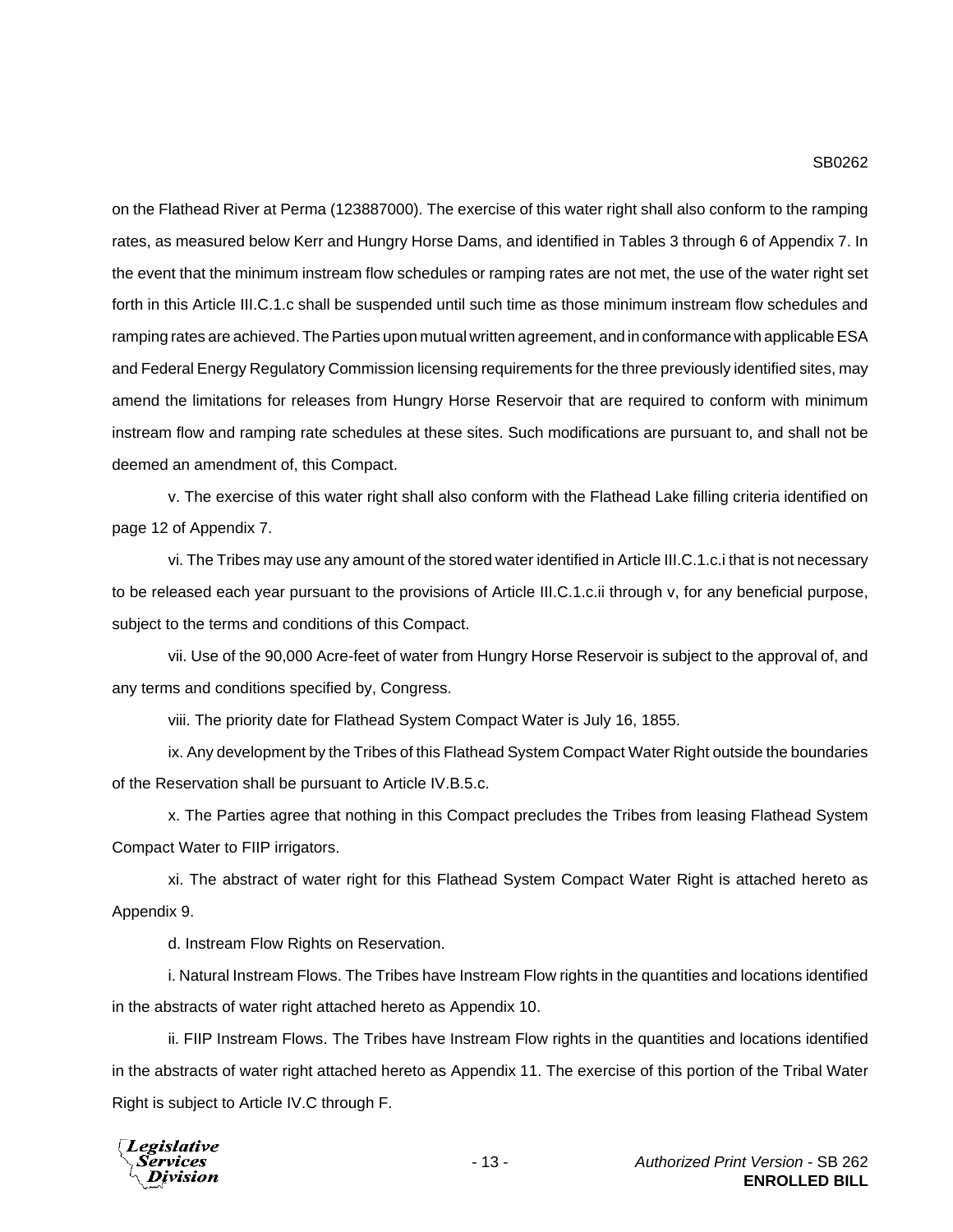iii. Other Instream Flows. The Tribes have Instream Flow rights in the quantities and locations identified in the abstracts of water right attached hereto as Appendix 12. The Parties agree that a right identified in Appendix 12 shall only become enforceable on the date that an enforceable flow schedule for that right has been established pursuant to the process set forth in the Law of Administration, Section 2-1-115 of this Ordinance, for the development of such enforceable schedules.

iv. Interim Instream Flows. Until such time as the Instream Flow water rights set forth in Article III.C.1.d.ii become enforceable pursuant to Article IV.C, the Tribes shall be entitled to enforce the interim Instream Flows contained in Appendix 13 consistent with the provisions in Article IV.C and IV.E. The Tribes and the United States shall enforce these interim Instream Flows pursuant to Appendix 13 or existing practice as of December 31, 2014, and as described in the protocols in Appendix 14.

v. The priority date for the Instream Flow water rights set forth in this Article III.C.1.d is time immemorial.

e. Minimum Reservoir Pool Elevations in Flathead Indian Irrigation Project Reservoirs.

i. The Tribes have the right to water necessary to maintain Minimum Reservoir Pool Elevations for FIIP reservoirs in the quantities and locations set forth in the table and abstracts of water right attached hereto as Appendix 15. The exercise of this portion of the Tribal Water Right is subject to Article IV.C and E and superseding Federal law allowing for regulation of reservoir elevations.

ii. The Minimum Reservoir Pool Elevations will become enforceable according to the schedule attached hereto as Appendix 3.4.

iii. The priority date for the water rights set forth in this Article III.C.1.e is July 16, 1855.

iv. Until such time as the Minimum Reservoir Pool Elevations set forth in Article III.C.1.e become enforceable pursuant to Article IV.C, the Tribes shall be entitled to enforce those interim reservoir pool elevations identified in Appendix 13. The Tribes and the United States shall enforce these interim reservoir pool elevations only pursuant to Appendix 13 or existing practice as of December 31, 2014, and subject to superseding Federal law allowing for regulation of reservoir elevations.

f. Wetland Water Right. The Tribes have the right to all naturally occurring water necessary to maintain the Wetlands identified in the abstracts of water right attached hereto as Appendix 16. The priority date for the Wetland water rights set forth in this Article III.C.1.f is time immemorial.

g. High Mountain Lakes Water Right. The Tribes have the right to all naturally occurring water necessary to maintain the High Mountain Lakes identified in the abstracts of water right attached hereto as Appendix 17.

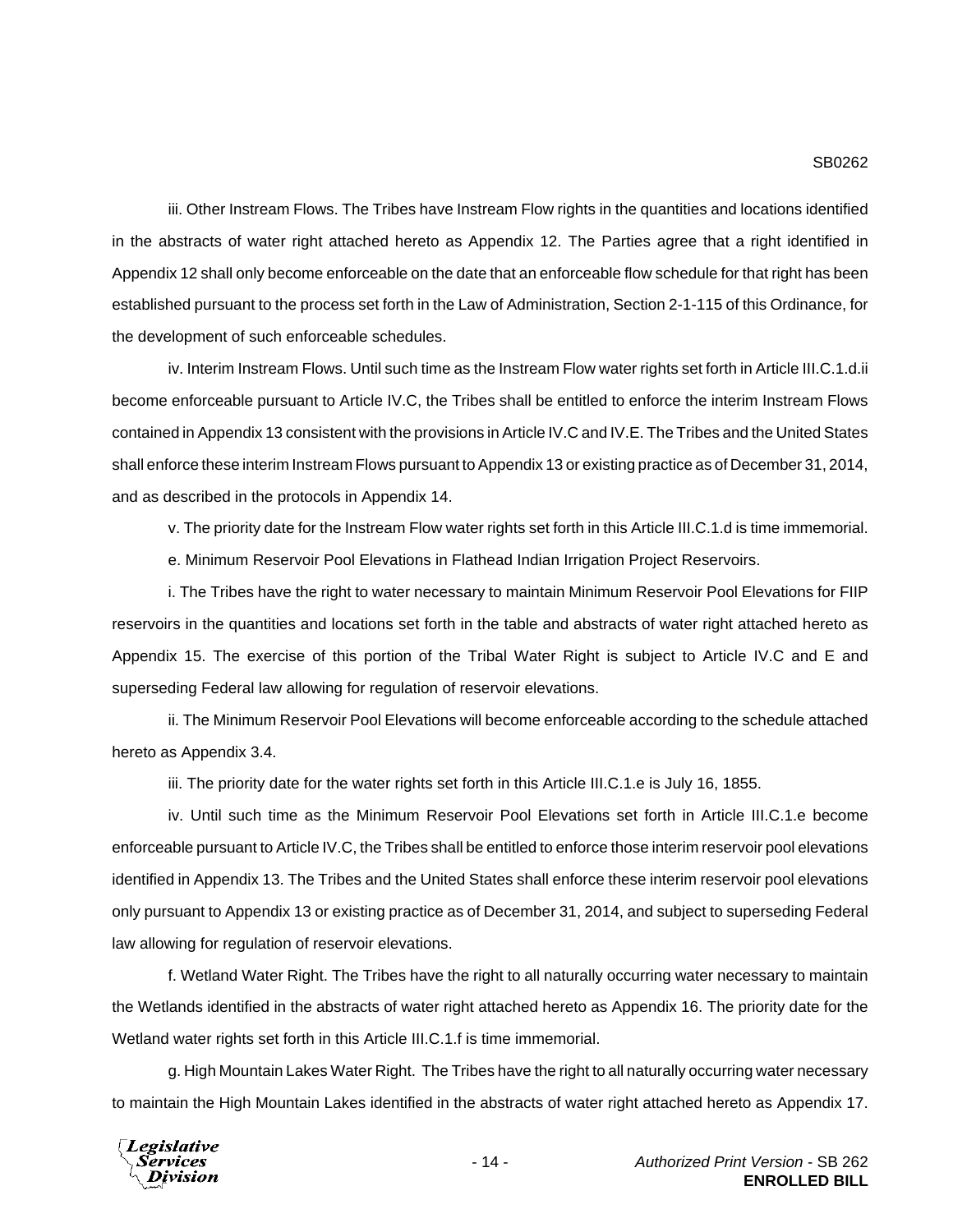The priority date for the High Mountain Lakes water rights set forth in this Article III.C.1.g is time immemorial.

h. Flathead Lake. The Tribes have the right to all naturally occurring water necessary to maintain the level of the entirety of Flathead Lake at an elevation of 2,883 feet as described in the abstract of water right attached hereto as Appendix 18. The priority date for the Flathead Lake water right set forth in this Article III.C.1.h is time immemorial.

i. Boulder Creek Hydroelectric Project. The Tribes have the right to water necessary to operate the Boulder Creek Hydroelectric Project as identified in the abstracts of water right attached hereto as Appendix 19. The priority date for the Boulder Creek Hydroelectric Project water right set forth in this Article III.C.1.i is July 16, 1855.

j. Hellroaring Hydroelectric Project. The Tribes have the right to water necessary to operate the Hellroaring Hydroelectric Project as identified in the abstracts of water right attached hereto as Appendix 20. The priority date for the Hellroaring Hydroelectric Project water right set forth in this Article III.C.1.j is July 16, 1855.

k. Wetlands Appurtenant to Lands Owned by Montana Fish Wildlife and Parks.

i. The Tribes and Montana Fish Wildlife and Parks (MFWP) have the right to all naturally occurring water necessary to maintain the Wetlands identified in the abstracts of water right attached hereto as Appendix 21. The priority date for Wetland water rights appurtenant to lands owned by MFWP is time immemorial.

ii. Upon the Effective Date, the Tribes shall be added as a co-owner with MFWP of water right number 76L 153988-00, the abstract of which is attached hereto as Appendix 22. MFWP shall make reasonable efforts to defend this right in the Montana general stream adjudication. The Tribes have the right but not the duty to participate in the defense of this right in the Montana general stream adjudication.

iii. The Tribes shall be added in an expeditious manner as a co-owner to any water right with a fish or fish and wildlife purpose that is appurtenant to land acquired by MFWP on the Reservation after the Effective Date.

iv. The Tribes shall be added in an expeditious manner as a co-owner to any Wetlands water right acquired by MFWP pursuant to the Law of Administration after the Effective Date.

v. MFWP shall be the sole entity entitled to manage the water rights identified in Article III.C.1.k. The recognition of these co-owned water rights does not confer on the Tribes any authority over the management of the MFWP-owned lands to which these water rights are appurtenant.

vi. MFWP shall meet and confer with the Tribes on a biennial basis, or on such other timeframe as the Tribes and MFWP may mutually agree, to discuss the exercise of these water rights. Such modifications to the

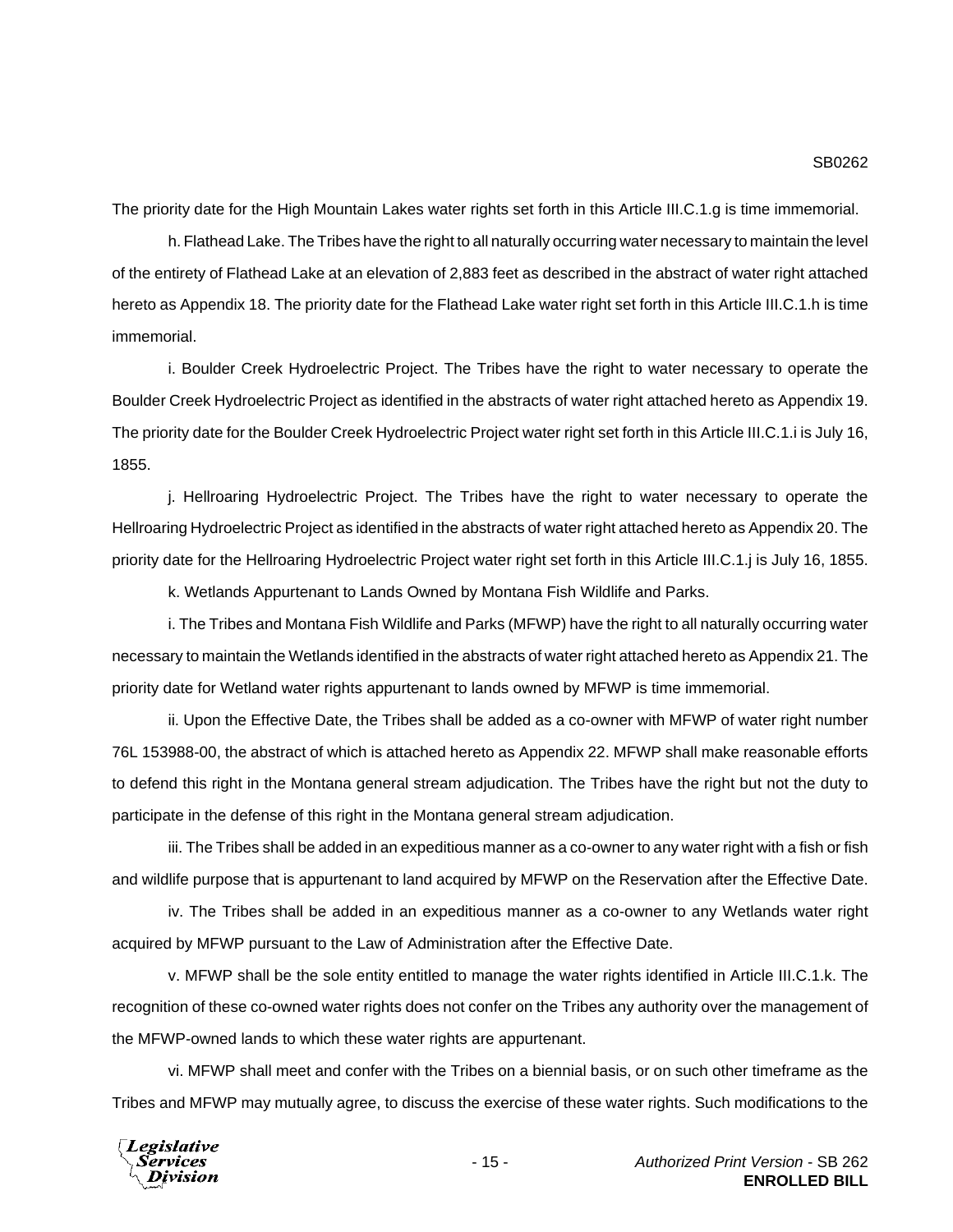meeting schedule are pursuant to, and shall not be deemed an amendment of, this Compact.

l. Wetlands Appurtenant to Lands Owned by Department of Interior Fish and Wildlife Service.

i. The Tribes and the Department of the Interior's Fish and Wildlife Service (FWS) have the right to all naturally occurring water necessary to maintain the Wetlands identified in the abstracts of water right attached hereto as Appendix 23. The priority date for Wetland water rights appurtenant to lands owned by FWS is time immemorial.

ii. Upon the Effective Date, the Tribes shall be added as a co-owner with FWS of water right numbers 76L 99338 00, 76L 99339 00, and 76L 99340 00, the abstracts of which are attached hereto as Appendix 24. FWS shall make reasonable efforts to defend these rights in the Montana general stream adjudication. The Tribes have the right but not the duty to participate in the defense of these rights in the Montana general stream adjudication.

iii. The Tribes shall be added in an expeditious manner as a co-owner to any water right with a fish or fish and wildlife purpose that is appurtenant to land acquired by FWS on the Reservation after the Effective Date.

iv. The Tribes shall be added in an expeditious manner as a co-owner to any Wetlands water right acquired by FWS pursuant to the Law of Administration, after the Effective Date.

v. FWS shall be the sole entity entitled to manage the water rights identified in this Article III.C.1.l. The recognition of these co-owned water rights does not confer on the Tribes any authority over the management of the FWS-owned lands to which these water rights are appurtenant.

vi. FWS shall meet and confer with the Tribes on a biennial basis, or on such other timeframe as the Tribes and FWS may mutually agree, to discuss the exercise of these water rights. Such modifications to the meeting schedule are pursuant to, and shall not be deemed an amendment of, this Compact.

D. Instream Flow Water Rights Off of the Reservation.

1. Mainstem Instream Flow Right in the Kootenai River (Basin 76D). The Tribes have an Instream Flow water right for the mainstem of the Kootenai River for the reach and with the associated flow rates set forth in the abstract of water right attached hereto as Appendix 25. The measurement point for this water right is USGS streamflow gage #12305000 located at Leonia, Idaho.

a. The priority date for this water right is time immemorial.

b. The period of use of this water right is January 1 to December 31 of each year.

c. The purpose of this water right is for the maintenance and enhancement of fish habitat to benefit the

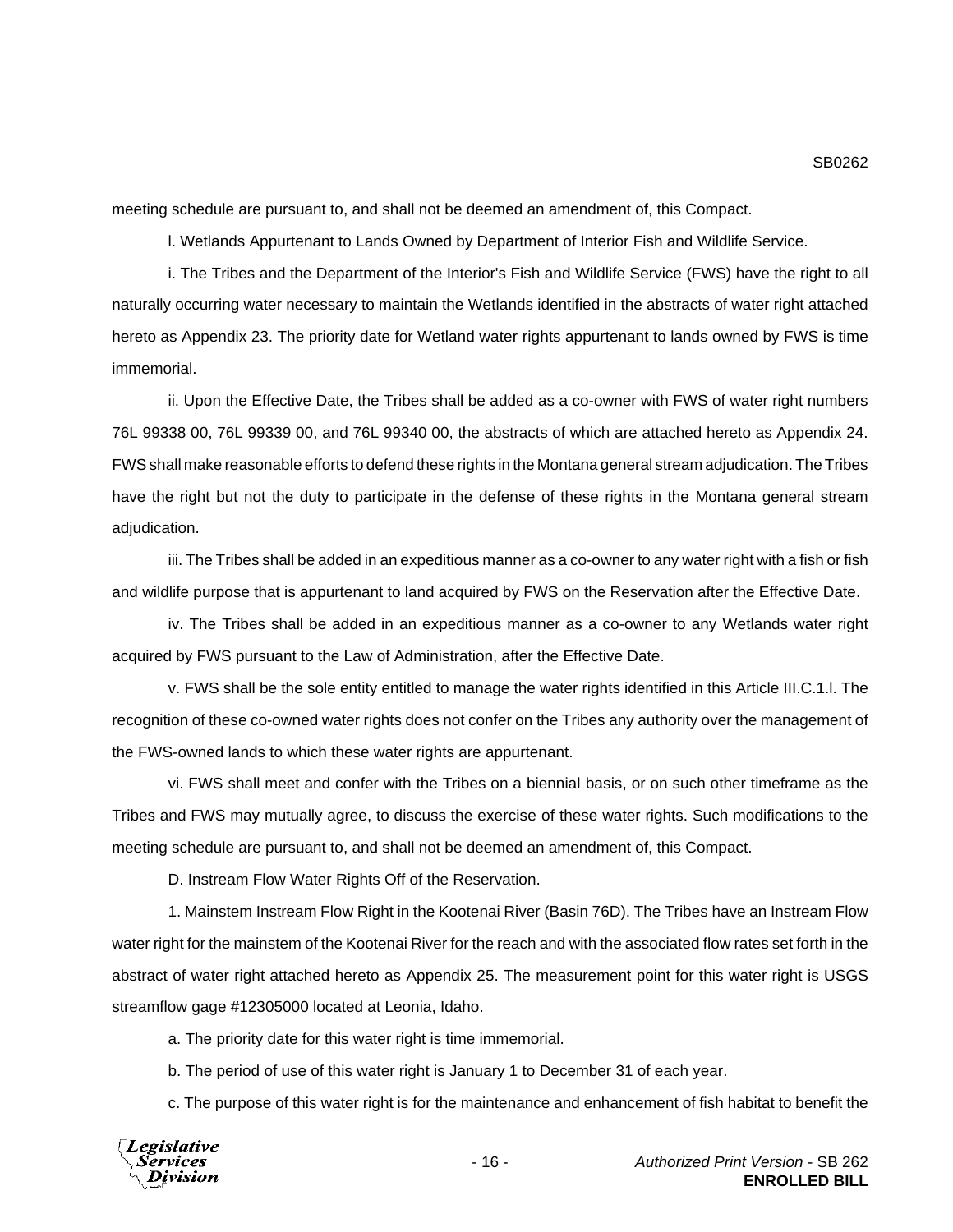instream fishery. This right shall not be changed to any other or additional purpose, changed to consumptive use, or transferred to different ownership.

d. The point of diversion and place of use for this water right is instream. This water right shall not be exercised in conjunction with any artificial diversion.

e. The ability to enforce this right shall be suspended so long as Libby Dam remains in existence and the Army Corps of Engineers' operations of that dam are conducted consistently with the 2008 Federal Columbia River Power System Biological Opinion, the 2010 updated Biological Opinion, and the 2014 Supplemental Federal Columbia River Power System Biological Opinion, specifically as described in Reasonable and Prudent Alternative Action (RPA) No. 4 (Storage Project Operations), Table No. 1 (Libby Dam), including the Northwest Power and Conservation Council's 2003 mainstem amendments to the Columbia River Basin Fish and Wildlife Program, or any subsequent Biological Opinion(s) governing the same RPAs and Operations.

f. In the event of changes to the U.S. Army Corps of Engineers' (Corps) responsibilities under the ESA, such as the delisting of resident and anadromous fish species, that no longer require the Corps to operate Libby Dam pursuant to ESA section 7 biological opinions or other substantive ESA requirements, the United States, acting through the Corps, the Tribes, and the State shall establish written protocols and understandings on meeting and enforcing the Tribes' mainstem Instream Flow right in the Kootenai River while also ensuring that the Corps' operations of Libby Dam meet all Federal statutory and regulatory requirements and obligations. Provided however, that any such enforcement protocol shall not alter the limitations on Call set forth in Article III.D.1.g. The establishment of such protocols and understandings are pursuant to, and shall not be deemed an amendment of, this Compact.

g. Should the suspension on enforcement set forth in Article III.D.1.e be lifted due to the removal of Libby Dam, this water right may be exercised to make a Call only against junior users whose point of diversion is from the mainstem of the Kootenai River and not its tributaries, the purpose of whose rights is irrigation and whose source of supply is surface water, or against junior users the purpose of whose rights is irrigation, whose source of supply is Groundwater that is connected to the mainstem of the Kootenai River, and whose flow rate is greater than 100 gallons per minute.

h. Call may be made only when the average daily flow drops below the enforceable level for the previous 24-hour period.

2. Mainstem Instream Flow Right in the Swan River (Basin 76K). The Tribes have an Instream Flow water



- 17 - *Authorized Print Version* - SB 262 **ENROLLED BILL**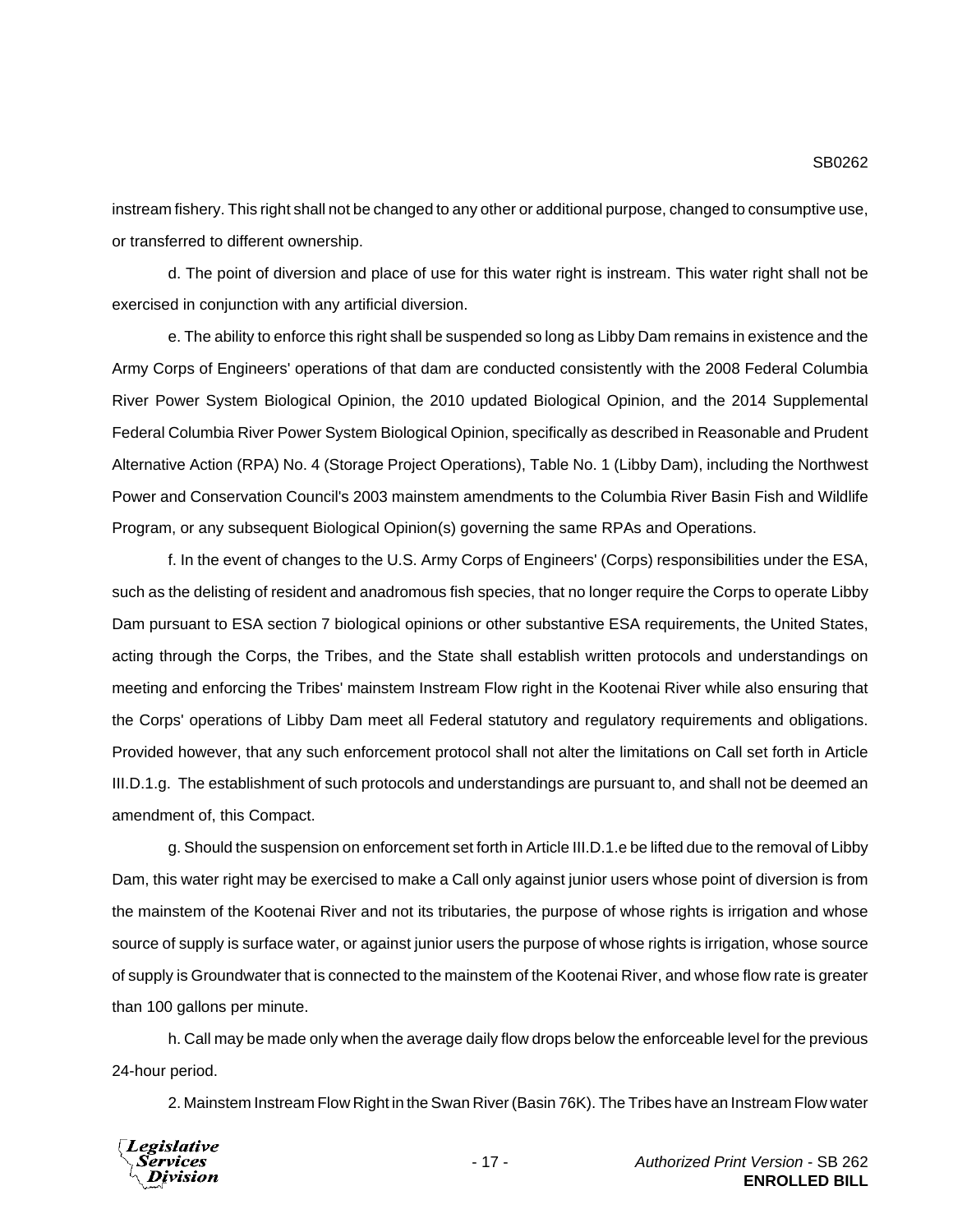right for the reach of the mainstem of the Swan River with the associated flow rates set forth in the abstract of water right attached hereto as Appendix 26. The measurement point for this water right is USGS streamflow gage

#12370000 located immediately below Swan Lake near Big Fork, Montana. a. The priority date for this water right is time immemorial.

b. The period of use of this water right is January 1 to December 31 of each year.

c. The purpose of this water right is for the maintenance and enhancement of fish habitat to benefit the instream fishery. This right shall not be changed to any other or additional purpose, changed to consumptive use, or transferred to different ownership.

d. The point of diversion and place of use for this water right is instream. This water right shall not be exercised in conjunction with any artificial diversion.

e. The Tribes, and/or the United States on behalf of the Tribes, shall be entitled to make a Call to enforce this water right only against junior users the purpose of whose rights is irrigation and whose source of supply is surface water, or against junior users the purpose of whose rights is irrigation, whose source of supply is Groundwater connected to surface sources in Basin 76K and whose flow rate is greater than 100 gallons per minute.

f. Call may be made only when the average daily flow drops below the enforceable level for the previous 24-hour period.

3. Mainstem Instream Flow Right in the Lower Clark Fork River (Basins 76M and 76N). The Tribes have a 5000 cfs Instream Flow water right for the reach of the mainstem of the Clark Fork River as set forth in the abstract of water right attached hereto as Appendix 27. The measurement point for this water right is USGS streamflow gage #12391950 located immediately below Cabinet Gorge Dam in Idaho.

a. The priority date for this water right is time immemorial.

b. The period of use of this water right is January 1 to December 31 of each year.

c. The purpose of this water right is for the maintenance and enhancement of fish habitat to benefit the instream fishery. This right shall not be changed to any other or additional purpose, changed to consumptive use, or transferred to different ownership.

d. The point of diversion and place of use for this water right is instream. This water right shall not be exercised in conjunction with any artificial diversion.

e. The Tribes, and/or the United States on behalf of the Tribes, shall be entitled to make a Call to enforce

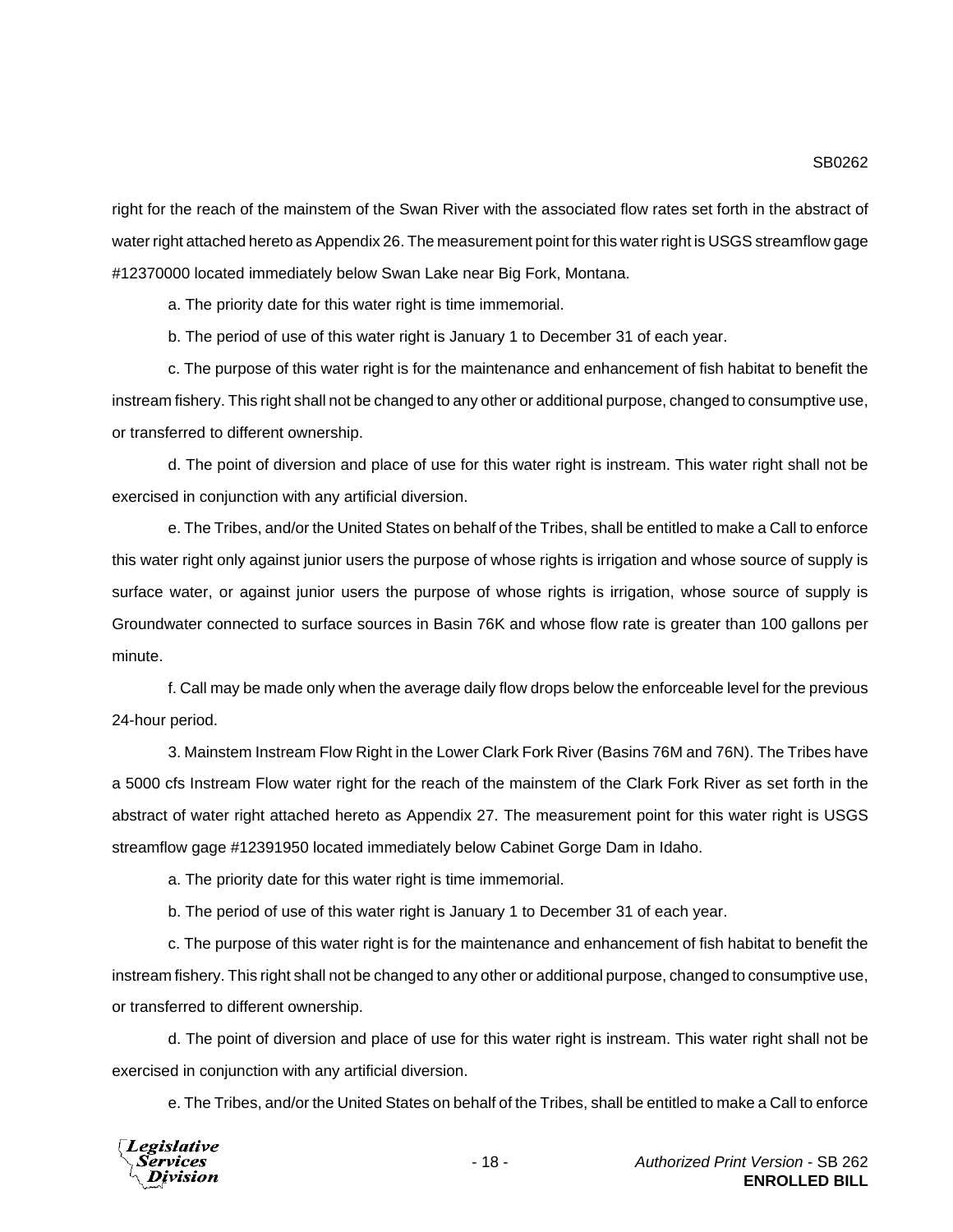this water right only against junior users whose point of diversion is from the mainstem of the Clark Fork River and not its tributaries, the purpose of whose rights is irrigation and whose source of supply is surface water, or against junior users the purpose of whose rights is irrigation, whose source of supply is Groundwater connected to the mainstem of the Clark Fork River and whose flow rate is greater than 100 gallons per minute.

f. Call may be made only when the average daily flow drops below the enforceable level for the previous 24-hour period.

g. For so long as the Cabinet Gorge and Noxon Dams remain in existence, the enforceable level of this right is a flow rate equal to the lesser of 5000 cfs or the minimum flow level established by the FERC as a condition on the license for the Cabinet Gorge and Noxon Dams as that license condition may be modified over time.

4. Co-ownership of Instream and Public Recreation Water Rights Held by MFWP.

a. Upon the Effective Date, the Tribes shall be added as a co-owner with MFWP of the Water Rights Arising Under State Law held by MFWP for Instream Flow and recreation purposes that are identified on the tables attached hereto as Appendix 28 and Appendix 29. Nothing in this co-ownership changes any of the other elements of these Water Rights Arising Under State Law, including their priority dates or flow rates.

i. The Water Rights Arising Under State Law identified in Appendix 28 shall be included as part of the proposed decree to be filed with the Montana Water Court pursuant to Article VII.B.1.

ii. The Water Rights Arising Under State Law identified in Appendix 29 shall proceed through the Montana general stream adjudication as though they were not included in this Compact. MFWP shall make reasonable efforts to defend each of these rights identified in Appendix 29 in the Montana general stream adjudication. The Tribes have the right but not the duty to participate in the defense of these rights in the Montana general stream adjudication.

b. As co-owners, the Tribes and MFWP shall meet and confer on a biennial basis, or on such other timeframe as the Tribes and MFWP may mutually agree, to discuss the exercise of the rights identified in Article III.D.4.a, with a goal of establishing a joint plan for the exercise of these rights. Notwithstanding this planning process, the Tribes and MFWP each retain(s) the unilateral right to exercise each water right identified in Article III.D.4.a as each deem(s) appropriate, but neither the Tribes nor MFWP has any affirmative duty to take any particular action in regard to the exercise of any of these rights.

5. Co-ownership of Water Right Number 76M 94404-00 (Milltown Dam) in Basin 76G (Upper Clark Fork).

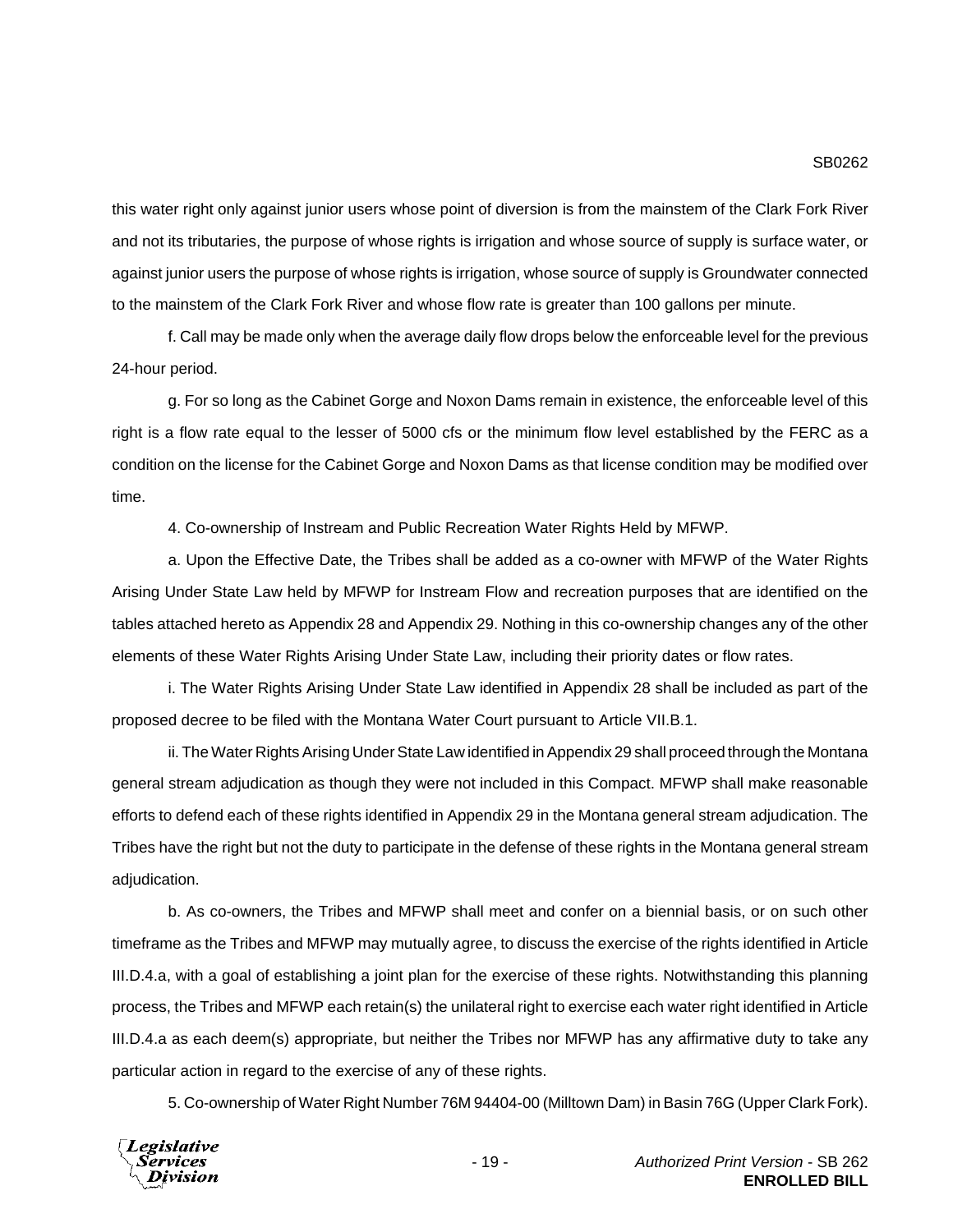a. Upon the date the ratification of this Compact by the Montana Legislature becomes effective under State law, Water Right Arising Under State Law number 76M 94404-00 is changed as follows: the right is split into two separate active and enforceable Water Rights Arising Under State Law, 76M 94404-01 and 76M 94404-02, and the original water right elements are changed to support the maintenance and enhancement of fish habitat and take the form of two enforceable hydrographs. The elements of the changed and split water right are set forth in the two water rights abstracts attached hereto as Appendix 30. The measurement point for 76M 94404-01 is the USGS gage #12334550 at Turah, Montana, and the measurement point for 76M 94404-02 is the USGS gage #1234000 at Bonner, Montana.

i. The period of use of these water rights is January 1 to December 31 of each year.

ii. The point of diversion and place of use for these water rights is instream.

iii. These water rights shall not be exercised in conjunction with any artificial diversion.

iv. MFWP, and the Tribes after they become co-owners, and subject to the limitation on enforcement set forth in Article III.D.5.c, shall be entitled to make a Call to enforce these water rights only against junior users the purpose of whose rights is irrigation and whose source of supply is surface water, or against junior users the purpose of whose rights is irrigation, whose source of supply is Groundwater and whose flow rate is greater than 100 gallons per minute.

v. The enforceable levels of these water rights are identified in the table attached hereto as Appendix 31. The minimum enforceable level of this right is 700 cfs at the location of USGS gage #1234000 at Bonner, and 500 cfs at the location of USGS gage #12334550 at Turah.

vi. Call may be initiated on the day following a five-consecutive-day-period in which four out of five average daily river flows fall below their respective daily enforceable hydrograph values. Call may persist until such time as two average daily flows of the previous five-consecutive-day-period are in excess of their respective enforceable hydrograph values.

b. Upon the Effective Date, the Tribes shall be a co-owner with MFWP of these water rights. As co-owners, the Tribes and MFWP shall meet and confer on a biennial basis, or on such other timeframe as the Tribes and MFWP may mutually agree to, regarding the exercise of these rights, with a goal of establishing a joint plan for the exercise of these rights. The establishment of such a plan is pursuant to, and shall not be deemed an amendment of, this Compact. Notwithstanding this planning process, the Tribes and MFWP each retains the unilateral right to exercise these water rights as each deems appropriate, but neither the Tribes nor MFWP has

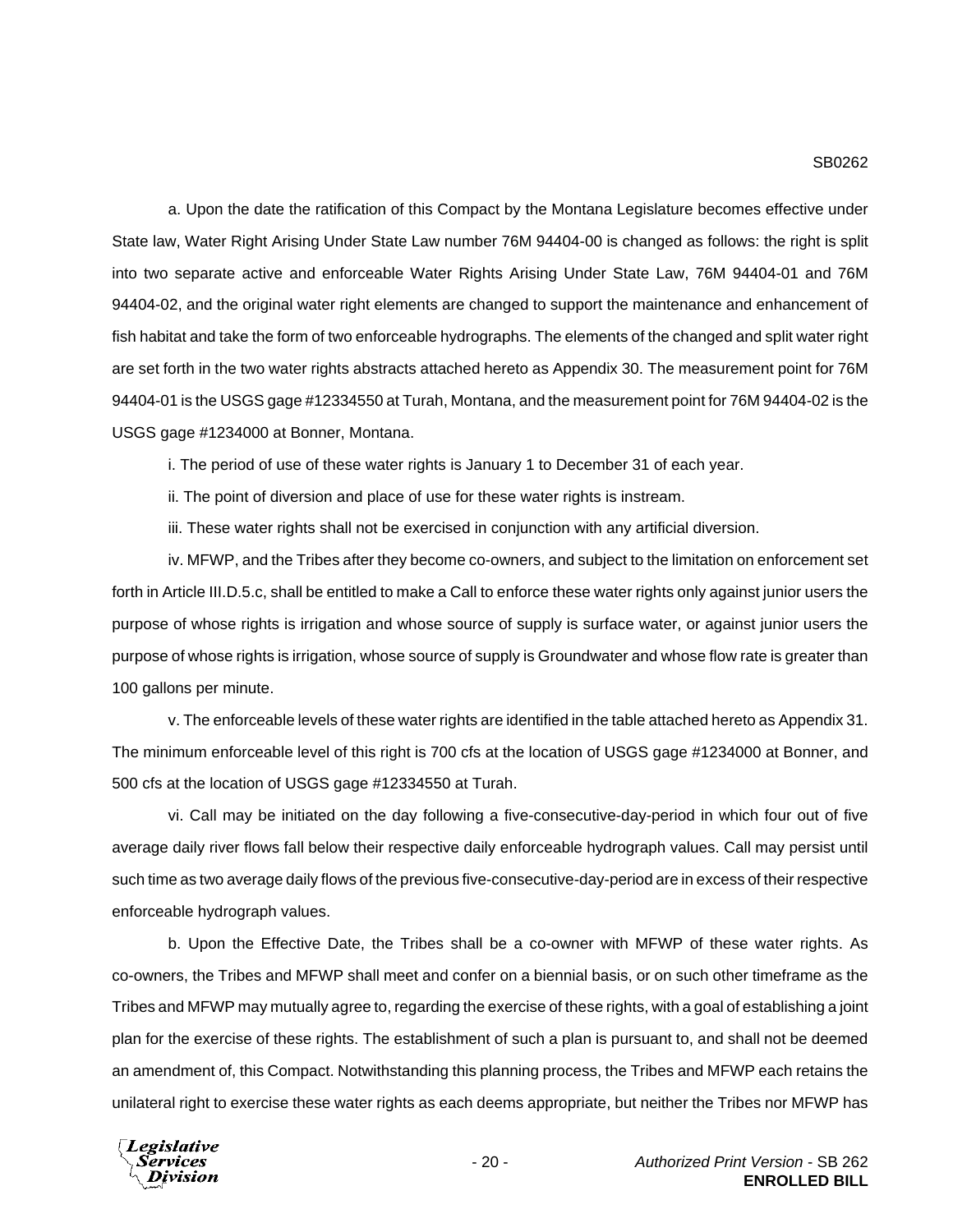any affirmative duty to take any particular action in regard to the exercise of these rights.

c. The ability to enforce these rights shall be suspended for a period of 10 years from the date the ratification of this Compact by the Montana Legislature becomes effective under State law. During and after this period, the Tribes and MFWP shall engage with other stakeholders in the Upper Clark Fork Basin on water management subjects including, but not limited to, drought planning and the exercise of these water rights in conjunction with the other water rights in the Upper Clark Fork Basin.

d. For any analysis of the legal availability of water in the Upper Clark Fork Basin, these rights shall be considered to have a combined year-round flow rate of 2,000 cfs as measured at the location of USGS gauge #12340500 below the confluence of the Blackfoot and Clark Fork Rivers.

e. No owner of these water rights, acting independently or jointly, shall be entitled to lease, sell or change the purpose of these water rights.

f. The Water Rights Arising Under State Law identified in this Article III.D.5 shall be finally decreed as part of the decree of this Compact that will be proposed to the Montana Water Court pursuant to Article VII.B.1.

6. Contract Rights to Stored Water Held by MFWP in Basin 76H (Bitterroot).

a. MFWP is a party to two contracts for the delivery of stored water from Painted Rocks Reservoir: MFWP Water Purchase Contract Painted Rocks, between MFWP and DNRC, July 12, 2004 (attached hereto as Appendix 32); and Water Purchase Contract, March 5, 1958, as amended on March 5, 1958 (attached hereto as Appendix 33). In the event that MFWP obtains an ownership interest in any water rights pursuant to these contracts or obtains an ownership interest in any water rights pursuant to any future contract for the delivery of water from Painted Rocks Reservoir, MFWP shall expeditiously take all steps necessary to add the Tribes as a co-owner of said water rights.

b. MFWP is a party to a contract for the delivery of stored water from Lake Como: Agreement Between the Bitterroot Irrigation District and the United States Department of the Interior, Bureau of Reclamation for the Operation of the Enlarged Storage Pool at Lake Como, July, 1994 (attached hereto as Appendix 34). In the event that MFWP obtains an ownership interest in any water rights pursuant to this contract, or obtains an ownership interest in any water rights pursuant to any future contract for delivery of water from Lake Como, MFWP shall expeditiously take all steps necessary to add the Tribes as a co-owner of said water rights.

c. MFWP shall manage the Painted Rocks and Como contract rights, in a prudent, biologically based and environmentally sound manner, and within the terms and conditions of these contracts. MFWP will manage in

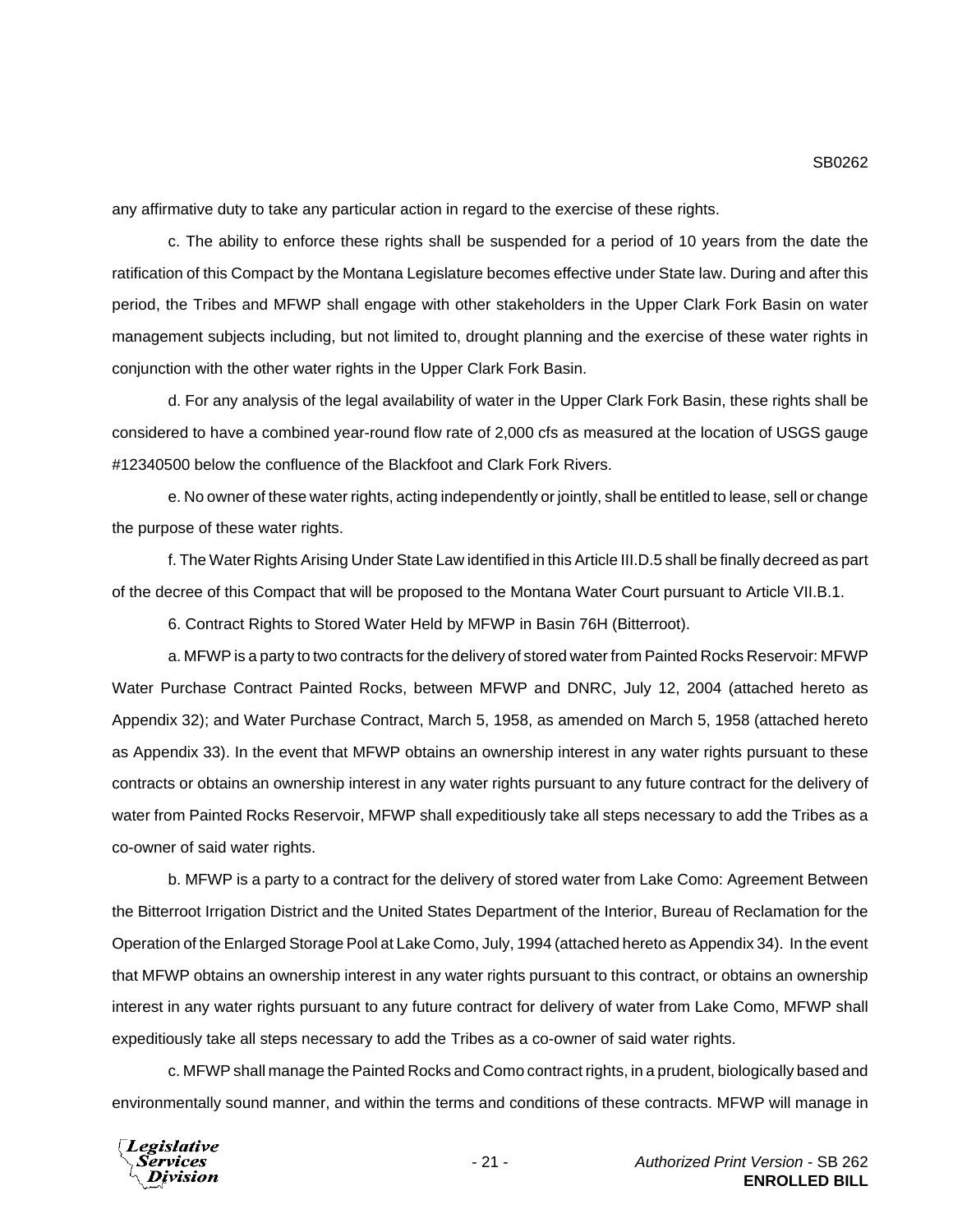the same manner any future contracts for the delivery of water from Painted Rocks or Lake Como to which MFWP becomes a party. The Tribes are an intended beneficiary of MFWP's management of these contracts, and have the right to challenge MFWP's management decisions in a Court of Competent Jurisdiction.

d. MFWP shall meet and confer with the Tribes on a biennial basis, or on such other timeframe as the Tribes and MFWP may mutually agree to, regarding the management of these contract rights. Such modifications to the meeting schedule are pursuant to, and shall not be deemed an amendment of, this Compact. If the Tribes become co-owners of any water right pursuant to this Article III.D.6 of the Compact, the Tribes and MFWP shall each retain the independent right to exercise each water right as each deems appropriate. Neither the Tribes nor MFWP has any affirmative duty to take any particular action in regard to the exercise of any of such rights. The Tribes do not assume any liability arising out of or resulting from any of the contracts identified in this Article III.D.6 pertaining to co-ownership of rights to stored water in Basin 76H.

7. Instream Flow Right on the North Fork of Placid Creek (Basin 76F). The Tribes have an Instream Flow water right for the upper reach of the North Fork of Placid Creek with the associated flow rates set forth in the abstract of water right attached hereto as Appendix 35. The measurement point for this water right shall be within the main channel of the North Fork of Placid Creek, below the North Fork Placid Creek FIIP Diversion located within the SE 1/4 of the NW 1/4 of the SE 1/4 of Section 29 in Township 17 North Range 16 West.

a. The priority date for this water right is time immemorial.

b. The period of use of this water right is January 1 to December 31 of each year.

c. The purpose of this water right is for the maintenance and enhancement of fish habitat to benefit the instream fishery. This right shall not be changed to any other or additional purpose, changed to consumptive use, or transferred to different ownership.

d. The point of diversion and place of use for this water right is instream. This water right shall not be exercised in conjunction with any artificial diversion.

e. The Tribes, and/or the United States on behalf of the Tribes, shall be entitled to make a Call to enforce this water right only against junior users the purpose of whose rights is irrigation and whose source of supply is surface water of Placid Creek, or against junior users the purpose of whose rights is irrigation, whose source of supply is Groundwater connected to Placid Creek and whose flow rate is greater than 100 gallons per minute.

f. Call may be made only when the average daily flow drops below the enforceable level for the previous 24-hour period.

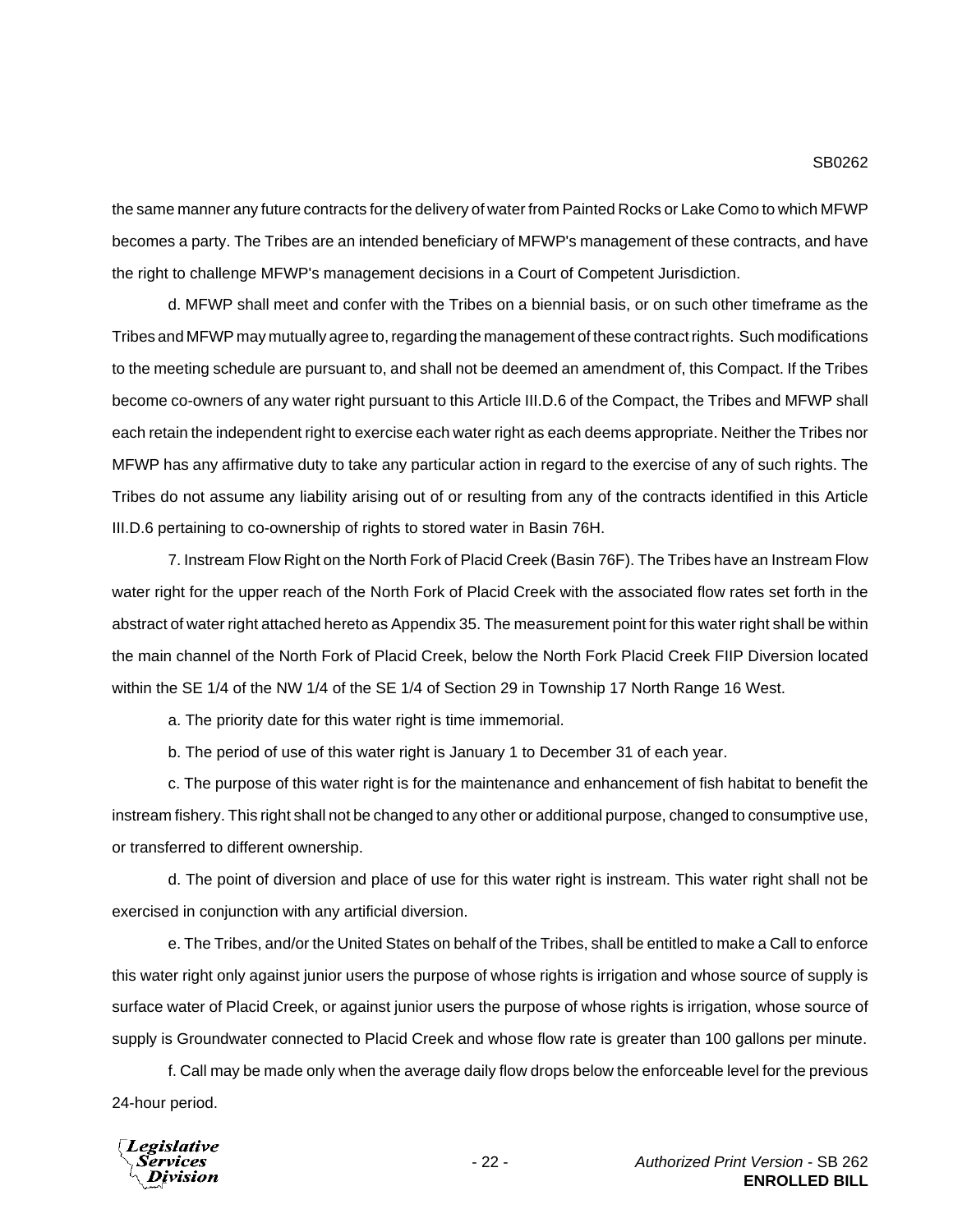8. Instream Flow Rights on Kootenai River Tributaries (Basin 76D). The Tribes have Instream Flow water rights for the reaches of the Kootenai River tributaries Big Creek, Boulder Creek, Steep Creek and Sutton Creek, with the associated flow rates set forth in the abstracts of water right attached hereto as Appendix 36.

a. The priority date for this water right is time immemorial.

b. The period of use of this water right is January 1 to December 31 of each year.

c. The purpose of this water right is for the maintenance and enhancement of fish habitat to benefit the instream fishery. This right shall not be changed to any other or additional purpose, changed to consumptive use, or transferred to different ownership.

d. The point of diversion and place of use for this water right is instream. This water right shall not be exercised in conjunction with any artificial diversion.

e. Water rights held by the United States Forest Service pursuant to the United States Forest Service-Montana Water Rights Compact, 85-20-1401, MCA, shall not be subject to Call by the Tribes and/or the United States on behalf of the Tribes.

f. The recognition of the Instream Flow water rights in this Article III.D.8 does not confer on the Tribes any authority over the management of National Forest System lands within Basin 76D, or any claim to ownership or other rights in that land. With the exception of future diversionary uses by the United States on National Forest System lands in excess of the Forest Service's reserved rights identified in Article III.D.8.e, the Tribes hold the United States harmless for delivery of water or maintenance of flows to meet this Instream Flow water right in Basin 76D.

E. Period of Use. The period of use of the Tribal Water Right set forth in this Article III shall be January 1 to December 31 of each year, provided however, that any portion of that water right that is dedicated to seasonal use, including irrigation use, shall have a period of use as set forth in the abstracts attached hereto as Appendix 5 or as set forth in the registration of such right pursuant to the Law of Administration, as applicable.

F. Points and Means of Diversion. The points and means of diversion for use of the Tribal Water Right set forth in this Article III are as set forth in the abstracts of water rights attached to this Compact or as may be provided for under the Law of Administration.

G. Call Protection.

1. Non-Irrigators. The Tribes, on behalf of themselves and the users of any portion of the Tribal Water Right set forth in this Compact, and the United States agree to relinquish their right to exercise the Tribal Water

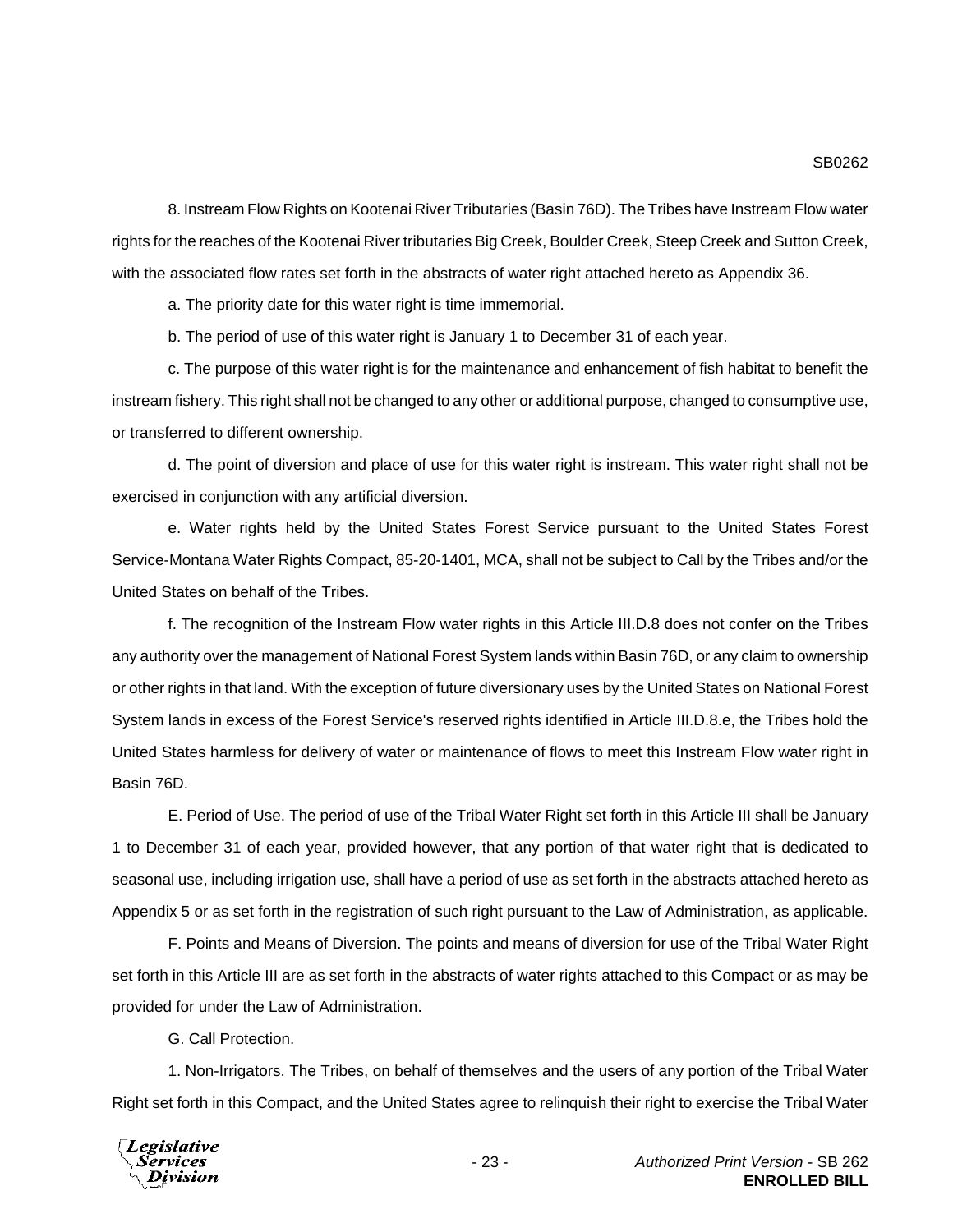Right to make a Call against any Water Right Arising Under State Law whose purpose(s) do(es) not include irrigation.

2. Groundwater Irrigators with Flow Rates Less Than or Equal to 100 Gallons Per Minute. The Tribes, on behalf of themselves and the users of any portion of the Tribal Water Right set forth in this Compact and the United States agree to relinquish their right to exercise the Tribal Water Right to make a Call against any Water Right Arising Under State Law whose purpose is irrigation and whose source of supply is Groundwater and whose flow rate is less than or equal to 100 gallons per minute.

3. Irrigators Within the FIIP Influence Area.

a. The Tribes, the United States, and the Project Operator, agree to relinquish their right to exercise the Tribal Water Right to make a Call against that portion of any Water Right Arising Under State Law identified in Article III.G.3.b that is equal to the quantity of water established as the annual FIIP quota for the current irrigation season, or an equivalent farm delivery amount within the FIIP as implemented by the Project Operator within the applicable RDA Area, or the quantity allowed under a claim decreed by the Montana Water Court or water right granted by the DNRC (an Alternate Value), whichever is less, whose owner enters into a consensual agreement as described in this Article III.G.3.

b. Water Rights Arising Under State Law whose owners are eligible to enter into consensual agreements as described in this Article III.G.3 are those rights:

i. whose purpose is irrigation;

ii. whose point(s) of diversion or place(s) of use are within the FIIP Influence Area; and

iii. whose source of supply is surface water; or

iv. whose source of supply is Groundwater and whose flow rate is greater than 100 gallons per minute.

c. The Tribes, the United States, and the Project Operator, agree to enter into the consensual agreement described in this Article III.G.3 with every owner of a Water Right Arising Under State Law described in Article III.G.3.b who wishes to enter into such an agreement. The following conditions shall apply to any such consensual agreement:

i. the owner of a Water Right Arising Under State Law that meets the criteria described in Article III.G.3.b shall measure all diversions, report the measured amount of those diversions to the Project Operator, agree to divert no more water each year than the lesser of the quantity established as the annual FIIP quota or an Alternate Value, and shall not expand water use beyond the terms of the agreement;

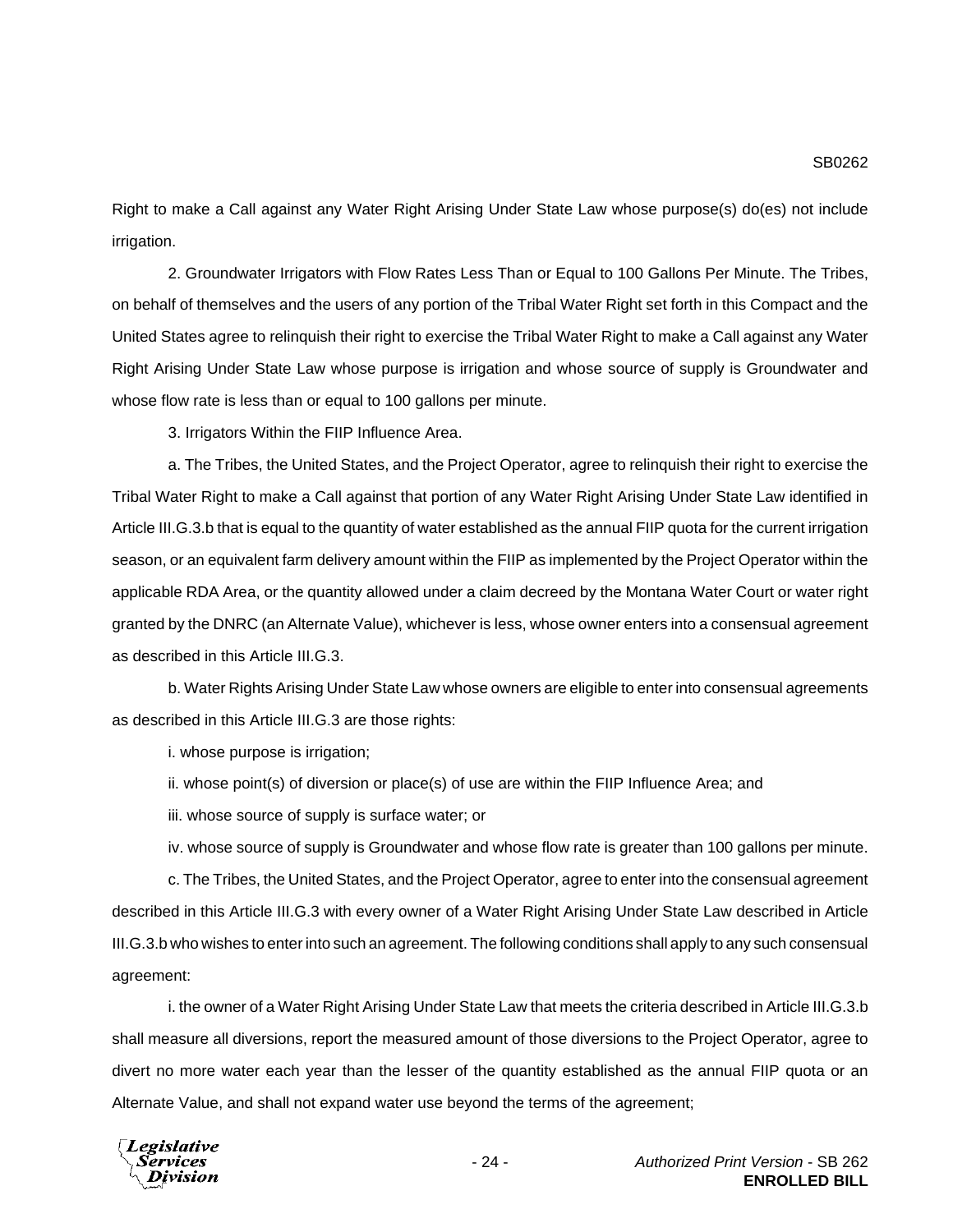ii. the owner of a Water Right Arising Under State Law does not acquire any entitlement to any delivery or diversion of water from the FIIP, whether the water is stored or run of the river, by entering into a consensual agreement as described in this Article III.G.3;

iii. irrigation use pursuant to any Water Right Arising Under State Law whose owner enters into a consensual agreement as set forth in this Article III.G.3 shall be limited to the irrigation season identified annually by the FIIP and to such period of use limitation as may apply to FIIP irrigators;

iv. the method and frequency of measurement of the diversion must be described and occur at a reasonable level of accuracy and frequency to demonstrate that the diversion does not exceed the lesser of the annual FIIP quota for a given irrigation season or an Alternate Value, and;

v. the agreement is permanent and is binding on the heirs and assigns of the owner of each Water Right Arising Under State Law who enters into such agreement.

d. The entering into a consensual agreement as set forth in this subsection (3) does not relieve the owner of any claim to a Water Right Arising Under State Law that is at issue in the Montana general stream adjudication from the obligation of prosecuting that water right claim through the Montana general stream adjudication.

e. If a consensual agreement is entered into among the Tribes, United States, the Project Operator and the owner of a Water Right Arising Under State Law described in Article III.G.3.b prior to the issuance of the final decree for Montana Water Court Basin 76L and 76 LJ, as applicable, that agreement shall terminate as a matter of law if the claimed Water Right is terminated as a result of proceedings conducted in the Montana general stream adjudication.

f. If a consensual agreement is entered into among the Tribes, the United States, the Project Operator, and the owner of a Water Right Arising Under State Law described in Article III.G.3.b prior to the issuance of the final decree for Montana Water Court Basin 76L and 76 LJ, as applicable, and such owner has a claim in the Montana general stream adjudication that is ultimately decreed a quantity of water for that claim less than the quantity established in the agreement, the consensual agreement shall protect only the lesser amount of water.

g. If the owner of a Water Right Arising Under State Law described in Article III.G.3.b ceases to use that portion of that water right in excess of the lesser of the annual FIIP quota for a given irrigation season, or an Alternate Value, pursuant to a consensual agreement as set forth in Article III.G.3:

i. that nonuse does not represent an intent by the owner of that water right to wholly or partially abandon that water right or to not comply with the terms and conditions of that right; and

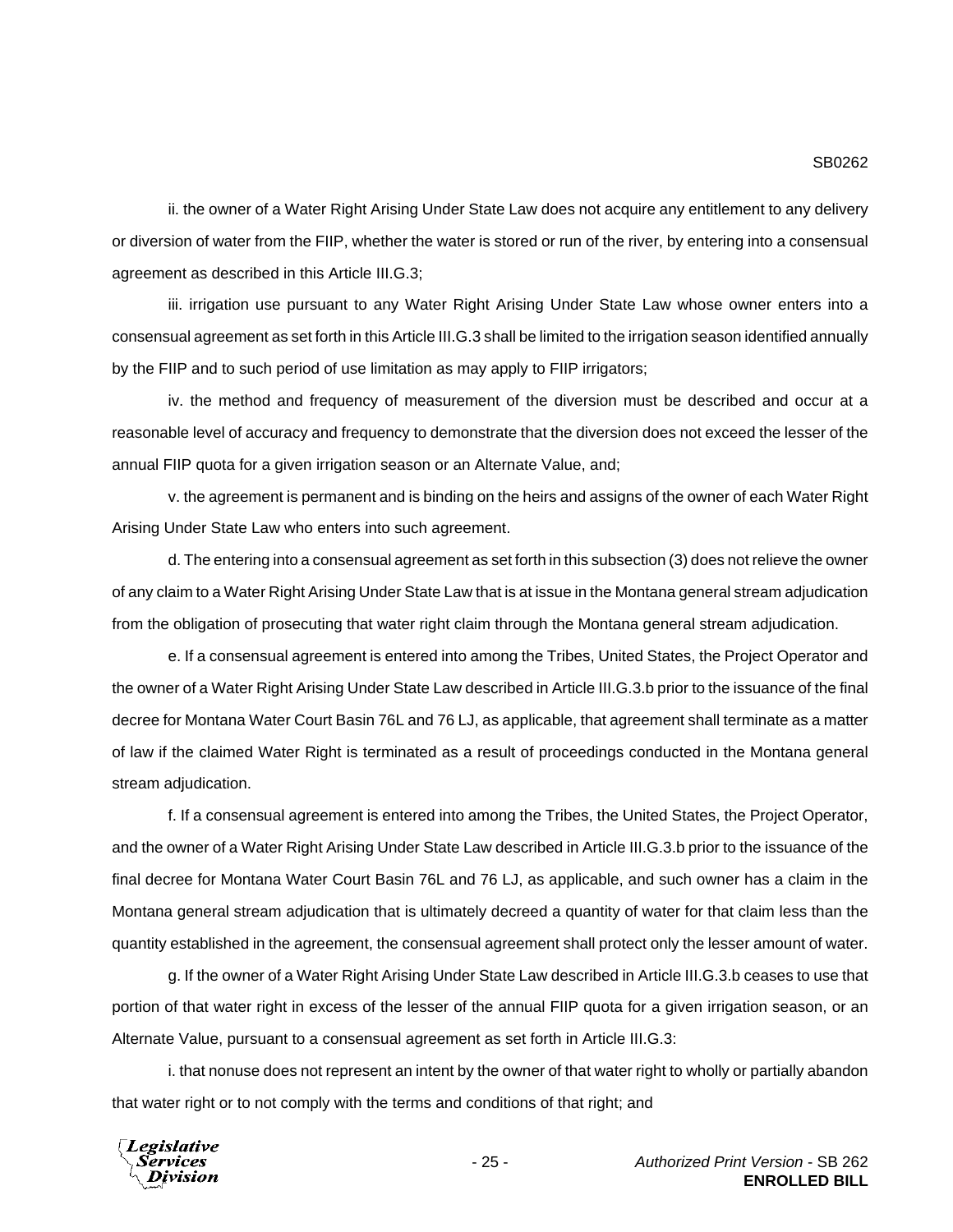ii. the period of nonuse may not create or may not be added to any previous period of nonuse to create a presumption of abandonment.

h. Any use of a Water Right Arising Under State Law subject to a consensual agreement described in this Article III.G.3 exceeding the volume of water specified in the consensual agreement shall be subject to Call by the Tribes, the United States, or the Project Operator for that amount of water in excess of the terms of the consensual agreement.

i. A Person who has both an entitlement to the delivery of water from the FIIP and a Water Right Arising Under State Law to serve the same acreage may only protect from Call, by entering into a consensual agreement pursuant to this Article III.G.3, a total quantity of water equal to the lesser of the annual FIIP quota for a given irrigation season, or an Alternate Value, for each acre served, irrespective of whether the water applied to each acre is pursuant to that Person's FIIP delivery right or that Person's Water Right Arising Under State Law.

4. Water Rights Upstream of the Reservation (Basins 76I, 76J, and 76LJ). The Tribes, on behalf of themselves and the users of any portion of the Tribal Water Right set forth in this Compact, and the United States agree to relinquish their right to exercise the Tribal Water Right to make a Call against any water right located upstream of the Flathead Reservation in Basins 76I, 76J, and 76LJ, except for those Water Rights Arising Under State Law:

a. Whose purpose is irrigation and whose source of supply is surface water, and whose point of diversion is:

i. the mainstem of the Flathead River, including Flathead Lake;

ii. the North Fork of the Flathead River;

iii. the Middle Fork of the Flathead River; or

iv. the South Fork of the Flathead River.

b. Whose purpose is irrigation, whose source of supply is Groundwater connected to one of the sources identified in Article III.G.4.a, and whose flow rate is greater than 100 gallons per minute.

c. The Tribes and the United States agree that the Tribal Water Right recognized in the Compact may not be exercised to make Call against any Water Right Arising Under State Law upstream of the Flathead Reservation and located on a tributary to the Flathead River not identified in Article III.G.4.a.

5. Water Rights on the Little Bitterroot River Outside the Reservation (Basin 76L). The Tribes, on behalf of themselves and the users of any portion of the Tribal Water Right set forth in this Compact, and the United

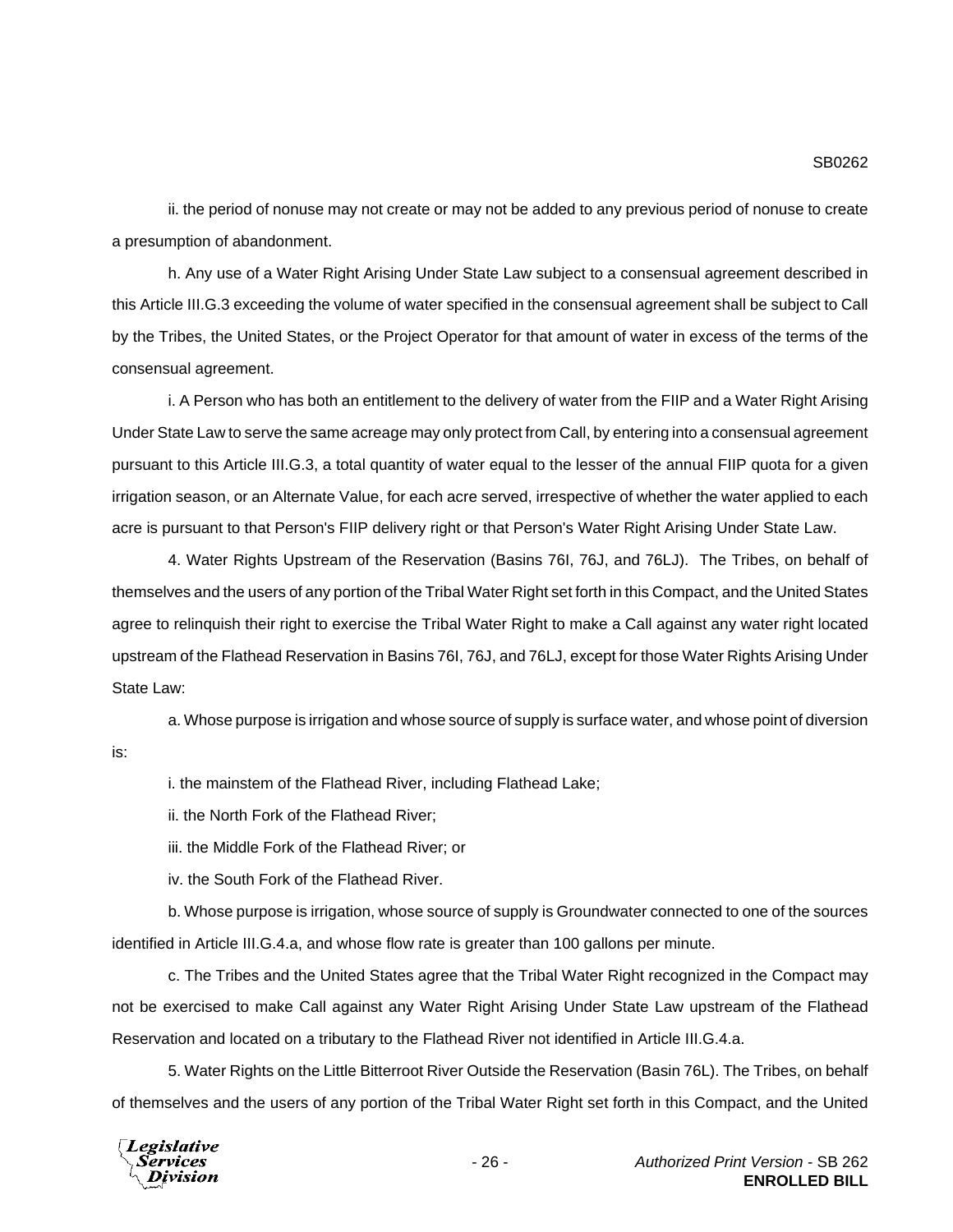States agree to relinquish their right to exercise the Tribal Water Right to make a Call against any Water Right Arising Under State Law whose point of diversion is outside the Flathead Reservation and whose source of supply is the Little Bitterroot River or its tributaries.

6. Any Water Right Arising Under State Law the purpose of which is irrigation and that is susceptible to Call by the Tribes pursuant to Article III.D.1.g, III.D.2.e, III.D.3.e, III.D.5.a.iv, III.D.7.e, III.G.4.a, or III.G.4.b whose purpose is changed after the Effective Date to something other than irrigation shall remain susceptible to Call pursuant to the terms and conditions of this Compact as though the purpose of the Water Right Arising Under State Law was still irrigation.

H. Water Rights Arising Under State Law Appurtenant to Lands Acquired by the Tribes. For lands acquired by the Tribes within the Reservation, the Tribes have the right to any Water Right Arising Under State Law acquired as an appurtenance to the land. Starting upon the Effective Date of the Compact, the Tribes may file a Trust Transfer form with the Board for any lands acquired by the Tribes with appurtenant Water Rights Arising Under State Law that have been taken into trust by the United States on behalf of the Tribes, as provided in the Law of Administration and the water right appurtenant to the land shall be transferred to the Tribal Water Right quantified in this Compact with a priority date of July 16, 1855, provided that the Tribes shall continue to use the acquired water right as it was historically used or may change the use of the acquired water right pursuant to the provisions for change of use set forth in Article IV.B.4 and the Law of Administration. Such transfer does not shield the underlying right from abandonment based on acts or omissions of the holder of that water right prior to its acquisition by the Tribes.

## ARTICLE IV - IMPLEMENTATION OF COMPACT

A. Trust Status of Tribal Water Right. The Tribal Water Right shall be held in trust by the United States for the benefit of the Tribes, their members and Allottees.

B. Use of Tribal Water Right.

1. Persons Entitled to Use the Tribal Water Right. The Tribal Water Right may be used by the Tribes, their members, Allottees, or their lessees or assigns. FIIP customers who have assessed land within the FIIP who are in compliance with the applicable BIA rules and guidelines are entitled to have delivered an equitable share of the FIIP Water Use Right as provided by Article IV.D.2.

2. Effect of Non-Use of the Tribal Water Right. Non-use of all or any portion of the Tribal Water Right described in Article III shall not constitute a relinquishment, forfeiture, or abandonment of such right.

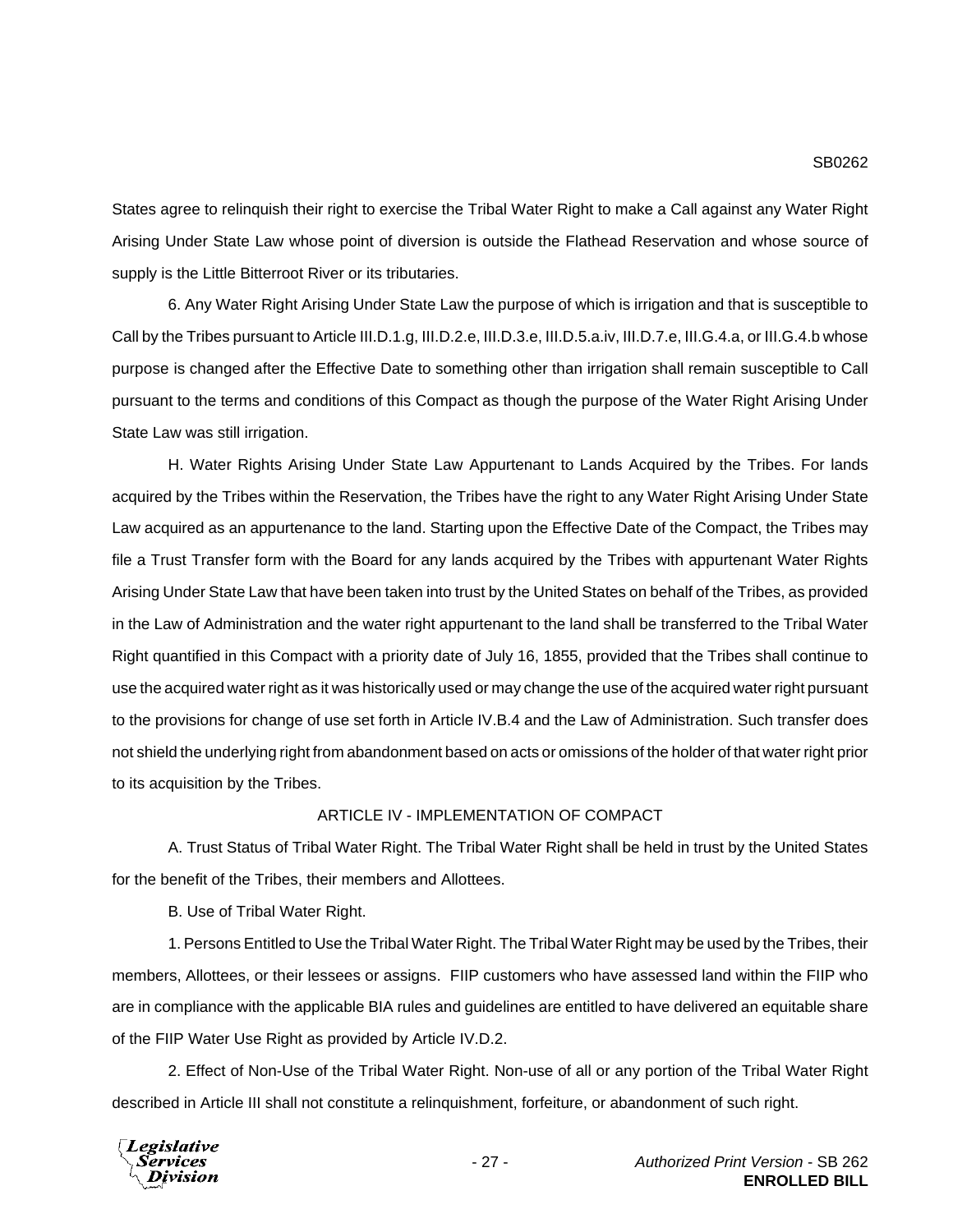3. Review of Registration of Existing Uses of the Tribal Water Right.

a. Within five (5) years after the Effective Date, the Board shall provide the DNRC with a report, in a form materially consistent with that of abstracts of water rights decreed by the Montana Water Court, of the Tribal Water Right registered pursuant to the Law of Administration as being in existence as of the Effective Date.

b. Within six (6) months after receipt of the report, the DNRC must agree, agree in part, or disagree with the report. If the DNRC takes no action by the end of the six-month period after the report is received, the report shall be deemed accepted. If the DNRC agrees in part or disagrees with the report, the State, the Tribes, and the United States shall meet within ninety (90) days of issuance of the DNRC's notice of disagreement in an effort to resolve the issue(s) giving rise to the disagreement. If, after meeting and conferring, the State, the Tribes, and the United States are still unable to come to agreement on the list of Existing Uses, all disagreements over the contents of the list must be brought to the Water Management Board for resolution of the dispute under Article IV.I.4.c within 180 days of the issuance of the DNRC's notice of disagreement.

4. Changes in Use of the Tribal Water Right. Any user of a portion of the Tribal Water Right who proposes a change of such use must seek authorization to change the use of that portion of the right. Such applications for authorization to change a use shall be heard and decided by the Board pursuant to Article IV.I.4.b of the Compact and the Law of Administration, provided that the Board may not consider any change application of Flathead System Compact Water unless the applicant has secured the written consent of the Tribal Council to apply for a Change in Use authorization.

5. New Development of the Tribal Water Right.

a. The Tribes, or any Person with authorization from the Tribes, may develop a new use of the Tribal Water Right on the Reservation after the Effective Date. Such development may only proceed upon the issuance of an Appropriation Right for the New Development by the Board pursuant to Article IV.I.4.a and the Law of Administration.

b. The Tribes, or any Person with authorization from the Tribes, may develop a new use of the Flathead System Compact Water Right set forth in Article III.C.1.c off the Reservation after the Effective Date, but only after complying with the provisions of Article IV.B.5.c.

c. Any New Development by the Tribes of a portion of the Tribes' Flathead System Compact Water Right off the Reservation shall be treated as a change in use. The DNRC shall process each change application pursuant to the provisions of 85-2-302, 85-2-307 through 85-2-310, and 85-2-314, MCA. Prior to developing

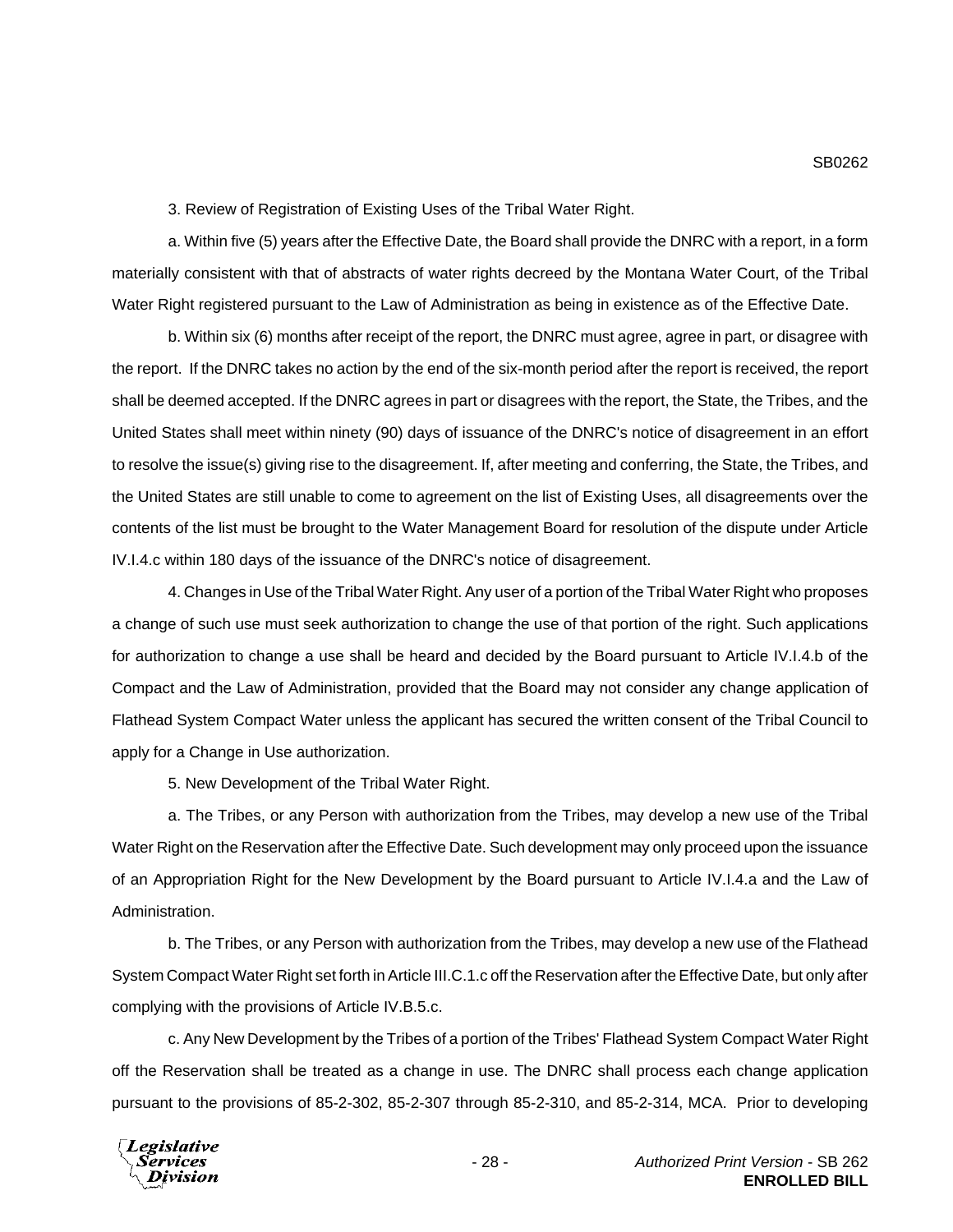Flathead System Compact Water for beneficial use off the Reservation, the Tribes must comply with the provisions of subsections (1) through (3) and (8) through (17) of 85-2-402, MCA, as those provisions read on December 31, 2014.

d. In the event that, after the date the ratification of the Compact by the Montana Legislature takes effect under State law, the Montana Legislature substantively amends or repeals any of the sections identified in Article IV.B.5.c, the Tribes and the DNRC shall meet no later than 60 days after the effective date of the State legislative action amending or repealing to determine if they can agree whether the provisions of State law set forth in Article IV.B.5.c or the new provisions of State law shall govern the process for off-Reservation development of new uses of the Flathead System Compact Water Right set forth in Article III.C.1.c. In the event that the Tribes and the DNRC are unable to agree, the provisions of State law identified in Article IV.B.5.c shall remain in effect. Such modifications are pursuant to, and shall not be deemed an amendment of, this Compact

e. If the Tribes' use of Flathead System Compact Water off the Reservation involves diversion works or facilities for the transport of water located off the Reservation, the Tribes shall apply for and obtain all permits, certificates, variances and other authorizations required by State laws regulating, conditioning or permitting the siting, construction, operation, alteration or use of any equipment, device, facility or associated facility proposed to use or transport water, prior to exercising a use of the Flathead System Compact Water Right off the Reservation.

6. Lease of the Tribal Water Right.

a. Lease of the Tribal Water Right generally.

i. Pursuant to the terms and conditions of this Compact, the Tribes may Lease, for use on or off the Reservation, any portion of the Tribal Water Right set forth in Article III.C.1.a, b, i, and j; provided, that either the Tribes or its assignee, on behalf of the Tribes, first comply with the procedures for changing the use of water rights set forth in subsections iii and iv of this Article IV.B.6.a, as applicable.

ii. The Tribes may make or authorize a Lease of the Tribal Water Right for use within or outside the Reservation; provided that, any Lease shall be for a term not to exceed 99 years, and may include provisions authorizing renewal for an additional term not to exceed 99 years. The off-Reservation use of any portion of the Tribal Water Right is limited to a place of use within the Flathead or Clark Fork River Basins in Montana.

iii. A Lease of the Tribal Water Right shall not adversely affect a Water Right Arising Under State Law with a priority date before the date of the Lease or an Appropriation Right issued pursuant to this Compact with

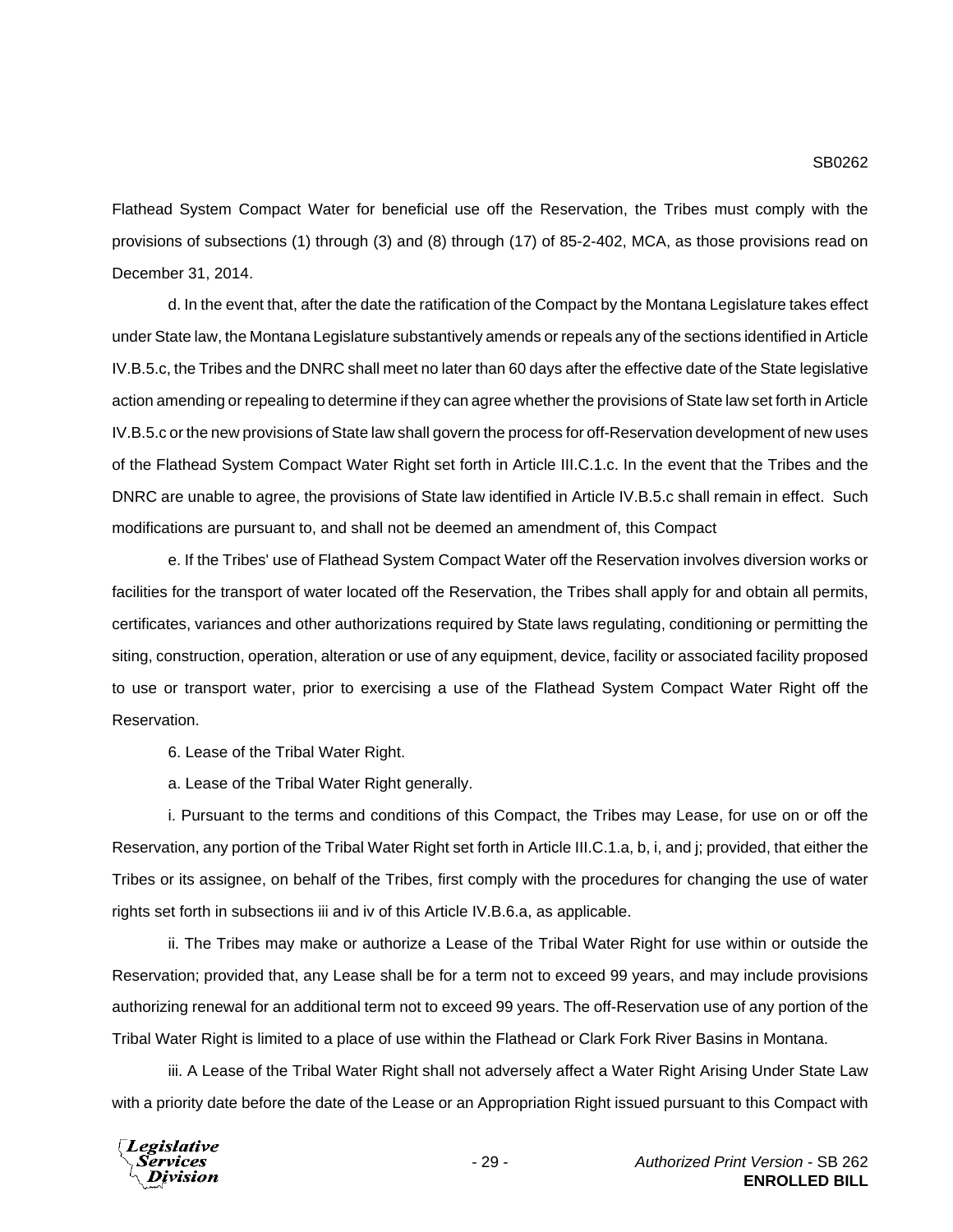a priority date before the date of the Lease. Uses of the Tribal Water Right being exercised prior to the date of the Lease shall not be adversely affected by a Lease of the Tribal Water Right, except that the Tribes may allow uses of the Tribal Water Right on Tribally owned land to be adversely affected by declining to object to the Change in Use application associated with the Lease.

1. If the Lease is for use on the Reservation, the determination of adverse effect shall be made by the Water Management Board pursuant to the process set forth regarding applications for Change in Use authorizations under the Law of Administration.

2. If the Lease is for use off the Reservation, the Lease shall be treated as a change in use. The DNRC shall process each change application pursuant to the provisions of 85-2-302, 85-2-307 through 85-2-310, and 85-2-314, MCA. Prior to the lessee putting leased water to beneficial use, the Tribes or their assignee, on behalf of the Tribes, must comply with the following provisions of State law as those provisions read on December 31, 2014:

a. Subsections (1) through (3) and (8) through (17) of 85-2-402, MCA;

b. Subsections (1) through (8) of 85-2-407, MCA, provided, that the term of any such Lease may be for up to 99 years, and the DNRC may approve the renewal of such a Lease for a period of up to 99 years; and

c. 85-2-408, MCA, as limited by the provisions of Article IV.B.6.a.iii.2.a.

iv. In the event that, after the date the ratification of the Compact by the Montana Legislature takes effect under State law, the Montana Legislature substantively amends or repeals any of the sections identified in Article IV.B.6.a.iii.2, the Tribes and the DNRC shall meet, no later than 60 days after the effective date of the State legislative action amending or repealing, to determine if they can agree whether the provisions set forth in Article IV.B.6.a.iii.2 or the new provisions of State law shall govern the process for off-Reservation Leases under this Compact. In the event that the Tribes and the DNRC are unable to agree, the provisions of Article IV.B.6.a.iii.2 shall remain in effect. Such modifications are pursuant to, and shall not be deemed an amendment of, this Compact.

v. The Tribes or any Person using diversion works or facilities for the transportation of water located off the Reservation in connection with a use of the Tribal Water Right shall apply for and obtain all permits, certificates, variances and other authorizations required by State laws regulating, conditioning or permitting the siting, construction, operation, alteration or use of any equipment, device, or facility proposed to use or transport water, prior to exercising a use of the Tribal Water Right off the Reservation.

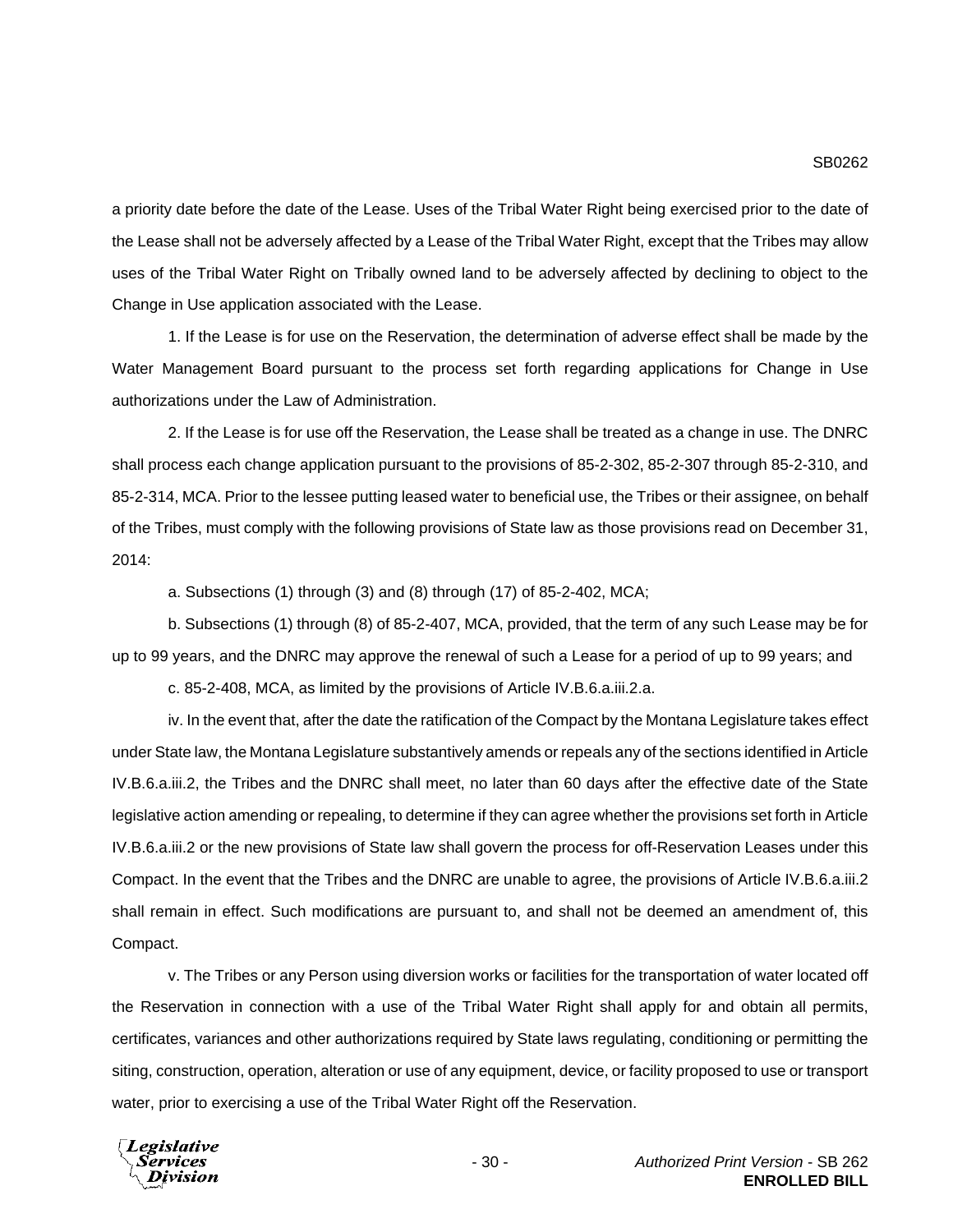b. Lease of the Tribal Water Right by an Individual Indian Owner.

i. An Individual Indian Owner may enter into a Lease to authorize a Person or Persons to use the Individual Indian Owner's allocated portion of the Tribal Water Right on the Reservation.

ii. If the lessee intends to put the water to beneficial use in a manner different than how the Individual Indian Owner had been using the water prior to the date of the Lease, the Individual Indian Owner or the lessee must comply with the provisions of the Law of Administration pertaining to securing Change in Use authorizations from the Water Management Board before the use of water may be changed.

iii. Any Lease entered into pursuant to subsection b of this section may be for a term not to exceed 25 years, and may include provisions authorizing renewal for an additional term not to exceed 25 years.

iv. A Lease of the Tribal Water Right by an Individual Indian Owner shall not adversely affect a Water Right Arising Under State Law with a priority date before the date of the Lease or an Appropriation Right issued pursuant to this Compact with a priority date before the date of the Lease. Uses of the Tribal Water Right being exercised prior to the date of the Lease shall not be adversely affected by a Lease of the Tribal Water Right by an Individual Indian Owner, except that the Tribes may allow uses of the Tribal Water Right on Tribally owned land to be adversely affected by declining to object to the Change in Use application associated with the Lease.

c. Lease of the Flathead System Compact Water Right.

i. Pursuant to the terms and conditions of this Compact, the Tribes may Lease Flathead System Compact Water for use on or off the Reservation, provided that either the Tribes or their lessee comply with the Law of Administration and the relevant provisions of this section, as applicable.

ii. The Tribes shall make available Flathead System Compact Water for short-term Lease within the FIIP or the FIIP Influence Area pursuant to the Shared Shortages provisions set forth at Article IV.E. The Lease term may not exceed the period during which Shared Shortage provisions are in effect. The baseline annual price for this water shall be \$8 per Acre-foot plus a \$25 administrative fee per Lease as of July 1, 2015. From that date, the baseline annual price and the administrative fee shall be indexed for inflation and consequently adjusted annually on July 1st of each successive year thereafter (the Adjustment Date) by the percentage change over the previous twelve months in the most recent monthly Consumer Price Index for All Urban Consumers (CPI-U) published by the United States Department of Labor, Bureau of Labor Statistics, or such other index as the Parties may agree to use. The initial price for each Lease of any portion of the Flathead System Compact Water entered into during that year pursuant to the Shared Shortage provisions contained in Article IV.E shall be the

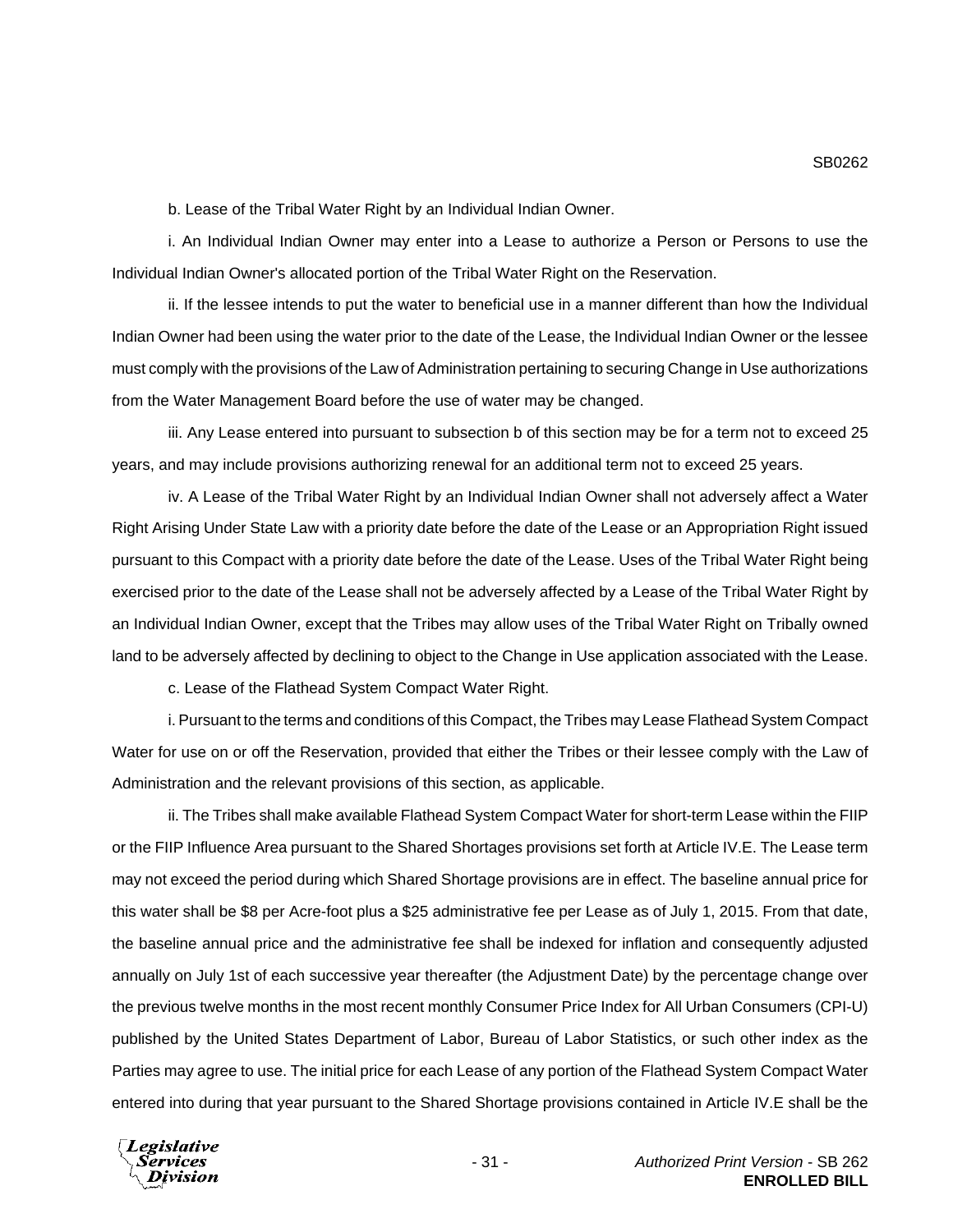adjusted baseline price. During the term of any given Lease, the price per Acre-foot shall continue to adjust annually on the Adjustment Date by the percentage change in the CPI-U, or such other index as the Parties may agree to use, of the previous twelve-month period. The foregoing provisions regarding the adjusted baseline price and per-Lease administrative fee shall constitute the sole and exclusive price terms of each Lease entered under this Article IV.B.6.c.ii. Any modifications of the index are pursuant to, and shall not be deemed an amendment of, this Compact.

iii. The Tribes may make or authorize a Lease of the Tribal Water Right for use within or outside the Reservation; provided that, any Lease shall be for a term not to exceed 99 years, and may include provisions authorizing renewal for an additional term not to exceed 99 years. The off-Reservation use of any portion of the Tribal Water Right is limited to a place of use within the Flathead or Clark Fork River Basins in Montana.

iv. If the Lease is for a portion of the Tribes' Flathead System Compact Water right to be delivered wholly from water stored in Hungry Horse Reservoir, the Tribes shall provide notice to the DNRC and the Water Management Board, in advance of the effective date of the Lease, of the terms of the Lease and any modifications thereto or termination thereof. For Leases lasting one irrigation season or less, notice to the DNRC and the Water Management Board shall be provided as far in advance as practicable. For Leases lasting longer than one year, notice shall be provided to the DNRC and the Water Management Board by the later of 120 days prior to the date on which the Lease is to take effect or March 31 of the year in which the Lease is to take effect. The point of delivery for a Lease shall be the outlet works at the Hungry Horse Dam. If disputes arise between or among holders of Water Rights Arising Under State Law as to the reasonable transmission and carriage losses from the point of delivery to the place of use of the Lease, the district court pursuant to its powers and duties under Title 85, Chapter 5, MCA, shall calculate such losses.

v. Any Lease or portion of a Lease to be delivered from water stored in Hungry Horse Reservoir is subject to reduction due to conditions defined in Appendix 8 on a pro rata basis as set forth in Article III.C.1.c.iii.

vi. If the Lease is for the off-Reservation use of a portion of the Tribes' Flathead System Compact Water right to be delivered from a combination of stored water and direct flow water from the Flathead River, or exclusively from direct flow water from the Flathead River, the Lease shall be treated as a change in use as it pertains to the use of the direct flow water. The DNRC shall process each change application pursuant to the provisions of 85-2-302, 85-2-307 through 85-2-310, and 85-2-314, MCA. Prior to the lessee putting leased water to beneficial use, the Tribes or the lessee must comply with the following provisions of State law as those

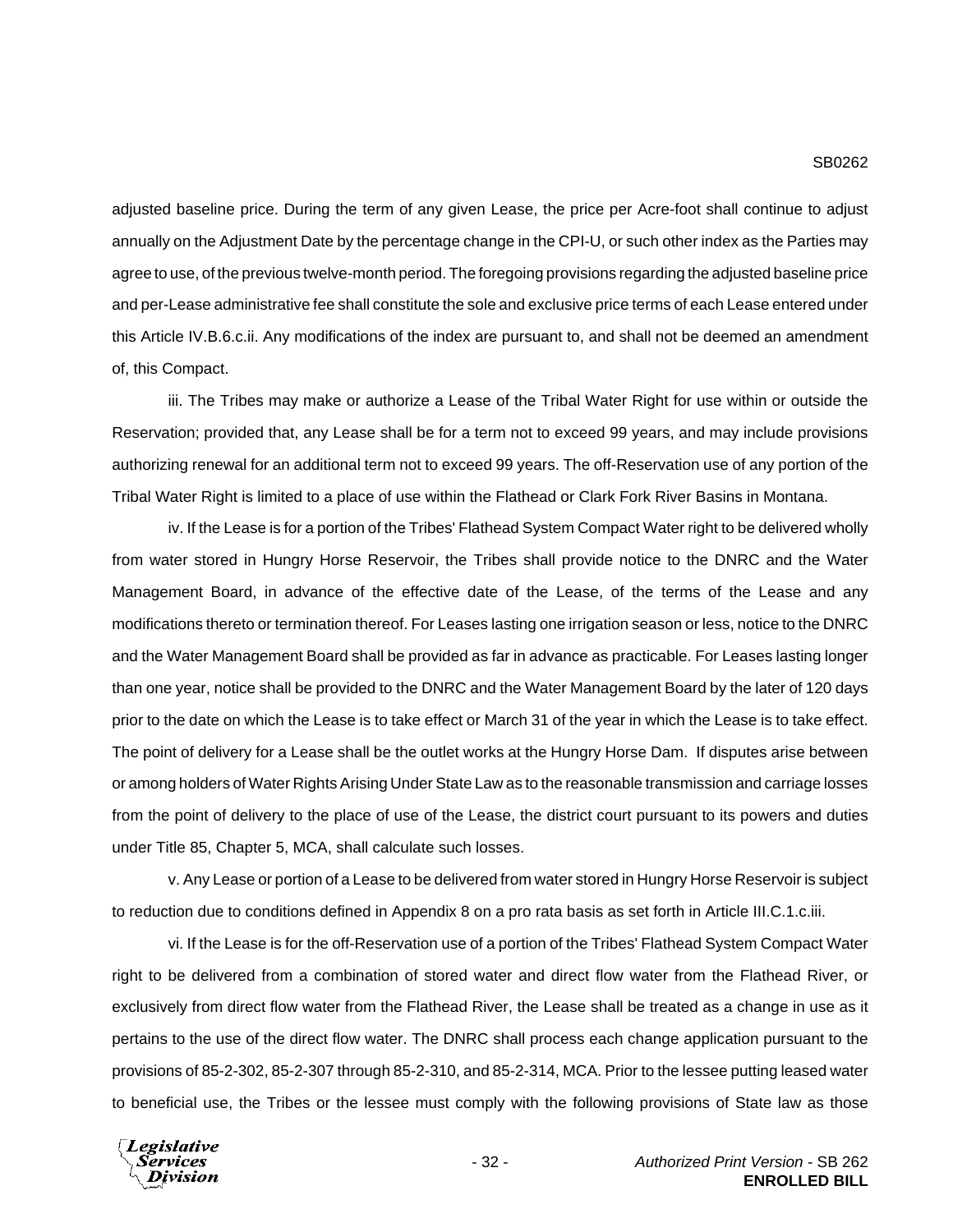provisions read on December 31, 2014:

1. Subsections (1) through (3) and (8) through (17) of 85-2-402, MCA;

2. Subsections (1) through (8) of 85-2-407, MCA, provided, however, that the term of any such Lease may be for up to 99 years, and the DNRC may approve the renewal of such a Lease for a period of up to 99 years; and

3. 85-2-408, MCA, as limited by the provisions of Article IV.B.6.c.vi.1.

vii. In the event that, after the date the ratification of the Compact by the Montana Legislature takes effect under State law, the Montana Legislature substantively amends or repeals any of the sections identified in Article IV.B.6.c.vi.1 through 3, the Tribes and the DNRC shall meet no later than 60 days after the effective date of the State legislative action amending or repealing to determine if they can agree whether the provisions set forth in Article IV.B.6.c.vi.1 through 3 or the new provisions of State law shall govern the process for off-Reservation Leases under this Compact. In the event that the Tribes and the DNRC are unable to agree, the provisions of Article IV.B.6.c.vi.1 through 3 shall remain in effect. Any agreed upon modifications are pursuant to, and shall not be deemed an amendment of, this Compact.

viii. The Tribes or any Person using diversion works or facilities for the transportation of water located off the Reservation in connection with a use of the Flathead System Compact Water Right shall apply for and obtain all permits, certificates, variances and other authorizations required by State laws regulating, conditioning or permitting the siting, construction, operation, alteration or use of any equipment, device, or facility proposed to use or transport water, prior to exercising a use of the Flathead System Compact Water Right off the Reservation.

7. Lease of 11,000 Acre-Feet per Year of Water From Hungry Horse Reservoir for Off-Reservation Mitigation.

a. The Tribes shall make available for Lease off the Reservation 11,000 Acre-feet of the water identified in Article III.C.1.c.i stored in Hungry Horse Reservoir pursuant to the process, and subject to the terms and conditions, set forth in this Article IV.B.7.

b. The water identified in Article IV.B.7.a shall be available for the mitigation of net depletions arising from new or existing domestic, commercial, municipal and/or industrial uses of water at any point in the Flathead or Clark Fork Basins in Montana for which the 11,000 Acre-feet per year of water is capable of providing mitigation.

c. The DNRC, under Title 85, MCA, shall retain the responsibility for determining if, when, where, and

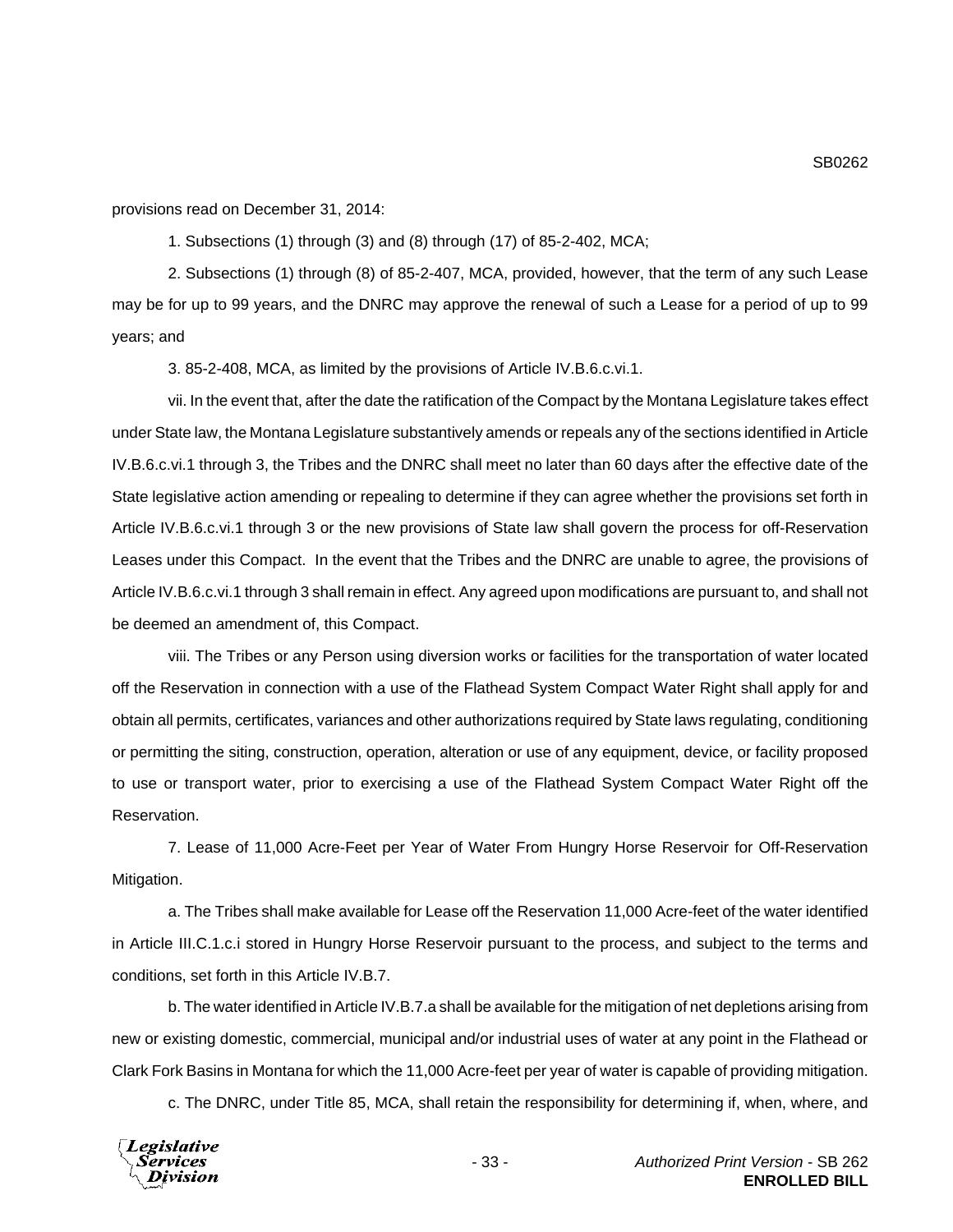how much mitigation water is needed for any proposed new development and if the water identified in Article IV.B.7.a meets the appropriate mitigation criteria for any proposed mitigation plan.

d. The water identified in Article IV.B.7.a is subject to reduction due to conditions defined in Appendix 8 on a pro rata basis as set forth in Article III.C.1.c.iii.

e. The mechanism for entering into a Lease for any portion of the water set forth in this Article IV.B.7.a shall be as follows:

i. Any interested Person may approach the Tribes, through the Tribal Lands Department or successor Tribal department, to negotiate a Lease of a portion of this water;

ii. The baseline annual per Acre-foot price for this water shall be set at \$40 as of July 1, 2015. From that date, the baseline price shall be indexed for inflation and consequently adjusted annually on July 1st of each year thereafter (the Adjustment Date) by the percentage change over the previous year in the most recent monthly Consumer Price Index for All Urban Consumers (CPI-U) published by the United States Department of Labor, Bureau of Labor Statistics, or such other index as the Parties may agree. The initial price for each Lease of any portion of the 11,000 Acre-feet identified in this Article IV.B.7 entered into during that year shall be the adjusted baseline price. During the term of any given Lease, the price per Acre-foot shall continue to adjust annually on the Adjustment Date by the percentage change in the CPI-U, or such other index as the Parties may agree to use, of the previous twelve-month period. The foregoing provisions regarding the adjusted baseline price shall constitute the sole and exclusive price term of each Lease;

iii. Each Lease between the Tribes and a lessee shall be for a term of 99 years, with the lessee holding an option to renew for an additional 99 years, unless the Tribes and the lessee affirmatively agree on an alternate duration not to exceed 99 years. Any Lease including a term of alternate duration may also include an option to renew for a term not to exceed 99 years; and

iv. The Tribes and each prospective lessee shall negotiate any and all other non-price terms of the Lease arrangement.

f. In the event of an impasse between the Tribes and a prospective lessee over any non-price term, the prospective lessee may file a notice of impasse with the Water Management Board, invoking the Board's authority to resolve any such impasse pursuant to the process set forth in Article IV.B.7.g.

g. Process for resolving disputes over Lease terms.

i. Upon receipt of a notice of impasse, the Board shall date stamp it. Within three days of the filing of a

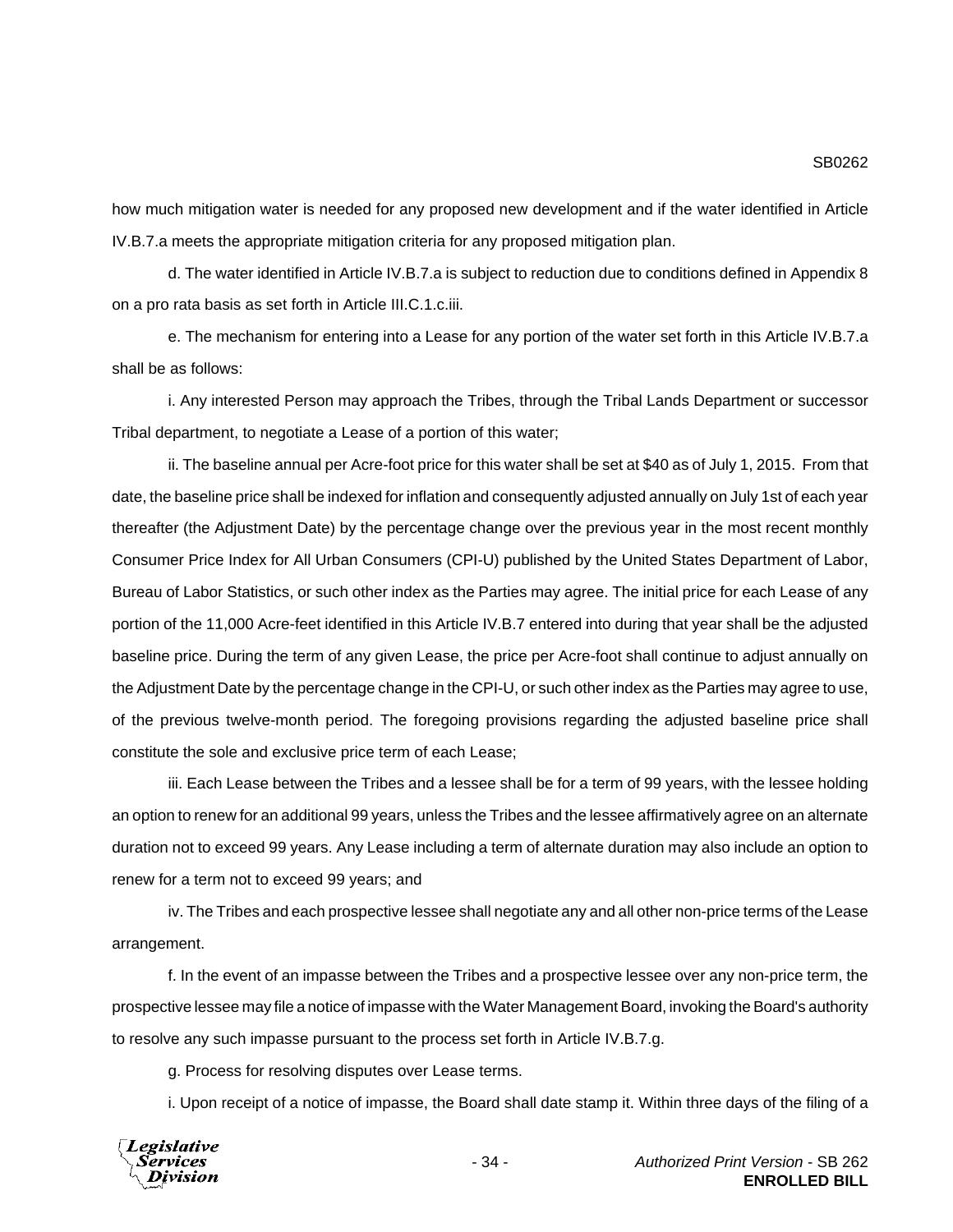notice of impasse, the Board shall provide notice of the filing to the Tribes, with a copy to the prospective lessee, identifying a date certain between 30 and 60 days from the date of receipt of the notice for the Tribes and the prospective lessee each to submit a last, best offer concerning all of the non-price terms.

ii. No later than the date set by the Board, the Tribes and the prospective lessee shall file a last, best offer with the Board in the form of a proposed Lease agreement and shall serve the same on each other. To be filed, the offer must be placed in the custody of the Board within the time fixed for filing. Filing may be accomplished by mail addressed to the Board, but filing shall not be timely unless the papers are actually received within the time fixed for filing. Immediately upon receipt by the Board, the offers shall be date stamped. If the Tribes fail to timely file an offer, the offer filed by the prospective lessee shall become the terms of the Lease. If the prospective lessee fails to timely file an offer, no Lease shall be concluded.

iii. The Board shall issue a decision selecting one side's offer or the other's between 15 and 45 days after the filing of the offer. At any time prior to the Board's decision, the prospective lessee may choose to withdraw the prospective lessee's offer and decline to enter into the Lease.

iv. The Board shall provide notice of its decision to both the Tribes and the prospective lessee. The Lease shall be concluded on the terms selected by the Board, but must include the price term identified in Article IV.B.7.e.ii of this Compact. The effective date of the Lease shall be ten days after the Board's issuance of its decision.

v. The Tribes or a prospective lessee dissatisfied with a decision of the Board made pursuant to this Article IV.B.7.g may appeal that decision by filing a petition for judicial review with a Court of Competent Jurisdiction within 30 days of the issuance of the Board's decision. The court shall review the Board's decision for abuse of discretion.

C. Exercise of Certain Portions of the Tribal Water Right Related to the FIIP.

1. Priority for the Exercise of the FIIP Instream Flow and FIIP Water Use Rights. Once the water rights described in Article III.C become enforceable, the following relative priorities among those rights shall apply:

a. Minimum Enforceable Instream Flows.

- b. Minimum Reservoir Pool Elevations.
- c. River Diversion Allowances.
- d. Target Instream Flows.

2. Reallocated Water in excess of Target Instream Flows will be split as equally as hydrologically



- 35 - *Authorized Print Version* - SB 262 **ENROLLED BILL**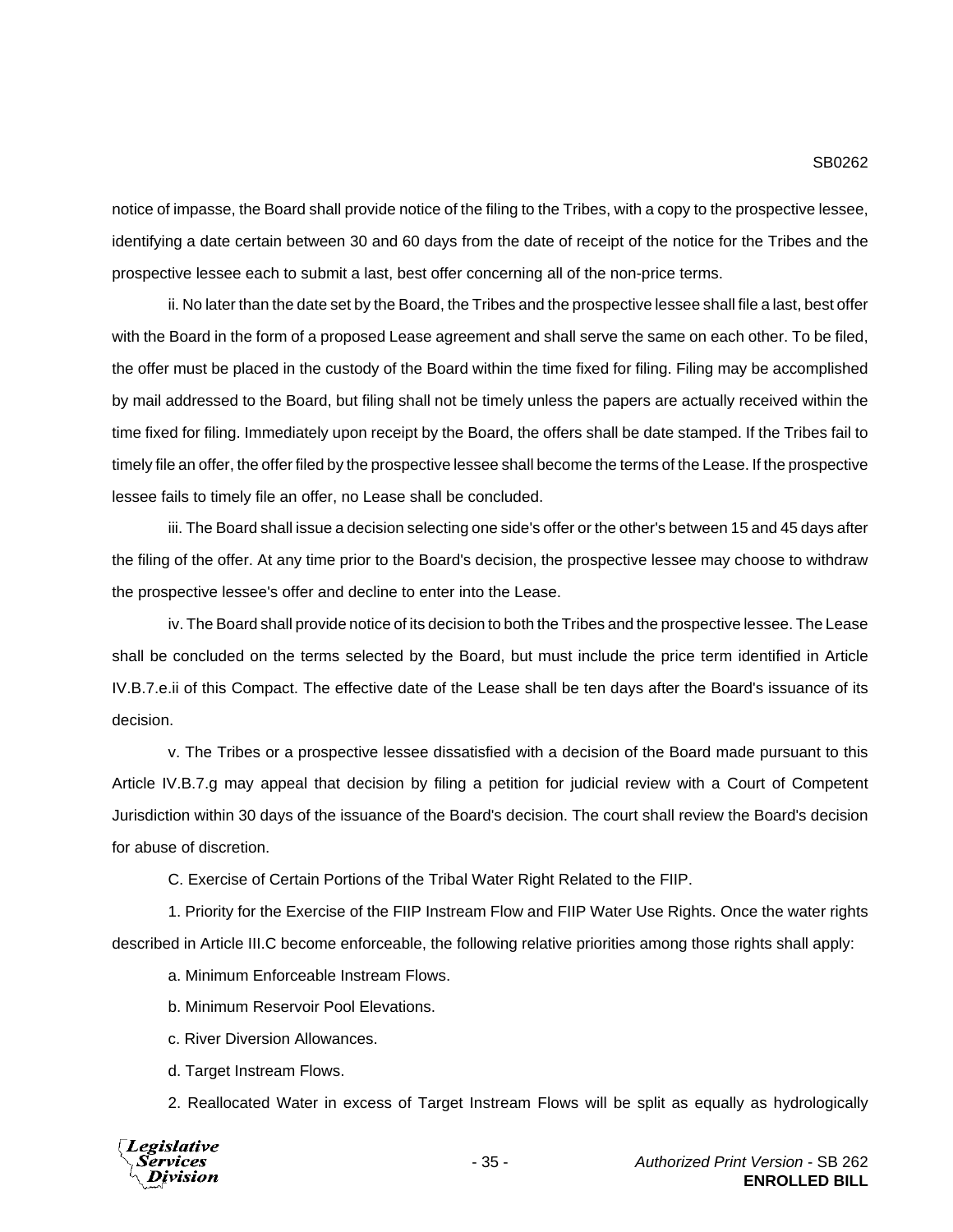practicable between the Instream Flow water rights set forth in Article III.C.1.d.ii and the FIIP Water Use Right set forth in Article III.C.1.a.

3. MEF and TIF implementation and schedule. Exercise of FIIP Instream Flow Rights set forth in Article III.C.1.d.ii shall be accomplished through the implementation and enforcement of MEFs and TIFs and is subject to the Shared Shortage and Adaptive Management provisions set forth in Article IV.E and F and Appendix 3.5.

a. MEFs and TIFs shall be enforceable at the values set forth in Appendix 3.1.

b. Implementation and enforceability of MEFs and TIFs.

i. Incremental implementation of Operational Improvements will result in additional FIIP Instream Flow.

ii. MEFs and TIFs shall be enforceable following the completion of Operational Improvements according to the schedule attached hereto as Appendix 3.4.

iii. Reallocated Water from Rehabilitation and Betterment Projects shall be used to incrementally achieve FIIP Instream Flows set forth in Article III.C.1.d.ii.

iv. If the schedule attached hereto as Appendix 3.4 cannot be met due to lack of available funding or other circumstances outside of the control of the Parties or Project Operator, the Parties may agree to adjust the schedule as necessary to allow for timely implementation of MEFs and TIFs. Such modifications are pursuant to, and shall not be deemed an amendment of, this Compact.

v. If the Project Operator fails to implement the schedule attached hereto as Appendix 3.4 due to acts, errors, or omissions of the Project Operator, MEFs and TIFs will be enforceable as though the schedule had been implemented.

c. Until an MEF has become enforceable, the interim Instream Flow, where applicable, for that location shall be the enforceable Instream Flow. Where the Instream Flow has been incrementally increased above the interim Instream Flow level as a result of the partial completion of actions listed in the Implementation Schedule attached hereto as Appendix 3.4, the incrementally achieved level may be maintained until the MEF is achieved.

d. Until a Minimum Reservoir Pool Elevation has become enforceable, the interim reservoir pool elevation, where applicable, for that location shall be enforced.

e. TIFs shall be determined seasonally according to Appendix 3.5, and will vary between the wet and normal year levels attached hereto as Appendix 3.1.

4. Minimum Reservoir Pool Elevations. Minimum Reservoir Pool Elevations attached hereto as Appendix 3.1 shall be enforceable according to the schedule specified in Appendix 3.4. Enforceability of Minimum Reservoir

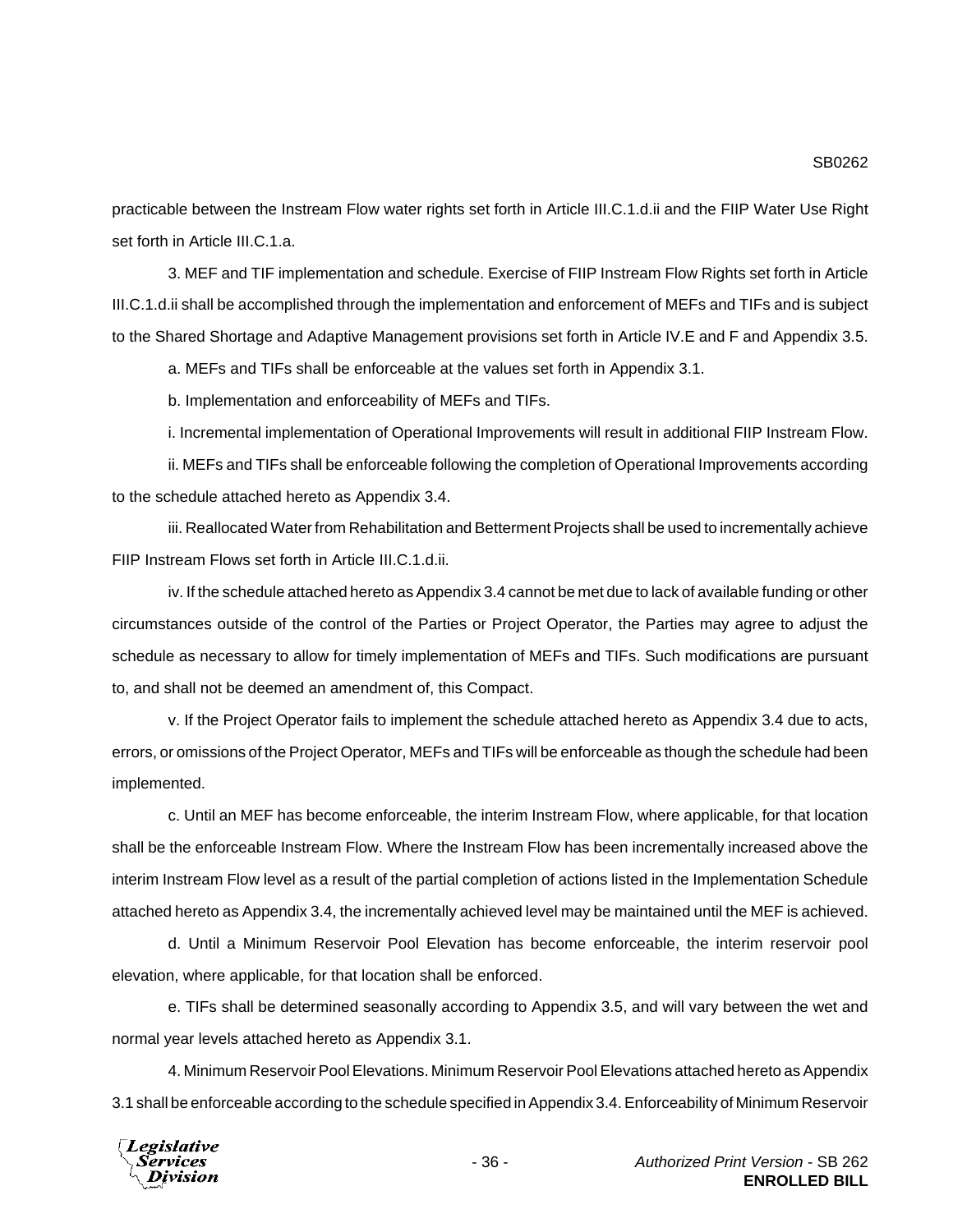Pool Elevations is subject to Article IV.E, Appendix 3.5, and superseding Federal law allowing for regulation of reservoir elevations.

D. Exercise of the FIIP Water Use Right.

1. FIIP Water Use Right.

a. The FIIP Water Use Right shall be satisfied by meeting the RDA values for each RDA Area attached hereto as Appendix 3.2 and as evaluated pursuant to Article IV.D.1.e.

b. RDAs shall be enforceable according to the schedule attached hereto as Appendix 3.4, subject to evaluation pursuant to Article IV.D.1.e.

c. Headworks diversion amounts shall be progressively adjusted to achieve the RDAs as Operational Improvements are completed pursuant to Appendix 3.4.

d. Once RDAs are achieved through completion of Operational Improvements, headworks diversion amounts shall be progressively adjusted as Rehabilitation and Betterment is completed pursuant to Appendix 3.6. The enforceable RDA for the location in which a particular Rehabilitation and Betterment project has been completed is the amount defined in Appendix 3.2, reduced by the volume of Reallocated Water made available by that Rehabilitation and Betterment project. The amount actually diverted may be adjusted pursuant to the evaluation process described in Article IV.D.1.e.

e. RDA values shall be evaluated to ensure their adequacy to meet Historic Farm Deliveries. Initial evaluation of RDAs shall occur once the Parties and Project Operator have completed all Operational Improvements in a given RDA Area according to the schedule attached hereto as Appendix 3.4. Evaluation of RDAs will continue as part of the responsibilities of the CITT described in Appendix 3.5 as follows:

i. The Project Operator must measure and record farm turnout deliveries within a given RDA Area.

ii. If the aggregate measured deliveries to farm turnouts do not meet Historic Farm Deliveries for a given RDA Area, actual diversions shall be adjusted to assure that Historic Farm Deliveries are met for wet, normal and dry water years. If water in excess of the RDA is needed to meet Historic Farm Deliveries, it will be provided through an increase of the Flathead River pumping plant diversion allowed by the Flathead Pumping Station RDA attached hereto as Appendix 3.2. If the aggregate measured deliveries to farm turnouts exceed Historic Farm Deliveries within an RDA Area, the actual diversions shall be reduced accordingly.

iii. Any adjustment of actual diversions pursuant to this section shall not result in decrease of the MEFs, TIFs, or Minimum Reservoir Pool Elevations.

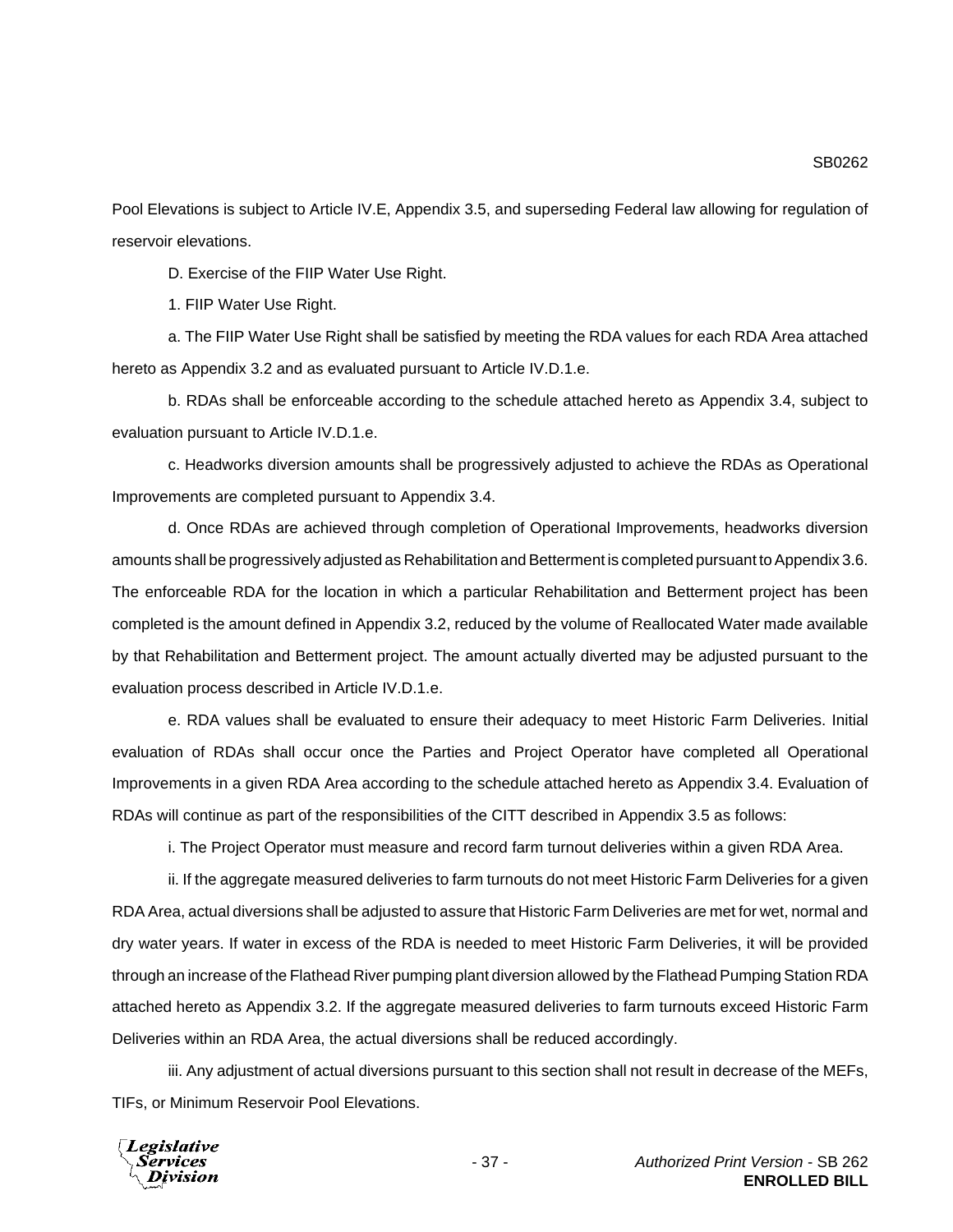f. RDAs are quantified for wet, normal, and dry Natural Flow years, attached hereto as Appendix 3.2, and shall be set each year according to the process specified in Appendix 3.5.

2. FIIP Delivery Entitlement Statement. Assessed land within the FIIP is entitled to have water delivered by the Project Operator if the FIIP customer is in compliance with the applicable BIA rules and guidelines for FIIP. Beginning on the Effective Date, an owner of assessed land within the FIIP may request of the Project Operator a delivery entitlement statement, which must be tendered within 90 days of the request or denied for cause. Beginning on the date one year after the Effective Date, the delivery entitlement statement must be tendered or denied within 30 days. The delivery entitlement runs with the land and is valid so long as the land remains assessed and the FIIP customer is in compliance with the applicable BIA rules and guidelines for FIIP.

E. Shared Shortages Provision.

1. In the event that water supplies are inadequate to simultaneously satisfy an enforceable Instream Flow water right and a corresponding RDA, the provisions of Article IV.E govern the exercise of the water rights set forth in Articles III.C.1.a and III.C.1.d.ii and iv at that location. The CITT shall determine when Shared Shortages conditions begin and end as specified in Appendix 3.5.

2. For purposes of Article IV.E, once MEFs and RDAs have become enforceable, they shall be maintained at the levels set forth in Appendices 3.1 and 3.2, as adjusted pursuant to Article IV.D.1.e. Prior to enforceability of the MEF and RDA levels attached hereto as Appendices 3.1 and 3.2, Instream Flows will be maintained as provided by Article IV.C.3.c and RDAs will be maintained as provided by Article IV.D.1.b and c.

3. Subject to the priority system set forth in Article IV.C.1, RDAs shall be maintained by implementing the following measures in the order of priority set forth below:

a. Available Natural Flow or regulated streamflow shall be diverted by the Project Operator to satisfy RDAs.

b. If the application of Article IV.E.3.a does not satisfy RDAs, Flathead River pumping plant diversions shall be increased as allowed by the Flathead Pumping Station RDA attached hereto as Appendix 3.2.

c. If the application of Article IV.E.3.a and b does not satisfy RDAs, FIIP reservoirs may be reduced below the Minimum Reservoir Pool Elevations specified in Appendix 3.1 to supply RDAs, subject to Article IV.E.5.

d. If the application of Article IV.E.3.a through c does not satisfy RDAs, the Tribes shall make available for short-term lease Flathead System Compact Water for use within the FIIP as provided by Article IV.B.6.c.ii.

4. Within the Basin 76LJ portion of the Little Bitterroot Valley, RDAs shall be maintained by sequentially

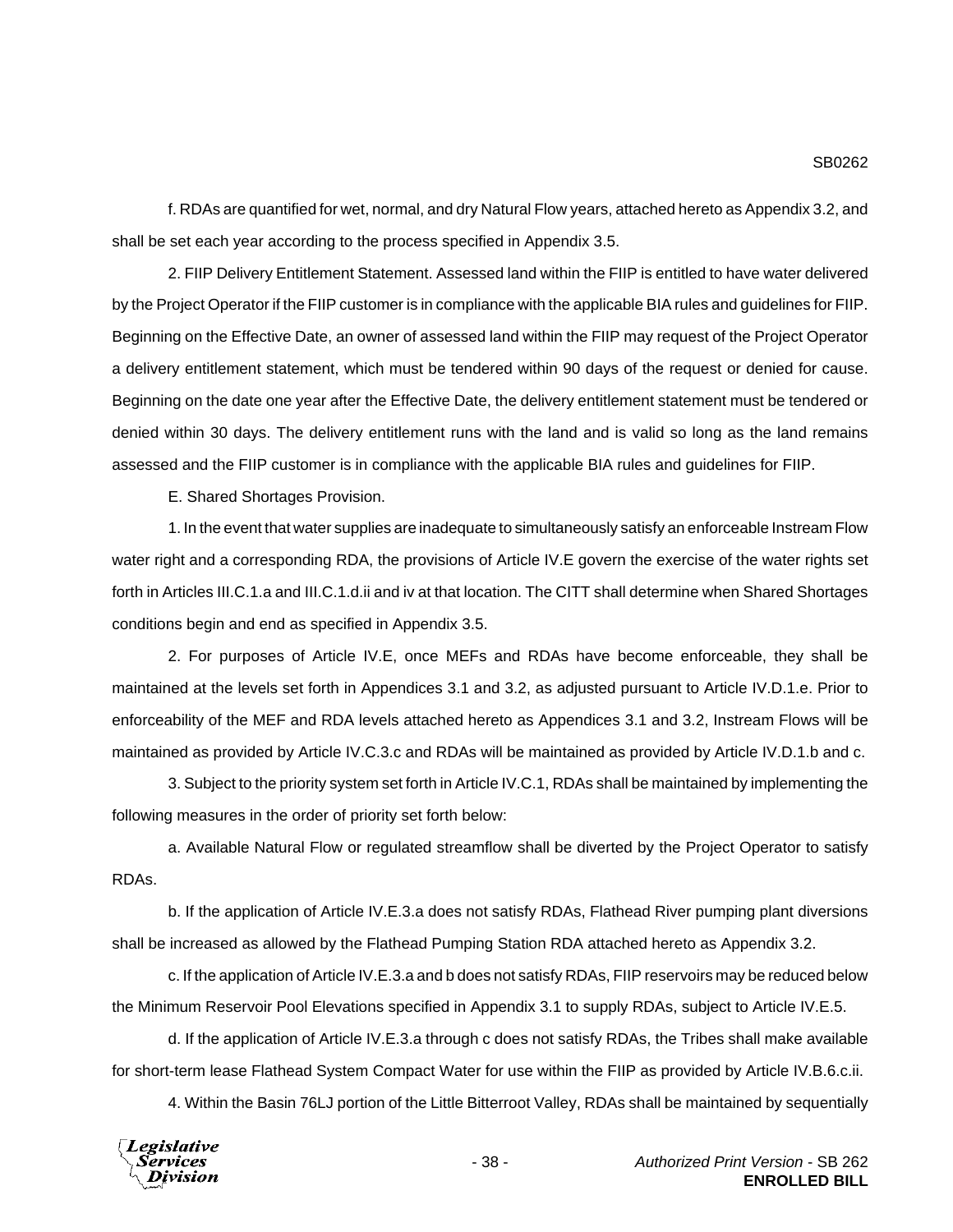applying the procedures in Article IV.E.3.a through c, where applicable.

5. As set forth in Article IV.E.3.c, FIIP reservoirs may be reduced below the Minimum Reservoir Pool Elevations set forth in Article III.C.1.e to support RDAs as follows:

a. FIIP reservoirs may be reduced pursuant to this section for no more than four consecutive years.

b. Article IV.E.3.c does not apply to Mission Reservoir.

c. FIIP reservoirs may not be reduced below the interim reservoir pool elevations set forth in Article III.C.1.e.iv and attached hereto as Appendix 13.

d. RDAs may be met from carryover reservoir storage, at the discretion of the Project Operator.

F. Requirement to Implement Adaptive Management and Water Measurement.

1. The Parties agree that Adaptive Management and a comprehensive water measurement program, as described in Appendix 3.5, are essential to the successful implementation of this Compact.

2. The Parties, upon mutual written agreement, and in conformance with the Compact and other applicable provisions of law, may amend Appendix 3.5. Such modifications are pursuant to, and shall not be deemed an amendment of, this Compact.

G. Compact Implementation Technical Team. Within six months of the date the ratification of the Compact by the Montana Legislature takes effect under State law, the Parties shall establish a Compact Implementation Technical Team (CITT) to allow planning for and implementation of Operational Improvements, Rehabilitation and Betterment, and Adaptive Management prior to and following the Effective Date.

1. The CITT membership shall be as provided for in Appendix 3.5.

2. The CITT shall carry out the duties specified by Appendix 3.5.

3. The CITT shall develop criteria for prioritizing and selecting projects.

4. Public Meetings and Records:

a. All regularly scheduled meetings of the CITT shall be open to the observation of the general public pursuant to State and Tribal open meeting laws. Where there is a conflict of laws, the law that provides for greater openness to the public applies.

b. CITT records are public records and shall be made available to the public for inspection under such reasonable terms and conditions as the CITT shall establish.

5. Disputes Related to the Compact Implementation Technical Team. The Parties agree to perform each obligation set forth in this Compact in good faith and with diligence and loyalty to this agreement. The Parties shall

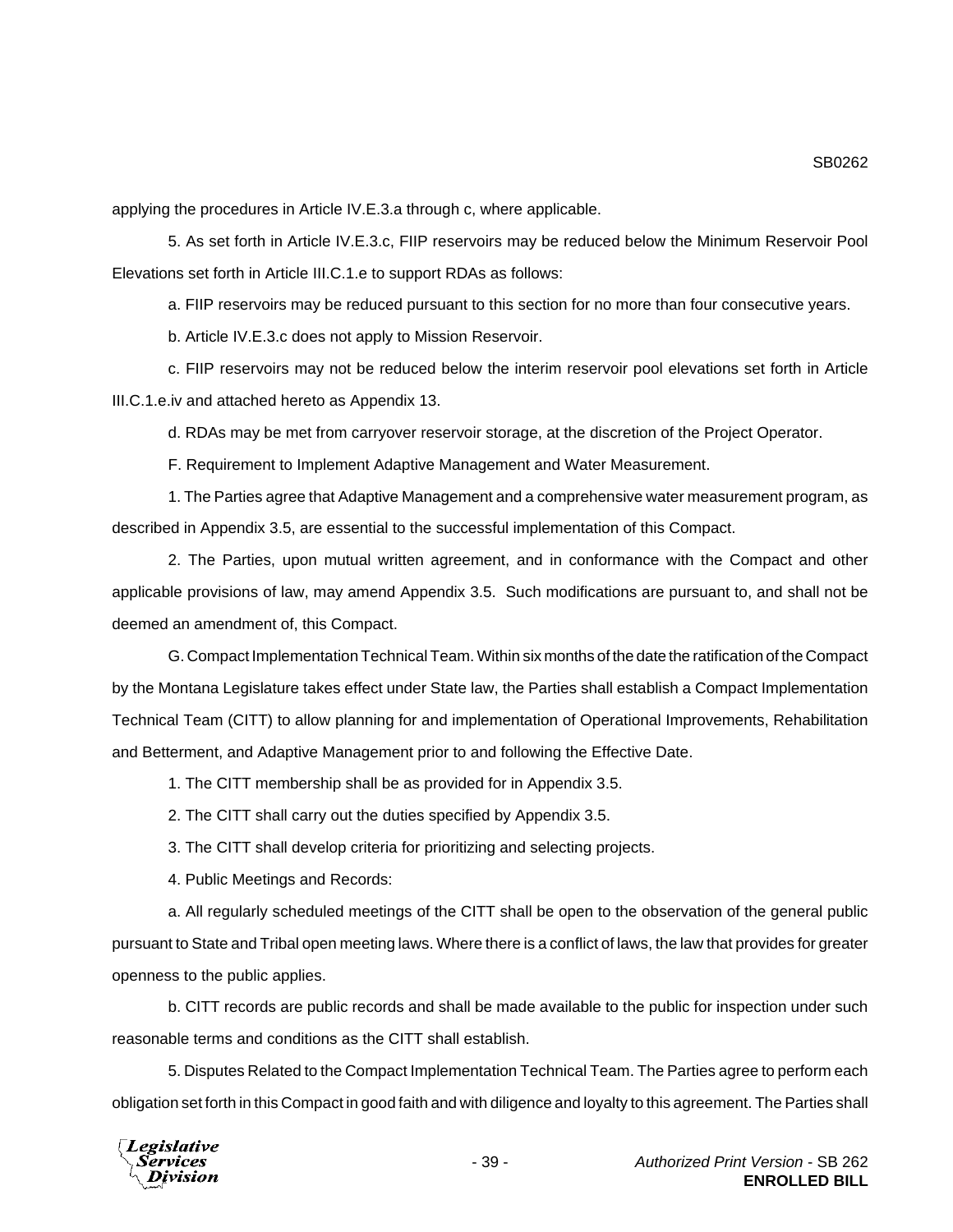form a Compact Management Committee (CMC) comprised of the Director of the Montana Department of Natural Resources, the Chairman of the Tribal Council, and the Regional Director of the Northwest Region of the Bureau of Indian Affairs or their designees. The CMC will provide policy and administrative oversight of the CITT.

a. The CITT shall attempt to reach consensus on all of its actions.

b. Where consensus is not achieved, the CITT will resolve disputed issues by majority vote.

c. If the CITT vote results in a tie, or is appealed, the disputed issue will be referred to the CMC. The CMC will review and attempt to reach consensus on the disputed issue and if consensus is not possible, will resolve the issue by majority vote.

d. A majority vote of the CMC may be appealed using the following procedures:

i. Disputes arising out of any act, failure to act, error or omission of the BIA or Project Operator involving Operational Improvements or Rehabilitation and Betterment or otherwise affecting real property owned by the United States may be appealed under Title 25, Part 2, Code of Federal Regulations.

ii. For disputes raising questions of Compact interpretation, the CMC shall immediately seek a determination of those questions from the Water Management Board, which determination will be provided in writing within 30 days.

iii. All other disputes may be appealed to a Court of Competent Jurisdiction. In considering a petition for relief, a Court of Competent Jurisdiction will review the CMC's legal conclusions for correctness and its factual findings for abuse of discretion.

H. Power Provisions

1. Low-Cost Block of Power

The Parties recognize that Article 40 of the Kerr Project License, as amended, jointly issued to the Montana Power Company and the Tribes for the Kerr Project, Project No. 5, requires Montana Power Company, through its successor-in-interest, NorthWestern Energy, to make available the capacity and energy up to 3.734 megawatts at up to 100 percent load factor during the months of April through October to the United States, for and on behalf of the FIIP, at the rates set forth in and adjusted in accordance with such Article.

The Parties agree that the Kerr Project License Article 40 Low Cost Block of Power is equivalent to the delivery of 19,178,000 kilowatt hours of electricity per year, and generally supplies electricity necessary to pump approximately 46,000 Acre-feet of water per year to the FIIP. If the operation and maintenance, and all other rights and responsibilities for the Kerr Project are assumed by the Tribes or their wholly-owned corporation, the

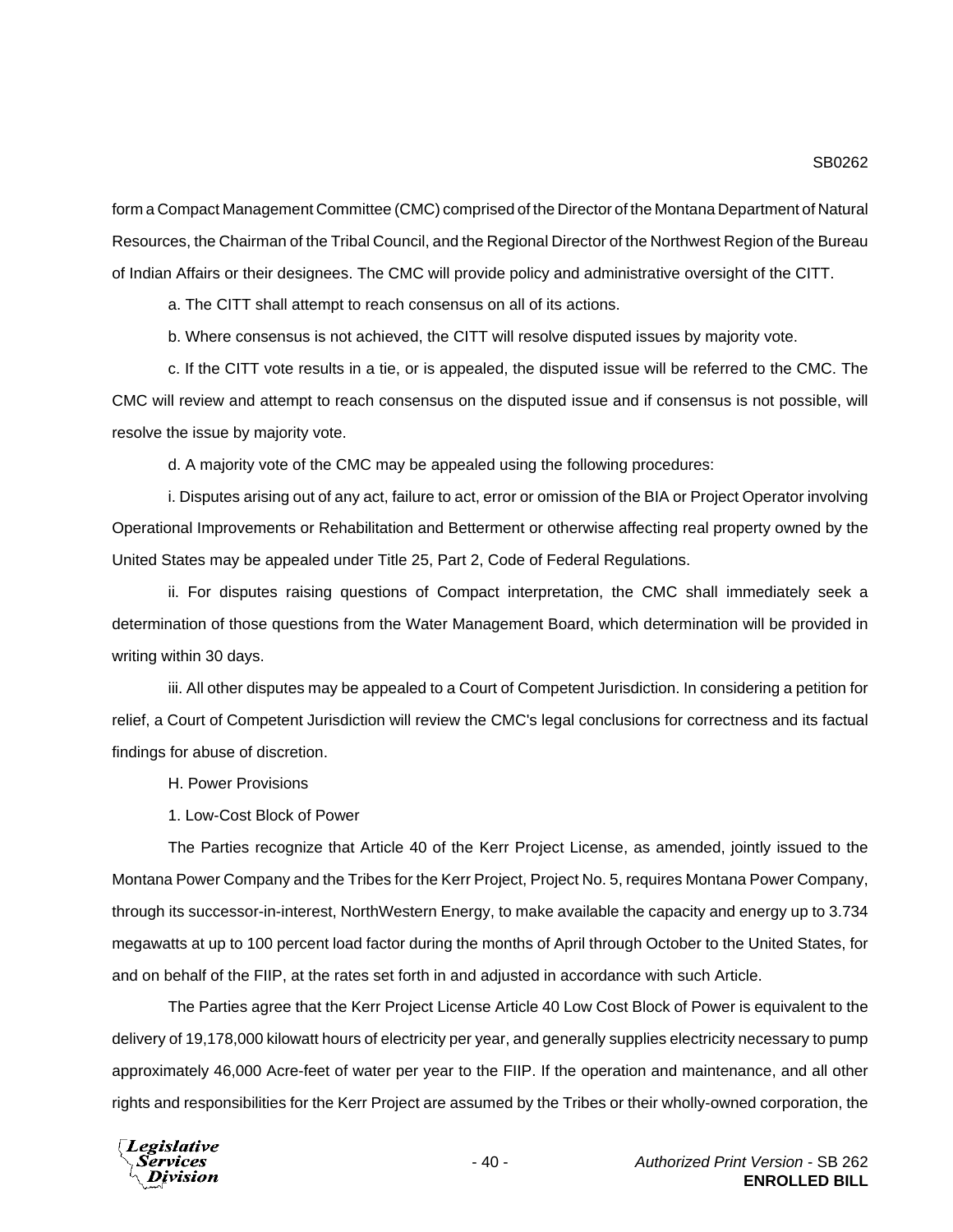Tribes agree, to the extent permitted under applicable license(s) and Federal law, to make the Low Cost Block of Power available in the same manner and at the same rates, as adjusted, as NorthWestern Energy. If the Tribes seek a new license for the Kerr Project, the Tribes or their wholly-owned corporation, agree that their license application will request authority from FERC to make the Low Cost Block of Power available in the same manner and at the same rates, as adjusted, as NorthWestern Energy.

2. Net Power in Excess of Low Cost Block

For purposes of Article IV.E, power required to run the Flathead Pumping Station in excess of the Low Cost Block of Power identified in Article IV.H.1 shall be purchased at the price at which Mission Valley Power sells power for irrigation purposes.

3. Net Power Revenues

The State and Tribes agree to seek provisions in the Federal legislation ratifying this Compact for Mission Valley Power to budget annually for an anticipated amount of \$200,000 of Net Power Revenues to be made available in the subsequent year to meet the needs of both the power system and the FIIP with an initial allocation of the Net Power Revenue that provides fifty percent to the Project Operator and fifty percent to the Tribes. These funds shall only be used for work on the FIIP that has significant fisheries, water conservation, or water management benefits. If on an annual basis such work by the Project Operator or the Tribes does not require the full amount of such net revenues the remainder shall be set aside and accumulated for future expenditure for these purposes. This initial allocation may be changed by mutual agreement of the Parties within nine (9) years of the Effective Date, with any subsequent agreement to become effective on the tenth (10th) anniversary of the Effective Date. Any such modification is pursuant to, and shall not be deemed an amendment of, this Compact.

I. Administration: Establishment of Flathead Reservation Water Management Board.

1. Establishment of Board. There is hereby established the Flathead Reservation Water Management Board. Upon the Effective Date, the Board shall be the exclusive regulatory body on the Reservation for the issuance of Appropriation Rights and authorizations for Changes in Use of Appropriation Rights and Existing Uses, and for the administration and enforcement of all Appropriation Rights and Existing Uses. The Board shall also have exclusive jurisdiction to resolve any controversy over the meaning and interpretation of the Compact on the Reservation, and any controversy over the right to the use of water as between the Parties or between or among holders of Appropriation Rights and Existing Uses on the Reservation except as explicitly provided otherwise in Article IV.G.5. The jurisdiction of this Board does not extend to any water rights whose place of use

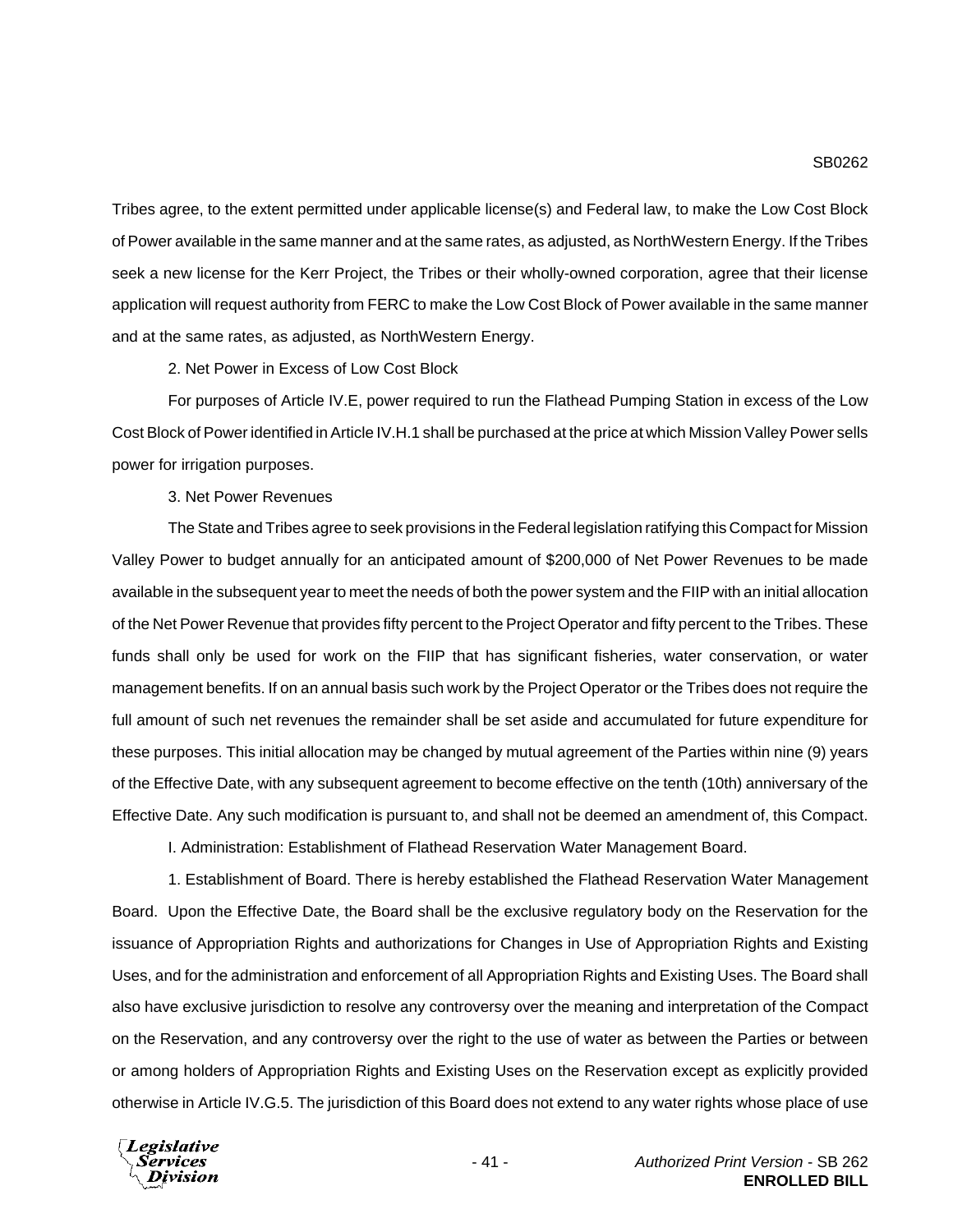is located outside the exterior boundaries of the Reservation.

2. Membership.

a. Voting Members. The Board shall consist of five voting members: two members selected by the Governor of the State pursuant to Article IV.I.2.b, after consultation with holders of Water Rights Arising Under State Law located on the Reservation; two members appointed by the Tribal Council; and one member selected by the other four members. All members shall be appointed within six months of the Effective Date.

b. Appointment by Governor. Within 90 days of the Effective Date, or 15 days of any vacancy in one or more of the Board positions selected by the Governor, the commissioners of each county whose boundaries include any portion of the Reservation shall nominate individuals for the Governor's consideration for appointment to the Board as follows:

i. The Commissioners of Lake County shall choose five (5) nominees;

ii. The Commissioners of Sanders County shall choose three (3) nominees;

iii. The Commissioners of Missoula County shall choose two (2) nominees;

iv. The Commissioners of Flathead County shall choose one (1) nominee; and

v. Each nominee must meet the eligibility requirements of Article IV.I.2.f.

The Governor shall choose two Board members from the group of nominees. If the county commissioners fail to nominate a minimum of seven (7) individuals for selection by the Governor within the time set forth in Article IV.I.2.b, the Governor may select any two individual(s) who meet the eligibility requirements set forth in Article IV.I.2.f after consultation with Holders of Water Rights Arising Under State Law located on the Reservation.

c. Should the four appointed members fail to agree on the selection of a fifth voting member within sixty days of the date of appointment of the fourth member, or within thirty days after any vacancy in that fifth position occurs, the following procedure shall be utilized:

i. Within five days thereafter the two members appointed by the Tribal Council shall nominate three individuals to serve as a member of the Board and the two members appointed by the Governor shall nominate three individuals to serve as a member of the Board;

ii. Within fifteen days thereafter the two members appointed by the Tribal Council shall reject two of the individuals nominated by the two members appointed by the Governor, and the two members appointed by the Governor shall reject two of the individuals nominated by the two members appointed by the Tribal Council; and

iii. Within five days thereafter, the remaining two nominees shall be submitted to the Chief Judge of the

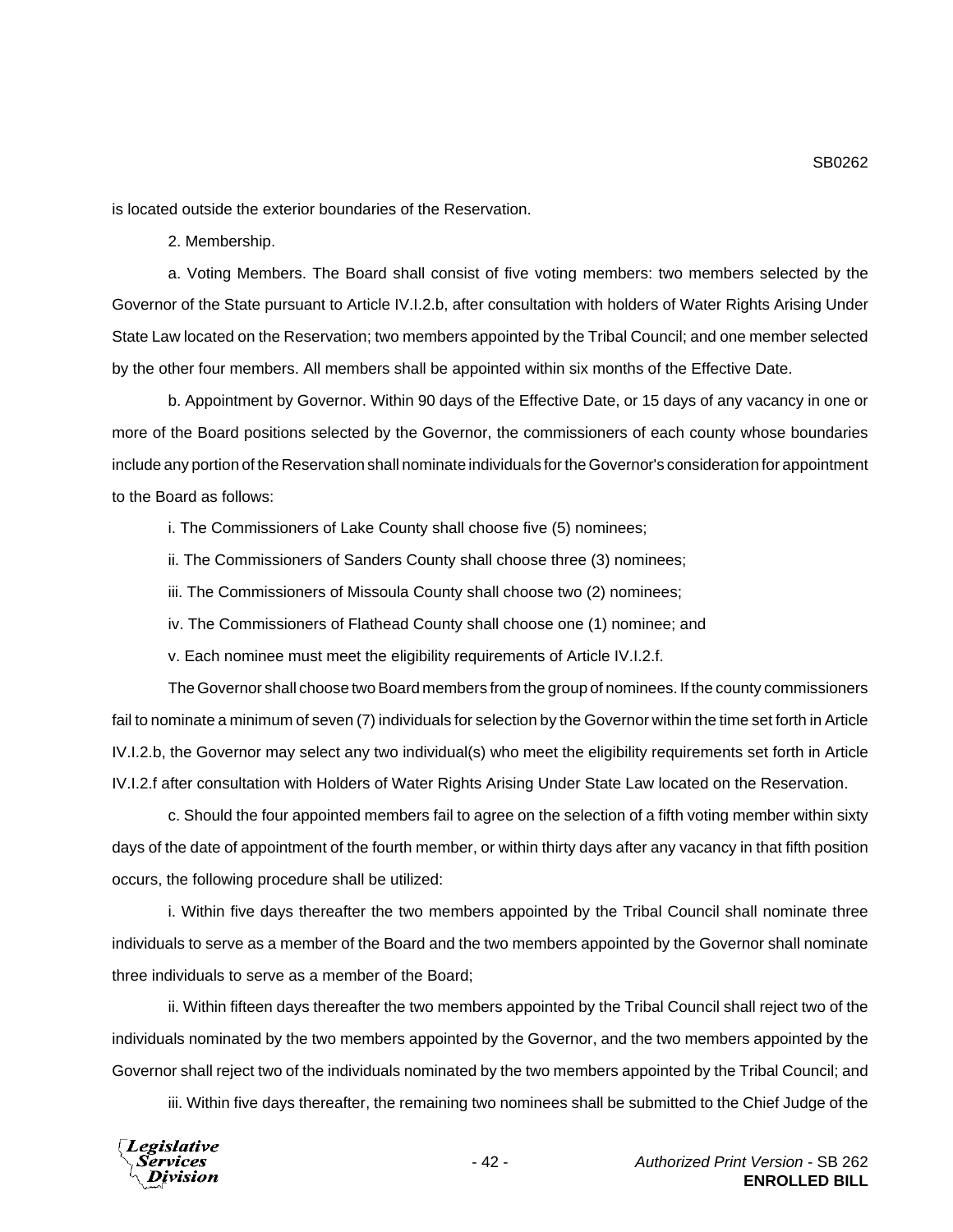United States District Court for the District of Montana for selection of the fifth member of the Board.

d. Ex Officio Member. The Board shall also have a sixth, non-voting member appointed by the Secretary.

e. Term. Initially, three voting members of the Board shall serve for four years, and two shall serve for two years. One member appointed by the Governor, one member appointed by the Tribal Council and the fifth voting member shall serve for four years. One member appointed by the Governor and one member appointed by the Tribal Council shall serve for two years. The member appointed by the Secretary shall be appointed for four years. At the expiration of the initial two-year appointments, all subsequently appointed Board members shall serve four year terms.

f. Eligibility. To be eligible to serve on the Board, an individual must be over 18 years of age and be a Reservation resident. For the purposes of filling a position on the Water Management Board, a Reservation resident is an individual who:

i. does business within Flathead Indian Reservation boundaries;

ii. is domiciled within Flathead Indian Reservation boundaries; or

iii. owns and maintains a seasonal residence within Flathead Indian Reservation boundaries.

An eligible individual must also have education and experience in one or more of the following fields: natural resources management, public administration, agriculture, engineering, commerce or finance, hydrology, biological sciences, water law or water policy.

No elected official of the State of Montana, or any political subdivision thereof, or of the United States, or of the Tribes is eligible for nomination to the Board while holding such elective office. However, a nominee for Board membership shall not be disqualified by reason of the fact that he or she is an employee or contractor of the State of Montana or any political subdivision thereof, or of the Tribes, or of the United States.

No Board member may vote on any application or appeal that the member participated in personally and substantially in any non-Board capacity.

g. Vacancies. Subject to the provisions of Article IV.I.2.a and c regarding the filling of a vacancy of the fifth member of the Board, upon the occurrence of any other vacancy in a Board position, the Tribal Council, if the vacancy is in a position appointed by the Tribal Council, or the Governor, if the vacancy is in a position appointed by the Governor, shall name a new Board member within 30 days of the occurrence of the vacancy. Should Board action be required during the period of any such vacancy, the Department Head of the Tribal Natural Resources Department, if the vacancy is in a position appointed by the Tribal Council, or the Director of

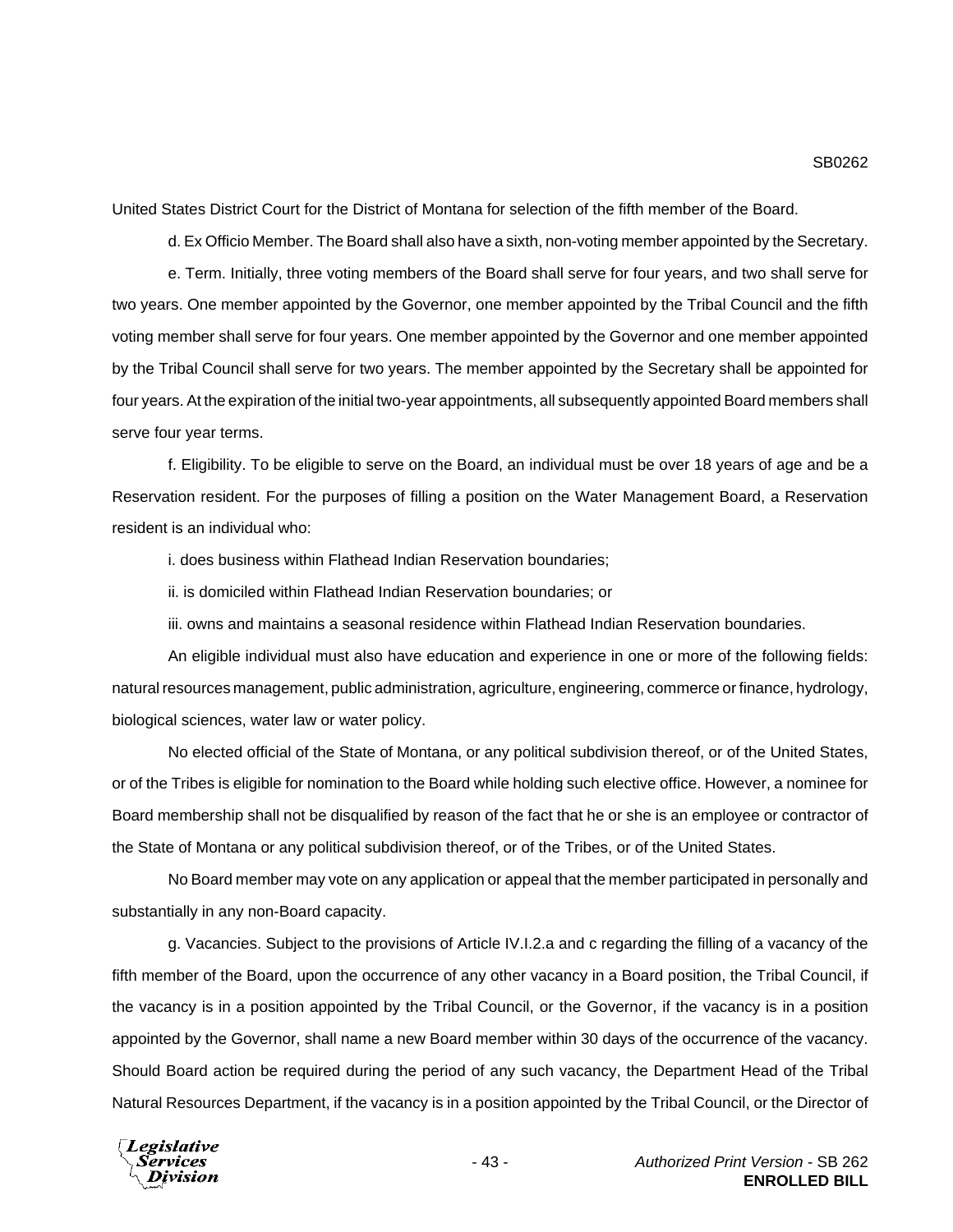#### SB0262

the DNRC, if the vacancy is in a position appointed by the Governor, shall fill the vacant position on an acting basis until a new appointment is made.

h. Compensation and Expenses of the Board. Each Board member shall receive such compensation for services and reimbursement for expenses for attendance at Board meetings as shall be fixed by the State and the Tribal Council for the Board members appointed by the same. The compensation for the fifth Board member shall be set jointly by the State and the Tribal Council. The expenses of the Federal ex officio member shall be covered by the United States.

3. Quorum and Vote Required. Four Board members appointed pursuant to Article IV.I.2.a shall constitute a quorum. No Board action may be voted upon in the absence of a quorum. All Board decisions shall be by affirmative vote of a majority of the Board, except as set forth in Article IV.I.5.d for the appointment of water commissioners. If a proposal put to a vote of a quorum of Board members ends in a tie vote, the proposal is deemed disapproved or denied.

4. Jurisdiction of the Board.

a. Issuance of Appropriation Rights. Upon the Effective Date, the Board shall have exclusive jurisdiction over the issuance of all new Appropriation Rights on the Reservation. The process for the consideration, issuance or denial of all Appropriation Rights is set forth in the Law of Administration.

b. Authorizations for Changes in Use. Upon the Effective Date, the Board shall have exclusive jurisdiction over the issuance of authorizations for Changes in Use of all water rights on the Reservation. The process for the consideration, issuance or denial of such Change in Use authorizations is set forth in the Law of Administration.

c. Enforcement. Upon the Effective Date, the Board shall have the jurisdiction to enforce the terms of this Compact as provided by Article IV.I.1. All controversies cognizable under this subsection shall be heard and resolved pursuant to the Compact and the Law of Administration.

d. Water Right Ownership Updates. The Board shall not have jurisdiction over water right ownership updates on water rights appurtenant to fee lands, which shall remain with the DNRC as set forth in 85-2-421 through 85-2-424, 85-2-426, and 85-2-431, MCA.

5. Powers and Duties.

a. In General. The Board shall have the power to promulgate procedures, prescribe forms, develop additional materials and implement amendments thereto as may be necessary and proper to exercise its

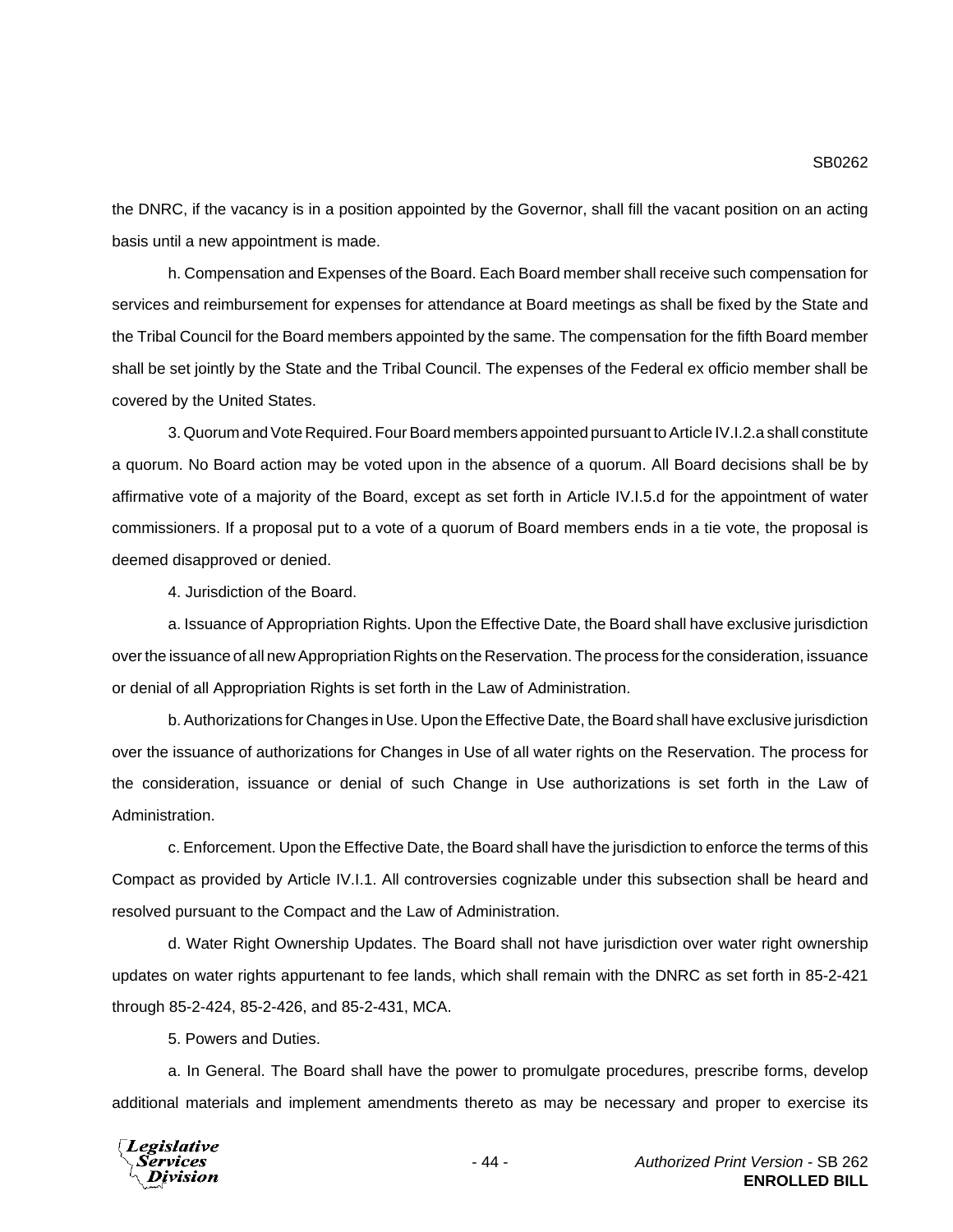jurisdiction and carry out its assigned functions under this Compact and the Law of Administration. A set of forms for initial use by the Board in the implementation of the Law of Administration is attached hereto as Appendix 37. The Board may amend these forms at its discretion. Such modifications are pursuant to, and shall not be deemed an amendment of, this Compact.

b. Hearings. Pursuant to the procedures set forth in the Law of Administration, the Board shall hold hearings upon notice in proceedings before it and shall have the power to administer oaths, take evidence and issue subpoenas to compel attendance of witnesses or production of documents or other evidence, and to appoint technical experts. The Tribes and the State shall enforce the Board's subpoenas in the same manner as prescribed by the laws of the Tribes and the State for enforcing a subpoena issued by the courts of each respective sovereign in a civil action. The Persons involved in the controversy may present evidence and cross-examine any witnesses. The Board shall cause all hearings to be recorded, and shall determine the controversy and grant any declaratory or injunctive relief allowed by the Law of Administration, including a temporary order. The Board shall not have power to award money damages, attorneys' fees or costs; however it shall have the power to impose fines pursuant to the terms of the Law of Administration and award any kind of equitable relief. All decisions of the Board shall be in writing, and, together with a written justification for the decision and any dissenting opinions, shall be served personally or by certified mail on all Persons involved in the proceeding before the Board. All records of the Board shall be open to public inspection.

c. Employment of Water Engineer. The Board shall have the authority to employ a Water Engineer to carry out such functions as assigned by the Board pursuant to the Law of Administration, including the supervision of any water commissioners appointed by the Board. As set forth in the Law of Administration, the Engineer shall hold hearings upon notice in proceedings before the Engineer and shall have the power to administer oaths, take evidence and issue subpoenas to compel attendance of witnesses or production of documents or other evidence, and to appoint technical experts. The Tribes and the State shall enforce the Engineer's subpoenas in the same manner as prescribed by the laws of the Tribes and the State for enforcing a subpoena issued by the courts of each respective sovereign in a civil action. The Persons involved in the controversy may present evidence and cross examine any witnesses. The Engineer shall cause all hearings to be recorded, and shall determine the controversy and grant any relief allowed by the Law of Administration, including a temporary order. All decisions of the Engineer shall be in writing, and, together with a written justification for the decision, shall be served personally or by certified mail on all Persons involved in the

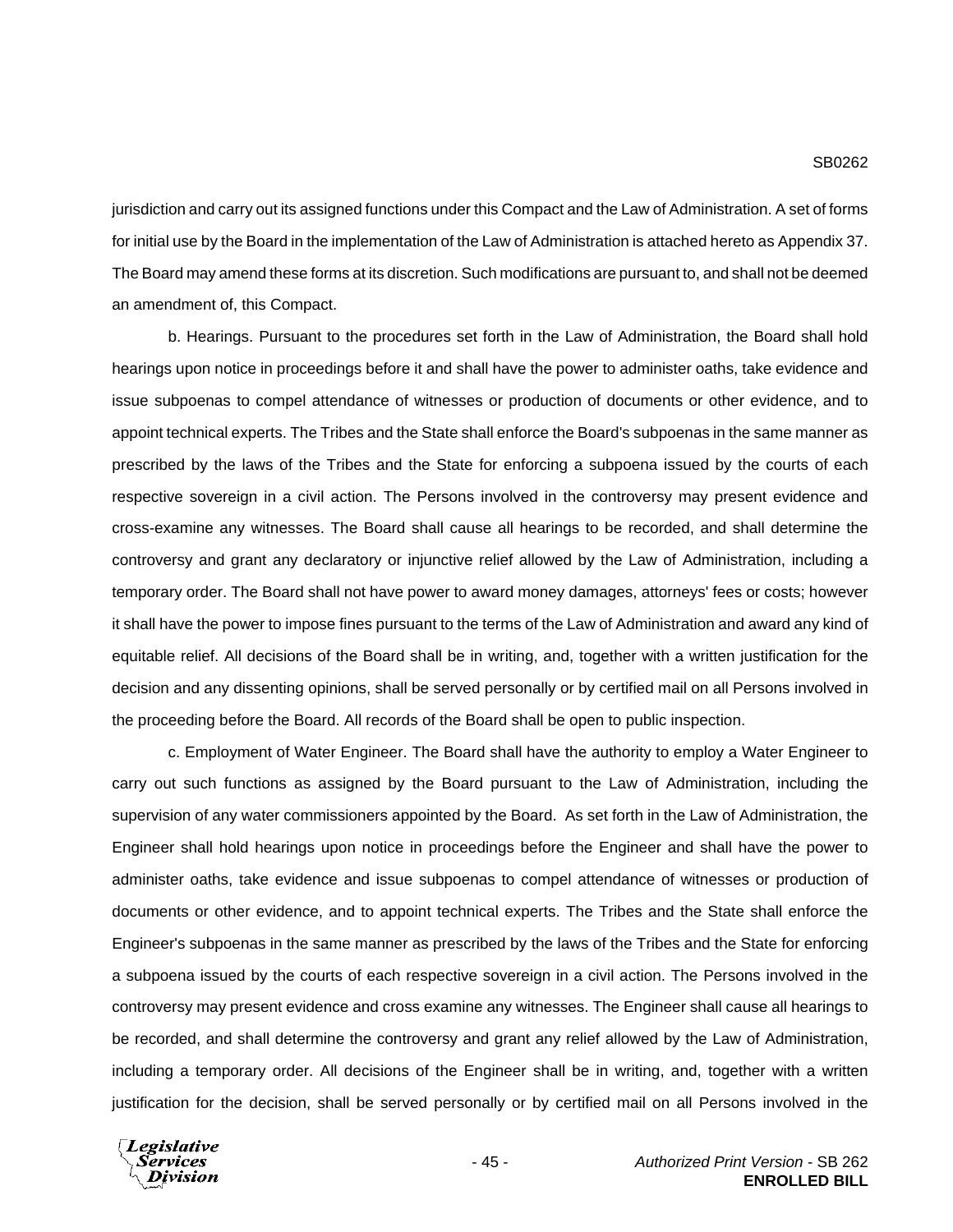proceeding before the Engineer. All records of the Engineer shall be open to public inspection.

d. Appointment of Water Commissioner(s)

i. The Board shall have the authority, upon a unanimous vote of all five members of the Board, to appoint one or more commissioners to provide day-to-day administration of water on the Reservation. The compensation for any such commissioner and the identification of the Person(s) responsible for paying costs associated with the appointment of any such commissioner must also be established by a unanimous vote of all five members of the Board as part of the Board action appointing any such commissioner. Any commissioner appointed shall act under the supervision of the Water Engineer.

ii. Under the jurisdiction of the Board, and as set forth in the Law of Administration, the commissioner(s) shall have the authority to administer and distribute water only on the Reservation. The authority of any commissioner(s) appointed pursuant to this subsection, as it pertains to portions of the Tribal Water Right used within the FIIP, extends only to the delivery of water to FIIP diversion facilities and shall not extend to the administration of that water in FIIP facilities or on lands served by the FIIP, which shall remain subject to the authority of the Project Operator.

6. Review and Enforcement of Board Decisions.

a. Decisions by the Board shall be effective immediately, unless stayed by the Board. Persons involved in the proceedings before the Board may appeal any final decision by the Board to a Court of Competent Jurisdiction within thirty days of such decision. An appeal of a final decision of the Board shall be styled as a petition for judicial review of an agency decision pursuant to the rules of procedure of the court from which review is sought. The petition for judicial review shall be filed with the Board and the court and served upon all Persons involved in the proceeding before the Board, as well as the Tribes, the State and the United States. Service shall be accomplished according to the requirements of the court's rules of procedure.

b. Unless a petition is filed within thirty days of a final decision of the Board, as provided in Article IV.I.6.a, any decision of the Board shall be recognized and enforced by any court with personal and subject matter jurisdiction over the matter on petition by any Person, or a successor in interest, before the Board in the proceeding in which the decision was made.

c. A Court of Competent Jurisdiction in which a timely petition is filed pursuant to Article IV.I.6.a, or any court with personal and subject matter jurisdiction over the matter in which a petition to confirm or enforce is filed pursuant to Article IV.I.6.b, may order such temporary or permanent relief as it considers just and proper subject

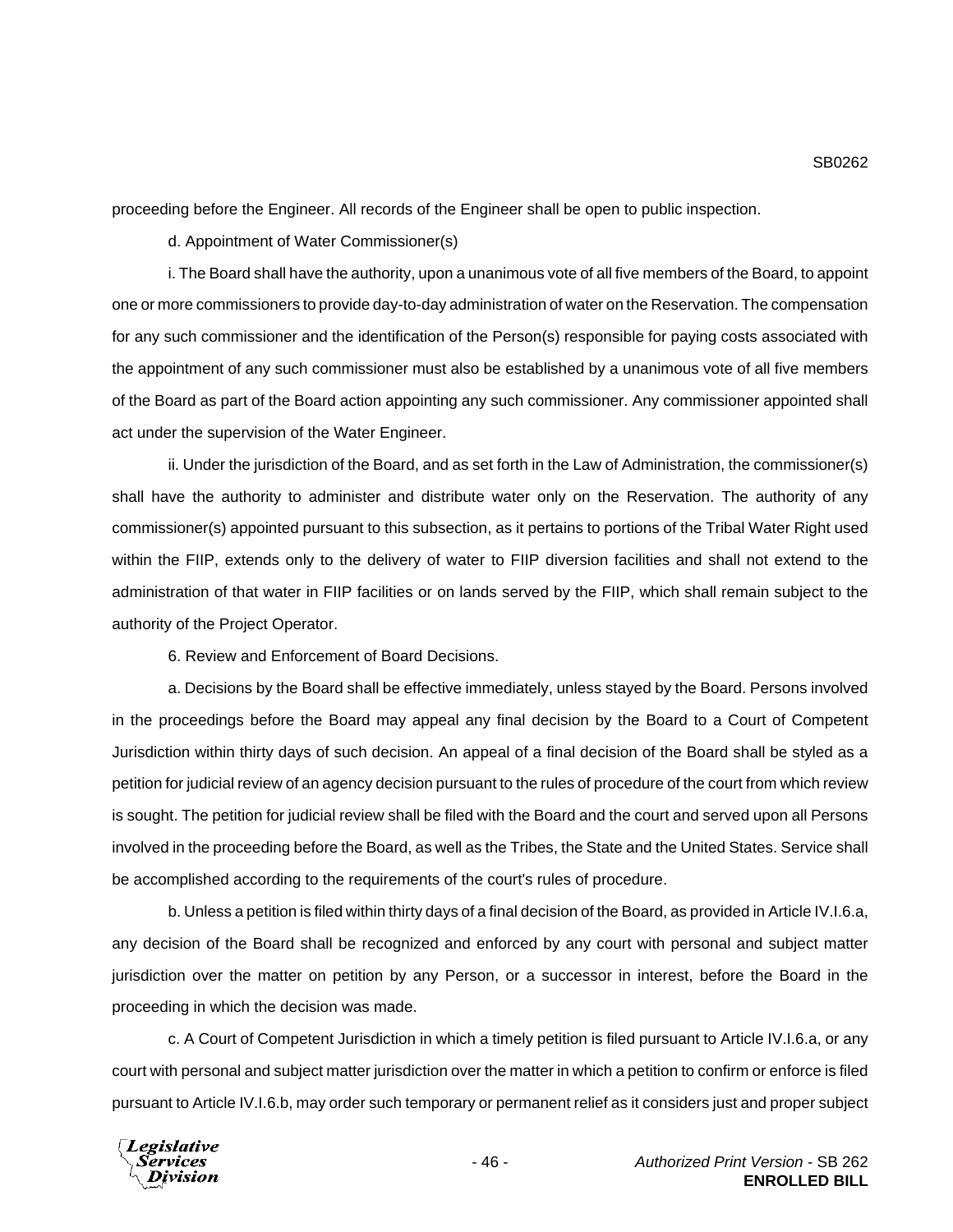SB0262

to the limited waivers of immunity set forth in Article IV.I.8.

d. An appeal may be taken from any decision of the court in which a timely appeal is filed pursuant to Article IV.I.6.a, or in which a petition to confirm or enforce is filed pursuant to Article IV.I.6.b, in the manner and to the same extent as from orders or judgments of the court in a civil action.

e. In any petition to confirm or enforce the Board's decision, the Board shall file with the court to which appeal is taken the record of the proceedings before the Board within the time and in the manner provided by the court's rules of procedure.

f. The appellate court shall conduct the review on the record made before the Board. In considering the petition, the Board's legal conclusions shall be reviewed for correctness and its factual findings for abuse of discretion.

g. In the event that a court determines that it lacks subject matter or personal jurisdiction to rule on a petition for judicial review of a Board decision, the party filing the petition shall be entitled to petition for judicial review from any other Court of Competent Jurisdiction within thirty days from the date of a final court order finding a lack of jurisdiction.

7. Public Meetings and Records

a. Notwithstanding any other provisions of law, the Board is a public agency for purposes of the applicability of State and Tribal right to know laws.

b. All regular and special meetings of the Board, including all hearings conducted by the Office of the Engineer or the Board, shall be open to the observation of the general public pursuant to State and Tribal open meeting laws. Where there is a conflict of laws, the law that provides for greater openness to the public applies.

c. Where no more specific notice provisions are set forth in the Law of Administration, notice of any meeting, including an agenda, shall be provided to the public in a manner and timeframe consistent with the criteria set forth in State and Tribal law. Where there is a conflict of laws, the law that provides for earlier notice shall apply.

d. The Board shall keep the following records:

i. minutes of all meetings;

ii. recordings of all hearings conducted by the Board or the Office of the Engineer;

iii. all documents filed with or generated by the Board or the Office of the Engineer;

iv. any other records required by applicable provisions of Federal, State or Tribal law, provided that if



- 47 - *Authorized Print Version* - SB 262 **ENROLLED BILL**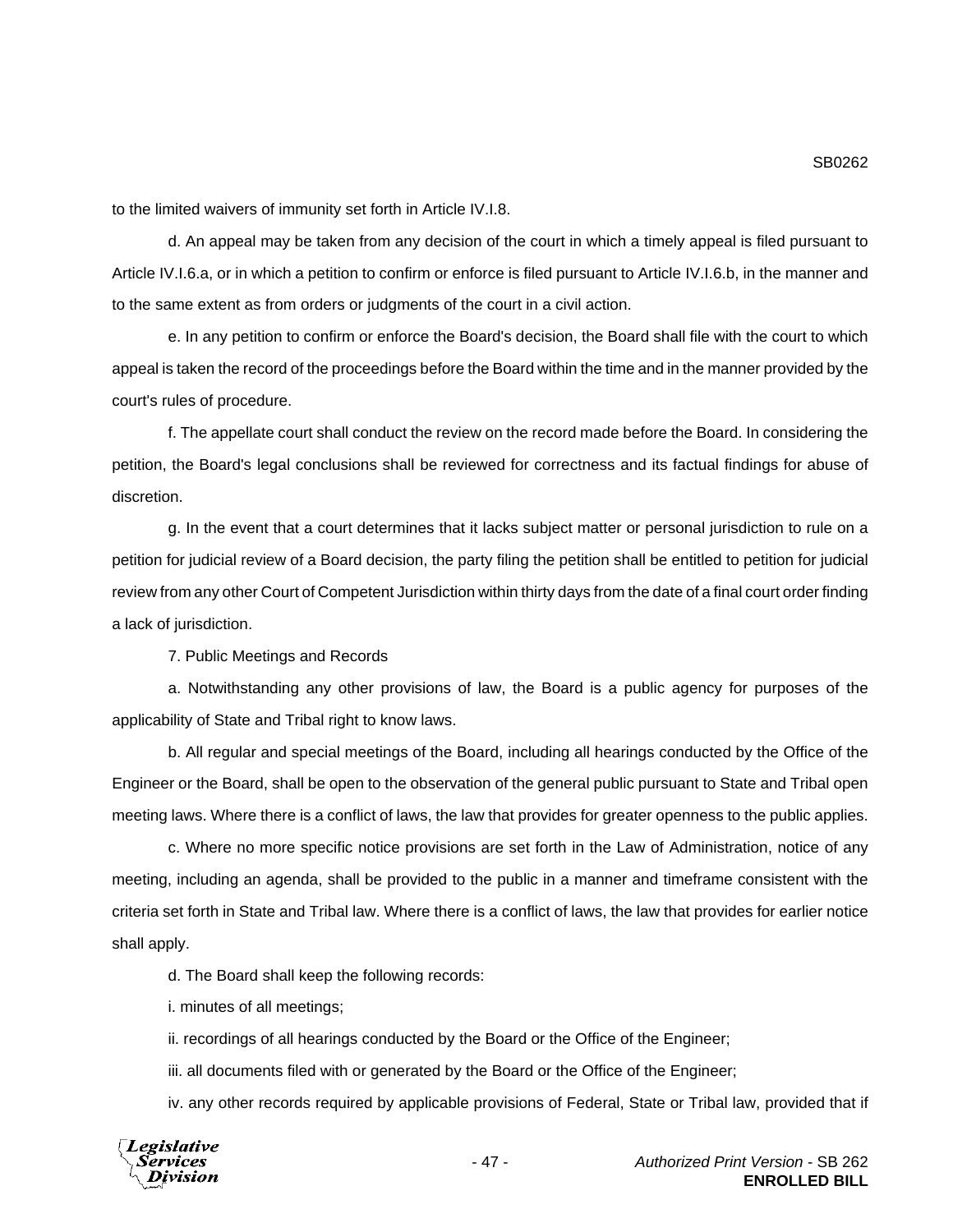there is a conflict of laws, the law that provides for more expansive record retention shall apply.

e. All Board records are public records and shall be made available to the public for inspection under such reasonable terms and conditions as the Board shall establish.

8. Waiver of Immunity. The Tribes and the State hereby waive their respective immunities from suit, including any defense the State shall have under the Eleventh Amendment of the Constitution of the United States, in order to permit the resolution of disputes under the Compact by the Board, and the appeal or judicial enforcement of Board decisions as provided herein, except that such waivers of sovereign immunity by the Tribes or the State shall not extend to any action for money damages, costs, or attorneys' fees. The Parties recognize that only Congress can waive the immunity of the United States and that the participation of the United States in the proceedings of the Board shall be governed by Federal law, including 43 U.S.C. 666.

J. Amendments to the Law of Administration. The Board may not amend the Law of Administration. No amendment by the Tribes or the State of the Law of Administration shall be effective unless and until the other makes an analogous amendment. Such modifications are pursuant to, and shall not be deemed an amendment of, this Compact.

K. Water Rights Database. The Board shall cause all Appropriation Rights and Changes in Use authorized by the Board and all uses of water registered pursuant to the Law of Administration to be entered into the DNRC water rights database in a format agreed to by the Board and the DNRC.

### ARTICLE V - DISCLAIMERS AND RESERVATION OF RIGHTS

A. No Effect on Water Rights of Other Tribes or on other Federal Reserved Water Rights.

1. Except as otherwise provided herein, the relationship between the Tribal Water Right described herein and any water rights of any other Indian tribe or its members, or of any federally-derived water right of an individual outside the boundaries of the Flathead Indian Reservation, or of the United States in its own right or on behalf of such other tribes or individuals, shall be determined by the rule of priority.

2. Nothing in this Compact shall be construed or interpreted as a precedent to establish the nature, extent, or manner of administration of the rights to water of any other Indian tribe, its members or Indian owners of trust land outside of the Flathead Indian Reservation.

3. Nothing in this Compact is intended, nor shall it be used, to affect or abrogate a right or claim of an Indian tribe other than the Confederated Salish and Kootenai Tribes.

4. Except as provided herein and authorized by Congress, nothing in this Compact shall be construed

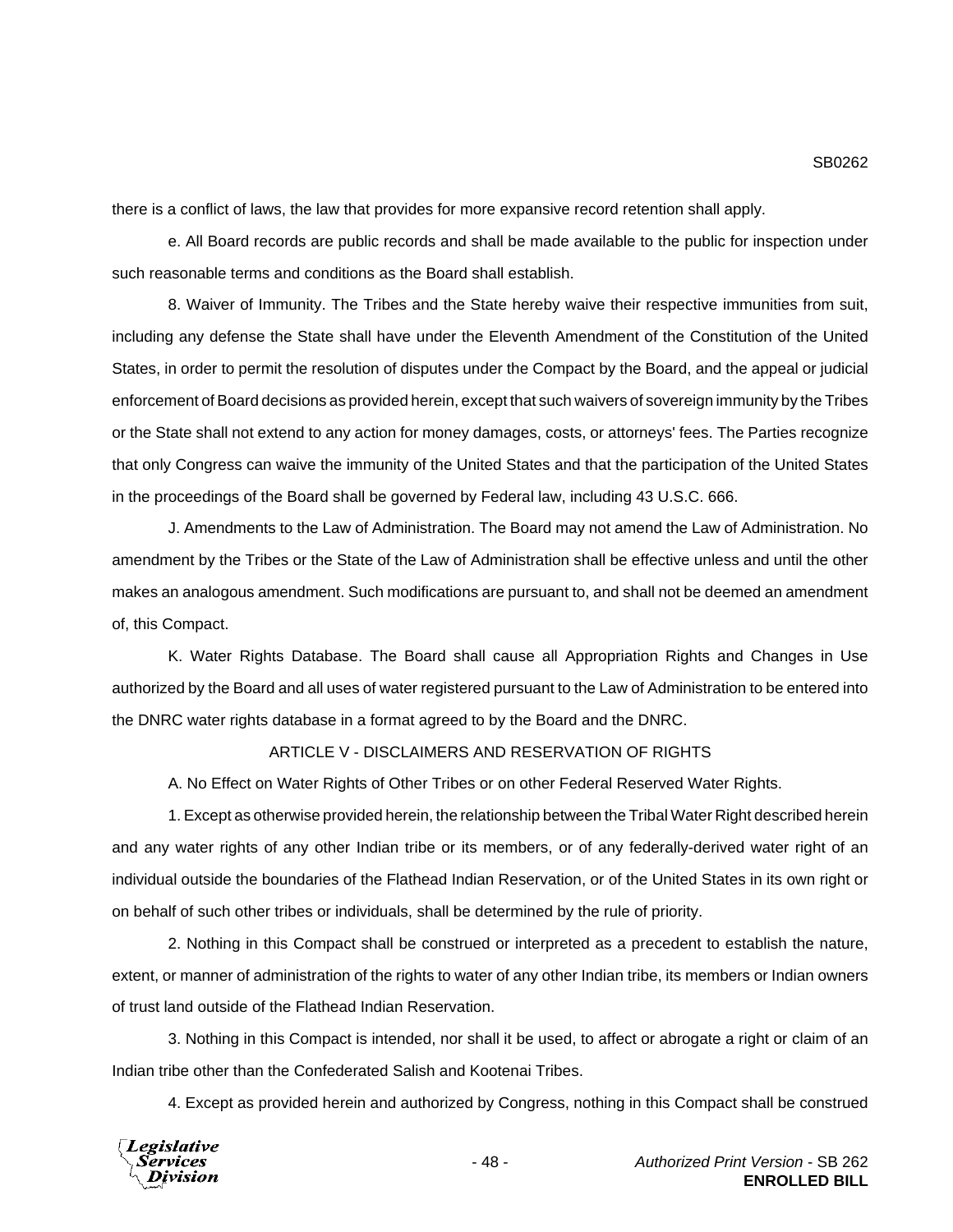or interpreted to establish the nature, extent, or manner of administration of rights to water of the United States on Federal lands outside of the Flathead Indian Reservation.

B. General Disclaimers. Nothing in this Compact shall be construed or interpreted:

1. To preclude the Tribes, Tribal members, and Allottees, or the United States, from applying to the Water Management Board for an Appropriation Right under the Law of Administration on the same basis as any other Person;

2. As a precedent for litigation of aboriginal or reserved water rights;

3. As precedent for interpretation or administration of future compacts between the United States and the State, or between the United States and any other state, or between the State and any other state;

4. As precedent for negotiation, interpretation or administration of any existing or future Compact, negotiated settlement, judicial settlement or other form of accommodation of water rights involving Indian tribes or individual Indians;

5. To preclude the possession, acquisition or exercise of Water Rights Arising Under State Law by the Tribes or Allottees or members of the Tribes;

6. To limit in any way the right of the Parties or any other Person to litigate any issue or question not resolved by this Compact;

7. To authorize the taking of any water right that is vested under State, Tribal or Federal law;

8. To affect the ability of tribes or qualified individuals under Title 25, Sections 151.4 and 151.8, Code of Federal Regulations, to purchase land from willing sellers or the Secretary's ability to convert fee land to trust land status;

9. To create or deny substantive rights through headings or captions used in this Compact;

10. To address or prejudge how the Tribal Water Right may be treated or interpreted in any interstate or international water apportionment proceeding;

11. To constitute a waiver of sovereign immunity by the Tribes or the State except as expressly set forth in this Compact;

12. To constitute a waiver of sovereign immunity by the United States except as expressly set forth in 43 U.S.C. 666 or as otherwise provided by Congress;

13. Except as expressly provided herein and as may be required by Congress, to modify the obligations of any agency of the United States;

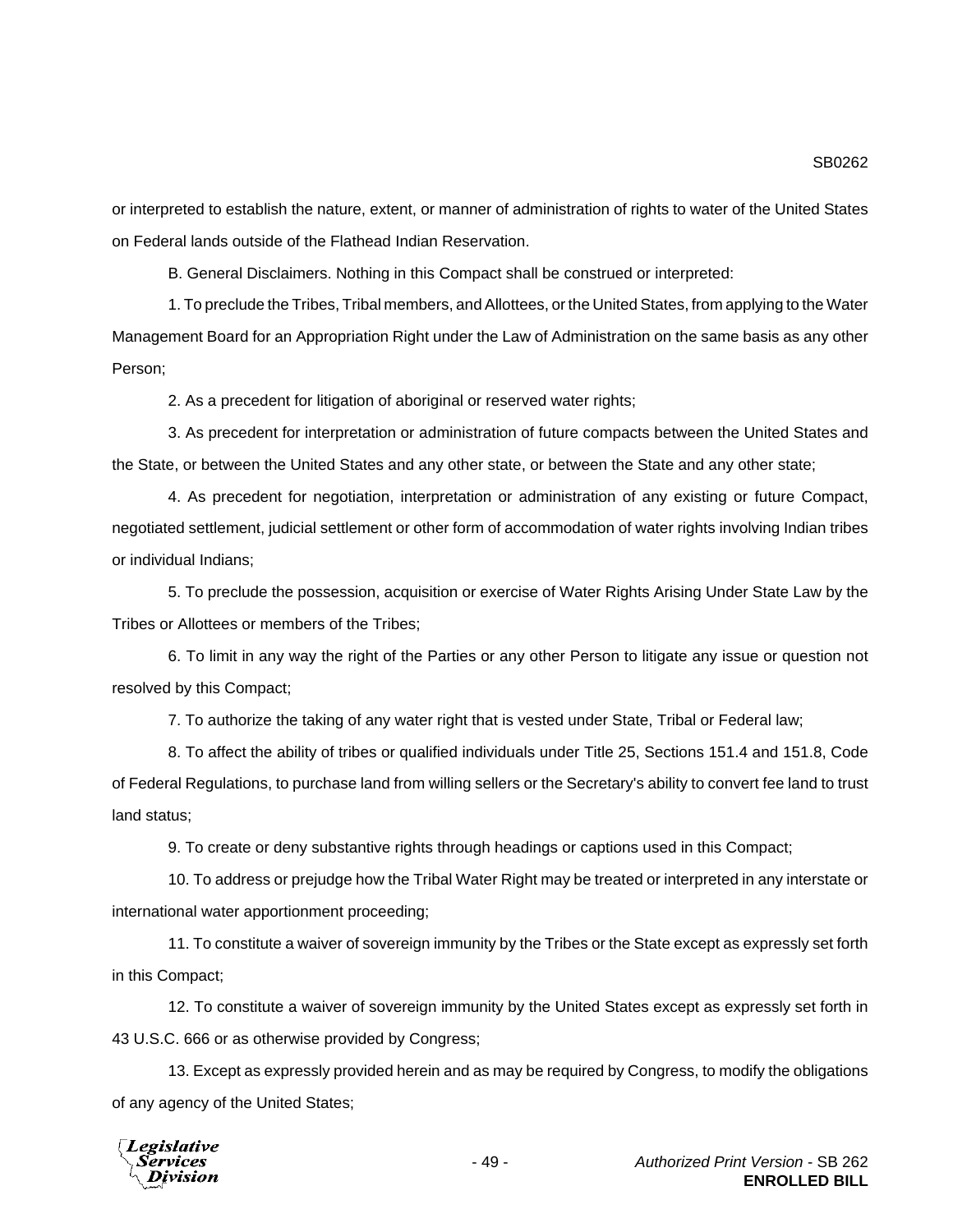14. To limit or prohibit the Tribes, their members or Allottees, or to limit the United States in any capacity, from objecting in any general stream adjudication in the Montana Water Court to any claims to water rights on or off the Flathead Indian Reservation;

15. To prevent the Montana Water Court from adjudicating any properly filed claims or objections to the use of water within the Flathead Indian Reservation;

16. To limit or prohibit the Tribes, their members or Allottees, or the United States in any capacity, from filing any necessary action to prevent any Person or Party from interfering with the Tribal Water Right;

17. To affect or determine the applicability of any State, Tribal or Federal law not subject to this Compact, including, but not limited to environmental and public safety laws, on activities of the Tribes, their members or Allottees or the United States;

18. To prejudice or predetermine any right that Tribal members or Allottees have to obtain the use of a portion of the Tribal Water Right under the provisions of this Compact and the Law of Administration;

19. To affect the capacity of any Tribal member or Allottee to lease his or her land;

20. To empower the Water Management Board to assess a fee for the use of water;

21. To confer any jurisdiction on the Water Management Board over any water right whose place of use is located outside the exterior boundaries of the Reservation;

22. To limit, diminish, modify, or enlarge any Party's adjudicatory or legislative jurisdiction except as expressly provided herein;

23. To constitute a waiver of an individual's right to object to the Compact during the Water Court decree process; or

24. To transfer, convert, or otherwise change the ownership or trust/fee status of land on the Reservation. Specifically, nothing in this Compact changes fee owned land to trust land or trust land to fee land, or in any way alters the ownership status of land within the exterior boundaries of the Flathead Indian Reservation.

C. Other Rights Reserved.

1. Nothing in this Compact is intended, nor shall be interpreted or applied, in any manner to alter, limit, or diminish the right of the Tribes to take all steps they deem necessary or prudent before any court or adjudicative forum, any legislature or legislative entity, or any State or Federal administrative agency, including but not limited to the Federal Energy Regulatory Commission, to protect any interests in Water Rights Arising Under State Law that the Tribes may acquire or seek to acquire and which are associated with the Federal

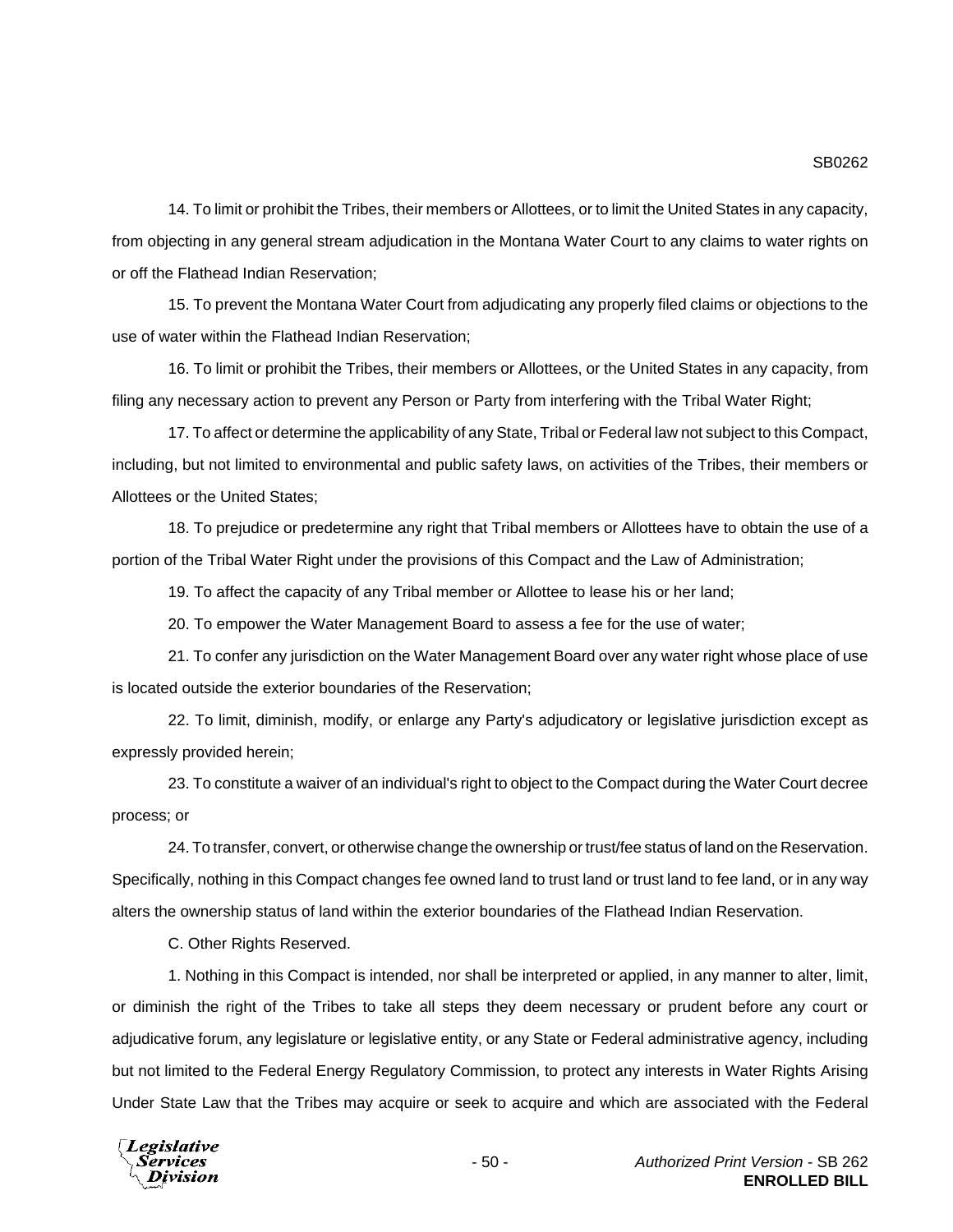Energy Regulatory Commission license for the Kerr Hydroelectric Project, FERC Project No. 5 (32 FERC # 61,070, July 17, 1985, as amended) or any other hydroelectric facility located on the Reservation subject to FERC jurisdiction.

2. The Parties expressly reserve all rights not granted, recognized or relinquished in this Compact, including but not limited to the right to the continued exercise by members of the Tribes of Tribal off-Reservation rights to hunt, fish, trap and gather food and other materials, as reserved in Article III of the Hellgate Treaty of July 16, 1855 (12 Stat. 975).

D. Obligations of the United States Contingent.

1. Notwithstanding any language contained herein and except as authorized under Federal law, the obligations of the United States under this Compact shall be contingent upon ratification and necessary authorization by Congress.

2. The expenditure or advance of any money or the performance of any work by the United States or the Tribes pursuant to this Compact which requires appropriation of money by Congress or by the Tribes is contingent on such appropriation being timely made.

3. The Tribes and the State recognize that this Compact has not been finally approved by the United States as of the date of execution by the Tribes or the State, and that ratification by the Tribes or by the State in no manner limits or restricts the discretion of the United States in the negotiation of all matters related to this Compact.

E. Obligations of the State Contingent. The expenditure or advance of any money or the performance of any work by the State pursuant to this Compact that requires appropriation of money by the Montana Legislature or allotment of funds shall be contingent upon such appropriation or allotment.

#### ARTICLE VI - CONTRIBUTIONS TO SETTLEMENT

A. State Contribution to Settlement. The Parties agree that the State contribution to settlement shall be \$55 million. The agreement to, expenditure, or advance of any State contribution which may require authorization and appropriation of money by the Montana Legislature or allotment of funds is contingent on such appropriation or allotment being made pursuant to Article V, Section 11(4) of the Montana Constitution. The Parties recognize that the amount and structure of the State funding is contingent on action of the Montana Legislature. If the Legislature appropriates funds in a manner inconsistent with the structure contemplated by the Parties in this section, the Parties agree to meet and confer to consider adjustments to the funding structure and priorities

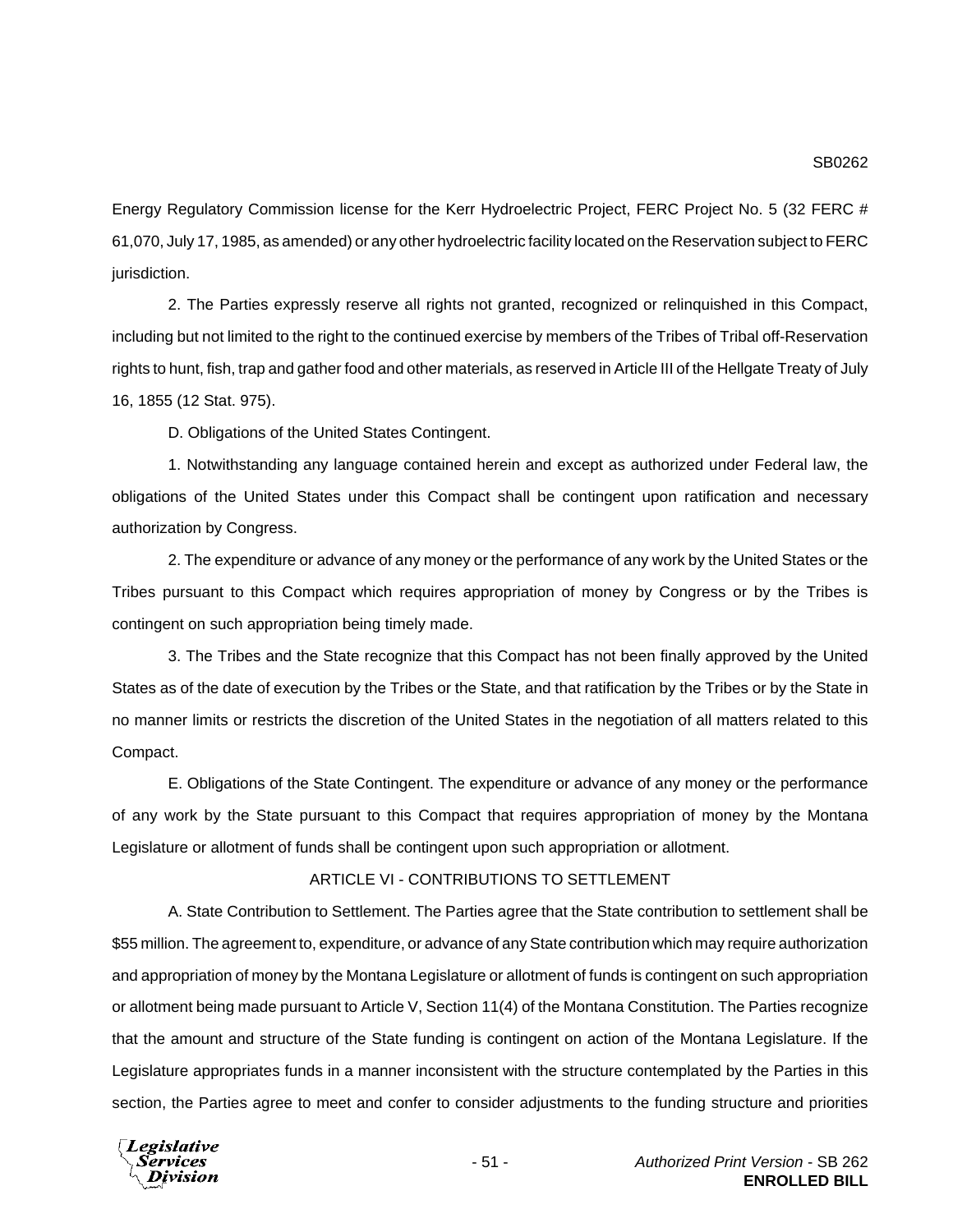SB0262

described in Articles IV.H.1.a and b above. Such modifications are pursuant to, and shall not be deemed an amendment of, this Compact.

1. The State Contribution to Settlement shall be allocated as follows:

a. \$4 million for water measurement activities;

b. \$4 million for improving on-farm efficiency;

c. \$4 million for mitigating the loss of Stock Water deliveries from the FIIP;

d. \$30 million to offset pumping costs associated with Compact implementation and related projects; and

e. \$13 million to provide for aquatic and terrestrial habitat enhancement.

B. Federal Contribution to Settlement. The Parties agree that the Federal contribution to settlement shall be negotiated by the Tribes, the State, and the United States as part of the negotiations on the Federal legislation to ratify and effectuate the Compact.

## ARTICLE VII - FINALITY

A. Ratification and Effectiveness of Compact.

1. The terms of the Compact may not be amended without the consent of all the Parties following the first ratification by any Party. After the Effective Date, no provision of the Compact shall be modified except as expressly provided in the Compact. Any amendment that is not expressly provided for in the Compact must be ratified in the same manner as the Compact; however, if the proposed amendment concerns non-monetary matters and does not affect the water rights of the Tribes determined in this Compact or other property held in trust by the United States on behalf of the Tribes or Indians, the Secretary may ratify such amendment on behalf of the United States, as determined by Congress. The State and the Tribes will support provisions in the Federal legislation ratifying the Compact that delegates to the Secretary the authority to ratify such future amendments on behalf of the United States.

2. Notwithstanding any other provision in the Compact, the Tribes reserve the unilateral right to withdraw as a Party if:

a. Congress has not ratified this Compact and authorized appropriations for the Federal contribution to the settlement within four years from the date on which the ratification of the Compact by the Montana Legislature takes effect under State law. This is a continuing right until Congress ratifies the Compact;

b. Appropriations are not made in the manner contemplated by the Federal legislation ratifying this Compact;

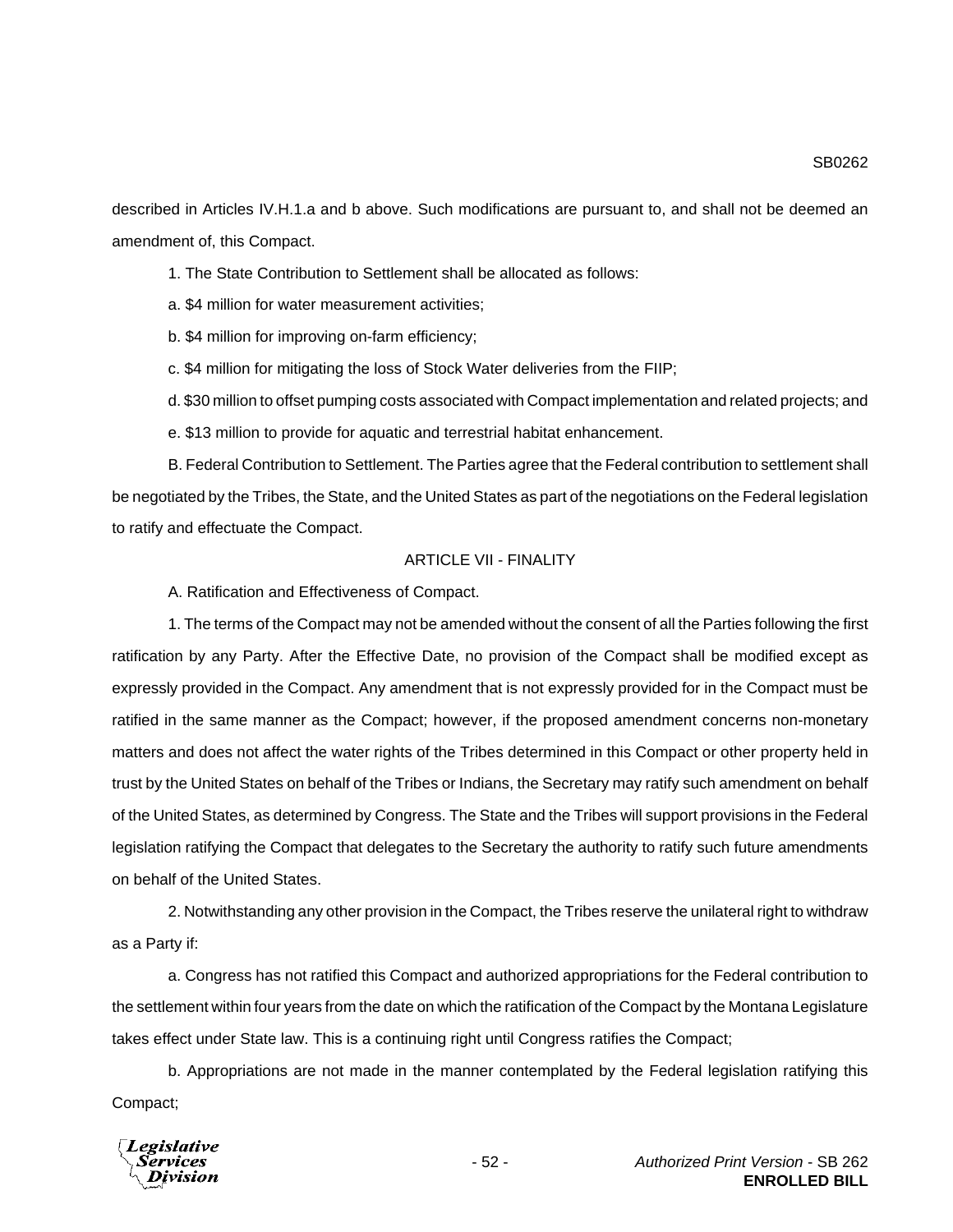c. The Parties do not reach agreement on the State contribution to settlement;

d. The State has not authorized appropriations for the State contribution to settlement within five years from the date the Compact is ratified by the United States; or

e. Appropriations are not made by the State in the manner contemplated by any agreement for contributions to settlement made pursuant to Article VI.A.

3. The Tribes may exercise their right to withdraw from the Compact under Article VII.A.2 by sending to the Governor of the State and to the Secretary by certified mail a resolution of the Tribal Council expressing the Tribes' intent to withdraw and specifying a reason for withdrawal and a withdrawal date not sooner than one hundred and twenty days from the date of the resolution. On the date designated in the resolution for Tribal withdrawal, the Compact shall become null and void without further action by any Party.

4. Notwithstanding any other provision in the Compact, the State reserves the unilateral right to withdraw as a Party to the Compact if:

a. Congress has not ratified this Compact within four years from the date on which the ratification of the Compact by the Montana Legislature takes effect under State law. This is a continuing right until Congress ratifies the Compact;

b. The Tribes have not ratified this Compact within five years from the date on which the ratification of the Compact by the Montana Legislature takes effect under State law;

c. Congress requires a State contribution to settlement that exceeds the contributions described in Article VI.A; or

d. Congress does not authorize and appropriate the Federal share of funding agreed to pursuant to Article VI.B.

5. The State may exercise its right to withdraw under Article VII.A.4 by sending to the Chair of the Tribal Council and to the Secretary a letter delivered by certified mail from the Governor of the State expressing the State's intent to withdraw and specifying a reason for withdrawal and a withdrawal date not sooner than one hundred and twenty days from the date of the letter. On the date designated in the letter for State withdrawal, the Compact shall become null and void without further action by any Party.

B. Incorporation into Decrees.

1. Within one hundred eighty (180) days of the date this Compact is ratified by the Tribes, the State, and the United States, whichever is latest, the Tribes, the State, and/or the United States shall file, in the general



SB0262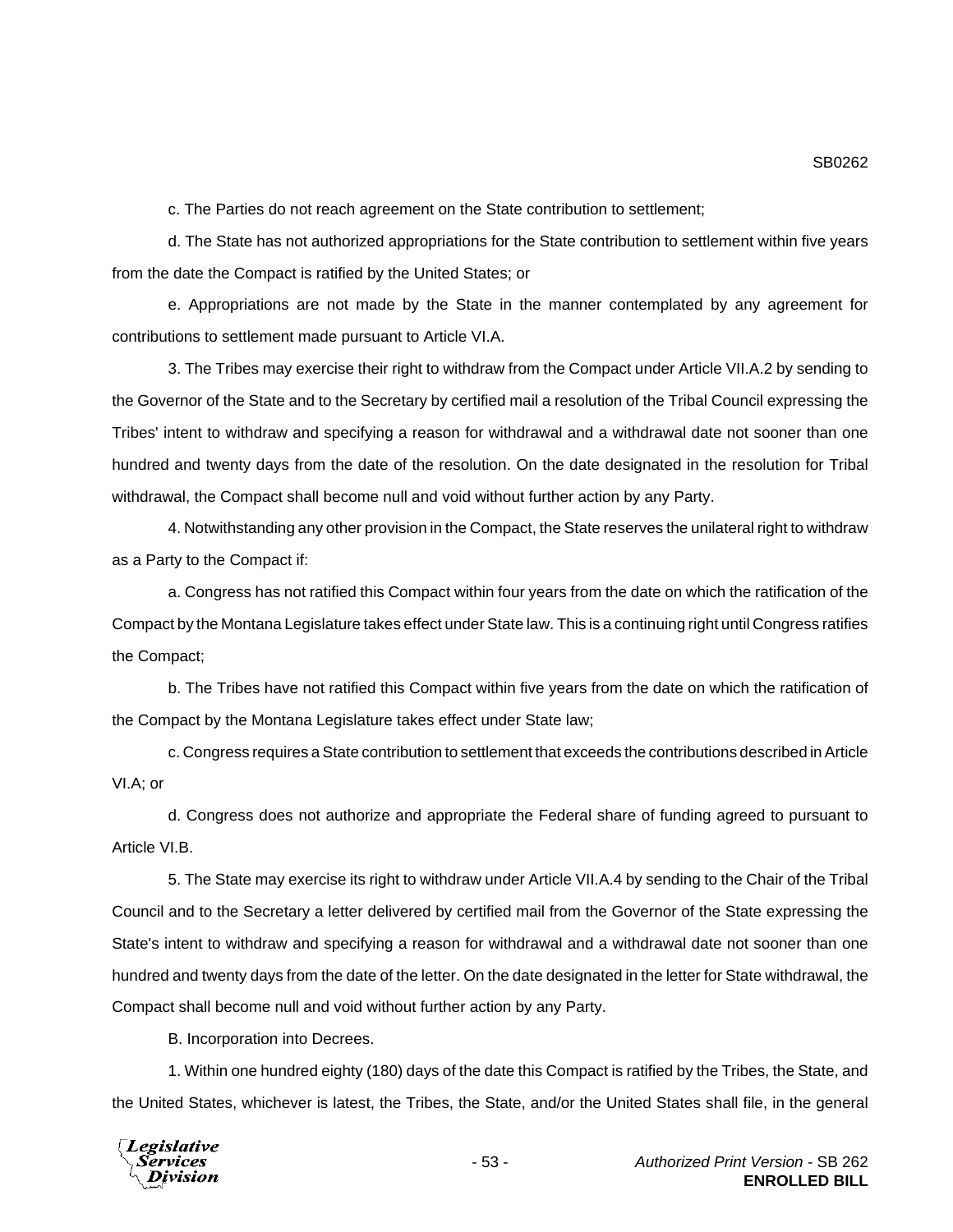### SB0262

stream adjudication initiated by the State, pursuant to the provisions of 85-2-702(3), MCA, a motion for entry of the proposed decree attached hereto as Appendix 38 as the decree of the water rights held by the United States in trust for the Tribes, Tribal members, and the Allottees of the Tribes as well as those Water Rights Arising Under State Law set forth in Article III.D.4.a.i and Article III.D.5, of which the Tribes become co-owners pursuant to this Compact, and such other provisions of the Compact as are related to the determination of these water rights and their administration. If the Montana Water Court does not approve the proposed decree submitted with the motion within three years following the filing of the motion, the Compact shall be voidable by written agreement of the State and the Tribes. If the Montana Water Court approves the proposed decree within three years, but the decree is subsequently set aside by the Montana Water Court or on appeal, the Compact shall be voidable by written agreement of the State and the Tribes. Any effect of the failure of approval or setting aside of the decree on the approval, ratification, and confirmation by the United States shall be as provided by Congress. The Parties understand and agree that the submission of the Compact to a State court or courts, as provided for in the Compact, is solely to comply with the provisions of 85-2-702(3), MCA, and does not expand the jurisdiction of the State court or expand in any manner the waiver of sovereign immunity of either the United States or the Tribes in the McCarran Amendment, 43 U.S.C. 666, or other provision of Federal law.

2. Consistent with 3-7-224, MCA, setting forth the jurisdiction of the chief water judge, for the purposes of 85-2-702(3), MCA, the review by the Montana Water Court shall be limited to the contents of Appendix 38, and may extend to other sections of the Compact only to the extent that they relate to the determination of water rights and their administration. The final decree shall consist of the contents of Appendix 38, and such other information as may be required by 85-2-234, MCA. Nevertheless, pursuant to 85-2-702(3), MCA, the terms of the entire Compact must be included in the preliminary decree without alteration for the purpose of notice.

C. Disposition of State and Federal Suits.

1. On issuance of a final decree by the Montana Water Court or its successor, and the completion of any direct appeals therefrom, or on expiration of the time for filing any such appeal:

a. the United States, the Tribes, and the State shall execute and file joint motions pursuant to Rule 41(a), Fed.R.Civ.P., to dismiss without prejudice any and all claims of the Tribes, Tribal members, and Allottees and any and all claims made by the United States for the benefit of the Tribes, Tribal members, and Allottees in United States v. Abell, No. CIV-79-33-M (filed April 5, 1979). The case may only be resumed if either the State or the Tribes exercise the rights each holds under Article VII.A;

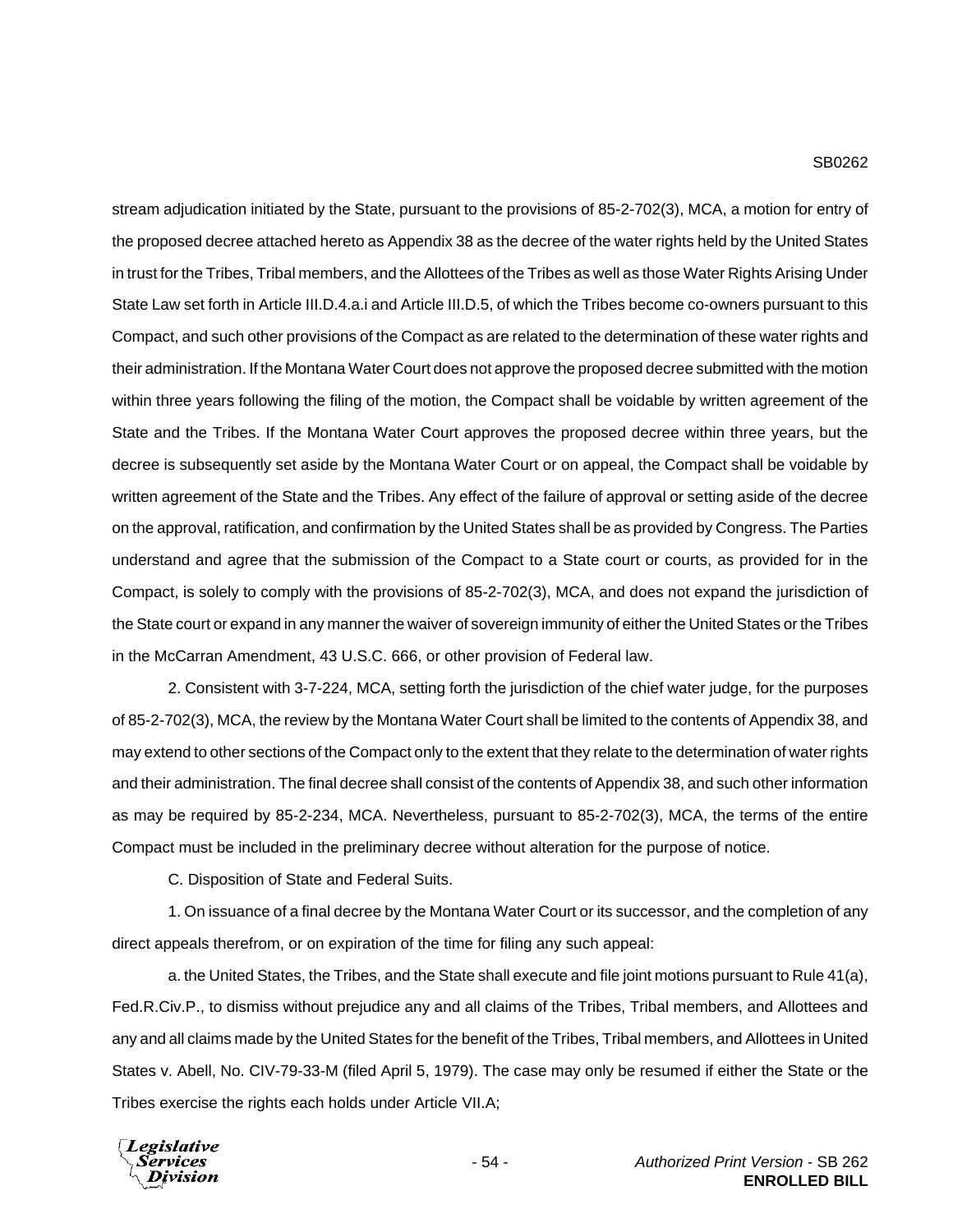b. the Tribes and the State shall execute and file joint motions to dismiss without prejudice the case entitled Confederated Salish and Kootenai Tribes v. Bud Clinch, Director, Montana Department of Natural Resources and Conservation, and the Montana Department of Natural Resources and Conservation, Montana First Judicial Court, County of Lewis and Clark, Cause No. BDV-2001-253, Montana First Judicial District Court, Lewis and Clark County, Montana;

c. The United States, the Tribes, and the State shall execute and file joint motions pursuant to Rule 41(a), Mont.R.Civ.P., to dismiss without prejudice any and all claims of the Tribes, Tribal members, and Allottees and any and all claims made by the United States for the benefit of the Tribes, Tribal members, and Allottees that have been filed in the Montana Water Court as contemplated by Article VII.D.2. The case adjudicating those claims may only be resumed if either the State or the Tribes exercise the rights each holds under Article VII.A.2 and 4; and

d. The Decree shall be filed by the Parties as a consent decree in Abell, or in Federal court as a new proceeding after the dismissal of Abell conditional on agreement by the Parties to seek the necessary State, Tribal, and Federal ratification of the Compact, if it is finally determined in a judgment binding on the State that the State courts lack jurisdiction over, or that the State court proceedings are inadequate to adjudicate some or all of the water rights asserted in Abell.

D. Settlement of Water Rights Claims.

1. The water rights and other benefits confirmed to the Tribes in this Compact are in full and final satisfaction of and are intended to be in replacement of and substitution for all claims to water or to the use of water by the Tribes, Tribal members, and Allottees and the United States on behalf of the Tribes, Tribal members, and Allottees existing on the Effective Date, except for any Appropriation Rights or Water Rights Arising Under State Law held by the Tribes, their members, or Allottees as of the Effective Date or acquired thereafter, which shall be satisfied pursuant to their own terms.

2. The Tribes and United States will file all of their claims to water on and off of the Flathead Indian Reservation on or before July 1, 2015, pursuant to 85-2-702(3), MCA. Upon filing, the Tribes and United States will request that the Montana Department of Natural Resources and Conservation stay any action on such claims pending the occurrence of the following events:

a. The passage of an Act of Congress ratifying the Compact and authorizing appropriations for monetary settlement to the Tribes;

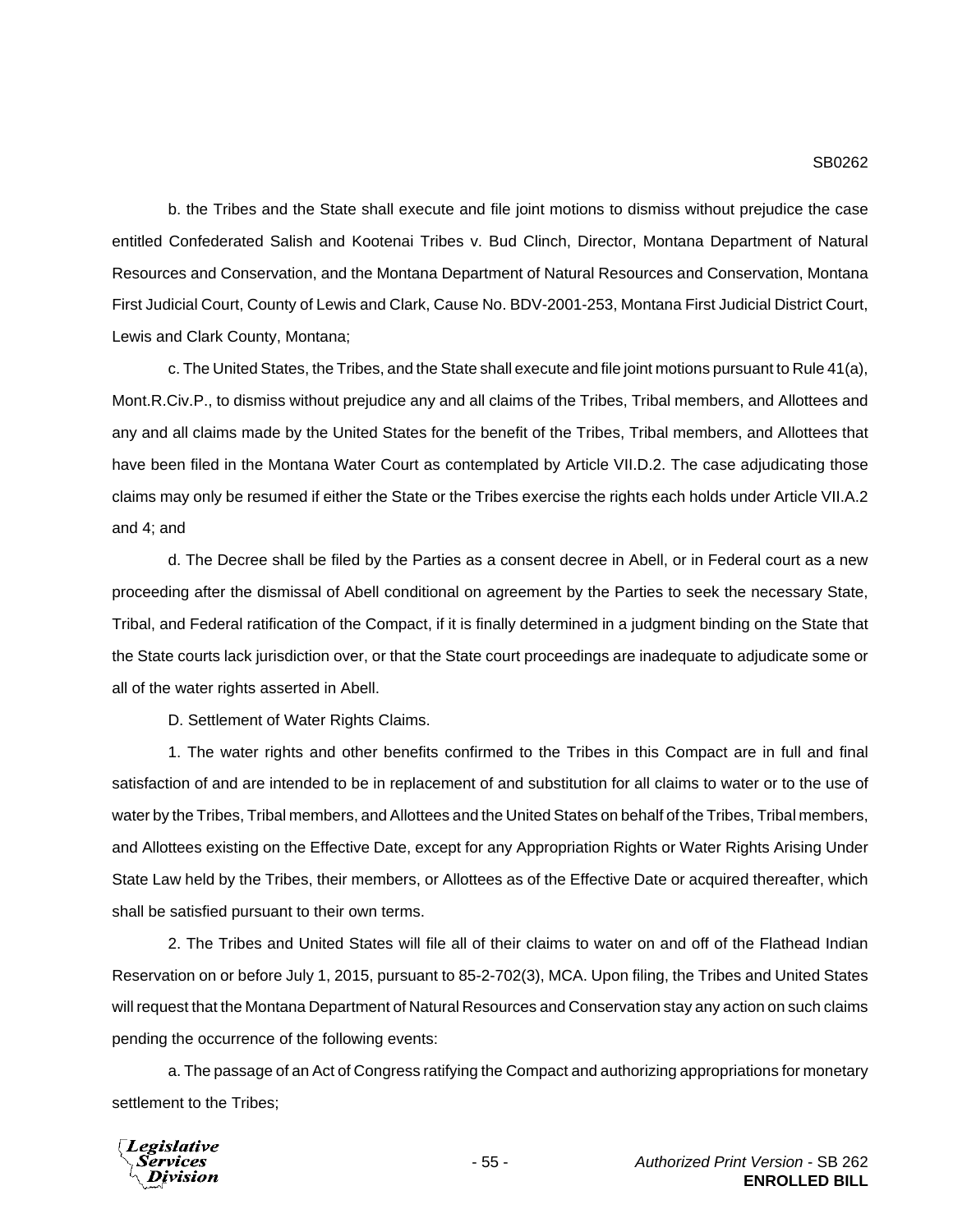b. Approval by the Tribes of the Compact and the Act described in Article VII.D.2.a.

c. Issuance by the Montana Water Court of a final water right decree or decrees incorporating the water rights quantified pursuant to this Compact; and

d. All portions of the final Water Court decree or decrees survive exhaustion of all avenues of appeal.

3. Upon occurrence of these events, the waiver and dismissal described in Article VII.C.1.c and VII.D.3 shall be accomplished.

4. In consideration of the water rights and other benefits confirmed to the Tribes, Tribal members, and Allottees in this Compact, and of performance by the State and the United States of all actions required by this Compact, and on entry of a final order issuing the decree of the Tribal Water Right held in trust by the United States as quantified in this Compact and displayed in Appendix 38 and occurrence of the events set forth in Article VII.D.2, the Tribes and the United States as trustee for the Tribes, Tribal members, and Allottees shall waive, release, and relinquish any and all claims to water rights or to the use of water, and shall dismiss any such claims filed pursuant to Article VII.D.2, existing on the Effective Date.

E. Settlement of Tribal Claims Against the United States. Waiver of claims against the United States by the Tribes, their members and Allottees shall be as provided by Congress.

F. Binding Effect. After the Effective Date and the entry of a final decree by the Montana Water Court of the water rights quantified by this Compact, or if necessary the Federal court in Abell, the Compact's terms shall be binding on:

1. The State and any Person using, claiming or in any manner asserting any right under the authority of the State to the use of water in the State; provided that, the validity of consent, ratification, or authorization by the State is to be determined by State law;

2. The Tribes and any Person using, claiming or in any manner asserting any right to the use of the Tribal Water Right, or any right arising under any doctrine of reserved or aboriginal water rights for the Tribes, Tribal members, and Allottees, or any rights arising under Tribal law; provided that, the validity of consent, ratification or authorization by the Tribes is to be determined by Tribal and, if applicable, Federal law; and

3. The United States and any Person using, claiming or in any manner asserting any right under the authority of the United States to the use of water in the State; provided that, the validity of consent, ratification or authorization by the United States is to be determined by Federal law.

ARTICLE VIII - LEGISLATION/DEFENSE OF COMPACT



SB0262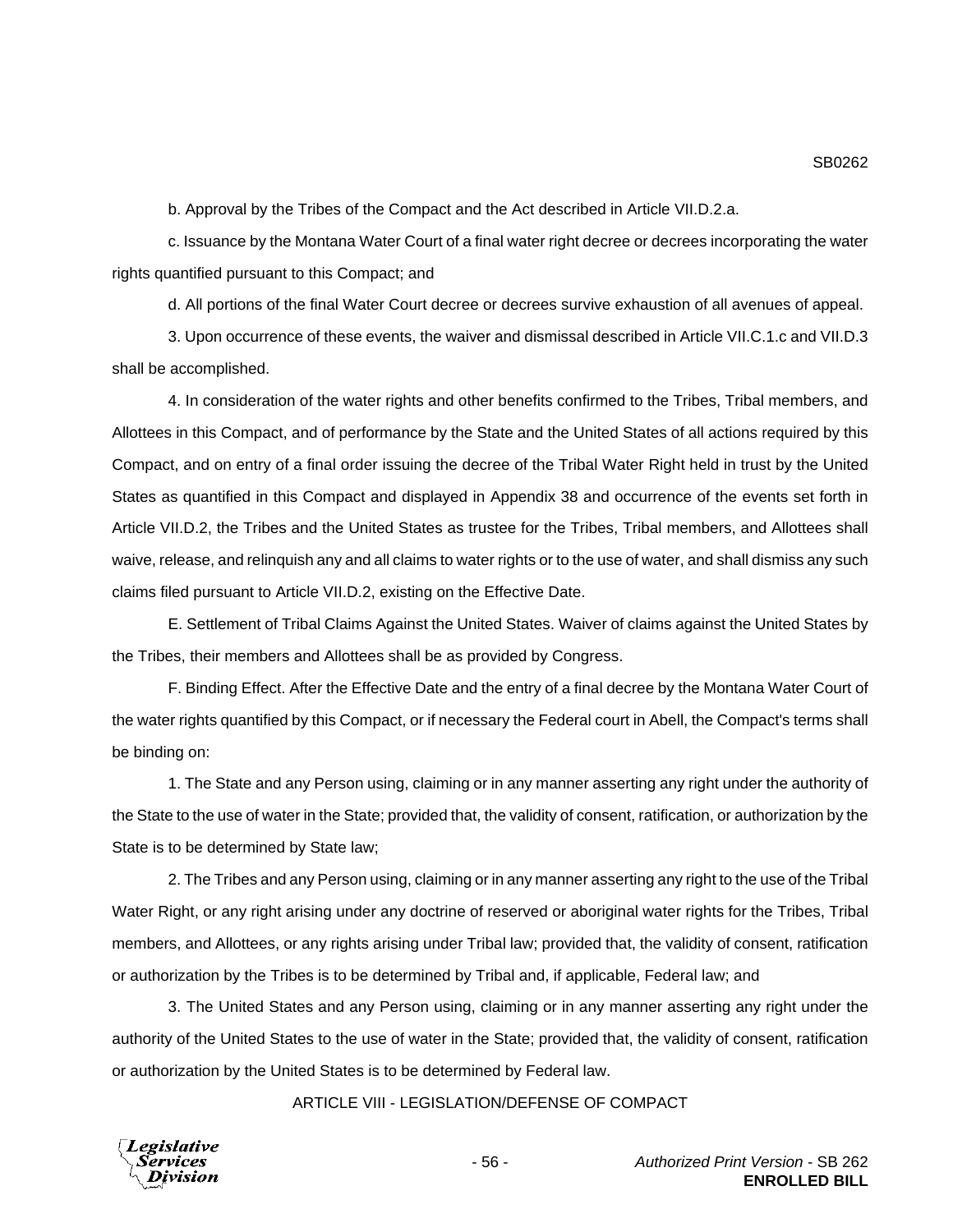A. State Legislation. The State and the Tribes agree to seek ratification of the Compact by the Montana Legislature and any additional State legislation necessary to effectuate the Compact.

B. Federal Legislation. The State and the Tribes agree to seek ratification of the Compact by Congress and any additional Federal legislation necessary to effectuate the Compact.

1. The State and the Tribes will support provisions in the Federal legislation ratifying this Compact that authorizes the United States District Court for the District of Montana in Missoula to review decisions of the Board and the MFWP authorized in the Compact; provided that, the sovereign immunity of the United States is not waived by such provision of the legislation.

2. The State and Tribes will support provisions in the Federal legislation ratifying this Compact that authorizes the Net Power Revenues distributions described in Article IV.H.3.

3. The State and the Tribes will support provisions in the Federal legislation ratifying this Compact that delegates to the Secretary the authority to ratify future amendments on behalf of the United States pursuant to Article VII.A.1.

C. Tribal Legislation. The State and the Tribes agree to seek ratification of the Compact by the Tribes and any Tribal legislation necessary to effectuate the Compact.

D. Defense of the Compact. The Parties agree to defend the Compact after its Effective Date from all challenges and attacks and in all proceedings pursuant to Article VII.B and C.

IN WITNESS WHEREOF the representatives of the Confederated Salish and Kootenai Tribes, the State of Montana, and the United States, have signed the Compact on the \_\_\_\_ day of \_\_\_\_, 201.

# **Section 2. Unitary administration and management ordinance.**

### CHAPTER I

# WATER RESOURCES CONSERVATION, DEVELOPMENT AND ADMINISTRATION

## PART 1 - GENERAL PROVISIONS

1-1-101. Authority.

1. This Ordinance parallels legislation adopted by the Confederated Salish and Kootenai Tribes pursuant to Tribal approval of the Confederated Salish and Kootenai Tribes-Montana Compact and the Montana Water Use Act of 1973 to effectuate Unitary Administration and Management on the Flathead Indian Reservation.

2. This Ordinance and the parallel Tribal legislation are contingently effective; neither operates with the

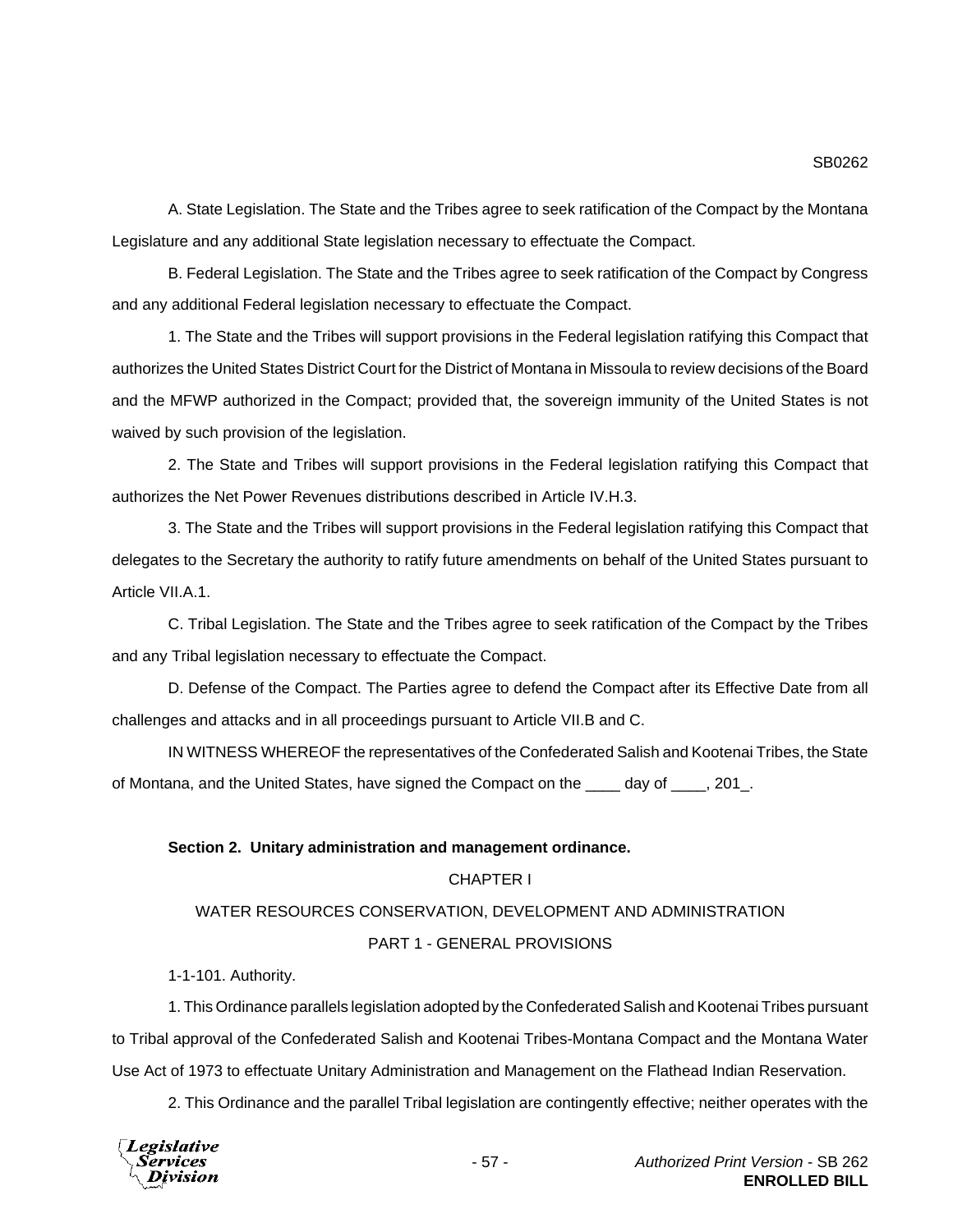force and effect of law without the other. No modification by the Tribes or the State of Montana of these respective laws shall be effective within the exterior boundaries of the Reservation unless and until the other makes an analogous modification. No amendment of this Ordinance that may affect a use of the Tribal Water Right may be made without Secretarial approval.

3. Upon the Effective Date of the Compact, this Ordinance shall govern all water rights, whether derived from tribal, state or federal law, and shall control all aspects of water use, including all permitting of new uses, changes of existing uses, enforcement of water right calls and all aspects of enforcement within the exterior boundaries of the Flathead Indian Reservation. Any provision of Title 85, MCA, that is inconsistent with this Law of Administration is not applicable within the Reservation.

1-1-102. Reserved.

1-1-103. Reserved.

1-1-104. Definitions. Unless otherwise defined herein, capitalized terms used in this Ordinance shall have the meaning set forth in the Compact.

1. "Allottee" or "Allottees" means an owner of an interest in a tract of land held in trust by the United States which was allotted pursuant to the Act of April 23, 1904, 33 Stat. 302, as amended, or the Act of February 25, 1920, 41 Stat. 452, as amended.

2. "Appropriate" means to divert, impound, maintain an instream, inlake, inwetland or impoundment use, or withdraw a quantity of water for a beneficial use on the Flathead Indian Reservation under color of law.

3. "Appropriation" means the diversion, impoundment, maintenance of an instream, lake, Wetland, or impoundment use, or the withdrawal of a quantity of water for a Beneficial Use on the Flathead Indian Reservation under color of law.

4. "Appropriation Right" means a right to Appropriate water issued by the Water Management Board pursuant to the terms of the Compact and this Ordinance.

5. "Aquifer Injection" means the subsurface discharge of fluids into the ground by means of an Injection Well.

6. "Appropriator" means a Person who Appropriates water.

7. "Beneficial Use" means a consumptive or non-consumptive use of water for the benefit of the Appropriator, other Persons, the Tribes, one or more Tribal members, or the general public, including but not limited to agricultural, stock water, domestic, fish and wildlife, cultural and religious practices, industrial, Instream

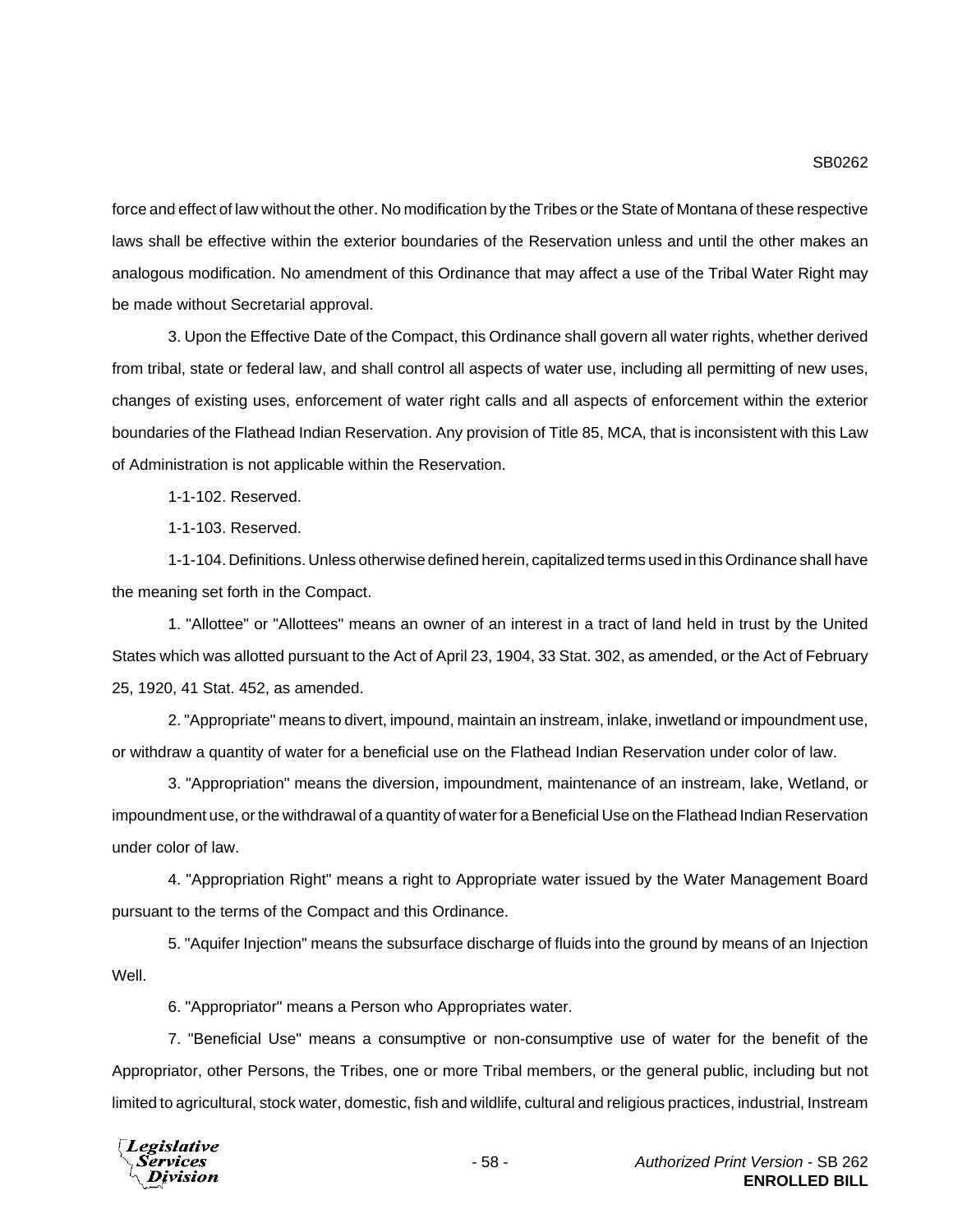SB0262

Flow, irrigation, mining, Mitigation Water, municipal, power, recreational uses, and Wetlands purposes.

8. "Business" means a building or site where commercial work is carried on, including but not limited to a factory, store, or office.

9. "Change in Use" means an authorized change in the point of diversion, the place of use, the period of use, the purpose of use, or the place of storage of an Appropriation Right issued by the Water Management Board under the Compact and this Ordinance, or of an Existing Use. A changed water right retains the original priority date of that right.

10. "Compact" means that water rights settlement entered into by the Confederated Salish and Kootenai Tribes, the State of Montana, and the United States.

11. "Complainant" means one who files a Complaint.

12. "Complaint" means a written assertion of injury submitted to the Engineer pursuant to Section 3-1-102 of this Ordinance.

13. "Consumptive Use" means the amount of water used for a beneficial purpose, such as water transpired by growing vegetation, evaporated from soils or water surfaces, or incorporated into products, that does not return to the Groundwater or surface water source.

14. "Designee" means an individual selected by the Engineer to exercise, in regard to a particular application or objection, those powers assigned to the Engineer under Chapter II of this Ordinance. Any Staff is eligible to be selected as a Designee provided that he or she has not previously worked on the particular application or objection at issue.

15. "Developed Spring" means any artificial opening or excavation in the ground, however made, including any physical alteration at the point of discharge regardless of whether it results in any increase in the yield of Groundwater, from which Groundwater is sought or can be obtained or through which it flows under natural pressures or is artificially withdrawn.

16. "Development" means contiguous or closely grouped parcels of land under the same or affiliated ownership, including, but not limited to, housing subdivisions or any combination of business and residential units.

17. "DNRC" means the Montana Department of Natural Resources and Conservation, or any successor agency.

18. "Domestic Allowance" means an entitlement to use water issued to households and small businesses pursuant to the provisions of Section 2-2-117 of this Ordinance; Domestic Allowances include Individual Domestic

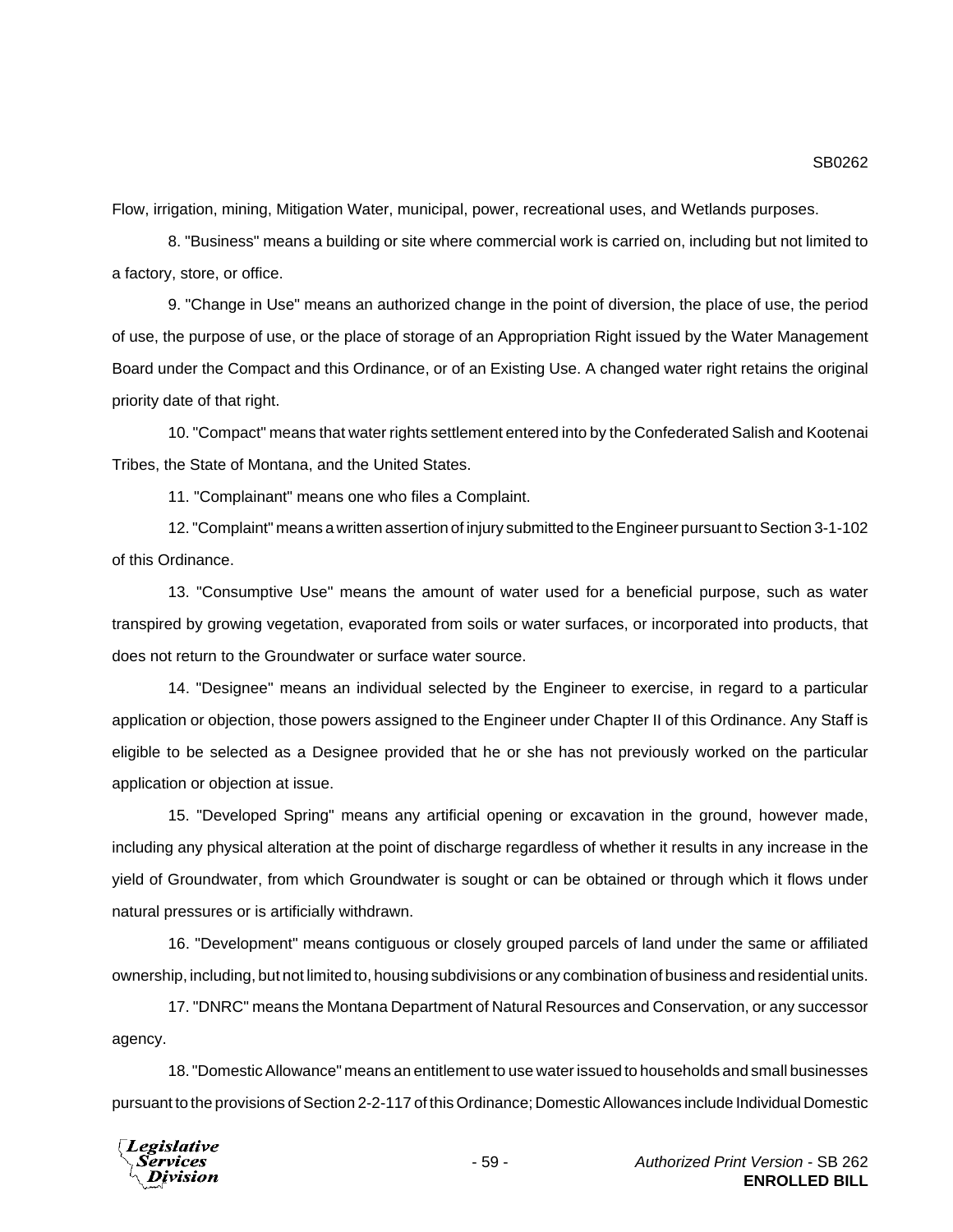Allowances, Shared Domestic Allowances, and Development Domestic Allowances.

19. "Domestic Use" means those water uses common to a household, including washing, drinking, bathing, waste disposal, cooling and heating, domestic animals, and garden and landscape irrigation. Domestic Use does not include the filling of ponds, pits, pit-dams or reservoirs.

20. "Effective Date" means the date on which the Compact is finally approved by the Tribes, by the State, and by the United States, and on which the Law of Administration has been enacted and taken effect as the law of the State and the Tribes, whichever date is latest.

21. "Emergency" means a situation that demands unusual or immediate action to prevent imminent injury to life, property, or the environment.

22. "Enclosed Storage" means a storage container fully enclosed to include a cistern or tank.

23. "Existing Use" means a use of water under color of Tribal, State or Federal law in existence as of the Effective Date, including uses in existence on that date that are eligible for either of the registration processes set forth in Sections 2-1-101 through 2-1-108 of this Ordinance; provided that any portion of a Water Right Arising Under State Law within the Reservation that is, at any point after the date the ratification of the Compact by the Montana Legislature takes effect under State law, voluntarily relinquished or is legally determined to be abandoned, relinquished, or have otherwise ceased to exist, shall be stricken from the relevant basin decree as a Water Right Arising Under State Law and be entitled to no further protection as such a right or as an Existing Use.

24. "Flathead Indian Irrigation Project" or "FIIP" means the irrigation project developed by the United States to irrigate lands within the Reservation pursuant to the Act of April 23, 1904, Public Law 58-159, 33 Stat. 302 (1904), and the Act of May 29, 1908, Public Law 60-156, 35 Stat. 441 (1908), and includes, but is not limited to, all lands, reservoirs, easements, rights-of-way, canals, ditches, laterals, or any other FIIP facilities (whether situated on or off the Reservation), head gates, pipelines, pumps, buildings, heavy equipment, vehicles, supplies, records or copies of records and all other physical, tangible objects, whether of real or personal property, used in the management and operation of the FIIP.

25. "FIIP Influence Area" means the lands influenced by the operations of the FIIP as identified on the map attached to the Compact as Appendix 2.

26. "Flathead Indian Reservation" or "Reservation" means all land within the exterior boundaries of the Indian Reservation established under the July 16, 1855 Treaty of Hellgate (12 Stat. 975), notwithstanding the

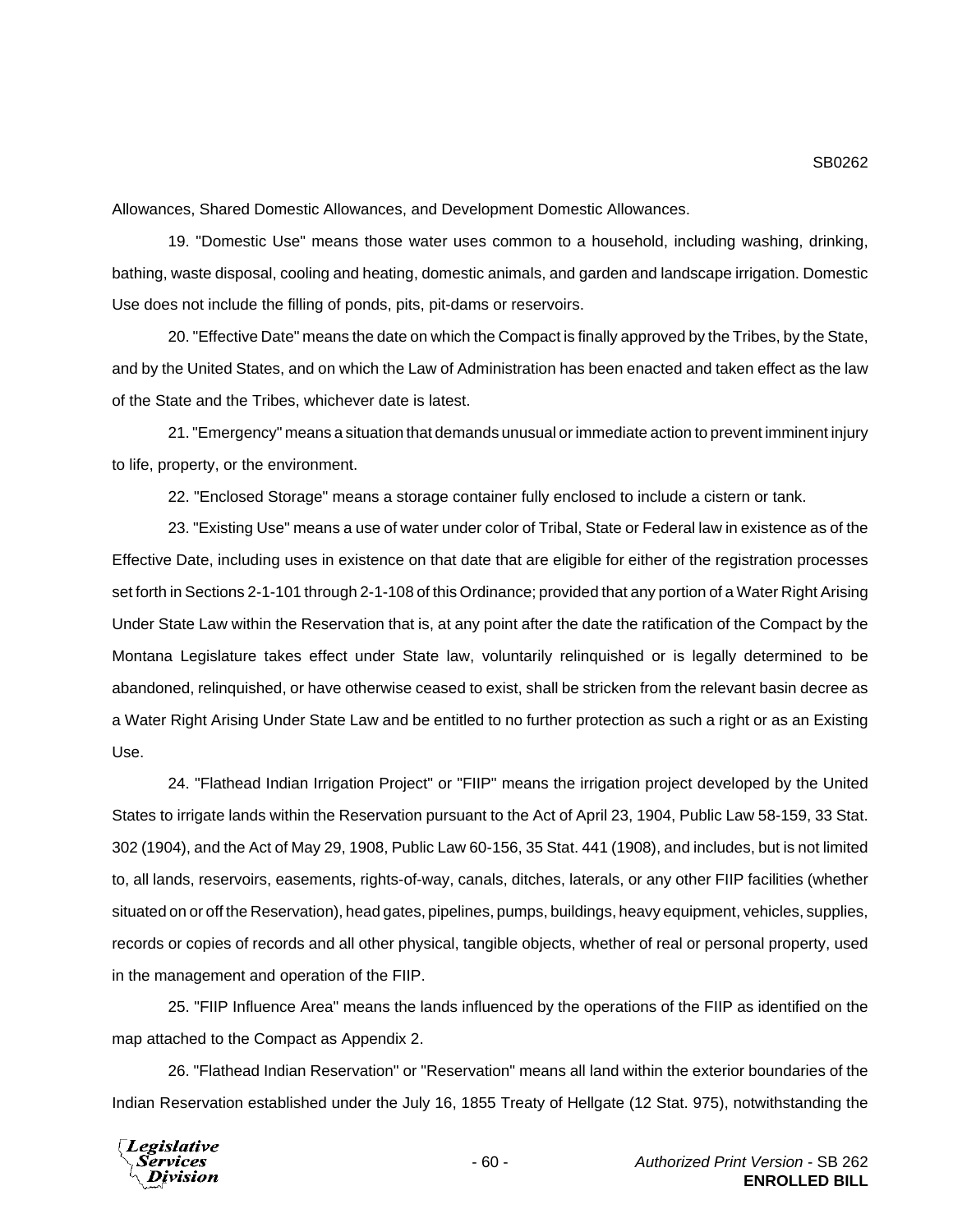issuance of any patent, and including rights-of-way running through the Reservation.

27. "Flathead System Compact Water" means that portion of the Tribal Water Right consisting of 229,383 acre feet per year that the Tribes may withdraw from the Flathead River or Flathead Lake, which includes up to 90,000 acre feet per year stored in Hungry Horse Reservoir, with a maximum total volume consumed of 128,158 acre feet per year.

28. "Groundwater" means any water that is beneath the surface of the earth.

29. "Groundwater Management Area" means an area designated and managed under Section 1-1-109 of this Ordinance.

30. "Heating/Cooling Exchange Well" means a Well for the purpose and with the attributes set forth in Section 2-2-119(1) of this Ordinance.

31. "Home" means a house, apartment, or other shelter that is a permanent or temporary residence of a Person, family, or household.

32. "Illegal" or "Illegally" means, as it pertains to the use of water, to Appropriate water not pursuant to an Appropriation Right or Existing Use.

33. "Injection Well" means a Well utilized for injecting fluids or gases into geologic materials. Open pits, ponds, or excavations are not considered Injection Wells.

34. "Instream Flow" means a stream flow retained in a watercourse to benefit the aquatic environment. Instream Flow may include Natural Flow or streamflow affected by regulation, diversion, or other modification. A water right for Instream Flow purposes is quantified for a stream reach and measured for enforcement purposes at a specified point.

35. "Livestock" means cattle, bison, sheep, swine, horses, mules, goats, or other animals specifically raised and used for food or fiber or as a beast of burden.

36. "Mitigation" means the reallocation of surface water or Groundwater through a Change in Use or other means to offset adverse effect resulting from Net Depletion by any proposed new Appropriation.

37. "Mitigation Plan" means a plan as developed by an applicant to provide Mitigation.

38. "NRD" means the Confederated Salish and Kootenai Tribes' Natural Resources Department.

39. "Natural Wetland" means a Wetland area that is maintained with a natural surface water source, natural Groundwater source or a combination of natural surface water and natural Groundwater without any artificial means of diversion, impoundment, withdrawal, excavation, or other artificial means of control.

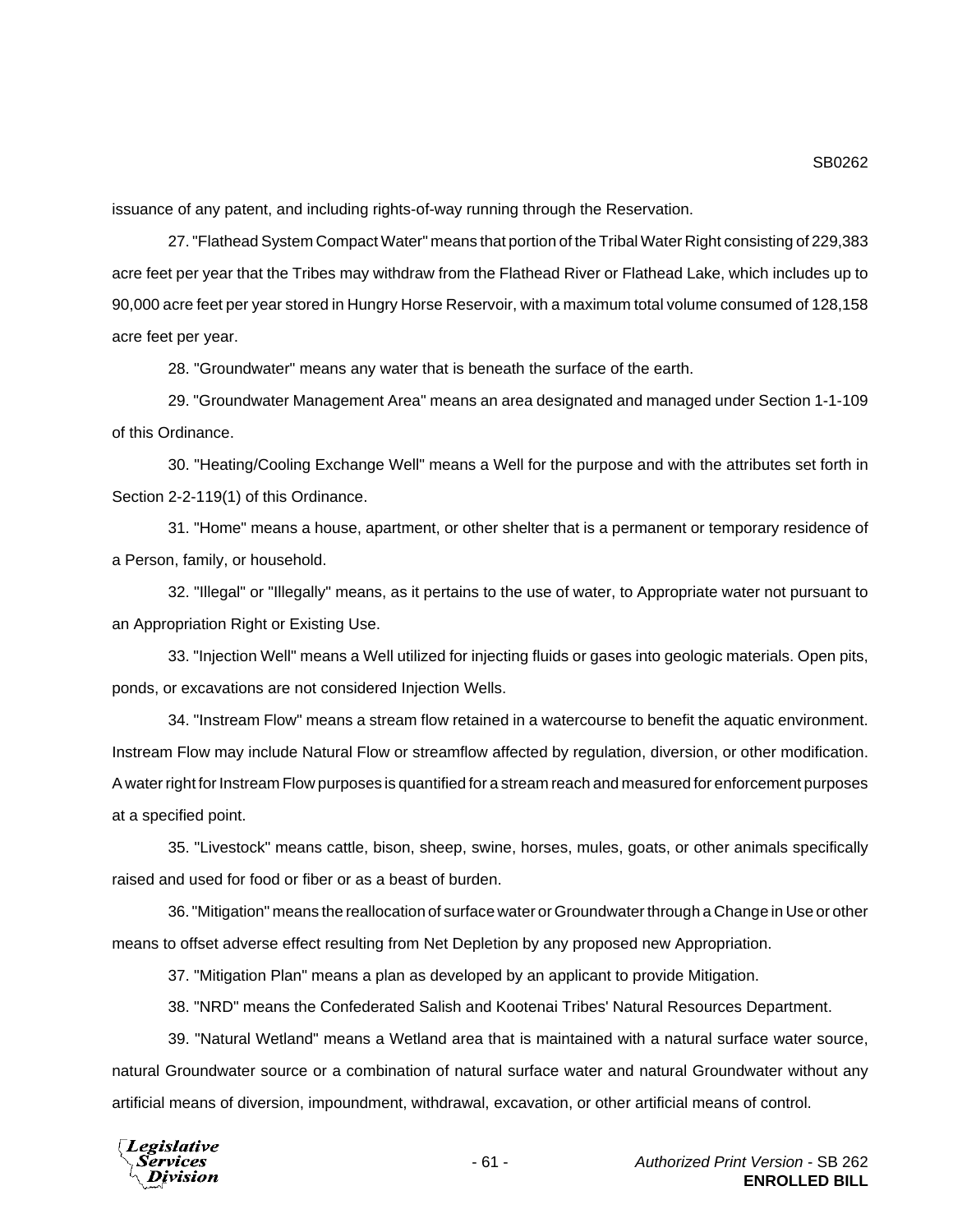40. "Net Depletion" means the calculated volume, rate, timing, and location of reductions to a water source resulting from a proposed new Appropriation that are not offset by the corresponding accretions to that source caused by the proposed new Appropriation.

41. "Non-consumptive Use" means any beneficial use of water that does not meet the definition of consumptive use.

42. "Other Instream Flows" means the Tribal instream flow water rights for stream reaches described in Article III.C.1.d.iii of the Compact.

43. "Office of the Engineer" means the Engineer and Staff, acting in their official capacities.

44. "Person" means an individual or any other entity, public or private, including the Tribes, the State, and the United States, and all officers, agents and departments of each sovereign.

45. "Pits, Pit-dams, Constructed Ponds, or Reservoirs" refer to bodies of water that are created by man-made means and which store water for beneficial use.

46. "Project Manager" means the person or team of persons hired by the Project Operator to operate and manage the FIIP in accordance with its direction, this and other applicable agreements, and applicable law, including the Compact.

47. "Project Operator" means that entity with the legal authority and responsibility to operate the Flathead Indian Irrigation Project.

48. "Public Water Supply System" means a system for the provision of water for human consumption that has at least 15 service connections or that regularly serves at least 25 Persons daily for any 60 or more days in a calendar year.

49. "Publish" or "Publication" means, unless otherwise designated, the printing of an announcement of document availability, or the text of the document itself, in a newspaper of general circulation on the Reservation and in the Tribal newspaper and posting on the Water Management Board's website.

50. "Redundant Well" means a Well to provide a backup source of water for a Public Water Supply System.

51. "Restored Natural Wetland" means a Wetland area that, upon restoration, shall be maintained with a natural surface water source, natural Groundwater source, or a combination of natural surface water and natural Groundwater without any artificial means of diversion, impoundment, withdrawal, excavation, or other artificial means of control.

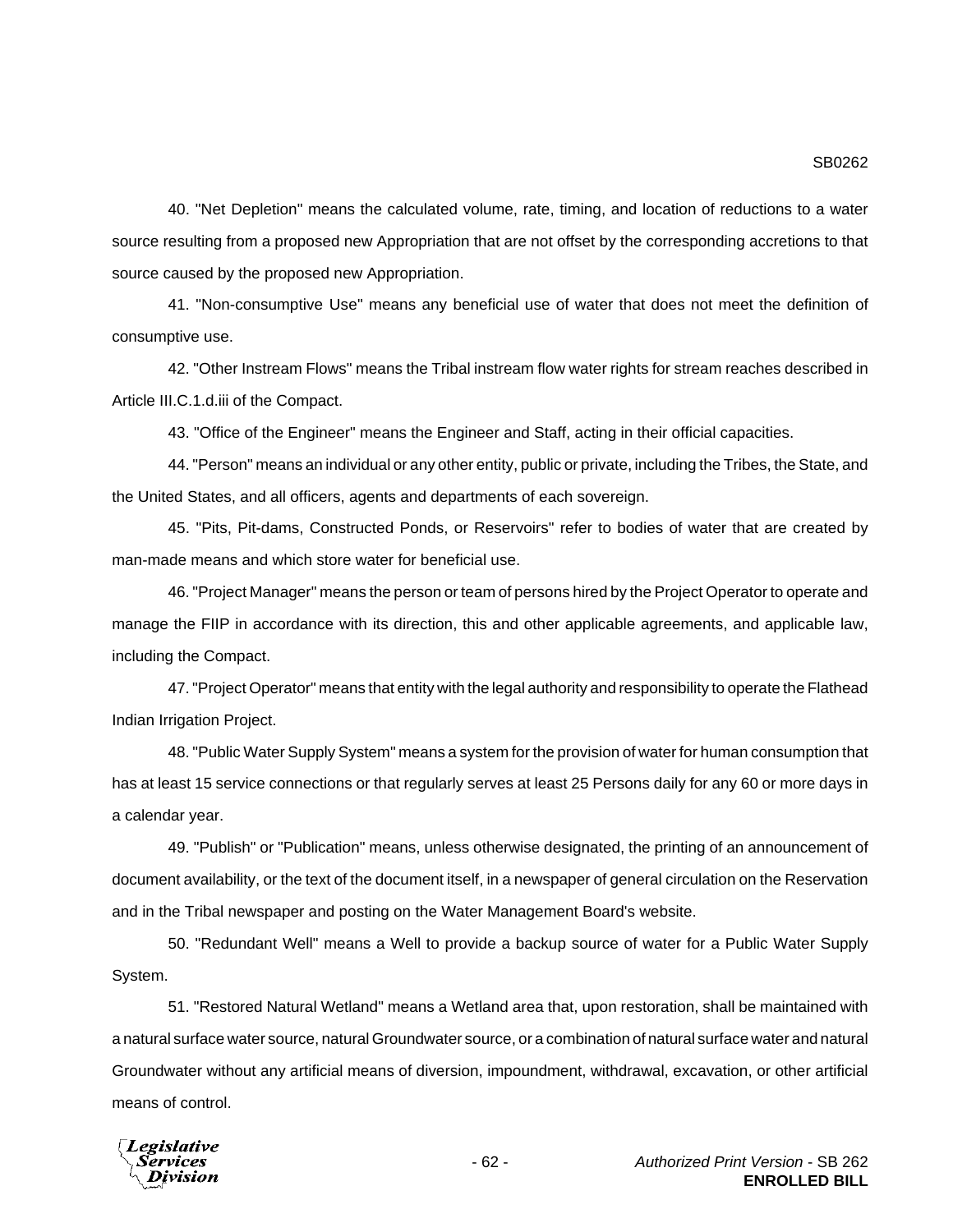52. "Secretary" means the Secretary of the United States Department of the Interior or the Secretary's duly assigned representative.

53. "Shall" means a mandatory and not a discretionary act.

54. "Shared Well" means a single Well that is physically manifold to multiple homes and/or businesses and is cooperatively used pursuant to a Shared Well Agreement.

55. "Shared Well Agreement" means a legally binding document that stipulates the manner in which a Shared Well is jointly used between or among all Homes or Businesses connected to the well; to be valid, it must be signed by representatives for each Person having a possessory interest in each individual Home or Business connected to a Shared Well.

56. "Spring" means a perennial hydrologic occurrence of water involving the natural flow of water originating from beneath the land surface and arising to the surface of the ground.

57. "Staff" means the employees, contractors and others assigned to or engaged by the Board or the Engineer to assist or facilitate the Engineer in carrying out the duties assigned to the Engineer by the Compact and this Ordinance, and by the Board pursuant to the same.

58. "Stock Tank" means a 30 to 1500 gallon tank used to provide drinking water for Livestock that is equipped with a water level regulator that shuts off supply to keep the Stock Tank from overflowing.

59. "Substitute Well" means a Well that replaces an existing Well which is to be abandoned.

60. "Temporary Emergency Appropriation" means the temporary beneficial use of water necessary to protect lives, property, or the environment, by reason of fire, storm, earthquake or other disaster, or unforeseen combination of circumstances which call for immediate action. An appropriation made necessary due to drought conditions is not a temporary emergency appropriation.

61. "Temporary Groundwater Management Area" means an area established pursuant to Section 1-1-109(10) of this Ordinance.

62. "Tribal Member" means a Person who is lawfully enrolled by and whose name appears on the official enrollment list of the Confederated Salish and Kootenai Tribes.

63. "Tribal Water Right" means the water rights of the Confederated Salish and Kootenai Tribes, including any Tribal member or Allottee, that arise under Federal law, as set forth in Article III.A, Article III.C.1.a through j, Article III.C.1.k.i, Article III.C.1.l.i, Article III.D.1 through 3, and Article III.D.7 and 8 of the Compact. The term "Tribal Water Right" also includes those rights identified in Article III.H of the Compact that are appurtenant to

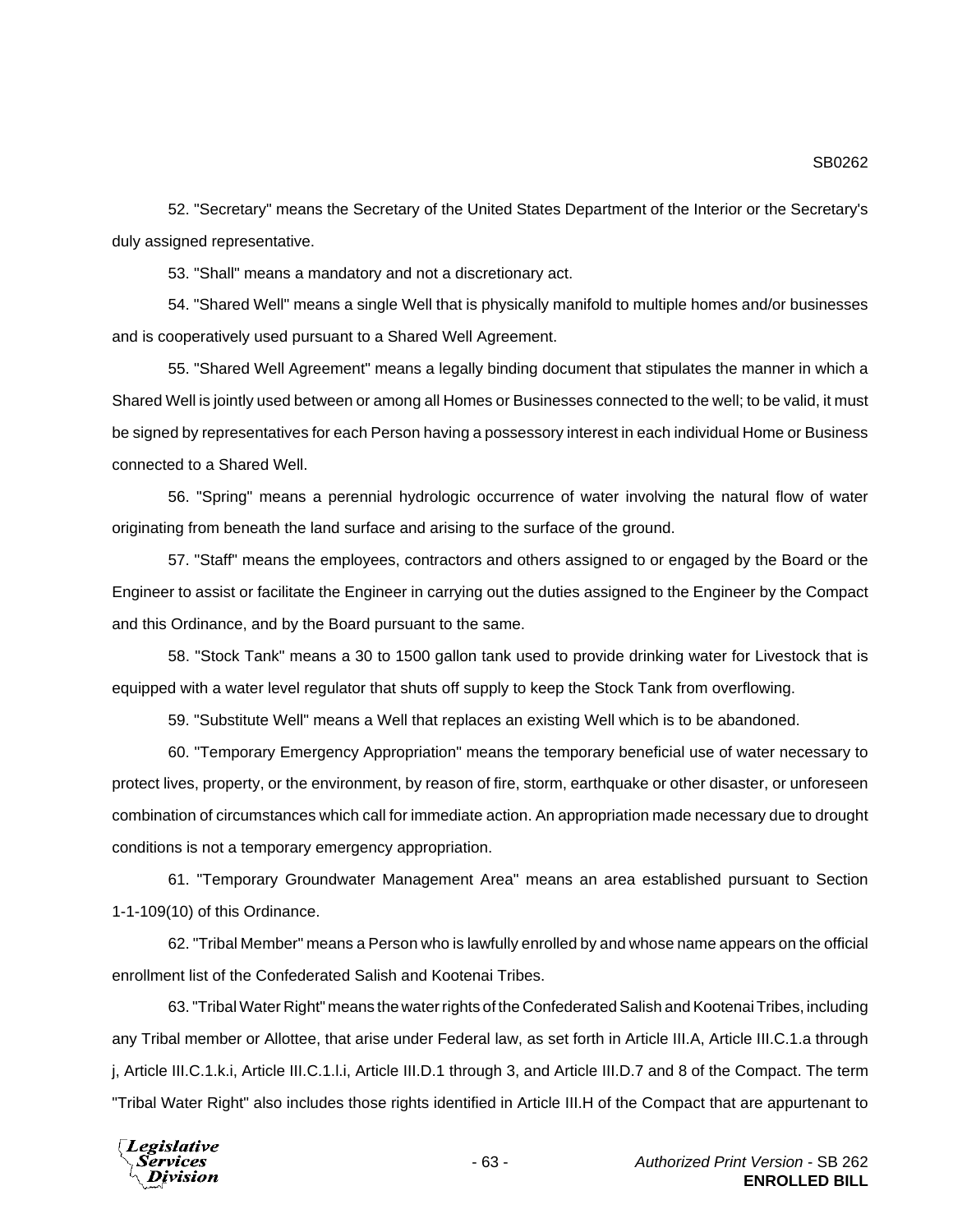lands taken into trust by the United States on behalf of the Tribes.

64. "Tribes" means the Confederated Salish and Kootenai Tribes of the Flathead Reservation, and all officers, agencies, and departments thereof.

65. "Waste" or "Wasting" means the unreasonable loss of water resulting from the design, construction, operation or maintenance of a water diversion, storage or distribution facility, Well, Developed Spring, or the application of water to anything but a beneficial use.

66. "Water Engineer" or "Engineer" means the Person satisfying the criteria in Section 1-2-109 of this Ordinance employed by the Water Management Board pursuant to Article IV.I.5.c of the Compact to exercise the powers and duties of the Water Engineer as set forth in the Compact and this Ordinance.

67. "Water Management Board" or "Board" means the board created by Article IV.I of the Compact and vested with the responsibilities set forth in the Compact and in Tribal and State law for the administration of water within the Reservation.

68. "Water Rights Arising Under State Law" means those valid water rights Arising Under State Law existing as of the Effective Date and not subsequently relinquished or abandoned, as those rights are: decreed or to be decreed by the Montana Water Court pursuant to 85-2-234, MCA; permitted by the DNRC; exempted from filing in the Montana general stream adjudication pursuant to 85-2-222, MCA; or excepted from the permitting process pursuant to 85-2-306, MCA.

69. "Well" means any artificial opening or excavation in the ground, however made, by which Groundwater is sought or can be obtained or through which it flows under natural pressures or is artificially withdrawn.

70. "Well Log Report" means DNRC Form No. 603 (see ARM 36.12.102), or any successor reporting form and requirement promulgated in State law.

71. "Well Shaft Casing" means an impervious durable pipe placed in a well or Developed Spring to prevent the walls from caving, to seal off surface drainage, or undesirable water, gas, or other fluids to prevent their entering the well, and to prevent the Waste of Groundwater.

72. "Wetland" means an area that is inundated or saturated by surface water or Groundwater at a frequency and duration sufficient to support, and that under normal circumstances does support, a prevalence of vegetation typically adapted for life in saturated soil conditions. Wetlands generally include swamps, marshes, bogs and similar areas.

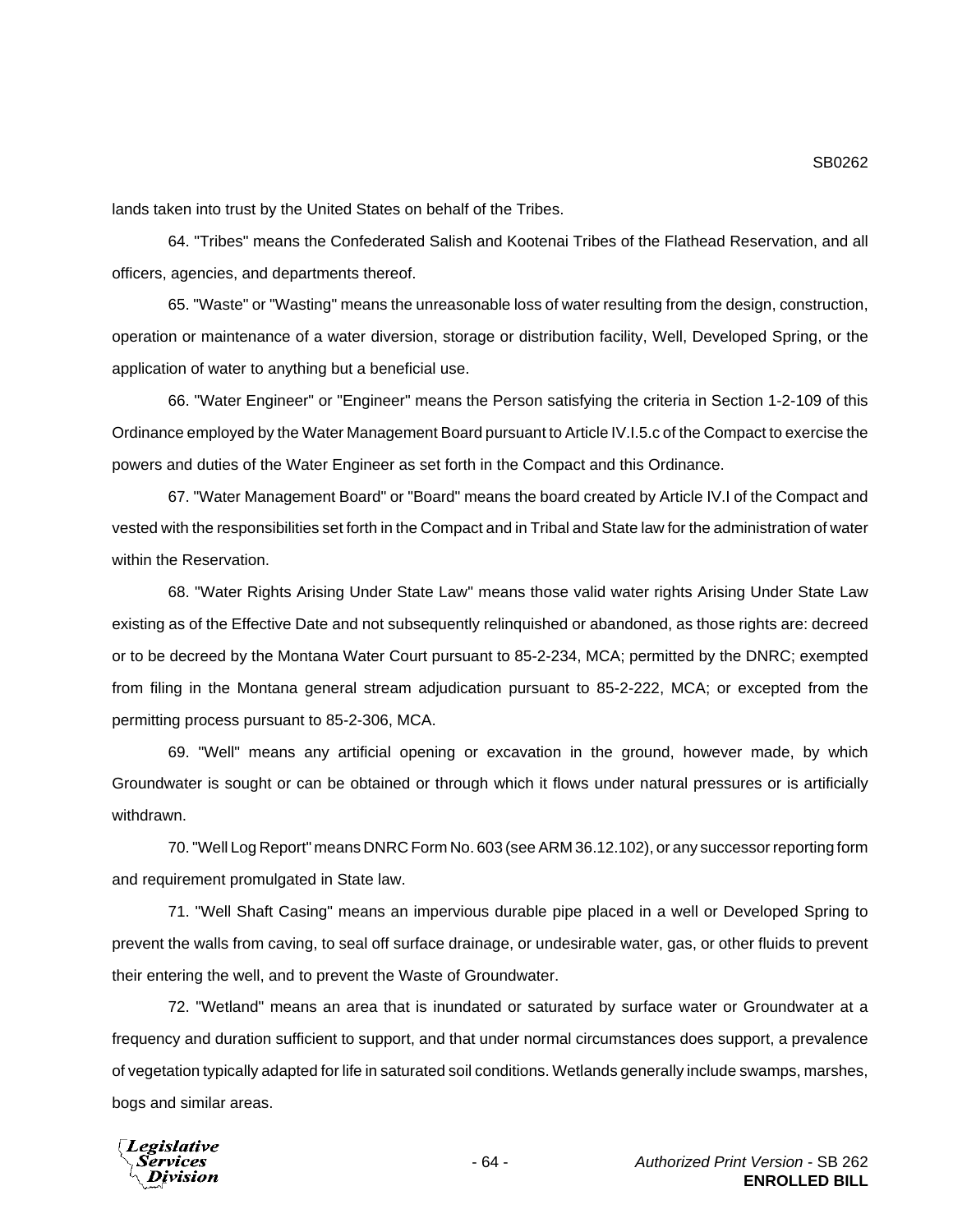73. "Wetland Quantified Appropriation Right" means an Appropriation Right issued for a Wetlands purpose that utilizes any man-made diversions, impoundment, withdrawals, excavations, or other artificial means for the purposes of appropriation for either all or a portion of a Wetland.

74. "Wetland Protective Appropriation Right" means an Appropriation Right issued for either a Natural Wetland or Restored Natural Wetland.

75. "Works" means all property, real or personal, necessary or convenient to the appropriation, conservation, storage, diversion, distribution, development, screening and utilization of water.

1-1-105. Measurement of Water. Upon the effective date of this Ordinance, legal standards of measurement of water within the Flathead Reservation shall be as follows:

1. Flow rates shall be measured in cubic feet per second, unless otherwise provided herein. Where documentary evidence of an existing use is expressed in gallons per minute, 448.8 gallons per minute shall be considered equivalent to a flow of one cubic foot per second. Where documentary evidence of an existing use is expressed in statutory or miner's inches, 40 statutory or miner's inches shall be considered equivalent to a flow of one cubic foot per second.

2. Volumes of water shall be measured in acre-feet, unless otherwise provided herein. One acre-foot shall be considered equivalent to a volume of 43,560 cubic feet. One cubic foot shall be considered equivalent to a volume of 7.48 gallons.

1-1-106. Measurement of Time. Whenever in this Ordinance an action is required to be performed within a certain number of days, the time for completion of the act shall be measured in calendar days unless the last day falls on a Friday, Saturday, Sunday, or Tribal, State or Federal legal holiday, in which case the time for performance is extended to the next subsequent business weekday.

1-1-107. Appropriation Rights Allowed.

1. The following Appropriation Rights or Changes in Use may be authorized by the Board pursuant to the Compact and this Ordinance:

a. Appropriation Rights for Groundwater appropriations for Redundant or Substitute Wells as set forth in Section 2-2-115 of this Ordinance.

b. Appropriation Rights for Stock Water Allowances as set forth in Section 2-2-116 of this Ordinance.

c. Appropriation Rights for Domestic Allowances as set forth in Section 2-2-117 of this Ordinance.

d. Appropriation Rights for uses of Flathead System Compact Water as set forth in Section 2-2-118 of



- 65 - *Authorized Print Version* - SB 262 **ENROLLED BILL**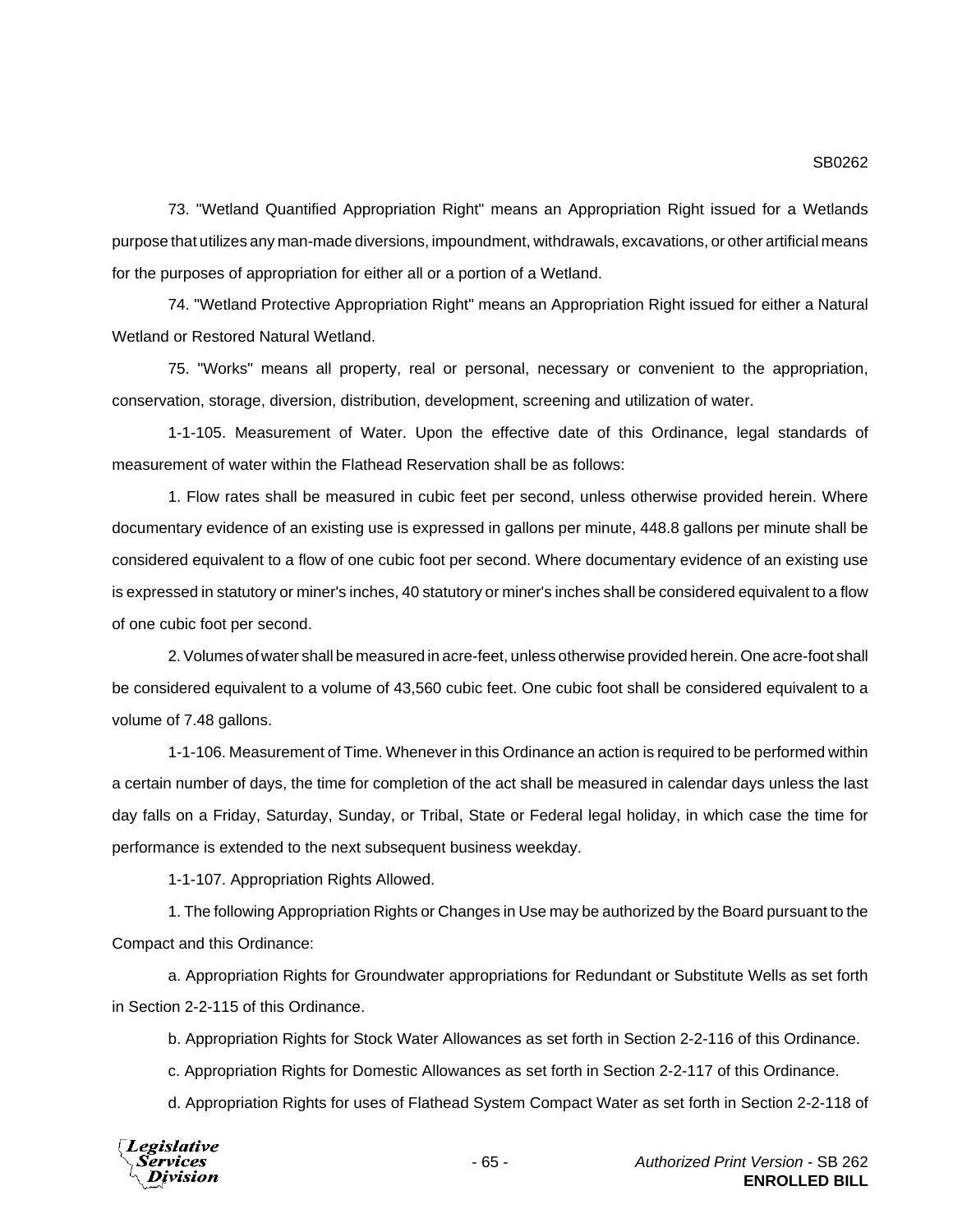this Ordinance.

e. Appropriation Rights for non-consumptive geothermal heating or cooling exchange Wells as set forth in Section 2-2-119 of this Ordinance.

f. Appropriation Rights for Temporary Emergency Appropriations as set forth in Section 2-2-120 of this Ordinance.

g. Appropriation Rights or Change in Use authorizations for Wetlands as set forth in Sections 2-2-123 and 2-2-124 of this Ordinance.

h. Appropriation Rights for Non-consumptive Uses, including, but not limited to, hydropower generation and not including flow-through ponds.

i. Appropriation Rights for which adverse effects to existing Appropriators are offset by Mitigation.

j. Changes in Use of all Appropriation Rights or Existing Uses except for those Appropriation Rights authorized under subsections  $(1)(a)$ ,  $(1)(b)$ ,  $(1)(c)$ ,  $(1)(e)$ ,  $(1)(f)$ ,  $(1)(k)$ , or  $(1)(l)$  of this Section or those for Existing Uses exempt from the permitting requirements of 85-2-306, MCA, or from the claim filing requirements of 85-2-221, MCA, as set forth in 85-2-222, MCA; provided that a use authorized under subsection (1)(h) may not be changed from a Non-consumptive Use to a consumptive use.

k. Appropriation Rights to Appropriate surface water to conduct response actions related to natural resource restoration required for:

i. remedial actions pursuant to the federal Comprehensive Environmental Response, Compensation, and Liability Act of 1980, 42 U.S.C. 9601, et seq.;

ii. aquatic resource activities carried out in compliance with and as required by the federal Clean Water Act of 1977, 33 U.S.C. 1251 through 1387; or

iii. remedial actions taken pursuant to the Remedial Action Upon Release of Hazardous Substance Act, Title 75, chapter 10, part 7, MCA.

No Appropriation Rights issued pursuant to this subsection may be used for dilution.

l. Appropriation Rights for uses of surface water for or by a municipality or regional distribution system.

m. Appropriation Rights for new uses of the Tribal Water Right by the Tribes, Tribal Members, or Allottees, provided that any such new uses be sourced from:

i. Flathead System Compact Water; or

ii. another source, provided that any adverse effects to existing Appropriators caused by the Net



SB0262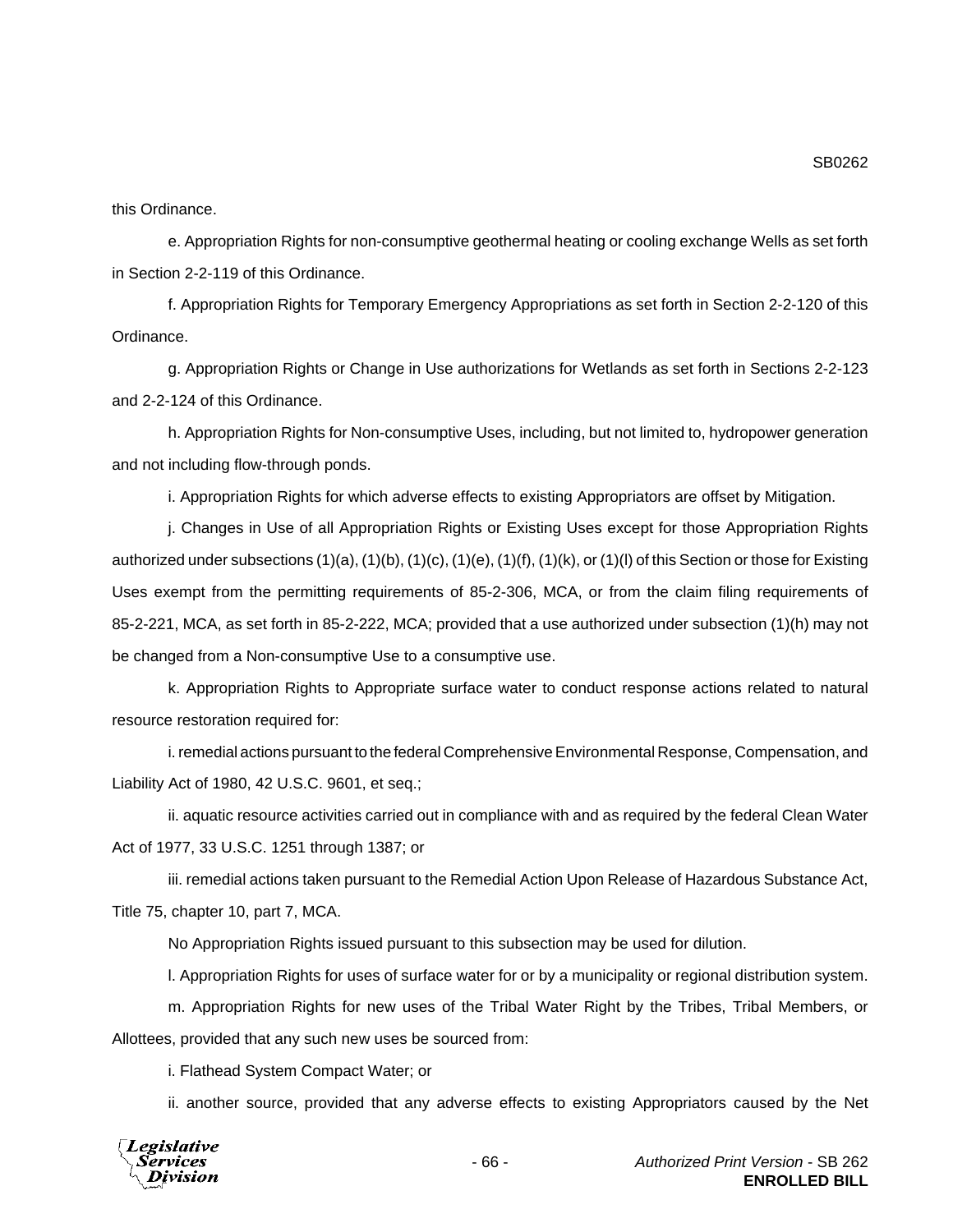Depletion of the new Appropriation Right must be offset by Mitigation pursuant to Section 1-1-112 of this Ordinance.

2. Other than those Appropriation Rights set forth in subsection (1) of this Section, the Board may not grant an Appropriation Right or other authorization to Appropriate surface water or Groundwater within the exterior boundaries of the Flathead Indian Reservation.

1-1-108. Reservation Water Rights Database. The Board shall cause all Appropriation Rights and Changes in Use authorized by the Board, including those uses registered pursuant to the provisions of Sections 2-1-101 through 2-1-107 of this Ordinance, to be entered into the DNRC water rights database in a format agreed to by the Board and the DNRC.

1-1-109. Groundwater Management Areas. The Board may designate, modify, or repeal either permanent or Temporary Groundwater Management Areas as provided in this part.

1. Each designation of a Groundwater Management Area shall identify the need for the special management, the boundaries of the area, the water resources targeted for special management, and the specific restrictions that will apply in the Groundwater Management Area.

2. The designation, modification, or repeal of a Groundwater Management Area may be initiated by submission of a correct and complete petition by:

a. the Tribes, the State, or the United States;

b. a local public health agency;

c. a municipality, county, or conservation district; or

d. at least one-third of the water rights holders in a proposed Groundwater Management Area.

3. A correct and complete petition shall:

a. be in a form prescribed by the Board;

b. contain facts and analysis prepared by a hydrologist, hydrogeologist, qualified scientist, or a qualified licensed professional engineer demonstrating the existence of one or more of the criteria set forth in subsection (8) are met; and

c. describe proposed measures, if any, needed to mitigate effects of the criteria identified in subsection (8) of this Section; and that are alleged in the petition or describe the rationale as to why a Groundwater Management Area should be repealed or modified.

4. Upon receipt of a completed petition complying with subsection (3) of this Section, the Office of the

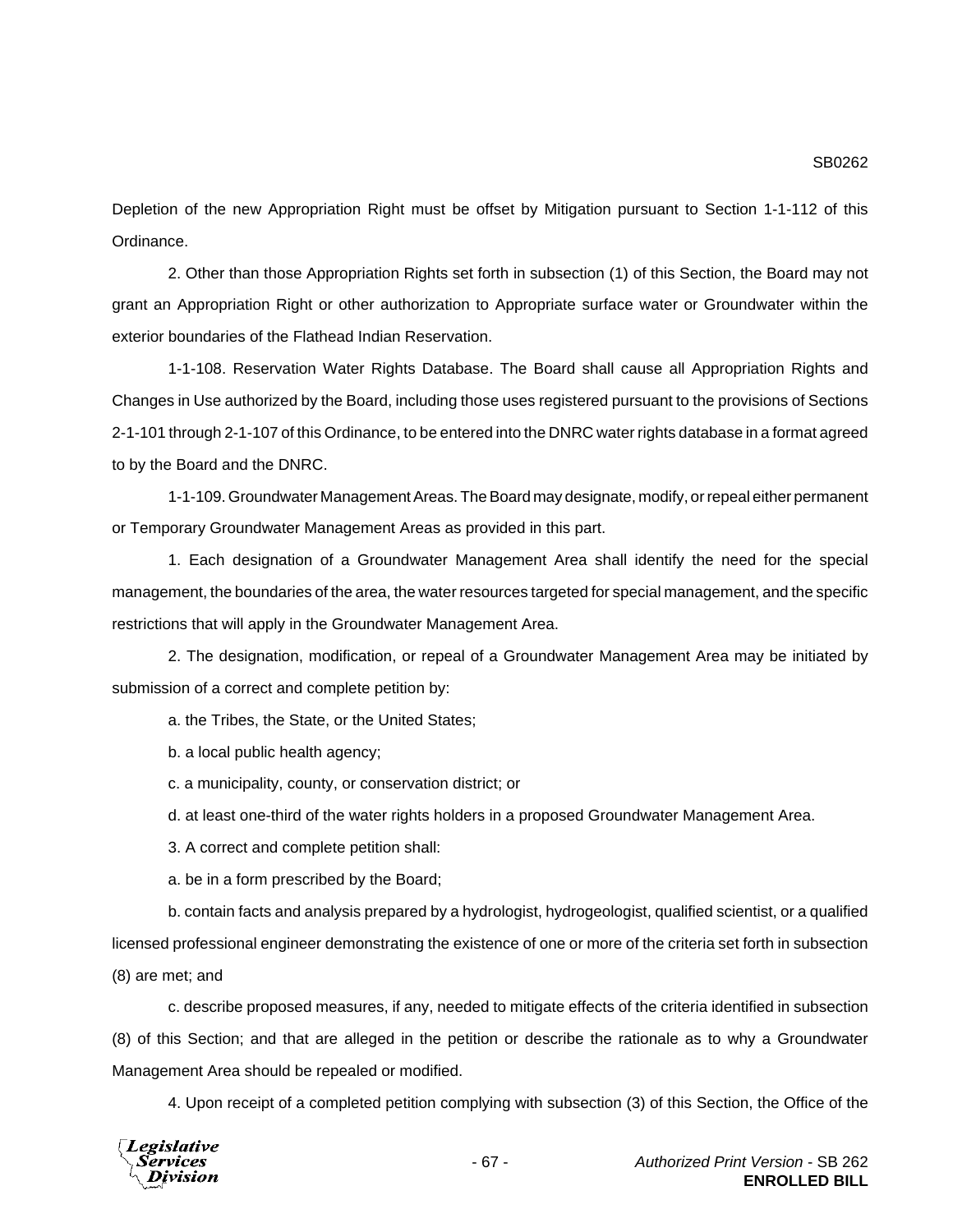Engineer shall date stamp the petition.

5. Office of the Engineer review:

a. within 180 days of the date of receipt of the petition pursuant to subsection (4) of this Section, the Office of the Engineer shall:

i. determine in writing that the petition is correct and complete; or

ii. notify the petitioner of any defects in a petition, with an explanation in writing of the defect(s).

b. any petition that is returned pursuant to subsection (5)(a)(ii) of this Section and not corrected within 90 days from the date of return shall be deemed terminated.

c. if the Office of the Engineer does not notify the petitioner pursuant to subsection (5)(a) of this Section, the petition shall be treated as correct and complete.

6. Board review:

a. within 60 days after a petition is determined to be correct and complete, the Board shall:

i. deny the petition in writing in whole or part, stating the reasons for denial;

ii. inform the petitioner in writing that the Board will study the information presented in the petition for a period not to exceed 90 days before denying or proceeding with the petition; or

iii. publish notice of the Board's consideration of action concerning a permanent or Temporary Groundwater Management Area pursuant to subsection (8) of this Section.

b. failure of the Board to act under subsection (6)(a) of this Section shall be deemed a denial of the petition.

7. If the Board determines that a correct and complete petition contains sufficient information to warrant the Board granting the petition, the Board shall proceed to hear the petition. The Board shall provide public notice of the hearing by:

a. publishing a notice at least once each week for 3 successive weeks, with the first notice not less than 30 days before the date of the hearing in a newspaper of general circulation on the Reservation;

b. serving by mail a copy of the notice, not less than 30 days before the hearing, upon each Person or public agency known from an examination of the records of the Board to be a water right holder within the proposed or existing Groundwater Management Area;

c. serving by mail a copy of the notice upon any other Person, including Tribal, State or federal agencies, that the Board knows to be interested in or affected by the proposed designation, modification, or repeal of a

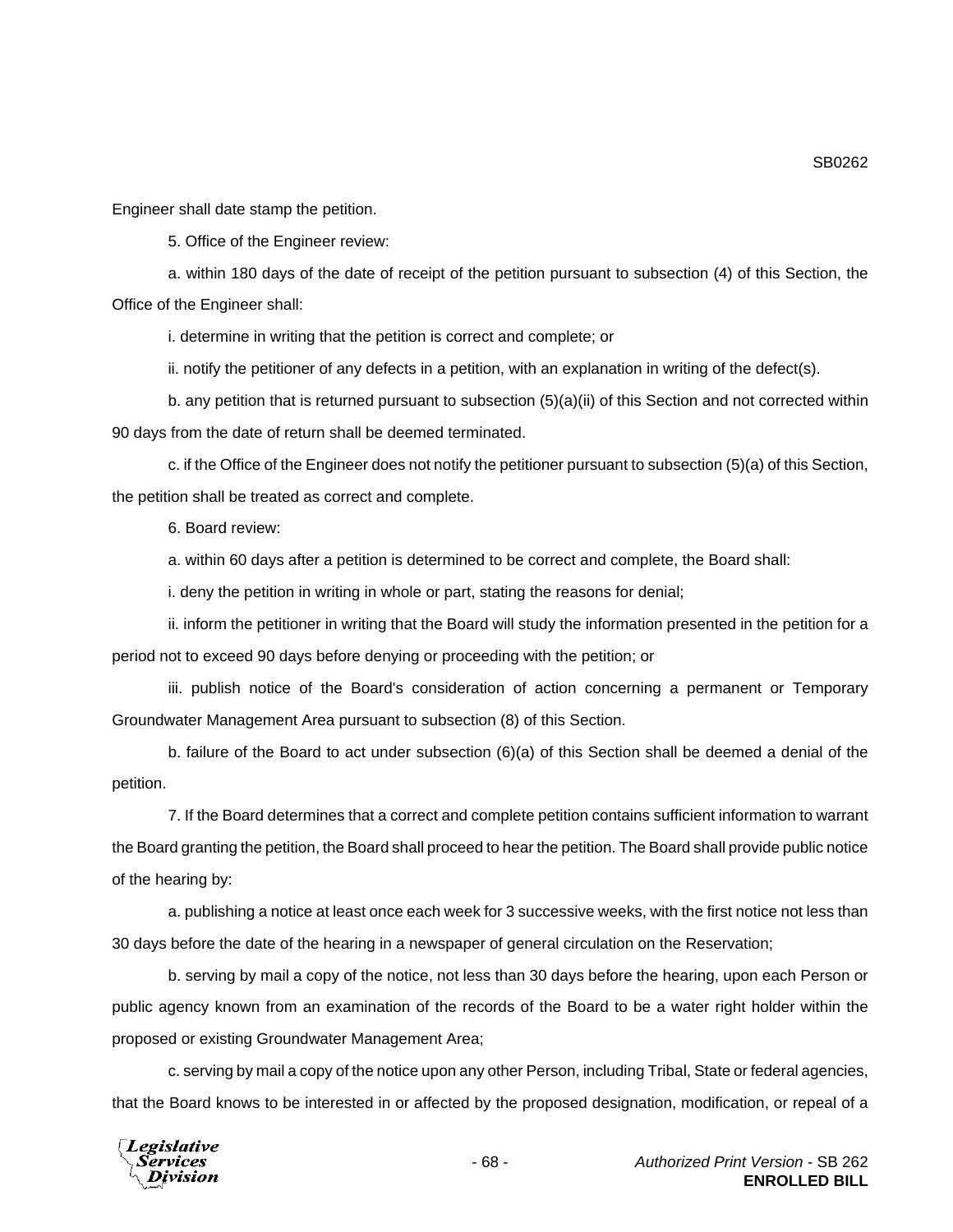Groundwater Management Area.

d. the notice under subsections  $(7)(a)$  through  $(7)(c)$  must include a summary of the basis for the proposed action. Publication and mailing of the notice as prescribed in this Section, when completed, is considered to be sufficient notice of the hearing to all interested parties.

e. the Board shall make available to the public on its website a complete copy of the petition or request to designate, modify, or repeal either permanent or Temporary Groundwater Management Areas.

8. The Board may designate a permanent Groundwater Management Area if it finds by a preponderance of the evidence that any of the following criteria have been met:

a. current or projected reductions of recharge to the aquifer or aquifers within the boundaries of the proposed permanent Groundwater Management Area will cause Groundwater levels to decline to the extent that water rights holders cannot reasonably exercise their water rights;

b. current or projected Groundwater withdrawals from the aquifer or aquifers in the boundaries of the proposed Groundwater Management Area have reduced or will reduce Groundwater levels or surface water availability necessary for water rights holders to reasonably exercise their water rights;

c. current or projected Groundwater withdrawals from the aquifer or aquifers in the proposed permanent Groundwater Management Area have impaired or will impair Groundwater quality necessary for water right holders to reasonably exercise their water rights based on relevant water quality standards;

d. Groundwater within the proposed permanent Groundwater Management Area is not suitable for any beneficial use; or

e. public health, safety, or welfare is or will become at risk.

9. Monitoring and studies:

a. if the Board finds that sufficient facts, including monitoring information, are not available to designate a permanent Groundwater Management Area, the Board may designate a Temporary Groundwater Management Area to allow studies to obtain the facts needed to:

i. correct deficiencies that the Board identifies in a petition for a permanent Groundwater Management Area;

ii. determine the extent to which the criteria identified in subsection (8) are met or not met;

iii. determine appropriate control measures to implement to designate a permanent Groundwater Management Area.

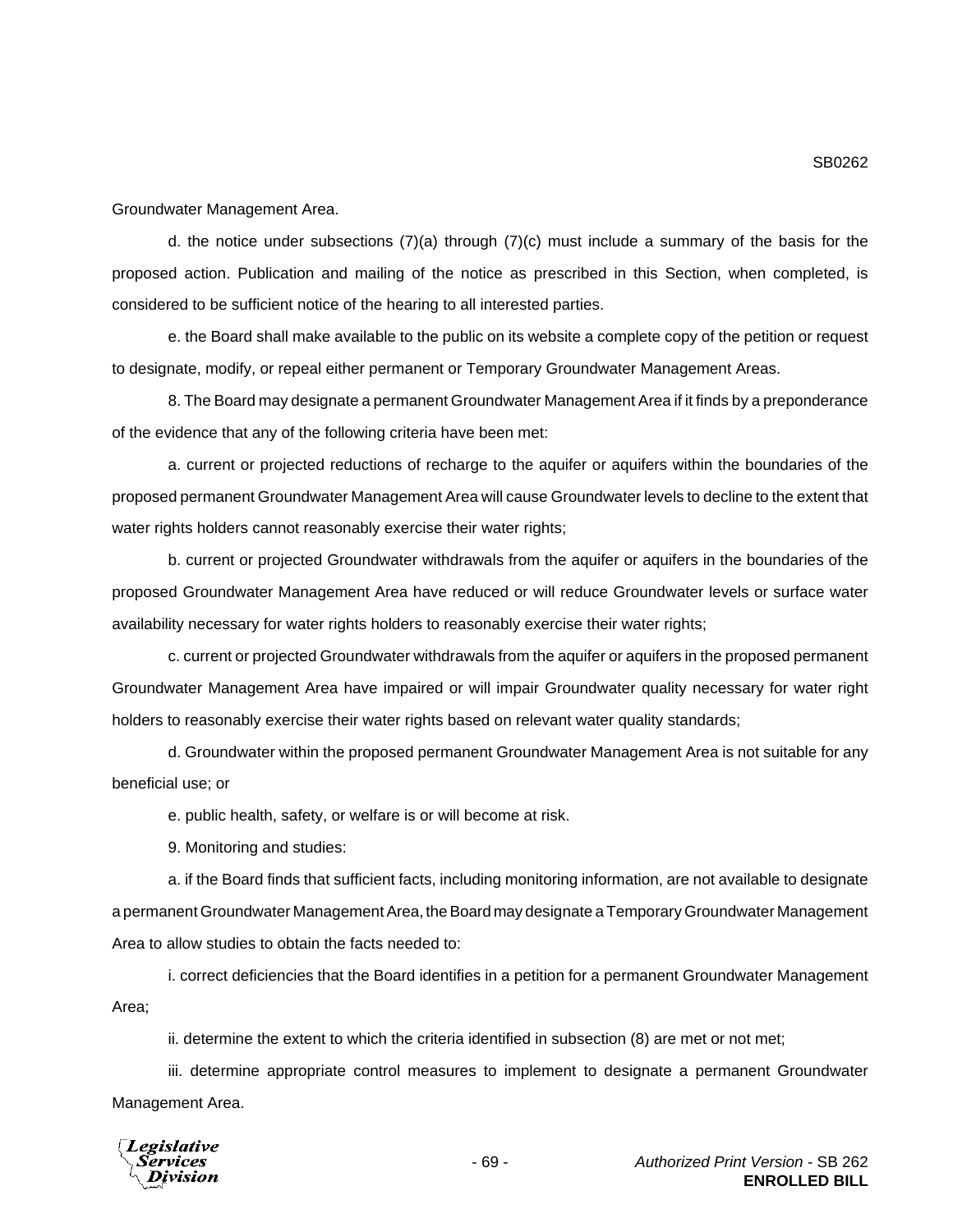b. the Board shall set the length of time that the Temporary Groundwater Management Area shall be in effect. The term of a Temporary Groundwater Management Area may be extended by the Board, but may not exceed a total of 6 years.

c. the Board shall determine the responsibility for funding the costs associated with subsection (9)(a). Any person on whom a funding responsibility is placed by the Board pursuant to this subsection may appeal that determination to a Court of Competent Jurisdiction, which shall review the determination for an abuse of discretion.

d. prior to designating a Temporary Groundwater Management Area, the Board shall provide notice and the opportunity for public hearing pursuant to the notice provisions of subsection (7) of this Section.

e. a Temporary Groundwater Management Area designation is for the purpose of monitoring and study and shall not include the control provisions set forth in subsection (10) of this Section, other than measurement, water quality testing, and reporting.

f. prior to expiration of a Temporary Groundwater Management Area, and subject to the limitations of subsection (9)(b) of this Section, the Board may amend or repeal the establishment of the Temporary Groundwater Management Area, or may designate a permanent Groundwater Management Area under this **Section** 

10. A permanent Groundwater Management Area may include, but is not limited to, one or more of the following provisions:

a. closing the permanent Groundwater Management Area to further appropriation of surface water and/or Groundwater;

b. restricting the development of future surface water and/or Groundwater appropriations within the permanent Groundwater Management Area;

c. prohibiting or restricting the issuance of Stock Water Allowances pursuant to Section 2-2-116 of this Ordinance;

d. prohibiting or restricting the issuance of Domestic Allowances pursuant to Section 2-2-117 of this Ordinance;

e. requiring measurement and reporting of future surface water or Groundwater appropriations within the permanent Groundwater Management Area;

f. requiring water conservation measures within the permanent Groundwater Management Area;

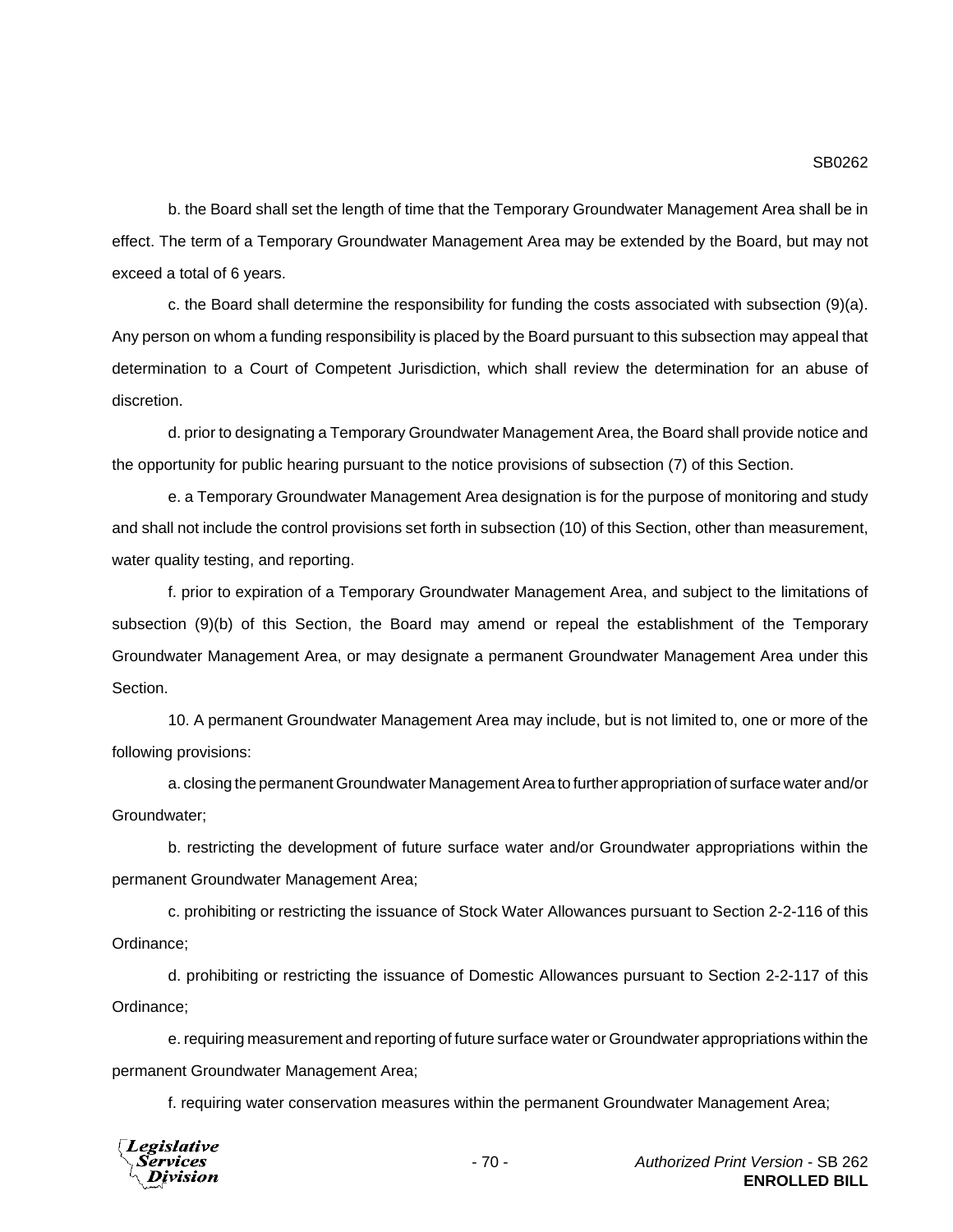g. requiring mitigation of Groundwater withdrawals within the permanent Groundwater Management Area;

h. reporting data to the Board within the permanent Groundwater Management Area; and

i. other provisions that the Board determines are appropriate and adopts.

11. The Board, upon petition, may modify or repeal a Groundwater Management Area. Any petition seeking the modification or repeal of a permanent Groundwater Management Area must demonstrate by a preponderance of the evidence that current or projected recharge to the aquifer or aquifers or changes to current or projected Groundwater withdrawals from the aquifer or aquifers in the boundaries of an existing Groundwater Management Area justify modification or repeal of that Groundwater Management Area.

12. Appeal from any final decision of the Board concerning the designation, modification or repeal of any permanent Groundwater Management Area pursuant to this Section shall be as set forth in Section 2-2-112 of this Ordinance.

13. If the Board determines that it is appropriate for a Groundwater Management Area identified pursuant to this section to extend to an area adjacent to but outside the boundaries of the Reservation, the Board, through the Office of the Engineer, may petition the DNRC, pursuant to 85-2-506(2)(c)(i), MCA, to designate a Controlled Groundwater Area in that adjacent area. Designation or modification by the DNRC of a Controlled Groundwater Area in any such adjacent area shall be governed by the procedures set forth in 85-2-506, MCA.

1-1-110. Standards for Applications for Appropriation Rights and Changes in Use. For any application for an Appropriation Right or Change in Use that is not one of the categories of Appropriation Right identified in Sections 1-1-112(1) or 2-2-118 of this Ordinance, in addition to whatever information is required by specific provisions of the Ordinance, all applications for Appropriation Rights and Changes in Use must include:

1. An identification of the proposed beneficial use.

2. An identification of the source of water supply.

3. A project description, including an identification of any water right(s) to be changed to a new use, if applicable.

4. A legal description of the point of diversion and the place of use.

5. The monthly volume(s) and flow rate(s) of the water supply to be diverted, withdrawn, or impounded, and the monthly volume(s) to be consumed; however the Office of the Engineer may require a more frequent quantification time step.

6. The monthly historic diverted, withdrawn, or impounded volume(s) and flow rate(s) and the historically



SB0262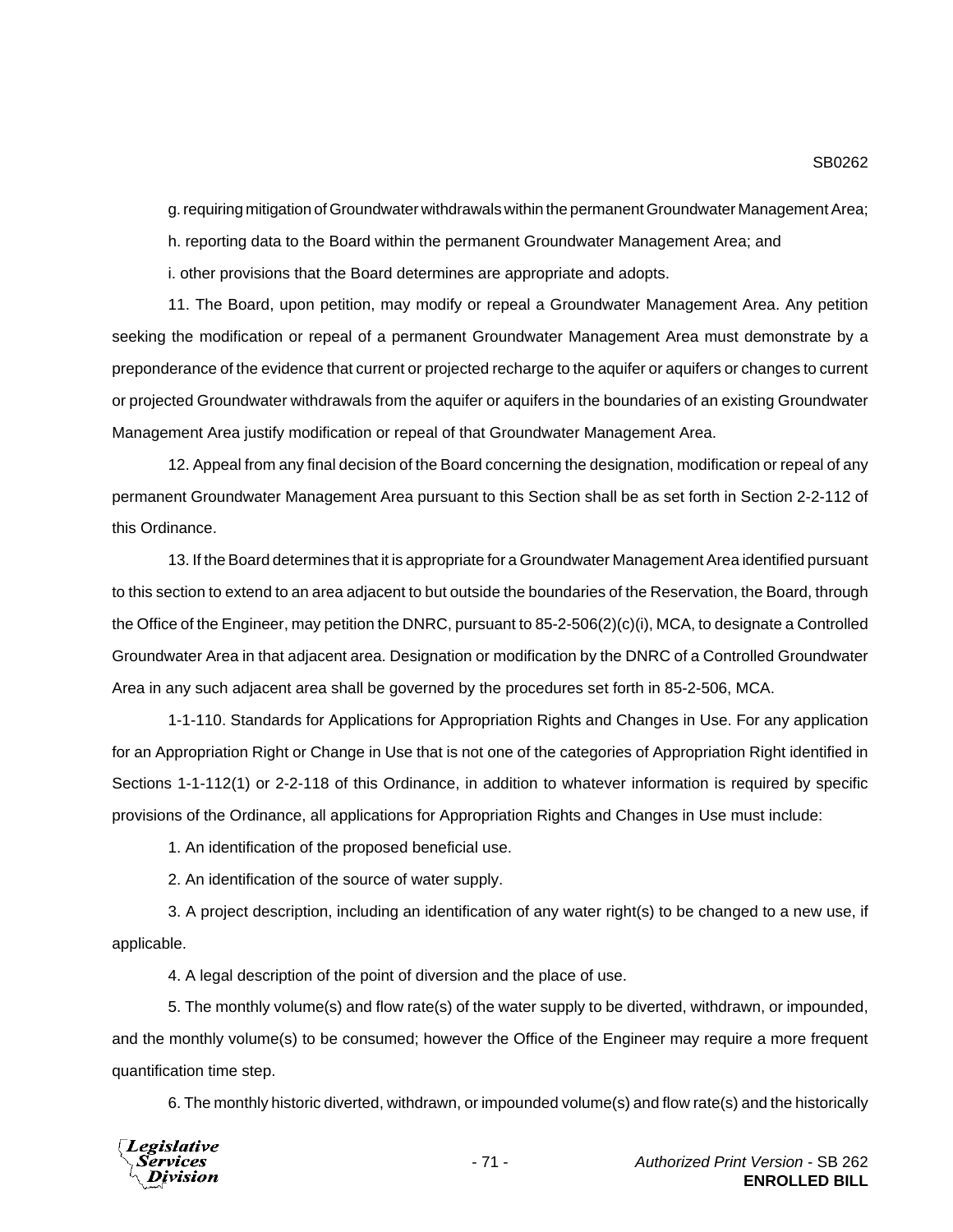consumed volume(s) of the water right(s) to be changed to a new use, if applicable; however, the Office of the Engineer may require a more frequent quantification time step.

7. The calculations, references and methodologies used to determine the volume(s) and flow rate(s) in subsections (5) and (6) above.

8. Identification of physical water availability and existing legal demands on the source of supply of water.

9. Evidence that the proposed means of diversion, construction, and operation of the appropriation Works are adequate.

10. Evidence of possessory interest or the written consent of the person with the possessory interest in the property where the water is to be put to beneficial use, diverted, conveyed, impounded, stored, transported, withdrawn, used, and distributed.

11. Information showing that the water quantity or quality of an Appropriator will not be adversely affected, if applicable.

12. A United States Geological Survey (USGS) quadrangle map or United States Department of Agriculture (USDA) aerial photo must be included with the application.

a. The following items shall be clearly identified on the map:

(1) North arrow;

(2) Scale bar;

(3) Section corners and numbers;

(4) Township and range numbers;

(5) Property lines and ownership;

(6) Source(s);

(7) Point(s) of diversion;

(8) Means of conveyance;

(9) Place(s) of use;

(10) Place(s) of storage, if applicable:

(11) Surface water features;

(12) Measurement and instrument locations associated with the application; and

(13) The place(s) of use of all associated and supplemental water rights.

b. If the application is for a Change in Use, the site map shall also show the historic point(s) of diversion,

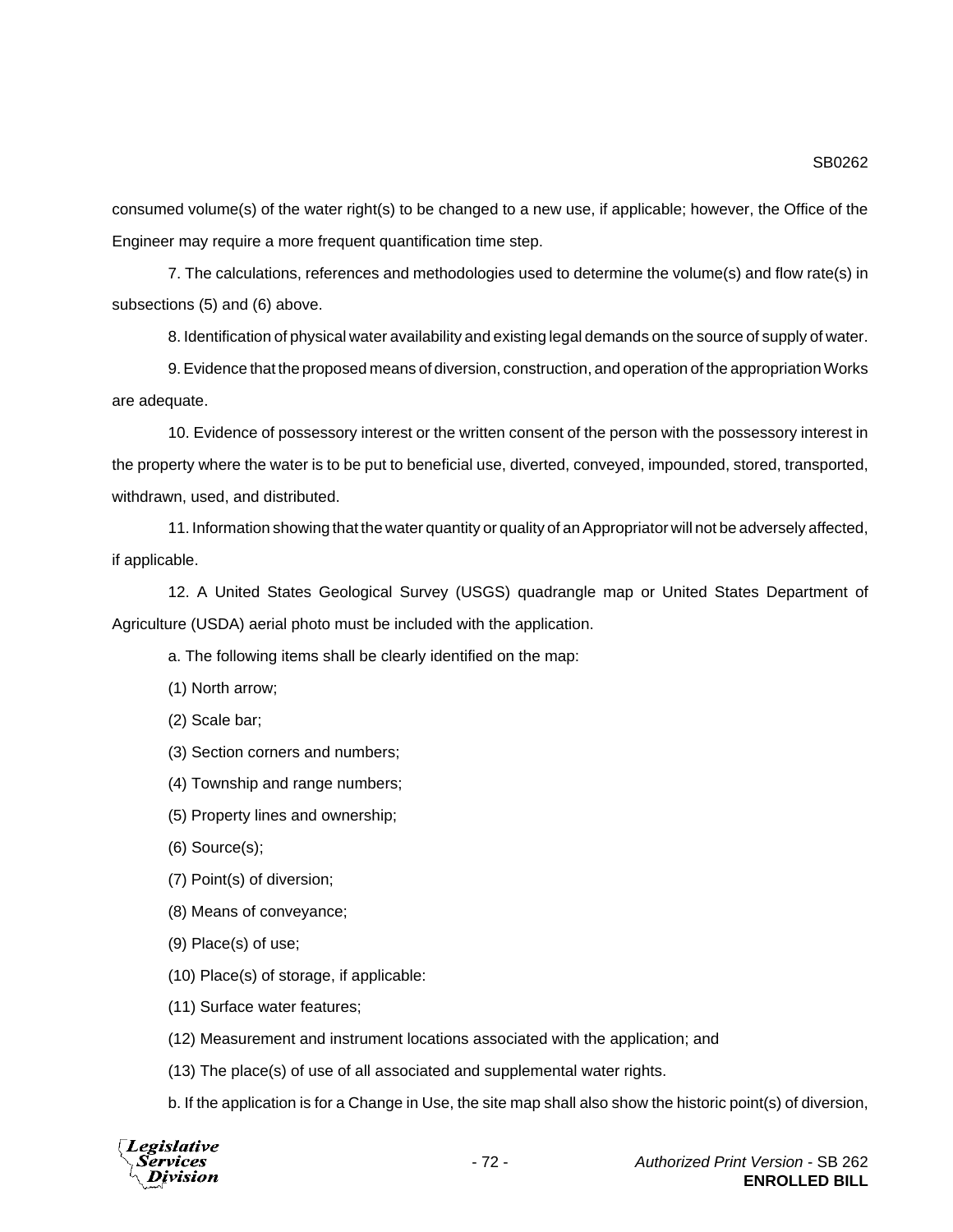SB0262

place(s) of use, and place(s) of storage, as applicable.

c. Additional maps shall be submitted if the information on one map cannot convey the required information clearly and shall be of the same scale so the maps can be overlain.

1-1-111. Groundwater Diversion Standards

1. Wells:

a. Persons that drill, make, or construct Wells, including monitoring Wells, on the Reservation shall comply with Title 37 Chapter 43, MCA, and ARM 36 Chapter 21 licensing, conduct, and regulatory requirements, or any successor provisions promulgated in State law.

b. All Well construction on the Reservation shall meet the standards set forth in ARM 36 Chapter 21, or any successor provisions promulgated in State law.

c. Construction and operations of all Wells must comply with all applicable federal, State, Tribal, and local environmental regulations.

2. Developed Springs:

a. All Developed Spring collection components, including but not limited to infiltration galleries, infiltration basins, and French drains, shall be installed and buried under the surface of the ground.

b. All means of storage and conveyance, including but not limited to supply pipes, cisterns, and pump housings, shall be sealed and made impervious to water and designed in a manner that protects the source from backflow and surface contamination.

c. Open pits, ponds, or excavations shall not be used as a means of diversion for Developed Springs.

d. Construction and operation of all Developed Springs must comply with all applicable federal, State, Tribal, and local environmental regulations.

3. Aquifer Injection and Injection Wells are not allowed except when used exclusively for Heating/Cooling Exchange Wells.

1-1-112. Mitigation

1. Unless any provision of a Groundwater Management Area established pursuant to Section 1-1-109 of this Ordinance specifically requires Mitigation for any of the following categories of Appropriation Rights, Mitigation is not required for Appropriation of:

a. Redundant or Substitute Wells pursuant to Section 2-2-115 of this Ordinance;

b. Stock Water Allowances pursuant to Section 2-2-116 of this Ordinance;

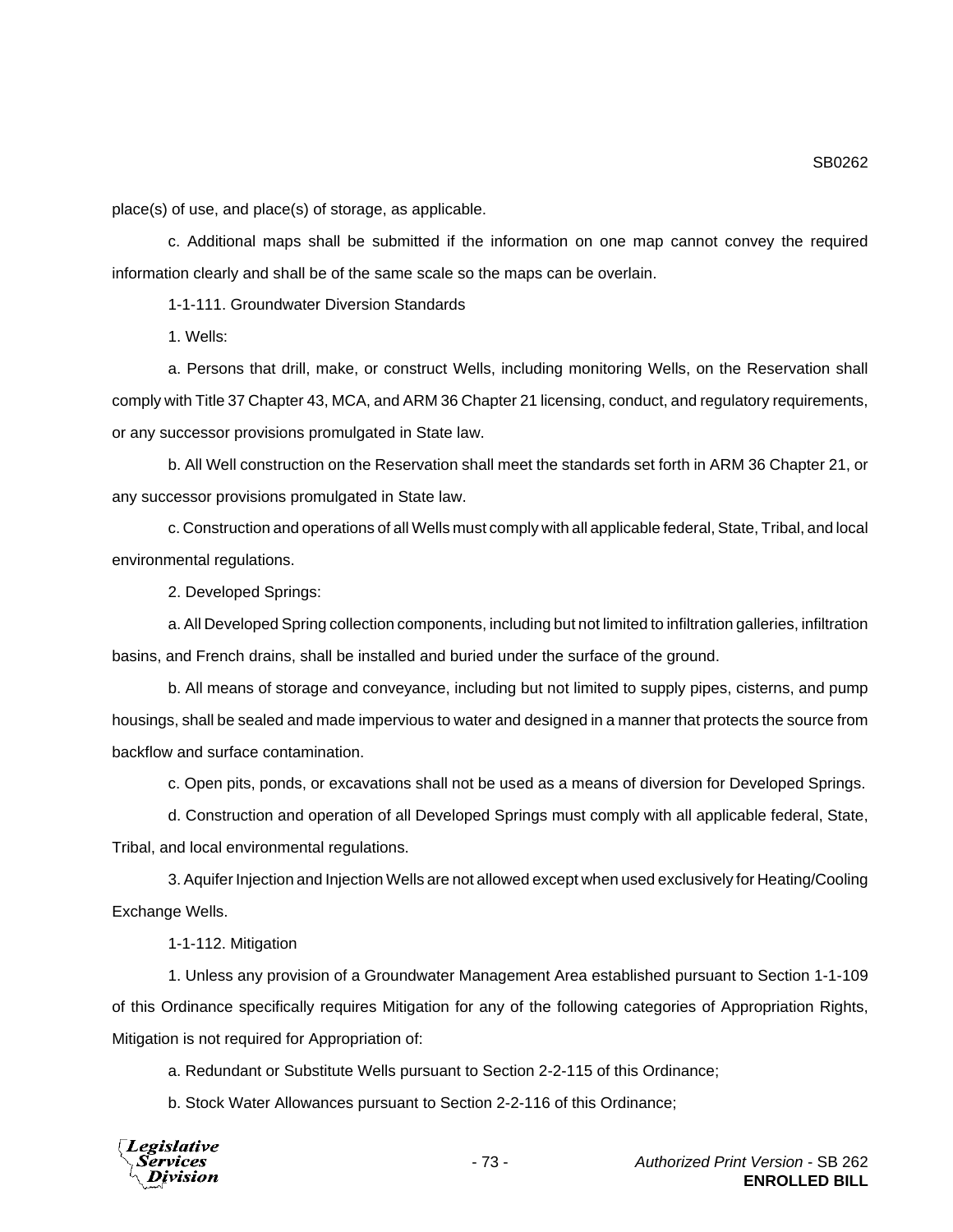c. Domestic Allowances pursuant to Section 2-2-117 of this Ordinance;

d. Heating/Cooling Exchange Wells pursuant Section to 2-2-119 of this Ordinance;

e. Temporary Emergency Appropriations pursuant to Section 2-2-120 of this Ordinance; or

f. Short-term uses of an Appropriation Right pursuant to Sections 2-2-121 and 2-2-122 of this Ordinance.

2. Mitigation is not required for Appropriation of Flathead System Compact Water Pursuant to 2-2-118 of this Ordinance.

3. Any Appropriation Right that results in a Net Depletion of either surface water or Groundwater shall offset the entire Net Depletion that results in adverse effect to any Appropriator through the use of Mitigation pursuant to a Mitigation Plan.

4. An adverse effect to a Wetland Protective Appropriation Right recognized in Article III.C.1.f of the Compact or a Wetland Protective Appropriation Right issued pursuant to Section 2-2-123 of this Ordinance that requires Mitigation shall include, but is not limited to, a water supply alteration that would cause:

a. reductions of the Wetland boundary in excess of the normal range of variability in water; or

b. unnatural Wetland plant community change.

5. A Mitigation Plan must include:

a. a plan of use for the proposed Appropriation Right for which the Mitigation Plan is required;

b. an identification of the location, volume, and timing (by monthly or more frequent time step as determined by the Engineer) of the adverse effect to be mitigated;

c. if necessary, evidence that an application for a Change in Use has been submitted;

d. the amount of water reallocated through exchange or substitution that is required to mitigate the adverse effect;

e. evidence that the water for Mitigation is legally and physically available;

f. evidence of how the Mitigation Plan will offset the Net Depletion in a manner that will offset any adverse effect to any Appropriator; and

g. evidence that the necessary water quality permits, if any, have been applied for pursuant to the Tribal Water Quality Management Ordinance.

6. No applicant for an Appropriation Right shall be required to provide more Mitigation than the quantity needed to offset the adverse effects of that proposed new Appropriation Right on any Appropriator.

7. Compliance with a Mitigation Plan and proof of any water quality permit(s) issued pursuant to the Tribal

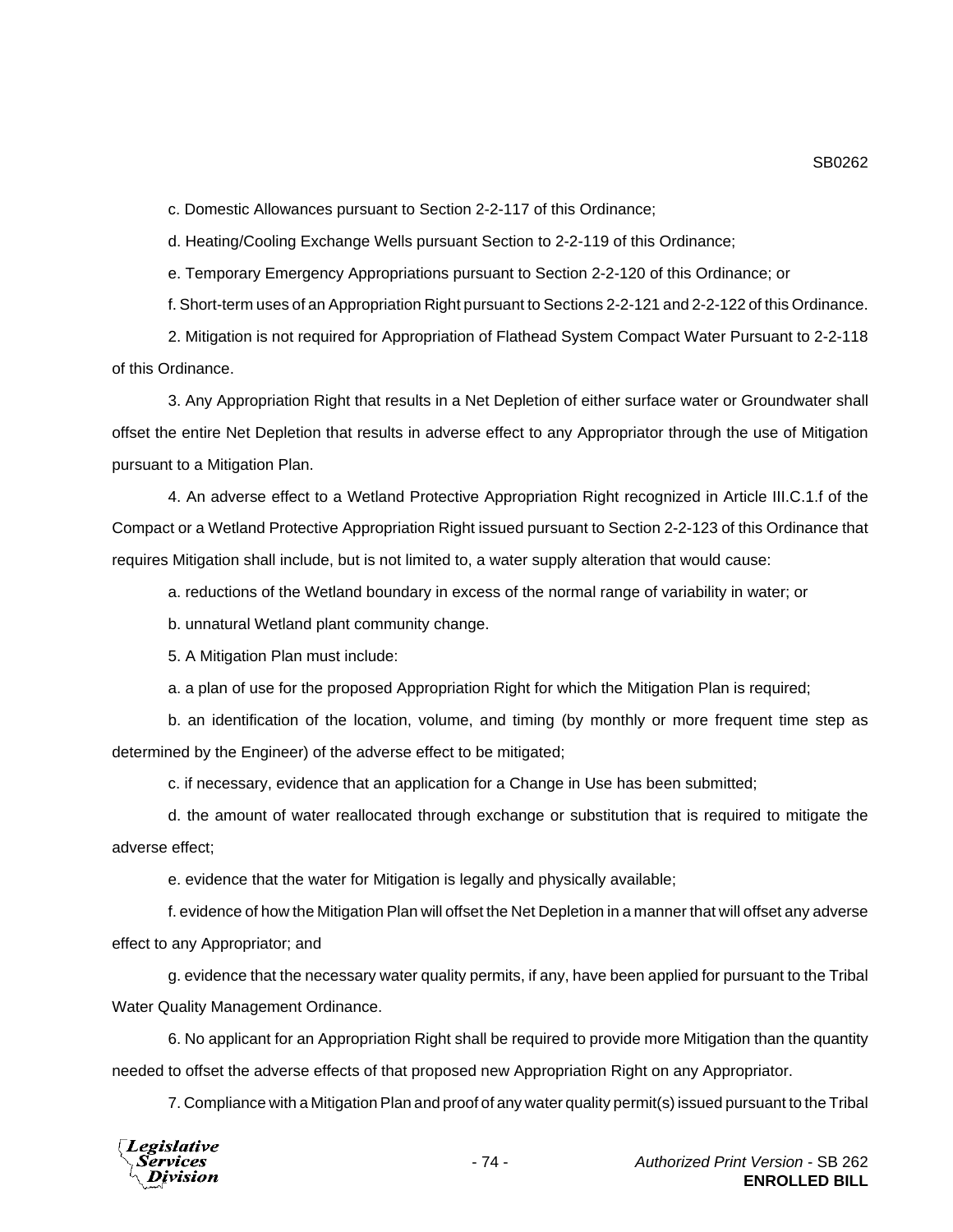Water Quality Management Ordinance, if applicable, must be included as a written condition on any Appropriation Right or Change in Use authorization that is conditioned on Mitigation.

8. If compliance with a Mitigation Plan or any applicable water quality permit(s) issued pursuant to the Tribal Water Quality Management Ordinance ceases or terminates, the holder of the Appropriation Right conditioned on compliance with the Mitigation Plan shall immediately notify the Office of the Engineer, and use of the Appropriation Right shall be suspended immediately until a new Mitigation Plan is approved and implemented pursuant to this Ordinance.

1-1-113. Codification, Severability and Defense.

1. The provisions of this Ordinance are severable, and a finding of invalidity of one or more provisions hereof shall not affect the validity of the remaining provisions.

2. This Ordinance is intended to function in conjunction with the legislation adopted by the Confederated Salish and Kootenai Tribes pursuant to Tribal approval of the Confederated Salish and Kootenai Tribes-Montana Compact and the Montana Water Use Act of 1973 to effectuate Unitary administration and Management on the Flathead Indian Reservation. Should those portions of the parallel Tribal Legislation be amended by subsequent legislation without contemporaneous and materially identical State amendment to this Ordinance, this Ordinance shall govern the use of waters within the Reservation, irrespective of the amended provisions of Tribal law, until such time as the laws of the Tribes and the State are rendered mutually consistent. Similarly, should this Ordinance be amended without contemporaneous and materially identical amendment of the provisions adopted into Tribal law, those pre-existing provisions of Tribal law shall govern the use of waters within the Reservation, irrespective of the amended provisions, until such time as the laws of the Tribes and the State are rendered mutually consistent.

3. Any amendment to this Ordinance that is approved by the Tribes, the State and the Secretary is pursuant to, and shall not be deemed a modification of, the Compact.

4. The State adopts this Ordinance only after concluding its provisions are lawful. Should the legality of the Ordinance, or parallel Tribal legislation, or any provision thereof be challenged in any court, the parties shall use their best effort jointly to defend the enforceability of the Ordinance, the parallel Tribal legislation and each of the respective provisions.

1-1-114. Effective Date. This Ordinance and each provision hereof according to its terms shall take on the Effective Date of the Compact.

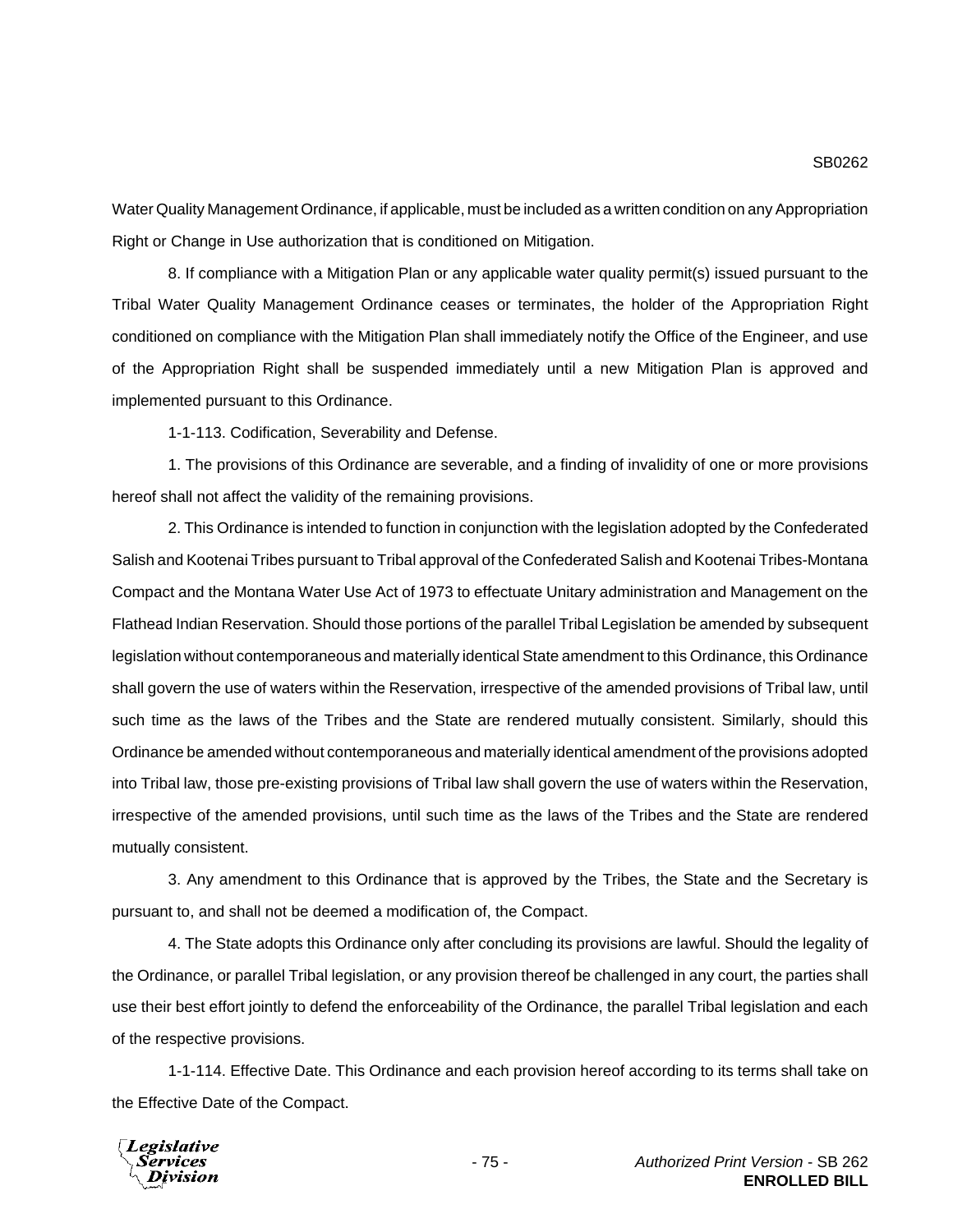### PART 2 - UNITARY ADMINISTRATION AND MANAGEMENT

1-2-101. Purpose. The purpose of this Part is to establish the processes applicable to all surface and Groundwater use within the exterior boundaries of the Flathead Indian Reservation.

1-2-102. Establishment and Composition of the Water Management Board. Pursuant to Article IV.I of the Compact, the Water Management Board is established.

1-2-103. Qualifications of Board Members. As set forth in Article IV.I.2.f of the Compact:

1. A Board member shall be over 18 years of age.

2. A Board member shall be a Reservation resident, which means, for the purposes of filling a position on the Board, an individual who:

a. does business within Flathead Indian Reservation boundaries,

b. is domiciled within Flathead Indian Reservation boundaries, or

c. owns and maintains a seasonal residence within Flathead Indian Reservation boundaries.

3. No elected official of the State of Montana, or any political subdivision thereof, or of the United States, or of the Tribes is eligible for nomination to the Board while holding such elective office. However, a nominee for Board membership shall not be disqualified by reason of the fact that he or she is an employee or contractor of the State of Montana or any political subdivision thereof, or of the Tribes, or of the United States.

4. A Board member shall have education and experience in one or more of the following fields: natural resources management, public administration, agriculture, engineering, commerce or finance, hydrology, biological sciences, water law or water policy.

5. No Board member may vote on any application or appeal that the member participated in personally and substantially in any non-Board capacity.

1-2-104. Public Meetings and Records. As set forth in Article IV.I.7 of the Compact:

1. Notwithstanding any other provisions of law, the Board is a public agency for purposes of the applicability of State and Tribal right to know laws.

2. All regular and special meetings of the Board, including all hearings conducted by the Office of the Engineer or the Board pursuant to the provisions of Chapter 2 Part 2, and Chapter 3 of this Ordinance, shall be open to the observation of the general public pursuant to State and Tribal open meeting laws. Where there is a conflict of laws, the law that provides for greater openness to the public applies.

3. Where no more specific notice provisions are set forth in this Ordinance, notice of any meeting,

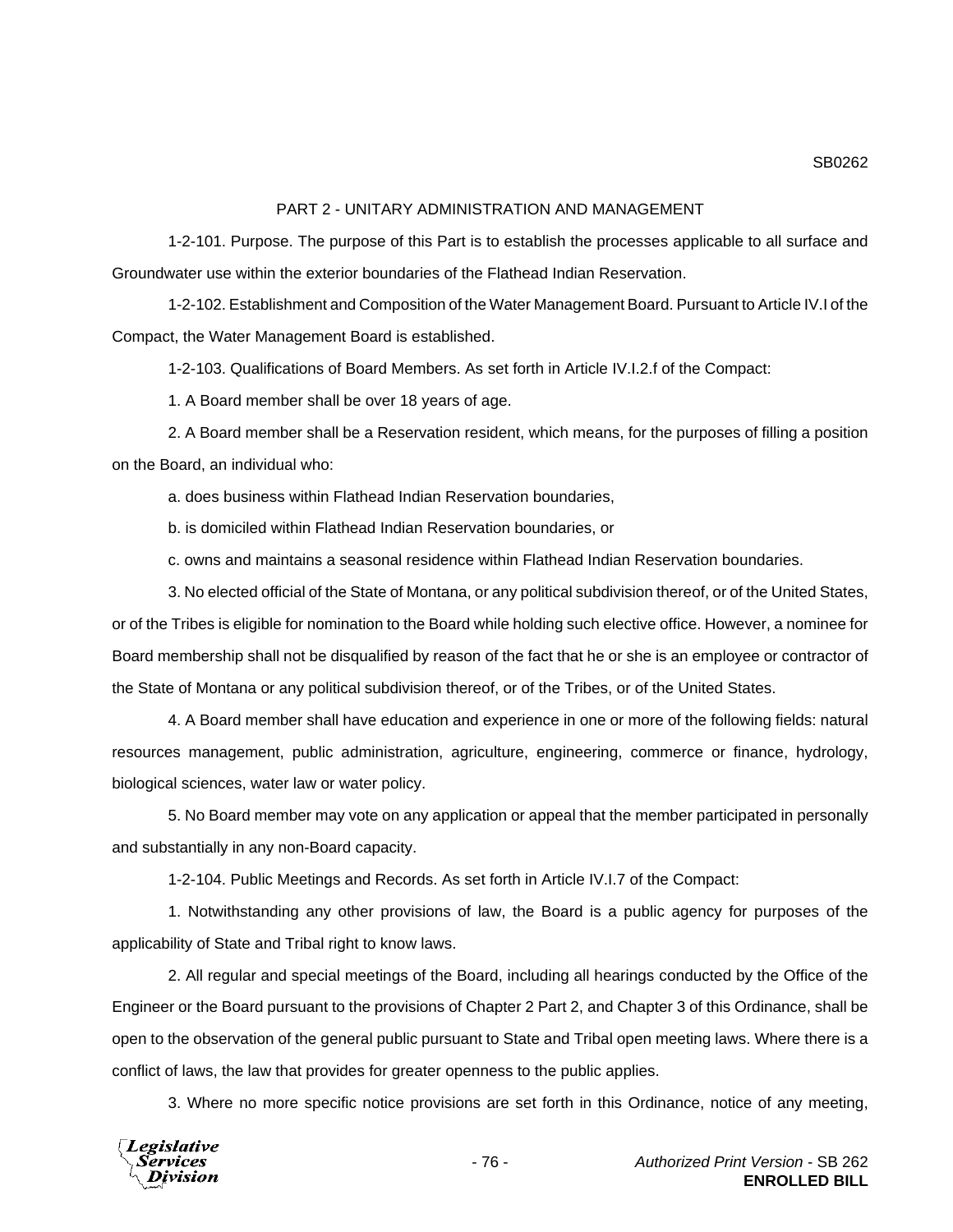including a draft agenda, shall be provided to the public in a manner and on a timeframe consistent with the criteria set forth in State and Tribal law. Where there is a conflict of laws, the law that provides for earlier notice shall apply.

4. The Board shall keep the following records:

a. minutes of all meetings;

b. recordings of all hearings conducted by the Board or the Office of the Engineer pursuant to the provisions of Chapter 2 Part 2, and Chapter 3 of this Ordinance;

c. all documents filed with or generated by the Board or the Office of the Engineer pursuant to this Ordinance;

d. any other records required by applicable provisions of State or Tribal law, provided that if there is a conflict of laws, the law that provides for more expansive record retention shall apply.

5. All Board records are public records and shall be made available to the public for inspection under such reasonable terms and conditions as the Board shall establish.

1-2-105. Compensation and Expenses of the Board. As set forth in Article IV.I.2.h of the Compact, each Board member shall receive such compensation for services and reimbursement for expenses for attendance at Board meetings as shall be fixed by the State and the Tribal Council for the Board members appointed by the same. The compensation for the fifth Board member shall set jointly by the State and the Tribal Council. The compensation and expenses of the Federal ex officio member shall be paid by the United States.

1-2-106. Quorum and Voting of the Board. As set forth in Article IV.I.3 of the Compact, four voting members of the Board shall constitute a quorum. No Board action may be voted upon in the absence of a quorum. All Board decisions shall be by affirmative vote of a majority of the Board. If a proposal put to a vote of a quorum of Board members ends in a tie vote, the proposal, or matter under consideration is deemed disapproved or denied.

1-2-107. Powers and Duties of the Board.

1. The Board shall have those powers and duties set forth in Article IV.I.4 and 5 of the Compact and in this Ordinance, including those powers necessary and proper to carry out all Board responsibilities as set forth in the Compact and this Ordinance.

2. As set forth in the Compact, the Board shall have exclusive jurisdiction to resolve any controversy as between the Parties or between or among holders of Appropriation Rights and Existing Uses on the Reservation

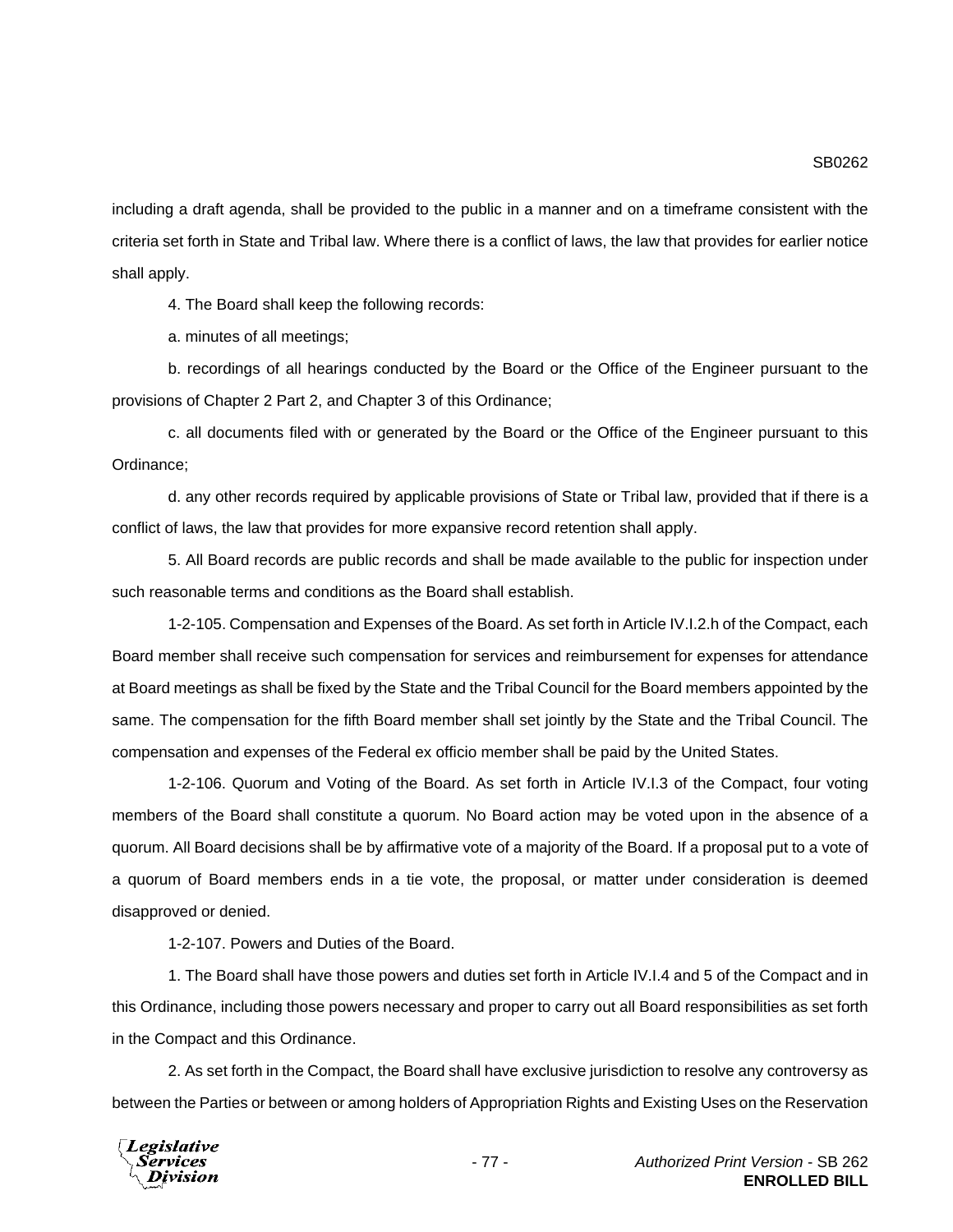over the meaning and interpretation of the Compact and this Ordinance.

1-2-108. Technical Assistance to the Board and the Engineer. The NRD and the DNRC shall, within the limits of their respective expertise and resources, and when so requested by the Board or the Office of the Engineer, collect, compile, and analyze information related to waters of the Reservation, their use, and the Works associated with their use, and produce reports and provide technical assistance and advice to the Board or the Office of the Engineer.

1-2-109. Qualifications of the Water Engineer.

1. The Water Engineer shall be a professional in one or more of the following water resources or management related fields:

a. water resources management;

- b. hydrology;
- c. hydrogeology;
- d. environmental science;
- e. business or public administration;
- f. biological science;
- g. civil engineering;
- h. environmental engineering; or
- i. law.

2. The Water Engineer shall have a minimum of a bachelor's degree with 10 years of increasingly responsible experience, including three years of management experience, or a master's degree with seven years of increasingly responsible experience, including three years of management experience, or an appropriate combination of education and experience.

3. The Water Engineer shall have the skill to deal with a diverse and sometimes contentious public.

- 4. The Water Engineer shall have the ability to:
- a. successfully manage the water resources staff;
- b. provide technical assistance to the Board; and
- c. act as a hearings officer and document decisions and orders in writing.

1-2-110. Duties of the Engineer. The Engineer shall be an employee of the Board and shall exercise the duties set forth in the Compact and this Ordinance, and as assigned by the Board pursuant to the Compact and

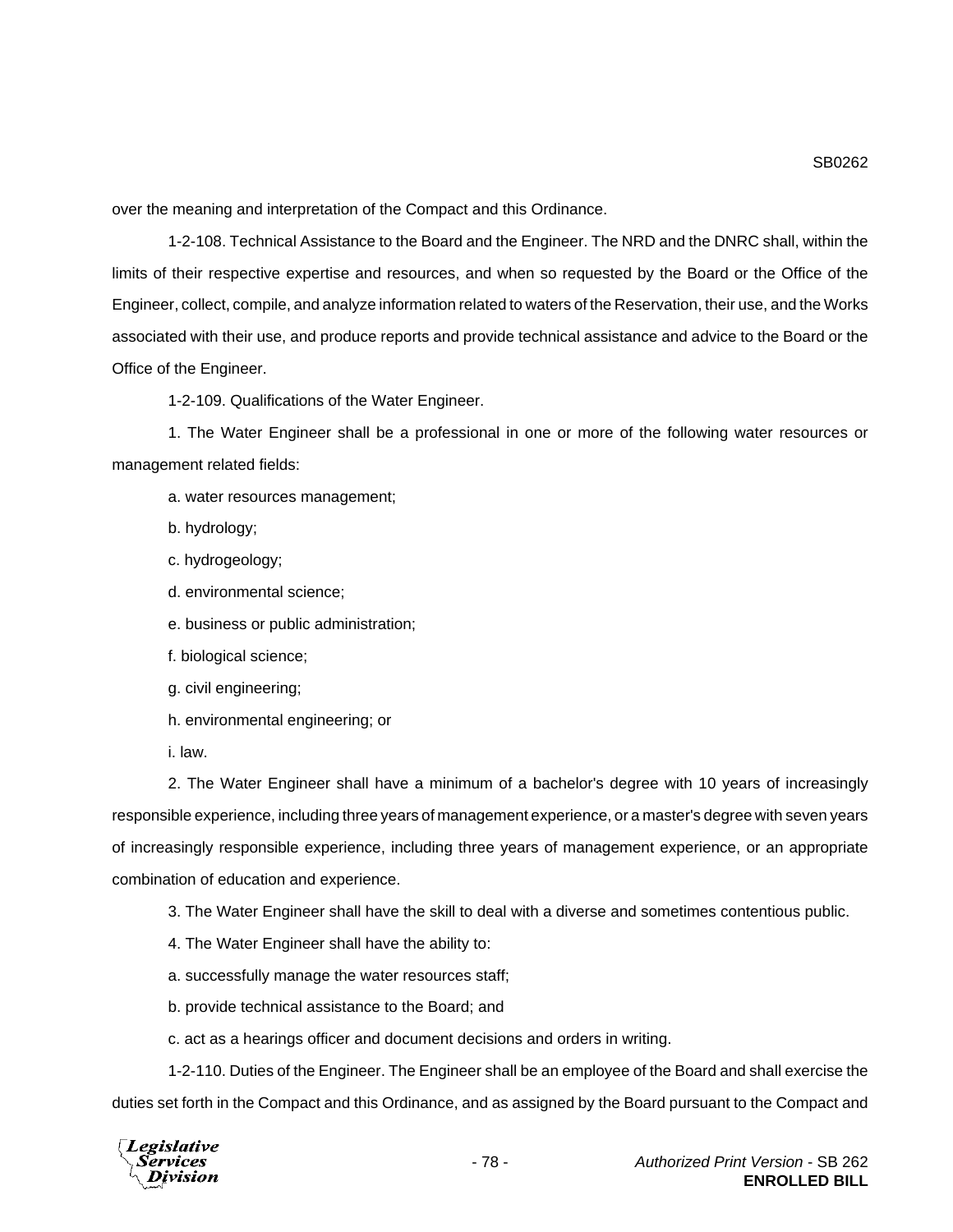this Ordinance. These duties include, but are not limited to:

1. The administration of water rights on the Reservation, and the enforcement of the terms of this Ordinance and the conditions of all Appropriation Rights, determinations, orders, regulations, plans, policies, guidelines, and other actions taken by the Engineer or the Board, pursuant to the Compact and this Ordinance;

2. Coordination with the Project Manager, as far as practicable, of the operations of the FIIP with the administration and enforcement of water rights outside of the FIIP;

3. The supervision and management of Staff; and

4. The development and submission to the Board of budget requests for approval by the Board and forwarding to the Tribes and State for the purpose of securing necessary appropriations.

1-2-111. Immunity from Suit. Members of the Board, the Engineer, any Designee, any Water Commissioner appointed pursuant to Section 3-1-114 of this Ordinance, and any Staff shall be immune from suit for damages arising from the lawful discharge of an official duty associated with the carrying out of powers and duties set forth in the Compact or this Ordinance relating to the authorization, administration or enforcement of water rights on the Reservation.

1-2-112. Filing Fees. A filing fee shall be paid at the time an application is filed with the Office of the Engineer under Section 2-1-107, 2-2-104, 2-2-115, 2-2-116, 2-2-117, 2-2-118, 2-2-119, 2-2-123, or 2-2-124 of this Ordinance. The amount of the fee shall be the same as the fee charged by DNRC for the same type of application under State law, as those fees may be modified from time to time by the DNRC. The Board shall post notice of the applicable amount of these fees at the Office of the Engineer and on the Board's website.

# CHAPTER II WATER USE

# PART 1. GENERAL PROVISIONS

2-1-101. Registration of Uses of the Tribal Water Right in Existence as of the Effective Date of the Compact.

1. Pursuant to Article III.C.1.b of the Compact, the Tribes, each Tribal Member, and each Allottee who claims to have an Existing Use of waters of the Reservation which is part of the Tribal Water Right shall file a registration of Existing Use of the Tribal Water Right with the Engineer. Uses of the Tribal Water Right for which abstracts are appended to this Compact, including uses on the FIIP, are exempt from this registration requirement.

2. Historically irrigated allotments with serviceable delivery systems that are held by individuals and in

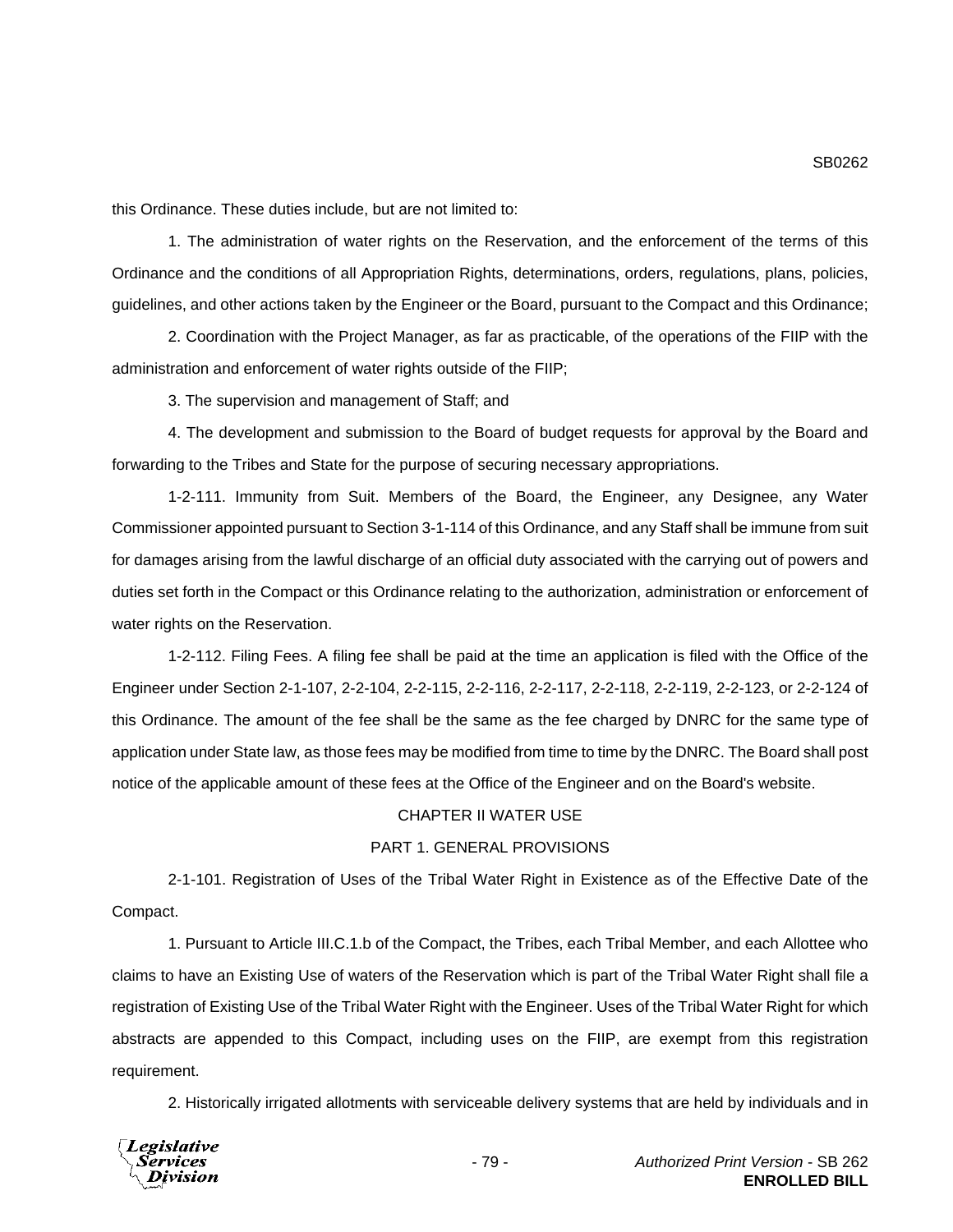trust by the United States, and are not served by the FIIP, shall be eligible to be registered pursuant to the provisions of Sections 2-1-101 et seq. of this Ordinance even if such allotments are not being irrigated on the Effective Date of the Compact.

3. The NRD shall provide assistance to the Tribes, Tribal Members, and Allottees in preparing registrations of Existing Uses of the Tribal Water Right for filing.

4. No Tribal Member or Allottee may exercise, for the same water use, both a registration of Existing Use of the Tribal Water Right and a Water Right Recognized Under State Law.

2-1-102. Process for Registration of Existing Use of the Tribal Water Right.

1. The Tribes, Tribal Members, and Allottees claiming a use of water that falls under the terms of Section 2-1-101 of this Ordinance shall, within five years of the Effective Date of this Ordinance, file a Registration Form with the Board documenting the registration of Existing Use of the Tribal Water Right and identifying:

a. the rate and volume of water used;

b. the source of supply for the use;

c. the point of diversion by legal land description;

- d. the place of use by legal land description;
- e. the period of use
- f. the period of diversion;
- g. the place of storage (if applicable);
- h. the capacity of storage (if applicable);

i. the purpose; and

j. the means of diversion.

2. Upon receipt, the Board shall transmit the Registration Form to the Office of the Engineer.

3. Upon receipt of the Registration Form, the Office of the Engineer shall review the Registration Form within 180 days and may either issue a Registration Certificate or return a defective Registration Form to the filer, together with the reasons for returning it. Upon receiving a corrected Registration Form, the Office of the Engineer has 90 days from the certified receipt of the corrected Registration Form to issue a Registration Certificate or reject the registration. If the Office of the Engineer neither issues a Registration Certificate nor rejects the registration within the initial 180 day review period, the Registration Form shall be deemed approved and the Board shall issue a Registration Certificate. If the Office of the Engineer neither issues a Registration Certificate

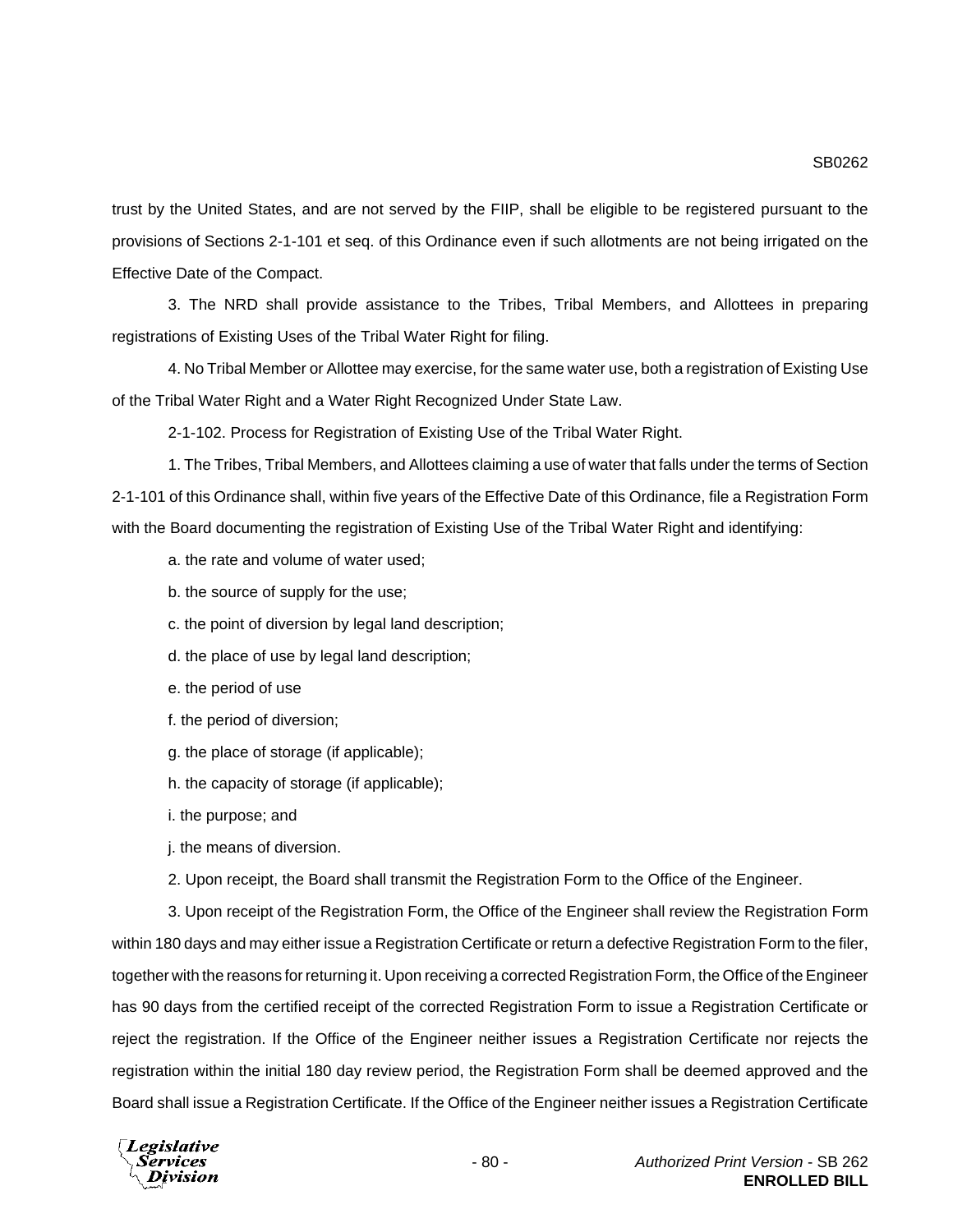nor rejects the registration within 30 days of certified receipt of a corrected Registration Form, the Registration Form shall be deemed approved and the Board shall issue a Registration Certificate.

4. Any Person filing a Registration Form or a corrected Registration Form with the Office of the Engineer pursuant to subsections (1) and (3) of this Section who is dissatisfied with the rejection of that corrected Registration Form by the Office of the Engineer pursuant to subsection (3) of this Section may appeal that rejection to the Board by filing a notice of appeal to the Board within 30 days of the rejection of the corrected Registration Form. To be filed, a notice must be placed in the custody of the Board within the time fixed for filing. Filing may be accomplished by mail addressed to the Board, but filing shall not be timely unless the papers are actually received within the time fixed for filing. Immediately upon receipt by the Board, the notice of appeal shall be date stamped.

5. Any appeal to the Board filed pursuant to subsection (4) of this Section shall be conducted pursuant to the provisions of Section 3-1-104 of this Ordinance.

2-1-103. Fee for Filing Registration of Existing Use of the Tribal Water Right. The Board shall not charge a fee for the processing of registrations or corrected registrations of Existing Uses of the Tribal Water Right.

2-1-104. Tribal Member and Allottee Entitlements Pursuant to 25 U.S.C. Section 381. All Tribal Members' and Allottees' entitlements pursuant to 25 U.S.C. Section 381 are hereby recognized and confirmed. The attributes of these entitlements shall be defined through either:

1. the process set forth in Section 2-1-101 et seq. of this Ordinance, if the Tribal Member or Allottee with an entitlement pursuant to 25 U.S.C. Section 381 also has a use of water eligible for the registration process set forth in those sections of this Ordinance; or

2. by applying for a New Appropriation as provided in Section 2-2-101 et. seq. of this Ordinance or by applying to develop a use of Flathead System Compact Water as provided in Section 2-2-118 of this Ordinance, if the Tribal Member or Allottee with an entitlement pursuant to 25 U.S.C. Section 381 does not have a use of water eligible for the registration process set forth in Section 2-1-101 et seq. of this Ordinance.

2-1-105. Tribal, Tribal Member and Allottee Challenge of a Registration Certificate Issued by the Office of the Engineer. The Tribes, Tribal Members, and Allottees may seek judicial review of any final decision by the Board pursuant to Section 2-1-102(4) of this Ordinance by filing a petition for judicial review with the Tribal Court of the Tribes within 30 days of the issuance of the final Board decision. In considering the petition, the Board's legal conclusions shall be reviewed for correctness and its factual findings for abuse of discretion.

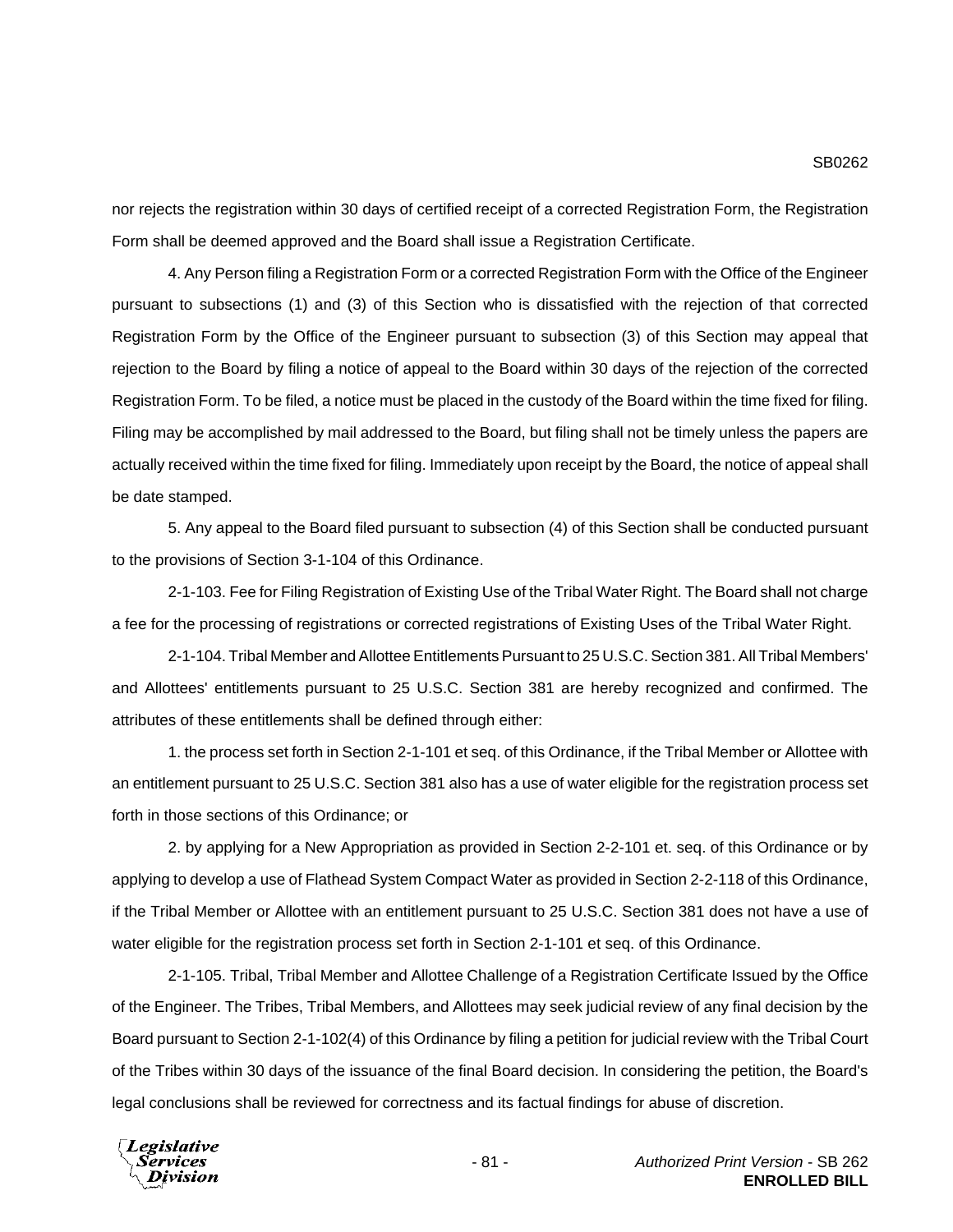2-1-106. Registration of Certain Other Previously Unrecorded Existing Uses. Persons who have Existing Uses on the Reservation as of the effective date of this Ordinance shall register such Existing Uses with the Board if those uses:

1. Were not required to be filed, pursuant to 85-2-222, MCA, and in fact were not filed as claims in the Montana General Stream Adjudication for a pre-1973 use of water arising under State law; or

2. Were developed on or after July 1, 1973, at a volume and flow rate that would qualify as an exception to the permit requirements of 85-2-306, MCA, and for which a notice of completion of Groundwater development (DNRC Form 602) or an application for provisional permit for completed Stock Water pit or reservoir (DNRC Form 605) was filed with the DNRC but not processed by the DNRC.

3. Were developed after July 1, 1973, at a volume and flow rate that would qualify as an exception to the permit requirements of 85-2-306, MCA, and for which a notice of completion of Groundwater development (DNRC Form 602) or an application for provisional permit for completed Stock Water pit or reservoir (DNRC Form 605) was not filed with the DNRC.

2-1-107. Process for Registration of Certain Other Previously Unrecorded Existing Uses.

1. Each Person claiming an Existing Use of water that falls under the terms of Section 2-1-106 of this Ordinance shall, within 180 days of the effective date of this Ordinance, file a Registration Form with the Board documenting that the Existing Use is for a purpose and with a flow rate and volume that falls within the terms of Section 2-1-106, and identifying:

- a. the date of first use of the water;
- b. the source of supply for the use;
- c. the point of diversion by legal land description;
- d. the place of use by legal land description; and
- e. the period of use.

2. Within 30 days of the Effective Date, the DNRC shall transmit to the Board all filed but not processed completion notices (DNRC Form 602 or 605) it has received for water uses excepted from the permitting requirements of State law developed within the boundaries of the Reservation after August 22, 1996. The transmission of these notices shall constitute compliance with Section 2-1-107(1) of this Ordinance for those uses eligible for registration pursuant to Section 2-1-106(2) of this Ordinance. No additional fee shall be required for the processing of the forms transmitted by the DNRC.

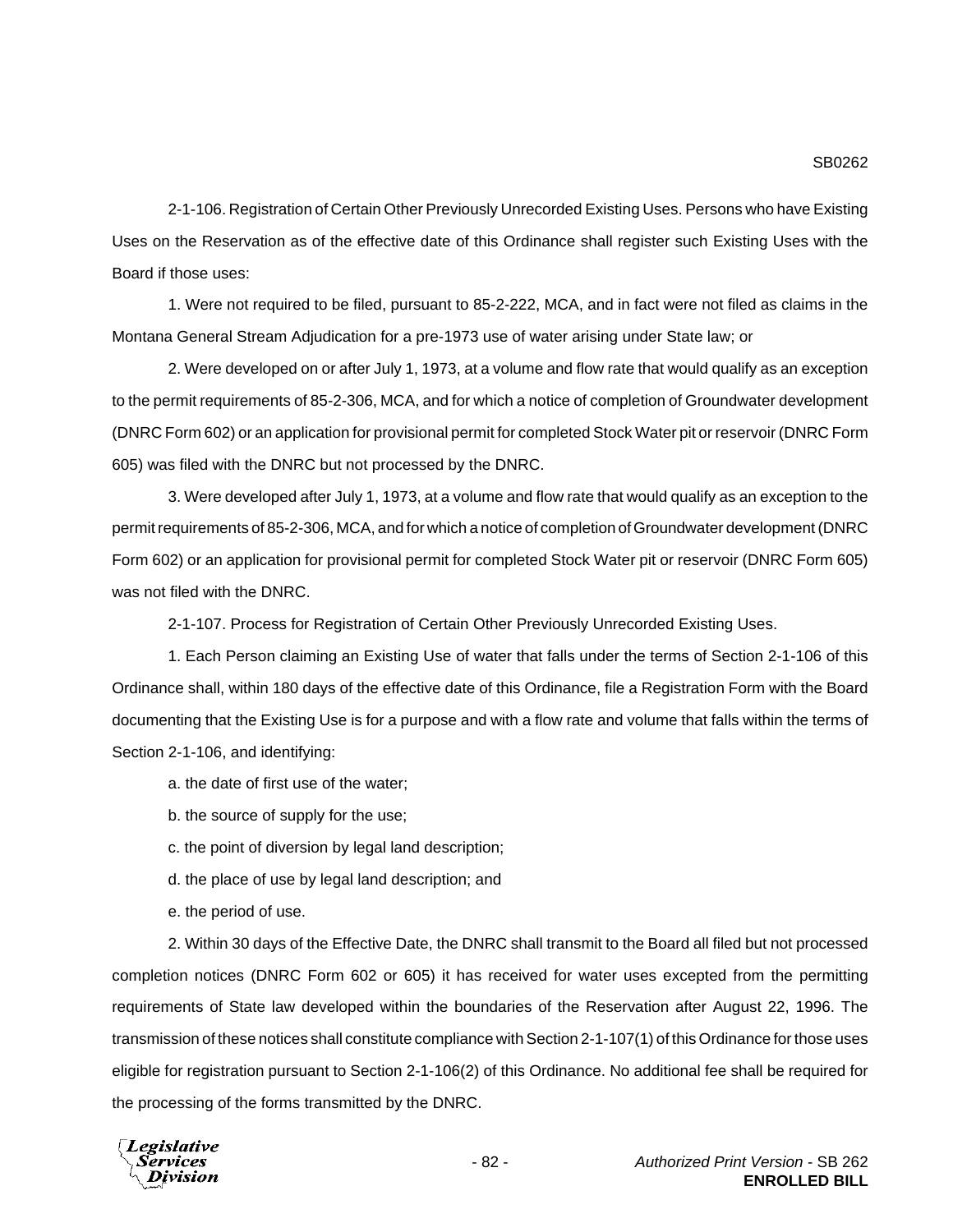3. Upon receipt, the Board shall transmit the Registration Form to the Office of the Engineer.

4. Upon receipt of the Registration Form, the Office of the Engineer shall review the Registration Form within 180 days and may either issue a Registration Certificate or return a defective Registration Form to the filer, together with the reasons for returning it. If a corrected Registration Form is submitted within 30 days of its return by the Engineer, no new filing fee shall be required. Upon receiving a corrected Registration Form, the Office of the Engineer has 90 days from the certified receipt of the corrected Registration Form to issue a Registration Certificate or reject the registration. If the Office of the Engineer neither issue a Registration Certificate nor rejects the registration within the initial 180 day review period, the Registration Form shall be deemed approved and the Board shall issue a Registration Certificate. If the Office of the Engineer neither issues a Registration Certificate nor rejects the registration within 90 days of certified receipt of a corrected Registration Form, the Registration Form shall be deemed approved and the Board shall issue a Registration Certificate.

5. For any use registered under Section 2-1-106(1) of this Ordinance, the priority date of the use shall be the date of first beneficial use, and such a date shall be reflected on the Registration Certificate.

6. For any use under Section 2-1-106(2) of this Ordinance, the priority date for the use shall be the date of filing of the appropriate form, and such a date shall be reflected on the Registration Certificate.

7. For any use under Section 2-1-106(3) of this Ordinance, the priority date for the use shall be the Effective Date of the Compact, and that date shall be reflected on the Registration Certificate.

8. Any Person filing a corrected Registration Form with the Office of the Engineer pursuant to subsection (2) of this Section who is dissatisfied with the rejection of that corrected Registration Form by the Office of the Engineer pursuant to subsection (2) of this Section may appeal that rejection to the Board by filing a notice of appeal to the Board within 30 days of the rejection of the corrected Registration Form. To be filed, a notice must be placed in the custody of the Board within the time fixed for filing. Filing may be accomplished by mail addressed to the Board, but filing shall not be timely unless the papers are actually received within the time fixed for filing. Immediately upon receipt by the Board, the notice of appeal shall be date stamped.

9. Any appeal to the Board filed pursuant to subsection (6) of this Section shall be conducted pursuant to the provisions of Section 3-1-104 of this Ordinance.

2-1-108. Failure to Register an Existing Use of Water. Failure to register an Existing Use that is subject to registration as provided for under Sections 2-1-101, 2-1-102, and 2-1-106(2) and (3) of this Ordinance, shall divest the holder of the Existing Use of any legal protections otherwise afforded under the Compact and this

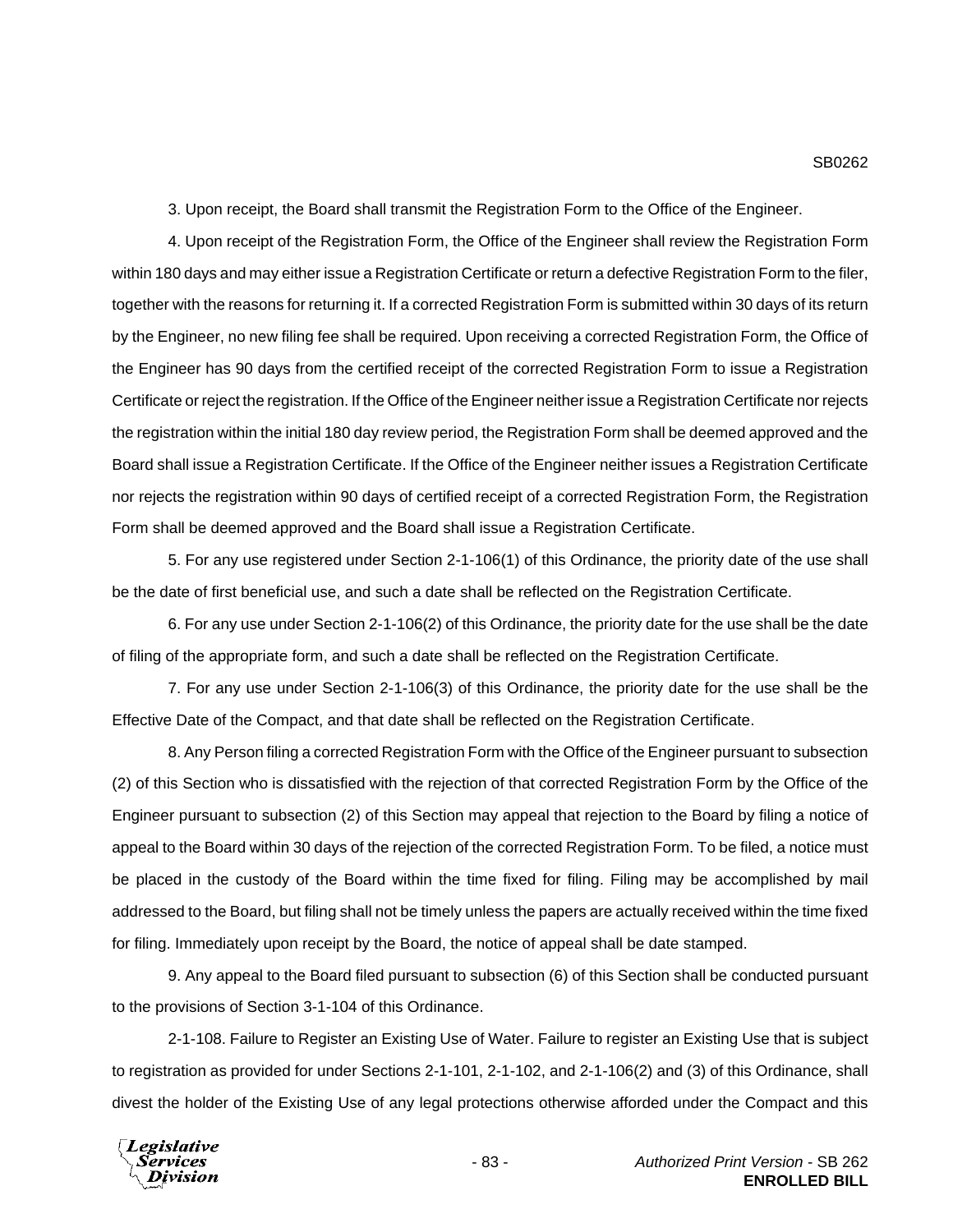Ordinance, to the extent not inconsistent with federal law.

2-1-109. Limitation to Beneficial Use. Beneficial use shall be the basis, measure and limit to Appropriation Rights issued pursuant to this Ordinance.

2-1-110. No Adverse Possession. No right to use water within the Reservation may be acquired by prescription or by adverse possession of use.

2-1-111. Abandonment of Appropriation Right.

1. No part of the Tribal Water Right is subject to abandonment by nonuse.

2. If an Appropriator, other than a user of any portion of the Tribal Water Right, ceases to use all or a part of an Appropriation Right, or any Existing Use, with the intention of wholly or partially abandoning the right, or if the appropriator ceases using the right according to its terms and conditions with the intention of not complying with those terms and conditions, the Appropriation Right or Existing Use is, to the extent of the nonuse, considered abandoned and must immediately expire.

3. If an Appropriator, other than a user of any portion of the Tribal Water Right, ceases to use all or part of an Appropriation Right or Existing Use, or ceases using the Appropriation Right or Existing Use according to its terms and conditions for a period of 10 successive years and there was water available for use, there is a prima facie presumption that the Appropriator has abandoned the right for the part not used.

4. If an Appropriator ceases to use all or part of an Appropriation Right or Existing Use in compliance with a candidate conservation agreement initiated pursuant to 50 CFR 17.32 or because the land to which the water is applied to a beneficial use is contracted under a state, tribal, or federal conservation, mitigation, or set-aside program:

a. the land set-aside and resulting reduction in use of the Appropriation Right or Existing Use from the conservation, mitigation, or set-aside program shall not be construed as an intent by the appropriator to wholly or partially abandon the Appropriation Right or Existing Use or to not comply with the terms and conditions attached to the right; and

b. the period of nonuse that occurs for part or all of the Appropriation Right or Existing Use as a result of the conservation, mitigation, or set-aside program shall not create and shall not be added to any previous period of nonuse to create a prima facie presumption of abandonment.

2-1-112. Procedure for Declaring Abandonment.

1. An Appropriator who claims to have been or alleges will be injured by the resumption of use of an

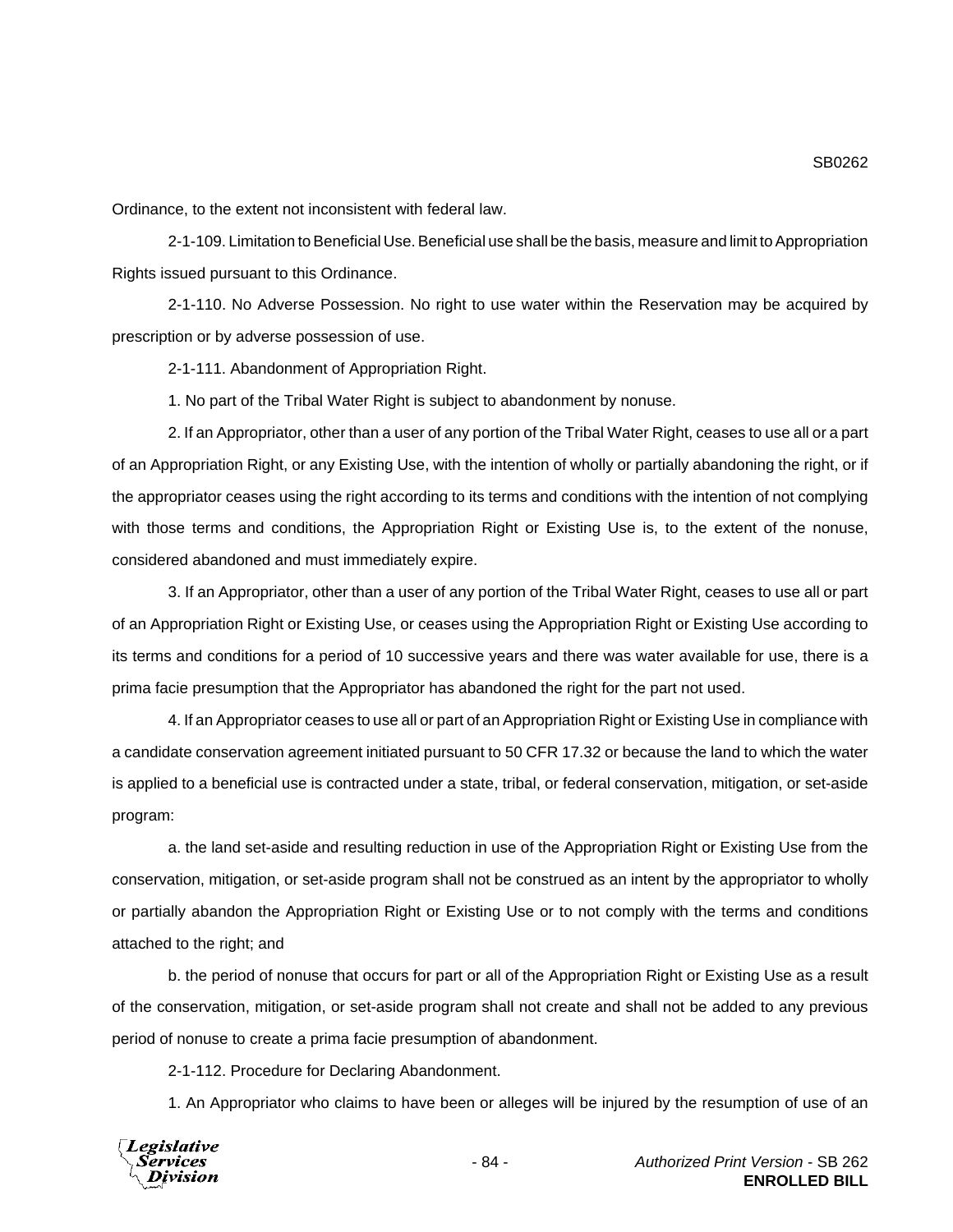Appropriation Right or Existing Use alleged to have been abandoned may file a petition with the Office of the Engineer to declare the Appropriation Right or Existing Use abandoned in whole or in part. Upon receipt of the petition, the Office of the Engineer shall date stamp it.

2. If the Engineer or Designee finds that the petition provides enough information to give rise to a question of abandonment, the petition shall be posted on the Board's website within 10 working days of the determination of validity. If the Engineer or Designee finds that the petition fails to provide enough information to give rise to a question of abandonment, the petition shall be rejected.

3. Upon a finding of validity pursuant to subsection (2) of this Section, a hearing shall be set within 180 days of the determination of validity, or any extended period of time, not to exceed 90 days, granted by the Engineer, for the Engineer or Designee to determine whether the Appropriation Right or Existing Use has been abandoned. Discovery prior to hearing will be as provided by the Engineer or Designee, and may commence following the notice of the hearing.

4. The owner of the right alleged to have been abandoned shall be personally served notice of the hearing by the Office of the Engineer and the hearing shall be publicly noticed by the Office of the Engineer once via a legal notice in a local newspaper of general circulation and posted by the Office of the Engineer on the Board's website for a period of 10 days commencing not less than 30 days from the date of the hearing.

5. At the hearing on the petition, the burden of proof shall be on the petitioner who must prove by a preponderance of the evidence that the Appropriation Right or Existing Use has been abandoned pursuant to Section 2-1-111 of this Ordinance, unless a prima facie presumption of abandonment has arisen pursuant to Section 2-1-111(3). In such circumstances, the burden of proof is shifted to the owner of the right alleged to have been abandoned, who must prove by a preponderance of the evidence a lack of intent to abandon the right in question.

6. The hearing shall be recorded electronically and an official record maintained. All evidence that, in the opinion of the Engineer or Designee, possesses probative value shall be admitted, including hearsay, if it is the type of evidence commonly relied upon by reasonably prudent Persons in the conduct of their normal business affairs. Rules of privilege recognized by law shall be given effect. Evidence which is irrelevant, immaterial, or unduly repetitious shall be excluded.

7. A written decision by the Engineer or Designee shall be rendered within 60 days of the hearing, disseminated to the parties, and posted by the Office of the Engineer on the Board's website within 10 days of

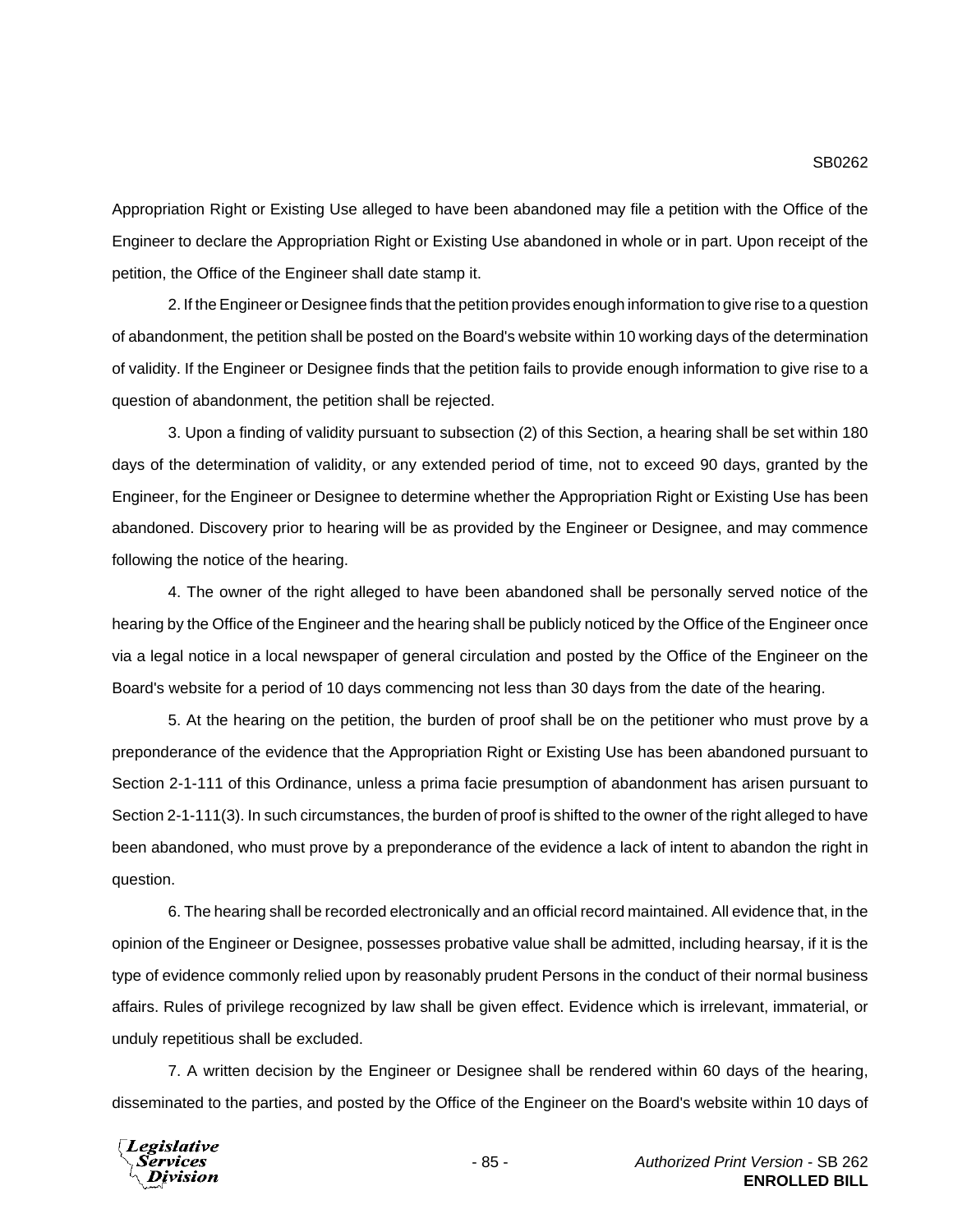its issuance. If the individual who conducted the hearing becomes unavailable to the Office of the Engineer, a decision may be prepared by an individual who has read the record only if the demeanor of witnesses is considered immaterial by all parties; if any party considers the demeanor of any witness to be material to the resolution of the appeal, a new hearing must be held.

8. Any party to the abandonment hearing dissatisfied with the decision of the Engineer or Designee may appeal to the Board (and become an appellant) and obtain review of the Engineer's or Designee's decision. A notice of appeal to the Board must be filed with the Board within 30 days of the Engineer's or Designee's decision. To be filed, a notice must be placed in the custody of the Board within the time fixed for filing. Filing may be accomplished by mail addressed to the Board, but filing shall not be timely unless the papers are actually received within the time fixed for filing. Immediately upon receipt by the Board, the notice of appeal shall be date stamped.

9. Appeal to the Board pursuant to subsection (8) of this Section, shall be made and resolved pursuant to the provisions of Section 2-2-111 of this Ordinance.

10. Any petitioner whose petition is rejected by the Engineer or Designee as failing to provide enough information to give rise to a question of abandonment may appeal the Engineer's decision to the Board pursuant to the provisions of Section 3-1-104 of this Ordinance.

2-1-113. Prevention of Waste and Interference with Lawful Use.

1. Waters within the Reservation may not be wasted, nor may water be used unlawfully, nor may a lawful use of water be interfered with.

2. All facilities, Works and equipment associated with the withdrawal, impoundment, pumping, diversion, drainage, or transmission of waters on the Reservation shall be so constructed, installed, and maintained as to prevent the Waste, contamination, or pollution of surface and Groundwater and to avoid injury to the lands and property of others. All wells, producing and non-producing, which may contaminate other surface or Groundwater must be properly abandoned or upgraded with a sanitary seal, in accordance with the water well criteria incorporated by reference in Section 1-1-111 of this Ordinance. All flowing wells shall be capped or equipped with valves so that the flow of water can be stopped when the water is not being put to beneficial use.

3. The Board, on its own initiative or through the Office of the Engineer, may require the recipient of any Appropriation Right issued pursuant to this Ordinance to construct or install a weir, head gate, valve, meter, gauge, or other reasonable and appropriate device for the control and measurement of water and for the

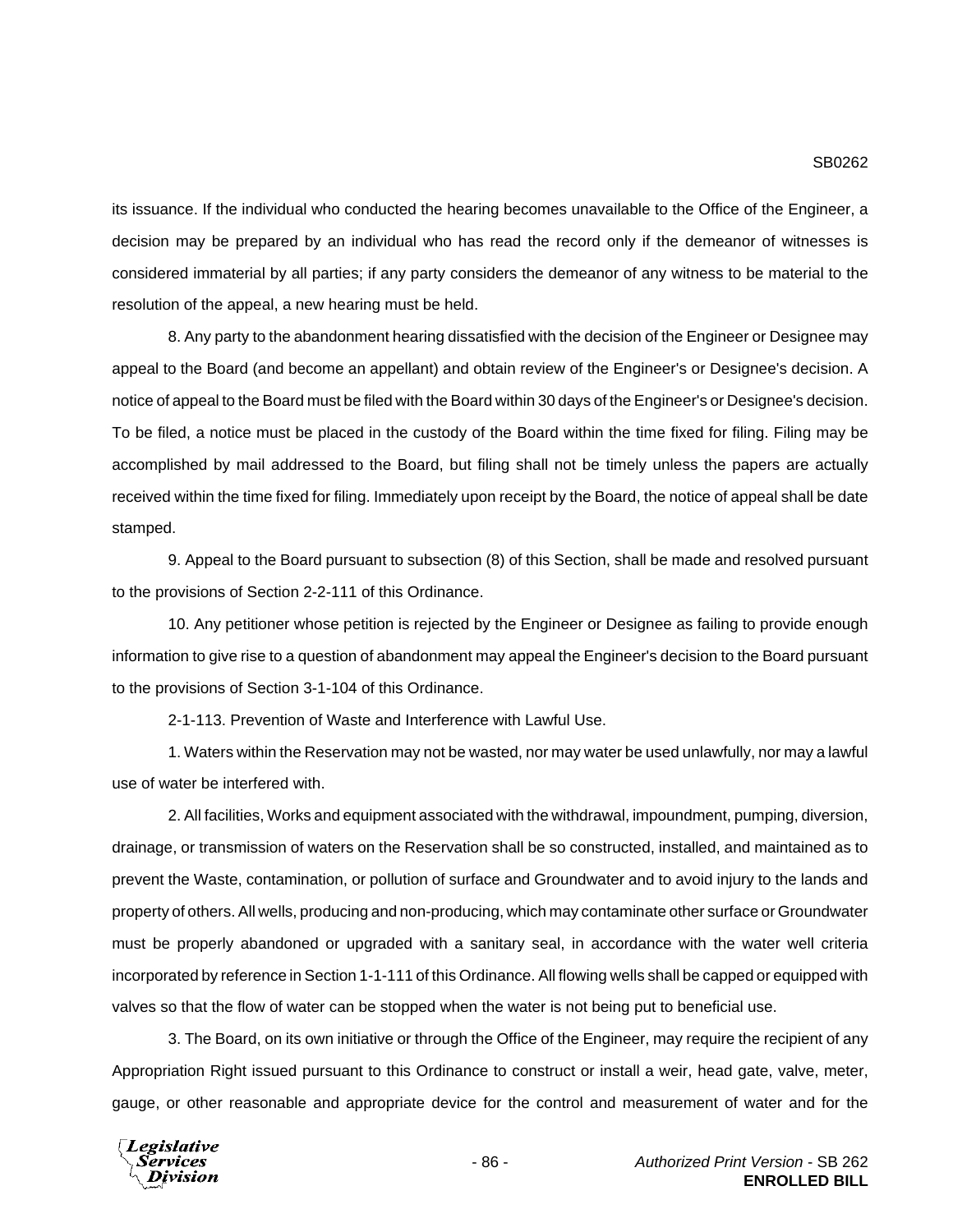prevention of Waste.

2-1-114. Issuance of Appropriation Right Does Not Constitute Permission to Trespass. The issuance of an Appropriation Right pursuant to this Ordinance does not constitute a license or permission to trespass on land which the holder of the Appropriation Right does not otherwise have a legal right to access, not does it constitute a ditch right.

2-1-115. Development of Enforceable Schedule for the Tribes' Other Instream Flow Rights.

1. As set forth in the Compact, each of the Tribes' instream flow rights identified in Article III.C.1.d.iii of the Compact shall not be enforceable until after an enforceable schedule for that stream reach is promulgated pursuant to the process set forth in this Section. This process shall not commence for any stream reach until the Compact has been finally approved by the Montana Water Court, and until the Montana Water Court has issued a final decree for the water court basin (76L or 76LJ) in which that stream reach lies, including the expiration of all time for appeals, or the resolution of any such appeal, whichever date is latest (the "Eligibility Date").

2. At any time after the Eligibility Date, the Tribes may initiate the enforceable schedule process for any given stream reach included in the rights identified in Article III.C.1.d.iii of the Compact by:

a. providing notice to water rights holders in the reach of the Tribes' initiation of the process to finalize and implement the enforceable schedule;

b. developing a full summary of all Water Rights Arising Under State Law in the reach, including a monthly time-step pattern of water use;

c. developing a summary of streamflow conditions, at or near each enforceable schedule compliance point within the reach area, utilizing:

i. streamflow gaging information; or

ii. an accepted hydrologic analysis procedure to estimate streamflow conditions. The method to develop streamflow information will be based on the professional judgment of the Tribes' hydrologist responsible for coordinating the enforceable schedule process; and

d. preparing a report on the availability of water to fulfill the Tribes' instream flow water right for that reach area.

3. The Tribes shall prepare each proposed enforceable schedule based on a water budget that allows valid water rights to be exercised.

4. The Tribes shall hold one or more public meetings, and provide timely advanced notice to affected

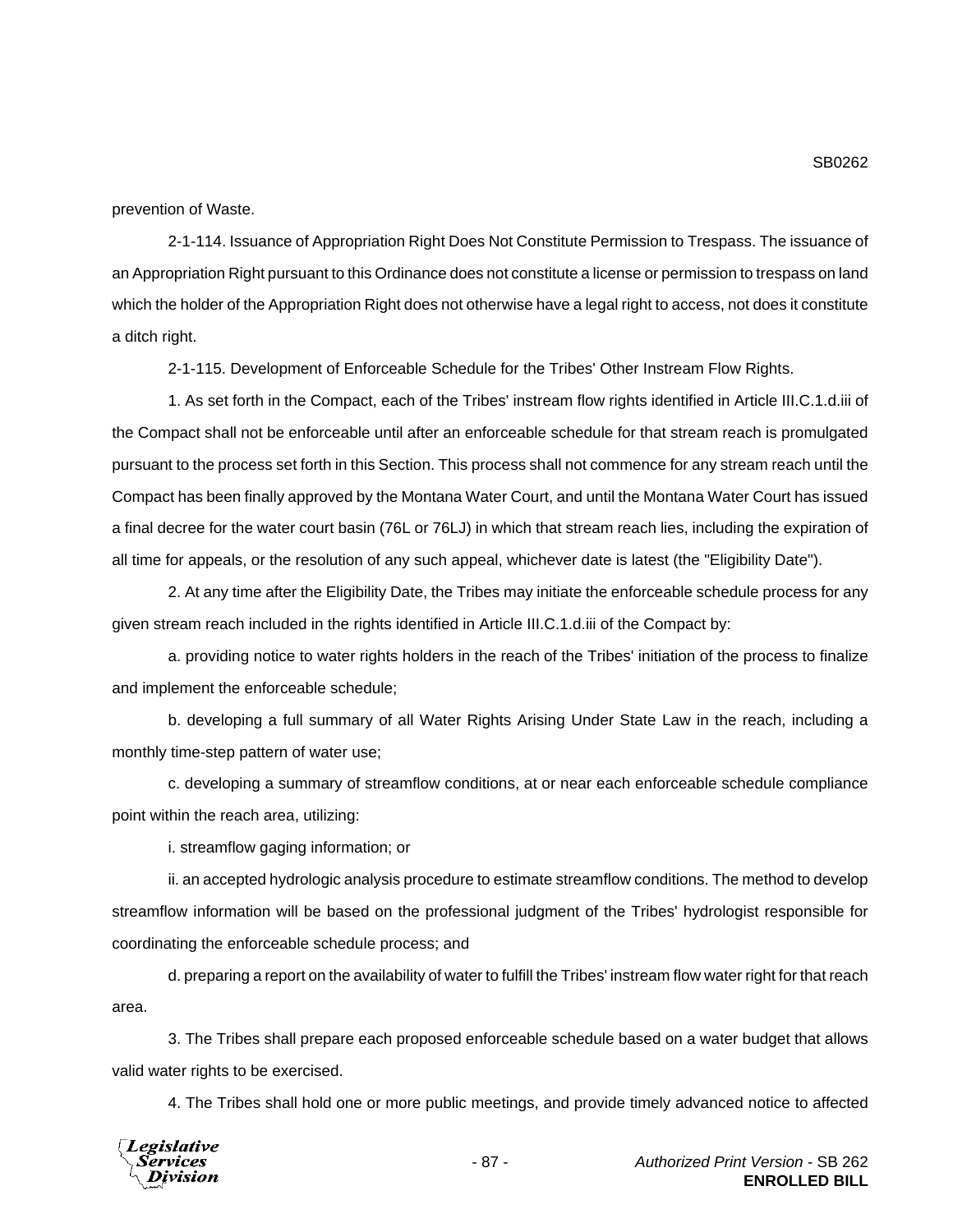water users of each such meeting, to report on the completion of the water availability study and the proposed enforceable schedule for that reach area.

5. The Tribes shall consider the public comment received either at the public meeting(s) or within 30 days thereafter, and shall finalize the proposed enforceable schedule for a given reach area no fewer than 45 days after the day of the last public meeting.

6. The Tribes shall provide written notice to the Engineer of the finalized proposed enforceable schedule, including an explanation of the technical basis therefore. Upon receipt, the Engineer shall forward the proposed enforceable schedule to Staff for review.

7. Staff, using information from the written notice, as well as their own compilation of independent resources and analysis, if available, shall issue a recommended decision as to whether to adopt the enforceable schedule within 90 days of the date of the written notice provided by the Tribes pursuant to subsection (6) of this Section.

8. If the recommended decision is to adopt the enforceable schedule, a summary of the proposed enforceable schedule and the recommended decision shall be publicly noticed by the Office of the Engineer once via a legal notice in a local newspaper of general circulation and posted by the Office of the Engineer on the Board's website for a period not less than 45 days from the date the recommendation is issued. A summary of the proposed enforceable schedule and the recommended decision shall also be distributed electronically to individuals or entities who have registered with the Board to receive electronic notice. If no objections are filed within 45 days of the initial Publication of the recommended decision by the Office of the Engineer, or if all filed objections are unconditionally withdrawn prior to being ruled upon, the application shall be granted by the Engineer or Designee within 10 days after expiration of the time for filing objections or after the unconditional withdrawal of the last objection, whichever date is later.

9. Objections to a proposed enforceable schedule may be filed only by holders of water rights in the particular stream reach for which the enforceable schedule is proposed. The only cognizable ground for objection is that the proposed enforceable schedule will have an adverse effect on the objector's water right. An objection must describe the alleged adverse effect on the objector's water right. The burden of proof shall be on the objector.

10. An objector or the Tribes may elect to have any valid objection decided on the record or after hearing. If the objector elects to have a hearing, that request must be made at the same time as the filing of the objection



SB0262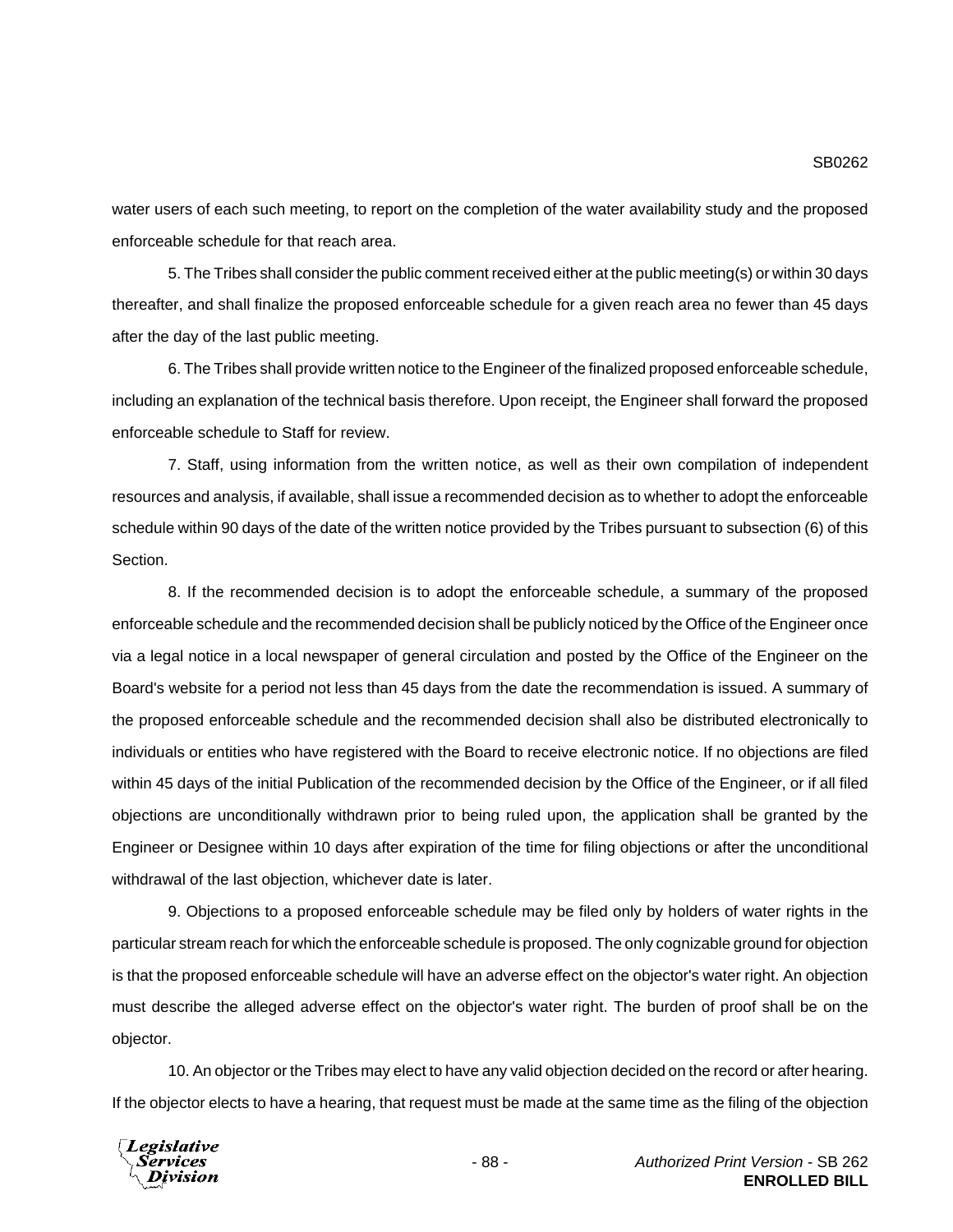or the objector's right to a hearing is waived. The Tribes must invoke the right to a hearing within 10 days of receiving notice of the objection or the Tribes' right to a hearing is waived.

11. Discovery prior to hearing will be as provided by the Engineer or Designee, and may commence following the receipt of a valid objection.

12. The Engineer or Designee, after issuance of notice of hearing, may not communicate with any party to that case or any party's representative(s) in connection with any issue of fact or law in the case except upon notice and opportunity for all parties to participate.

13. The hearing shall be recorded electronically and an official record maintained.

14. All evidence that, in the opinion of the Engineer or Designee, possesses probative value shall be admitted, including hearsay, if it is the type of evidence commonly relied upon by reasonably prudent Persons in the conduct of their normal business affairs. Rules of privilege recognized by law shall be given effect. Evidence which is irrelevant, immaterial, or unduly repetitious shall be excluded.

15. A written decision by the Engineer or Designee shall be rendered within 60 days of the hearing, disseminated to the parties, and posted by the Office of the Engineer on the Board's website within 10 days of its issuance. If the individual who conducted the hearing becomes unavailable to the Office of the Engineer, a decision may be prepared by an individual who has read the record only if the demeanor of witnesses is considered immaterial by all parties to the case. If any party considers the demeanor of any witness to be material to the resolution of the appeal, a new hearing must be held.

16. The Tribes or any objector dissatisfied with the final decision of the Engineer or Designee may appeal to the Board (and become an appellant) and obtain review of the Engineer's or Designee's decision. A notice of appeal to the Board must be filed with the Board within 30 days of the Engineer's or Designee's decision. To be filed, a notice must be placed in the custody of the Board within the time fixed for filing. Filing may be accomplished by mail addressed to the Board, but filing shall not be timely unless the papers are actually received within the time fixed for filing. Immediately upon receipt by the Board, the notice of appeal shall be date stamped. Appeal to the Board shall be resolved pursuant to the provisions of Section 2-2-111 of this Ordinance.

17. If the recommended decision is to reject the proposed enforceable schedule, the Tribes may withdraw the proposed enforceable schedule within 10 days of the issuance of the recommended decision, or may appeal the recommended decision to the Engineer by filing a notice of appeal within 30 days of issuance of the recommended decision. The Tribes may elect to have the appeal decided on the record, after submission of

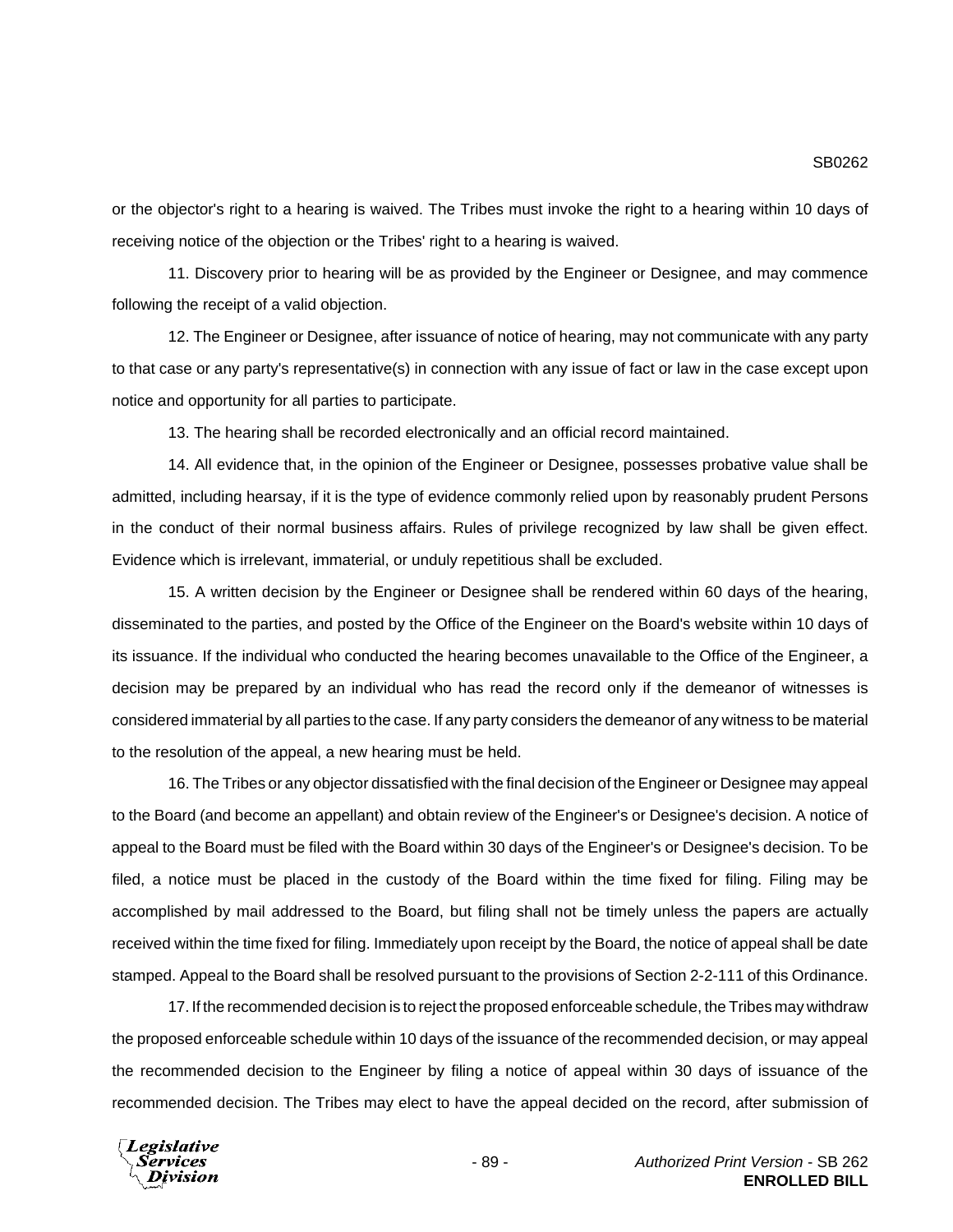additional evidence and argument, or after hearing. If the Tribes elect to have a hearing, that request must be made at the same time as the filing of the notice of appeal or the right to a hearing is waived. The notice of appeal must specify those parts of the recommended decision claimed to be in error.

18. Within 60 days from the filing of the notice of appeal, or any extended period of time, not to exceed 60 days, granted by the Engineer or Designee, the Tribes may submit additional factual evidence and legal argument in support of the proposed enforceable schedule. Staff who issued the recommended decision shall have 45 days from the Tribes' submission to revise, amend, or affirm the recommended decision in a second recommended decision that explains in writing the rationale for the second recommended decision.

19. If the recommended decision or second recommended decision is to reject the proposed enforceable schedule and no notice of appeal is filed pursuant to this Section, the proposed enforceable schedule shall be deemed rejected the day after expiration of the time for filing a notice of appeal. The rejection of a proposed enforceable schedule does not preclude the Tribes from filing another proposed enforceable schedule for the same or any other stream reach identified in the rights set forth in Article III.C.1.d.iii of the Compact.

20. The Tribes bear the burden of demonstrating to the Engineer or Designee by a preponderance of the evidence, whether a hearing is held or not, that the recommended decision or second recommended decision is in error.

21. If the Tribes request a hearing before the Engineer or Designee, a hearing shall be held no later than the latest of the following:

a. 90 days after the filing of the notice of appeal; or

b. 30 days after the issuance of a second recommended decision pursuant to subsection (2) of this Section, whichever is later.

22. The hearing shall be recorded electronically and an official record maintained. All evidence that, in the opinion of the Engineer or Designee, possesses probative value shall be admitted, including hearsay, if it is the type of evidence commonly relied upon by reasonably prudent Persons in the conduct of their normal business affairs. Rules of privilege recognized by law shall be given effect. Evidence which is irrelevant, immaterial, or unduly repetitious shall be excluded.

23. A decision by the Engineer or Designee to reverse, modify, or affirm the recommended decision or the second recommended decision shall be made in writing within 60 days after the later of:

a. the filing of a notice of appeal pursuant to subsection (1) of this Section;

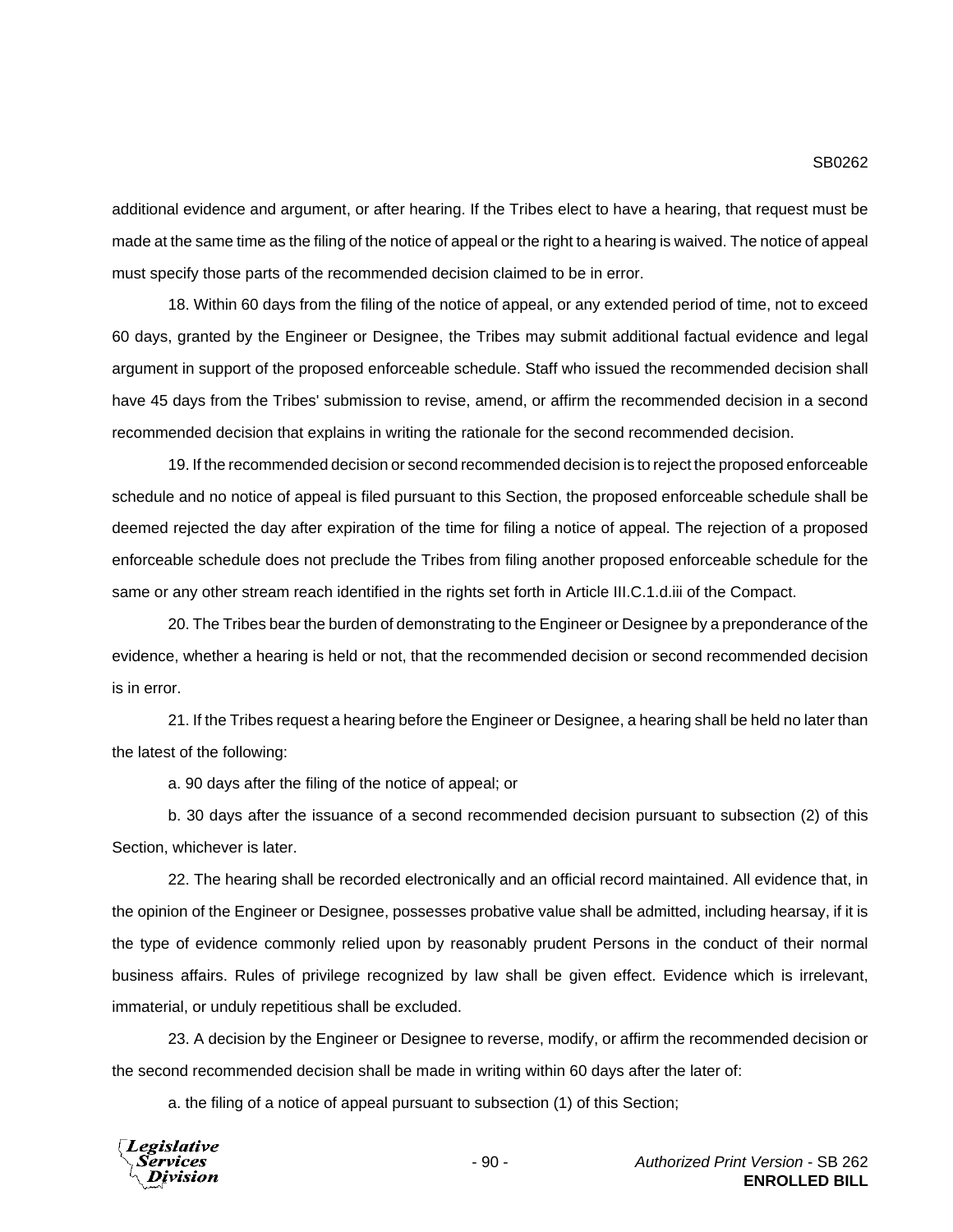b. the submission of additional evidence or legal argument pursuant to subsection (2) of this Section;

c. issuance of Staff's second recommended decision; or

d. the completion of the hearing.

24. If the Engineer or Designee reverses the recommended decision or the second recommended decision, and determines that the enforceable schedule should not have been rejected, the proposed enforceable schedule shall be publicly noticed to the public and processed pursuant to the provisions of subsections (8)-(16) of this Section.

25. If the Engineer or Designee affirms the recommended decision or the second recommended decision, resulting in the rejection of the proposed enforceable schedule, the Tribes may either accept that decision by withdrawing the proposed enforceable schedule or taking no further action, or may appeal that decision to the Board pursuant to Section 2-2-111 of this Ordinance. If no timely notice of appeal is filed, the proposed enforceable schedule shall be deemed rejected on the day after the expiration of the time to file the notice of appeal.

26. Any final Board decision on implementation of the enforceable schedule made pursuant to the process outlined in this Section may be appealed pursuant to Section 2-2-112 of this Ordinance.

# PART 2. PERMIT AND CHANGE APPLICATION PROCESS

2-2-101. Appropriation Rights and Change in Use authorizations on the Reservation. After the Effective Date, a Person within the exterior boundaries of the Reservation may not Appropriate surface water or Groundwater for a new beneficial use, or change an Existing Use, or commence construction of diversion, impoundment, withdrawal, or related distribution Works except by applying for and receiving an Appropriation Right, or Change in Use authorization, from the Board.

2-2-102. Burden of Proof for Ground or Surface Water Permits and Change Authorizations.

1. For any application for an Appropriation Right or Change in Use that is not one of the categories of Appropriation Right identified in Sections 1-1-112(1) or 2-2-118 of this Ordinance, applicants for an Appropriation Right, or for a Change in Use authorization must prove by a preponderance of the evidence that the proposed new Appropriation Right or Change in Use authorization will not adversely affect any Appropriator.

2. For any application for an Appropriation Right or Change in Use that is not one of the categories of Appropriation Right identified in Sections 1-1-112(1) or 2-2-118 of this Ordinance, the Board, Engineer, or Designee may modify or condition the issuance of Appropriation Right or Change in Use authorization applied



SB0262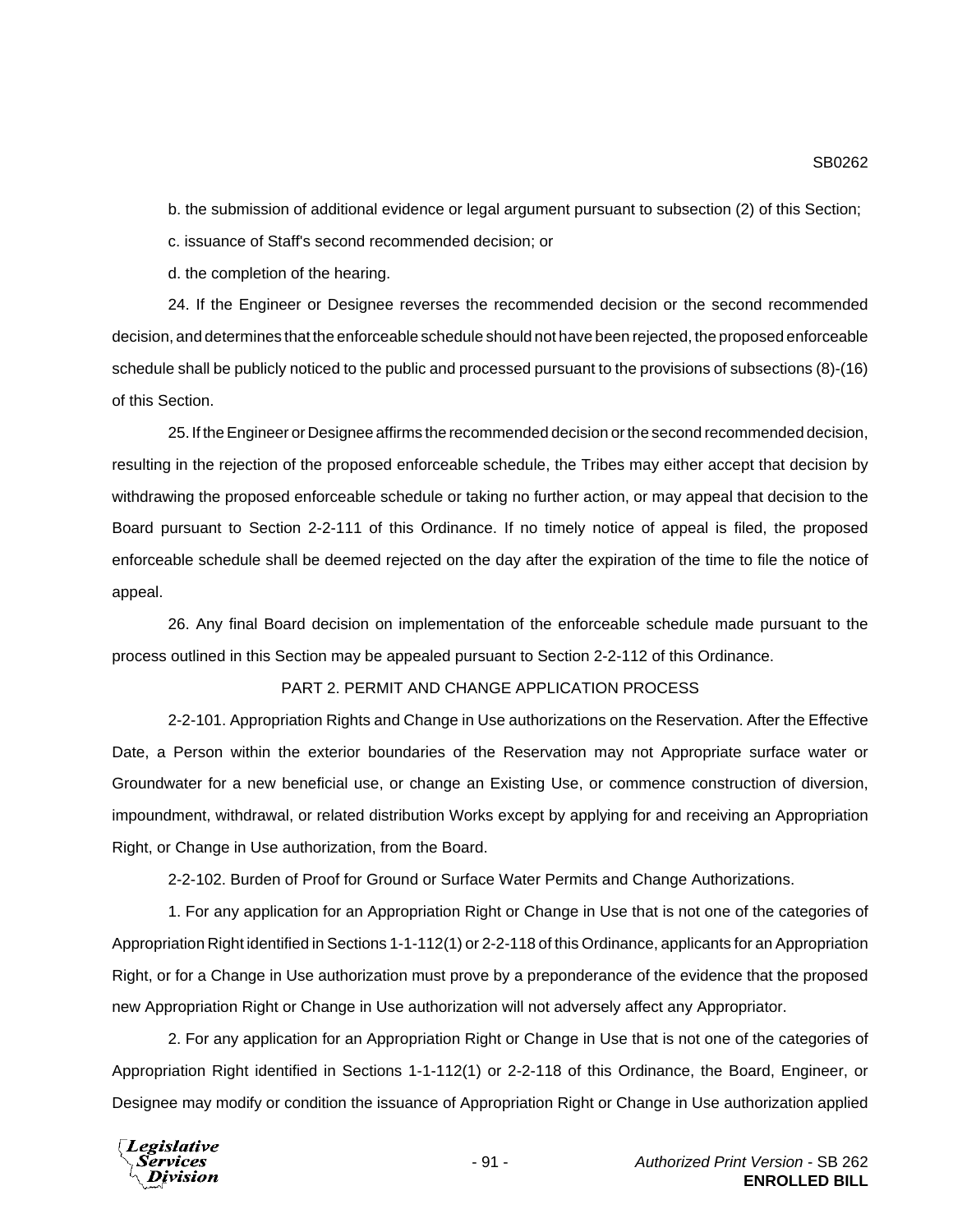for, to assure that:

a. the new Appropriation Right or Change in Use authorization will not adversely affect any Appropriator;

b. the proposed means of diversion, construction, and operation of the appropriation Works are adequate;

c. except in the case of instream flows or other non-consumptive uses, the applicant has the possessory interest or the written consent of the Person(s) with possessory interest in the property where the water is to be put to beneficial use;

d. the water quality of an Appropriator will not be adversely affected;

e. the proposed use will be consistent with the classification of water set for the source of supply pursuant to water quality standards established under the federal Clean Water Act, 33 USC Section 1251 et seq., and contained in regulations promulgated under the Confederated Salish and Kootenai Tribes' Water Quality Management Ordinance, Tribal Ordinance 89B; and

f. the proposed Appropriation Right or Change in Use authorization will not impair the ability of a discharge permit holder to satisfy effluent limitations set forth in a permit issued in accordance with water quality standards established under the federal Clean Water Act, 33 USC Section 1251 et seq., and contained in regulations promulgated under the Confederated Salish and Kootenai Tribes' Water Quality Management Ordinance, Tribal Ordinance 89B.

2-2-103. Pre-Application Meeting with Office of the Engineer. Prior to applying to the Board for a new Appropriation Right or Change in Use authorization, within the exterior boundaries of the Flathead Reservation, applicants may meet informally with Staff regarding the application process and information requirements.

2-2-104. Application to Board.

1. An applicant for a new Appropriation Right or Change in Use authorization must:

a. pay the appropriate application fee in the amount set by the Board;

b. fill out completely:

i. the Flathead Reservation Appropriation Right Application; or

ii. the Flathead Reservation Application for a Change in Use authorization; and

iii. all applicable addenda;

c. attach to each application all required maps; and

d. sign, date, and notarize or otherwise swear under appropriate oath to the accuracy of the contents of each application.

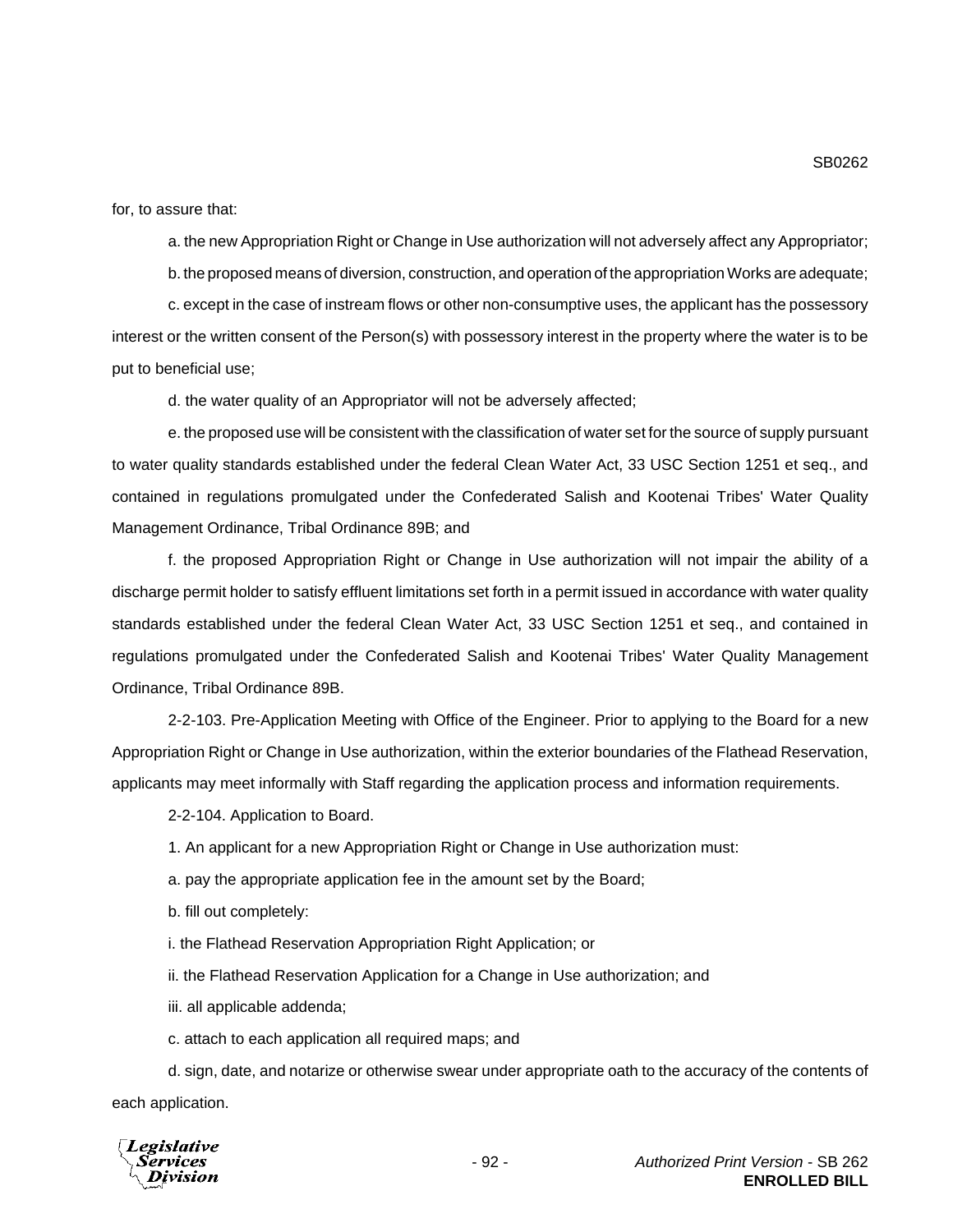2. Upon the day of the receipt of an application, or amendment to an application, for a new Appropriation Right or Change in Use authorization, the Office of the Engineer must stamp it received.

3. If an application for a new Appropriation Right is ultimately granted, the priority date of the application is the date the application is stamped received by the Office of the Engineer.

4. All application forms may, upon recommendation by the Engineer, be modified by a unanimous vote of the Board. Any such modification is pursuant to and does not constitute a modification of this Ordinance or the Compact.

2-2-105. Adequate to Process Review.

1. Within 30 days of receipt by the Office of the Engineer of an application for a new Appropriation Right or Change in Use authorization, Staff shall review the application and make a determination whether the application is adequate to process. An application is adequate to process if it:

a. clearly identifies the proposed project; and

b. contains the information required by the following forms:

i. Flathead Reservation Appropriation Right Application, including for Groundwater applications Addendum B - "Flathead Reservation Groundwater Minimum Aquifer Testing Requirements"; or

ii. Flathead Reservation Application for a Change in Use authorization.

2. Staff may waive aquifer testing requirements if sufficient hydrogeologic information already exists on the source and in the location of the proposed development.

3. An application determined to be adequate to process shall be posted on the Board's website within 10 working days of the determination of adequacy.

2-2-106. Not Adequate to Process Determination.

1. If Staff determines an application for a new Appropriation Right or Change in Use authorization is not adequate to process, the Office of the Engineer shall send a letter to the applicant notifying the applicant of the defects in the application.

2. An applicant has 90 days from the date of mailing of the notice of inadequacy pursuant to subsection (1) of this Section to make the application adequate to process. An application for a new Appropriation Right whose defects are timely corrected and which is ultimately granted retains its priority of the date of the initial application.

3. Upon receipt of the information from the applicant to correct deficiencies, Staff must review the updated

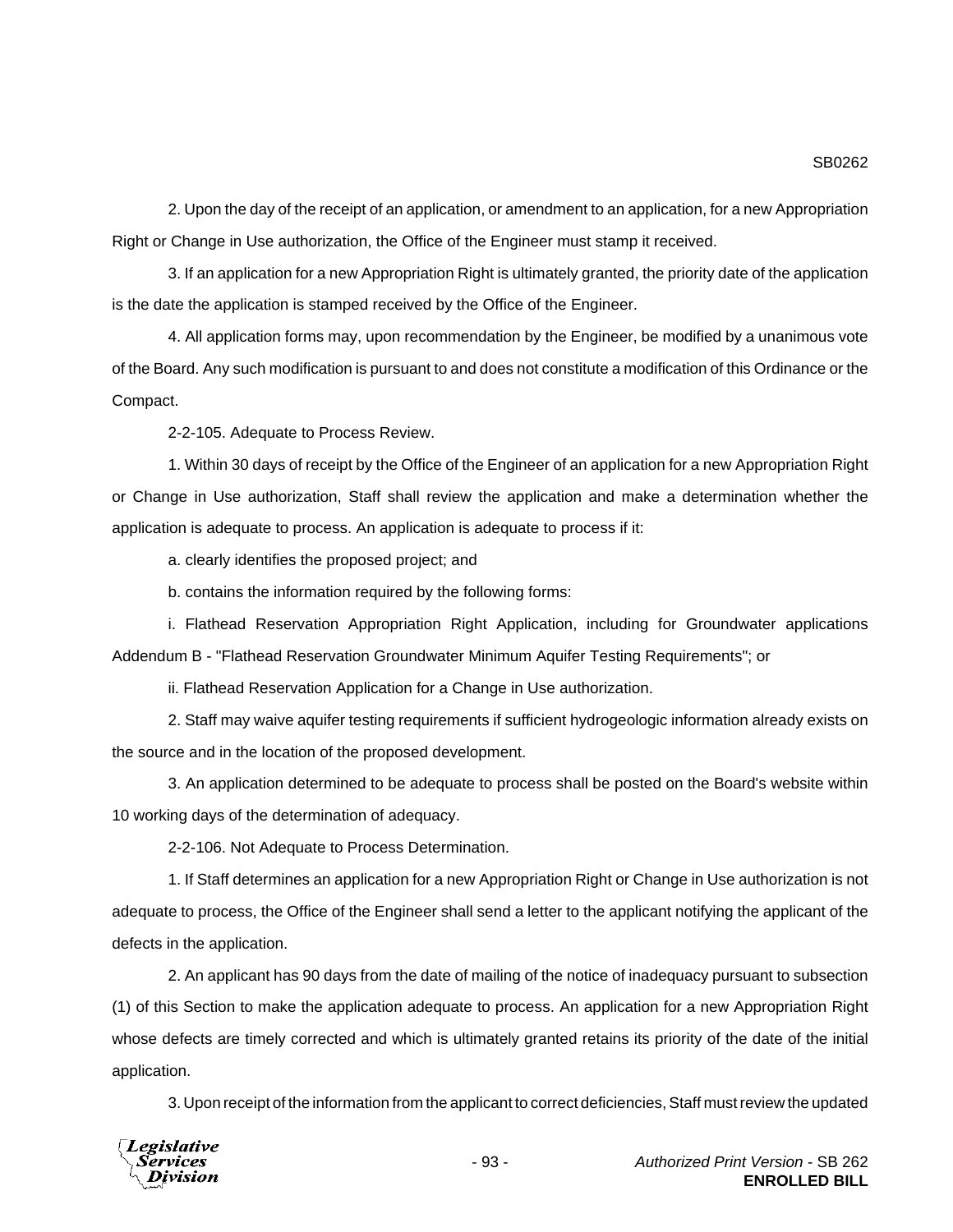application and make a determination within 30 days whether the application is adequate to process.

4. An application that is not timely made adequate to process, either through the applicant's failure to respond to the notice of inadequacy issued pursuant to subsection (1) of this Section within the timeframe set forth in subsection (2) of this Section, or by the applicant's failure to provide sufficient information in response to a notice of inadequacy issued pursuant to subsection (1) of this Section within the timeframe set forth in subsection (2) of this Section, shall be deemed denied.

5. An applicant who disagrees with the decision to deny may appeal that decision to the Board pursuant to Section 3-1-104 of this Ordinance. If such an appeal is filed, the Engineer shall be the appellee.

2-2-107. Application Analysis and Recommended Decision.

1. Prior to the expiration of the time periods set forth in Sections 2-2-105(1), 2-2-106(2), 2-2-106(3), or 2-2-108(2) of this Ordinance, Staff may meet informally with an applicant to discuss an application, including any proposed Mitigation Plan. The results of such meetings shall be documented by a summary memo prepared by Staff and included in the application file. An applicant may also submit a memo documenting the meeting, which becomes part of the application file. If an application submitted pursuant to Section 2-2-104 or a Mitigation Plan submitted pursuant to Section 2-2-108(2) of this Ordinance is amended during this informal process, the amended application shall be reviewed by an individual on Staff who was not involved in the informal process to determine whether the amendments are so substantial that they constitute a new application. If it is determined that the amended application constitutes a new application, that application must be reviewed in its entirety pursuant to Sections 2-2-105 and 2-2-106 of this Ordinance. A new application fee must be submitted. A determination that an application amendment is so substantial as to constitute a new application may be appealed to the Engineer pursuant to Section 2-2-109 of this Ordinance.

2. Staff shall analyze an application determined to be adequate to process pursuant to Section 2-2-105 of this Ordinance within 180 days of the determination of adequacy using tools or techniques that may include:

a. independent resources compiled by Staff (including, but not limited to, Water Resources Surveys and field notes, aerial photographs, water rights decrees, stream gauging records, well logs, and water rights records);

b. water use records (water measurement, ranch logs, etc.) submitted by the applicant;

c. field inspection by Staff;

d. hydrologic or geohydrologic evaluation completed by Staff, provided that all model results, if any, shall be documented.



SB0262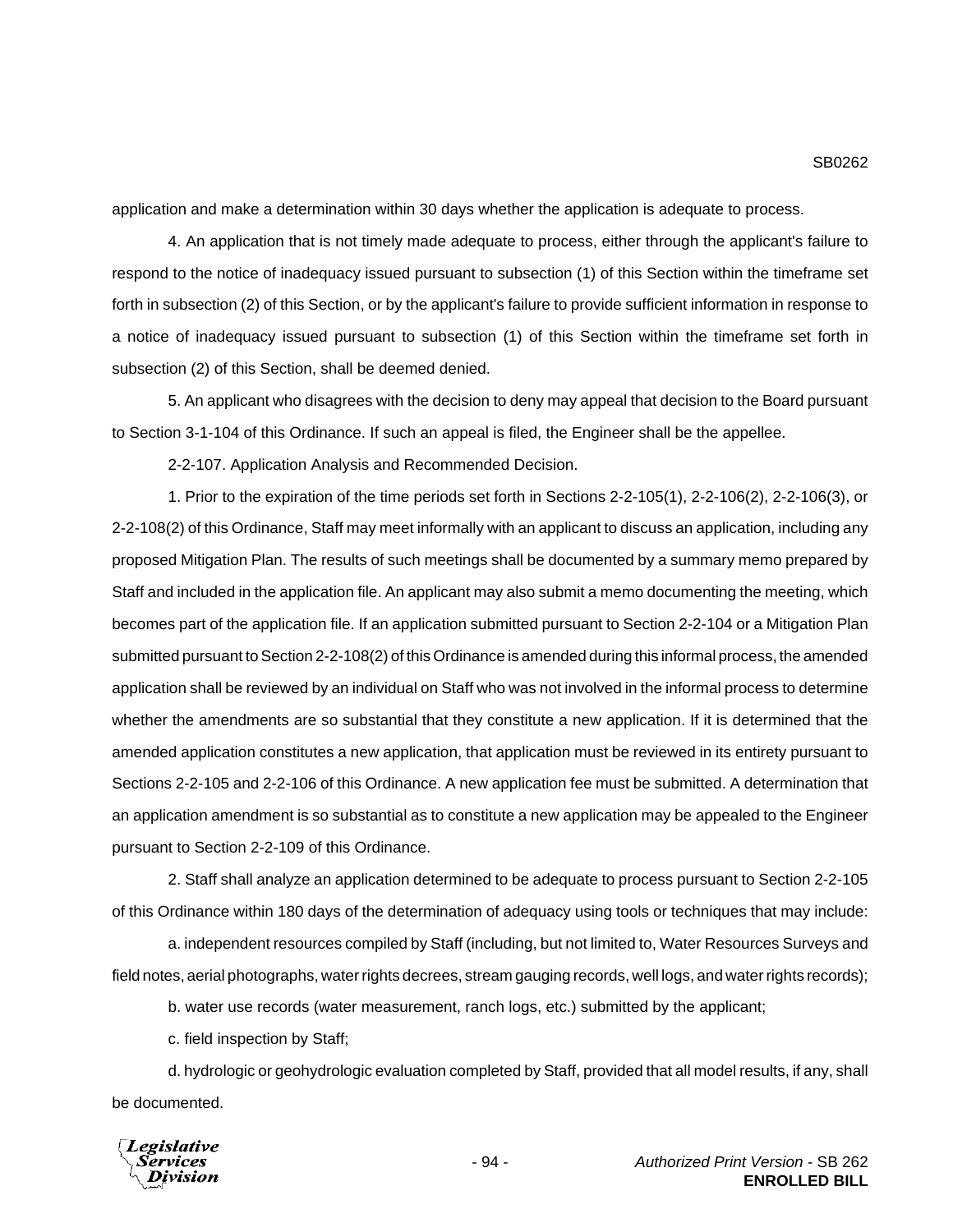3. All information relied on by Staff in analyzing an application pursuant to this Section shall be documented in the application file.

4. Staff, using information from the application as well as their own compilation of independent resources and analysis, shall draft a recommended decision with findings of fact and conclusions of law determining:

a. whether the proposed Appropriation Right or Change in Use authorization will cause adverse effect to any Appropriator; and

b. whether and, if so, what amount of Mitigation is required before the proposed Appropriation Right or Change in Use authorization may be issued.

5. If the recommended decision is to grant the application, a summary of the application and the recommended decision shall be publicly noticed by the Office of the Engineer once via a legal notice in a local newspaper of general circulation and posted by the Office of the Engineer on the Board's website for a period not less than 45 days from the date the recommendation is issued. A summary of the application and the recommended decision shall also be distributed electronically to individuals or entities who have registered with the Board to receive electronic notice. If no objections are filed within 45 days of the initial Publication of the recommended decision by the Office of the Engineer, or if all filed objections are unconditionally withdrawn prior to being ruled upon, the application shall be granted by the Engineer or Designee within 10 days after expiration of the time for filing objections or after the unconditional withdrawal of the last objection, whichever date is later.

6. If the recommended decision is to deny the application, the applicant may withdraw the application within 10 days of the issuance of the recommended decision or appeal the recommended decision to the Engineer pursuant to Section 2-2-109 of this Ordinance. The application filing fee shall not be refunded upon withdrawal. Failure to withdraw the application or file an appeal within the applicable timeframes shall result in the application being deemed denied on the day after the expiration of the time to appeal.

7. If the recommended decision is to grant the application with conditions other than Mitigation, the application shall be noticed to the public and processed pursuant to the procedures set forth in Sections 2-2-107(5) and 2-2-110 of this Ordinance unless the applicant withdraws the application within 30 days of the issuance of the recommended decision or appeals the recommended decision to the Engineer pursuant to Section 2-2-109 of this Ordinance. The application filing fee shall not be refunded upon withdrawal.

8. Amendments to applications are not allowed after the issuance of a recommended decision on that application, except as provided in Section 2-2-108(2) of this Ordinance.

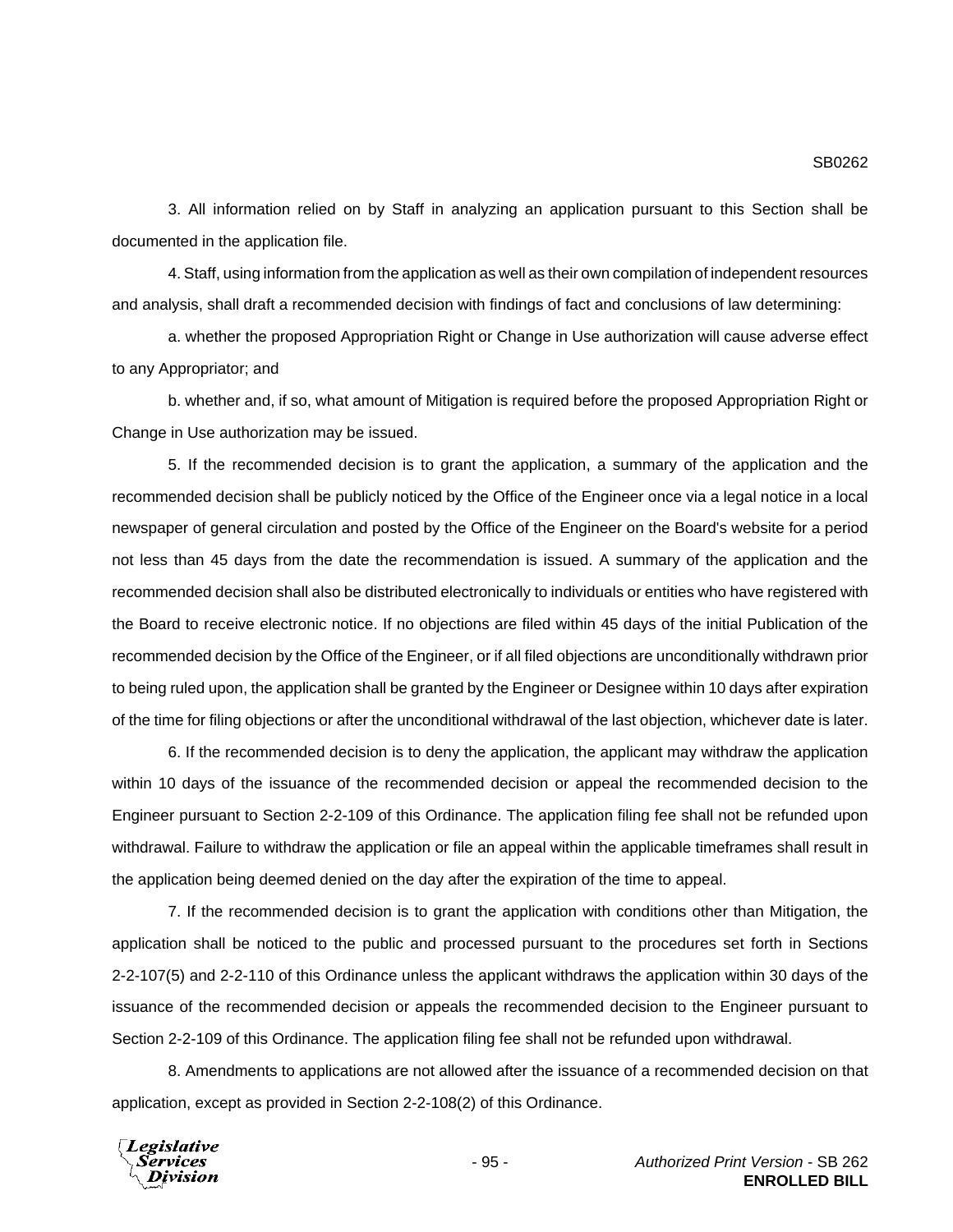2-2-108. Process if Mitigation Required.

1. If Staff analysis of an application concludes that Mitigation is necessary to approve an application, a recommended decision shall be issued to that effect. Upon issuance of a recommended decision finding that Mitigation is required, the applicant may:

a. withdraw the application (with no refund of the application filing fee);

b. appeal the recommended decision to the Engineer pursuant to Section 2-2-109 of this Ordinance; or

c. prepare a Mitigation Plan.

2. If the applicant chooses to prepare a Mitigation Plan, the running of the time set forth in Section 2-2-107(2) of this Ordinance for processing that application is suspended until a timely Mitigation Plan is received from the applicant. The Mitigation Plan must be submitted within 180 days of issuance of the recommended decision requiring Mitigation, or of the decision of the Engineer or Designee as set forth in Section 2-2-109(10) of this Ordinance, whichever date is later, and must include either or both of:

a. an application for a Change in Use authorization for another water right so as to provide for the required Mitigation; and/or

b. amendments describing the source, volume, flow rate, point of diversion, place of use, period of use, and place of storage of mitigation water that comes from other than a change authorization.

3. The running of the time set forth in Section 2-2-107(2) of this Ordinance for analyzing the application and issuing a recommended decision resumes upon the timely receipt by the Office of the Engineer of the material(s) required by subsection (2) of this Section.

4. If a Mitigation Plan is timely submitted by an applicant following a decision of the Engineer or Designee as set forth in Section 2-2-109(10) of this Ordinance, Staff shall issue a new recommended decision concerning the application within 180 days of the timely submission of the Mitigation Plan.

5. If the recommended decision is to grant the application conditioned on the Mitigation Plan submitted by the applicant pursuant to subsection (2) of this Section, the application shall be noticed to the public and processed pursuant to the procedures set forth in Sections 2-2-107(5) and 2-2-110 of this Ordinance.

6. If the recommended decision is to deny the application, the applicant may withdraw the application within 10 days of the issuance of the recommended decision or appeal the recommended decision to the Engineer pursuant to Section 2-2-109 of this Ordinance. The application filing fee shall not be refunded upon withdrawal. Failure to withdraw the application or file an appeal within the applicable timeframes shall result in

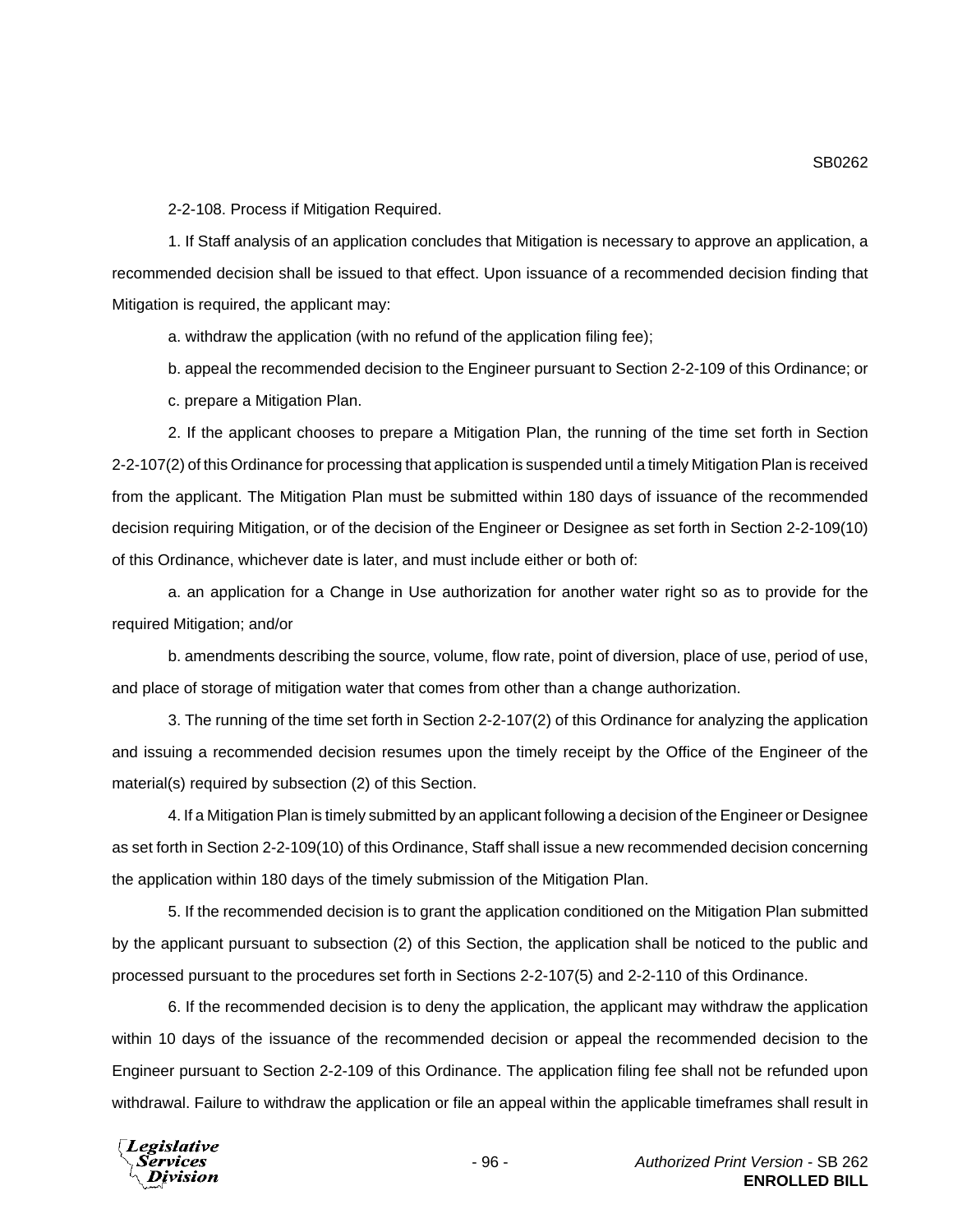the application being deemed denied on the day after the expiration of the time to appeal.

7. If the Mitigation Plan is not submitted within 180 days of issuance of the recommended decision requiring Mitigation the application shall be deemed denied.

2-2-109. Appeal to Engineer from Recommended Decision.

1. If a recommended decision issued pursuant to Sections 2-2-107 or 2-2-108 of this Ordinance is to deny an application, or grant it with a requirement of Mitigation or other conditions, the applicant may appeal to the Engineer by filing a notice of appeal within 30 days of issuance of the recommended decision. An applicant may elect to have the appeal decided on the record, after submission of additional evidence and argument, or after hearing. If the applicant elects to have a hearing, that request must be made at the same time as the filing of the notice of appeal or the right to a hearing is waived. The notice of appeal must specify those parts of the recommended decision claimed to be in error.

2. Within 60 days from the filing of the notice of appeal, or any extended period of time, not to exceed 60 days, granted by the Engineer or Designee, the applicant may submit additional factual evidence and legal argument in support of the application. Staff who issued the recommended decision shall have 45 days from the applicant's submission to revise, amend, or affirm the recommended decision in a second recommended decision that explains in writing the rationale for the second recommended decision.

3. If the recommended decision or second recommended decision is to deny an application and no notice of appeal is filed pursuant to this Section, the application shall be deemed denied the day after expiration of the time for filing a notice of appeal.

4. The applicant bears the burden of demonstrating to the Engineer or Designee by a preponderance of the evidence, whether a hearing is held or not, that the recommended decision or second recommended decision is in error.

5. If the applicant requests a hearing before the Engineer or Designee, a hearing shall be held no later than the latest of the following:

a. 90 days after the filing of the notice of appeal; or

b. 30 days after the issuance of a second recommended decision pursuant to subsection (2) of this Section, whichever is later.

6. The hearing shall be recorded electronically and an official record maintained. All evidence that, in the opinion of the Engineer or Designee, possesses probative value shall be admitted, including hearsay, if it is the

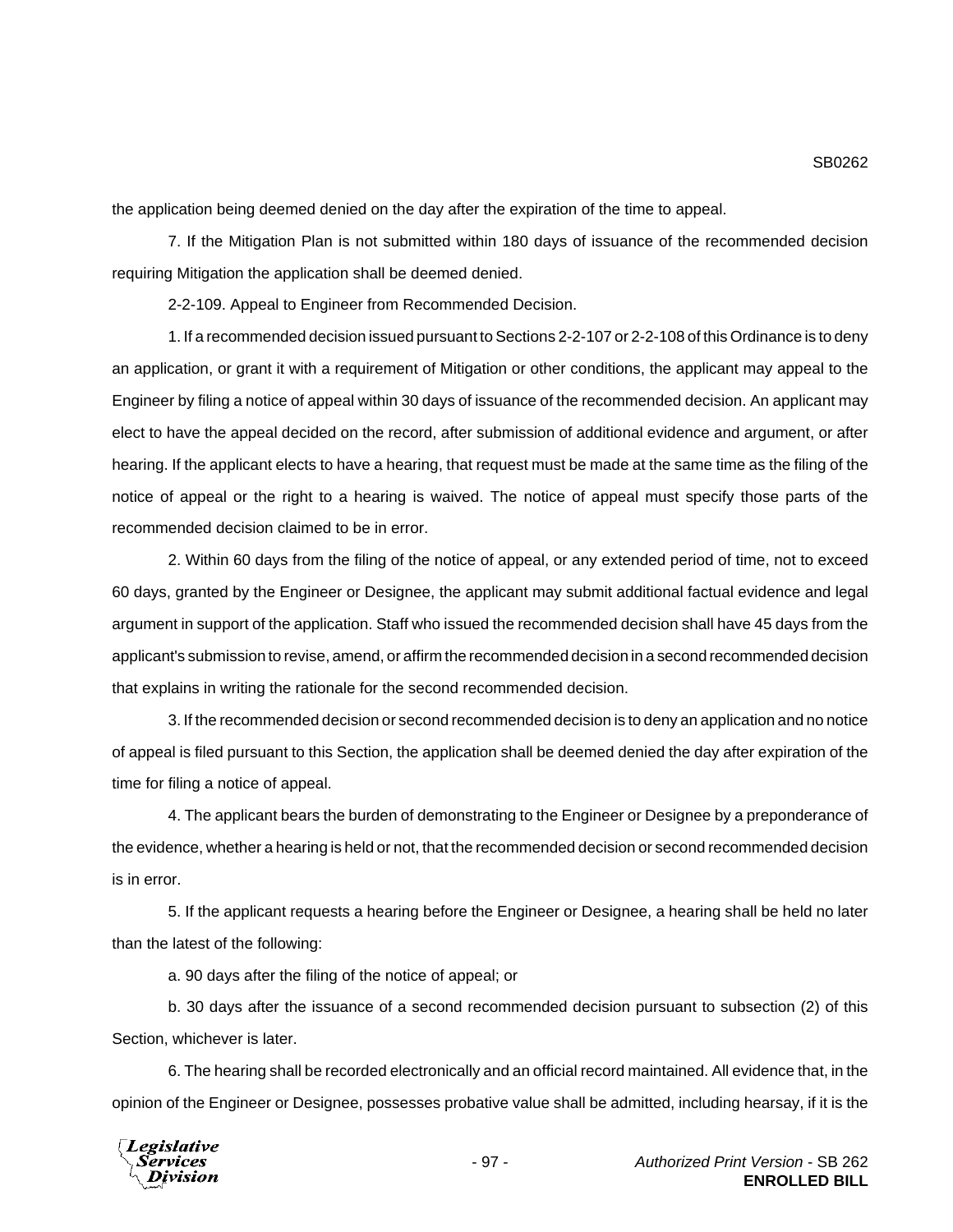type of evidence commonly relied upon by reasonably prudent Persons in the conduct of their normal business affairs. Rules of privilege recognized by law shall be given effect. Evidence which is irrelevant, immaterial, or unduly repetitious shall be excluded.

7. A decision by the Engineer or Designee to reverse, modify, or affirm the recommended decision or the second recommended decision shall be made in writing within 60 days after the later of:

a. the filing of a notice of appeal pursuant to subsection (1) of this Section;

b. the submission of additional evidence or legal argument pursuant to subsection (2) of this Section;

c. issuance of Staff's second recommended decision; or

d. the completion of the hearing.

8. If the Engineer or Designee reverses the recommended decision or the second recommended decision, and determines that the application should be granted, the application shall be publicly noticed to the public and processed pursuant to the provisions of Section 2-2-107(5) and Section 2-2-110 of this Ordinance.

9. If the Engineer or Designee affirms the recommended decision or the second recommended decision, resulting in the denial of an application, the applicant may either accept that decision by withdrawing the application or taking no further action, or may appeal that decision to the Board pursuant to Section 2-2-111 of this Ordinance. The application filing fee shall not be refunded upon withdrawal. If no timely notice of appeal is filed, the application shall be deemed denied on the day after the expiration of the time to file the notice of appeal.

10. If the Engineer or Designee affirms the recommended decision or the second recommended decision, resulting in the granting of an application with a requirement of conditions other than Mitigation, the applicant may withdraw the application; file with the Office of the Engineer written acceptance of the conditions within 30 days of the Engineer's or Designee's decision, in which case the application will be noticed to the public and processed pursuant to the provisions of Sections 2-2-107(5) and 2-2-110 of this Ordinance; or appeal the decision to the Board pursuant to Section 2-2-111 of this Ordinance. The application filing fee shall not be refunded upon withdrawal. Failure to withdraw the application, file written acceptance of the condition, or file an appeal within the applicable timeframes shall result in the application being deemed denied on the day after the expiration of the time to appeal.

11. If an applicant has appealed to the Engineer a Staff determination that Mitigation is necessary pursuant to Section 2-2-108(1)(b) of this Ordinance, and the Engineer or Designee affirms the recommended decision resulting in a determination that Mitigation is required before the application may be granted, the

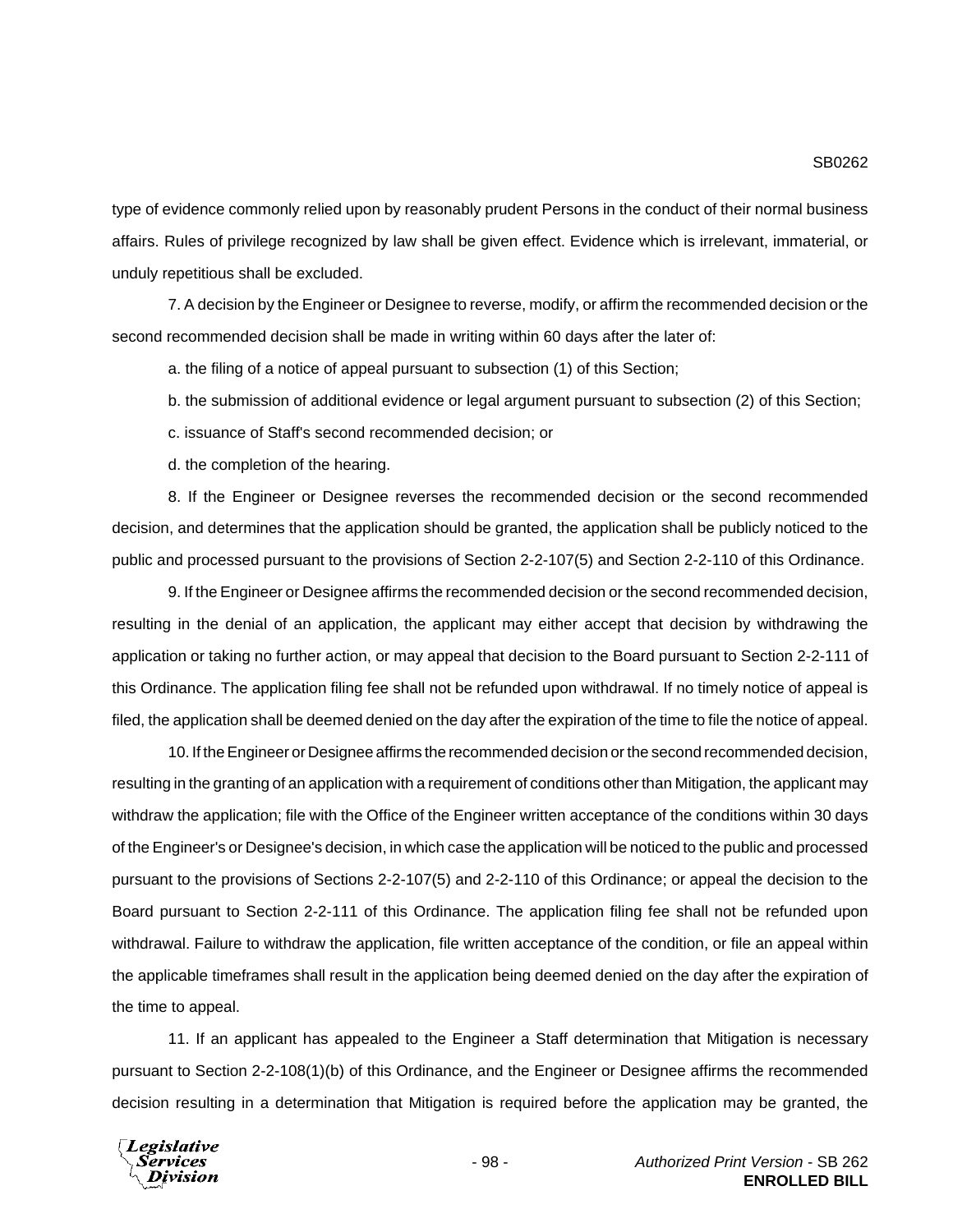### SB0262

applicant may withdraw the application; appeal the decision to the Board pursuant to Section 2-2-111 of this Ordinance; or prepare a Mitigation Plan pursuant to Section 2-2-108(2) of this Ordinance. The application filing fee shall not be refunded upon withdrawal. Failure to withdraw the application, file a Mitigation Plan, or file an appeal within the applicable timeframes shall result in the application being deemed denied on the day after the expiration of the time to file a Mitigation Plan.

12. If the Engineer or Designee affirms a recommended decision or second recommended decision that found a Mitigation Plan inadequate to justify the issuance of the proposed Appropriation Right or Change in Use authorization, the applicant may either accept that decision by withdrawing the application or taking no further action, or may appeal that decision to the Board pursuant to Section 2-2-111 of this Ordinance. The application filing fee shall not be refunded upon withdrawal. If no timely notice of appeal is filed, the application shall be deemed denied on the day after the expiration of the time to file the notice of appeal.

13. Any applicant wishing to appeal a decision of the Engineer or Designee pursuant to this Section must file a notice of appeal with the Board. Any such notice of appeal must be filed with the Board within 30 days of the Engineer's or Designee's decision. To be filed, a notice must be placed in the custody of the Board within the time fixed for filing. Filing may be accomplished by mail addressed to the Board, but filing shall not be timely unless the papers are actually received within the time fixed for filing. Immediately upon receipt by the Board, the notice of appeal shall be date stamped.

2-2-110. Notice and Hearing on Recommended Decision to Grant.

1. Any Person alleging that they will suffer adverse effect from the grant of an application for proposed Appropriation Right or Change in Use authorization may file an objection to a recommended decision to grant an application. To be valid, an objection must describe the alleged adverse effect on the objector's water right.

2. An objector or an applicant may elect to have any valid objection decided on the record or after hearing. If the objector elects to have a hearing, that request must be made at the same time as the filing of the objection or the objector's right to a hearing is waived. The applicant must invoke the right to a hearing within 10 days of receiving notice of the objection or the applicant's right to a hearing is waived.

3. Discovery prior to hearing will be as provided by the Engineer or Designee, and may commence following the receipt of a valid objection.

4. If, prior to the hearing, valid objections are withdrawn pursuant to an agreement between or among the applicant and objector(s) setting forth various conditions on the application, the Engineer or Designee shall

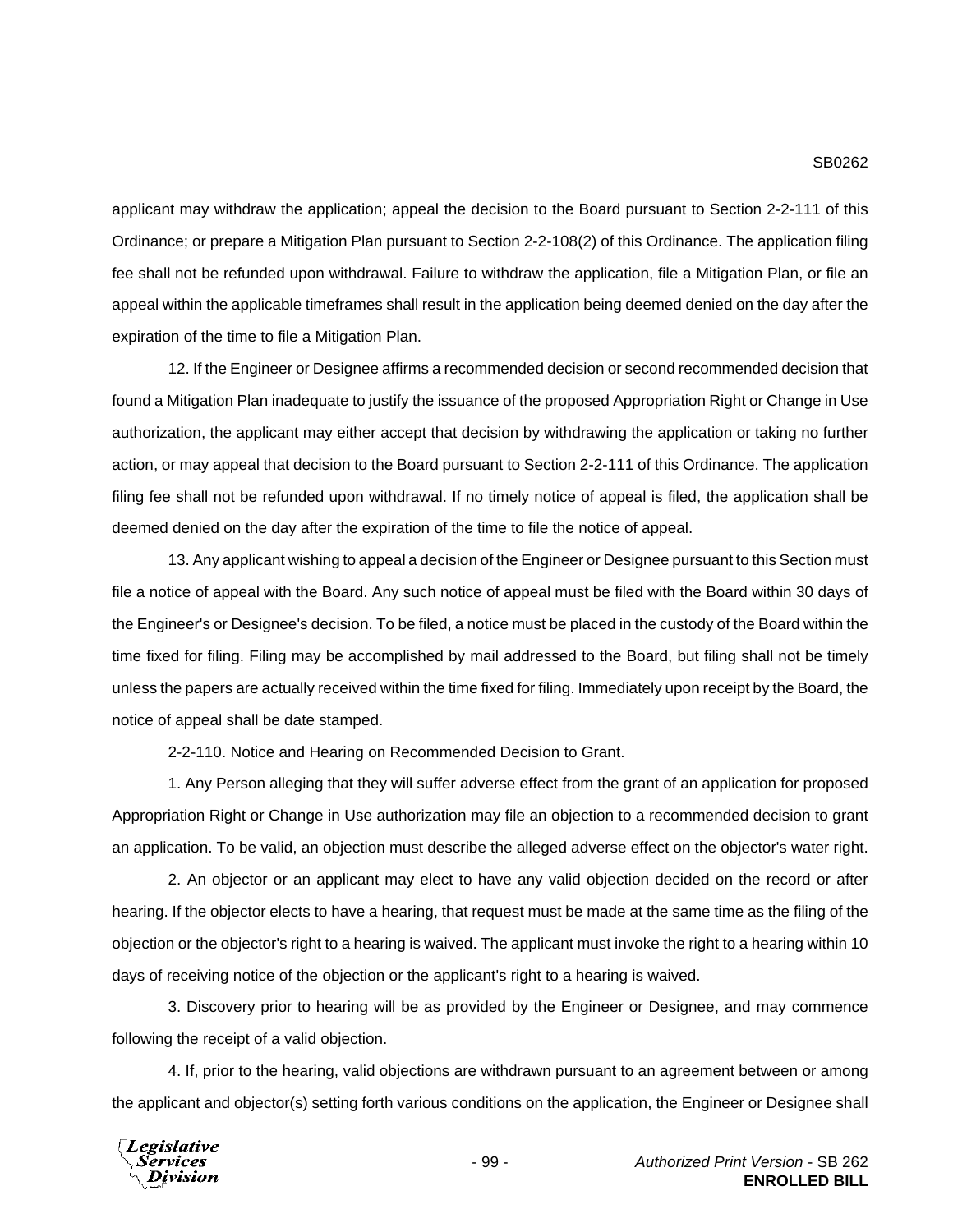grant the application subject to those conditions necessary to satisfy the criteria set forth in Section 2-2-102(1) of this Ordinance, but the Engineer or Designee has the discretion to accept or reject other conditions of the agreement between or among the applicant and objector(s).

5. The Engineer or Designee, after issuance of notice of hearing, may not communicate with any party to that case or any party's representative(s) in connection with any issue of fact or law in the case except upon notice and opportunity for all parties to participate.

6. The hearing shall be recorded electronically and an official record maintained.

7. All evidence that, in the opinion of the Engineer or Designee, possesses probative value shall be admitted, including hearsay, if it is the type of evidence commonly relied upon by reasonably prudent Persons in the conduct of their normal business affairs. Rules of privilege recognized by law shall be given effect. Evidence which is irrelevant, immaterial, or unduly repetitious shall be excluded.

8. The burden of proof is on the applicant to prove the applicable criteria of Section 2-2-102(1) of this Ordinance by a preponderance of evidence.

9. A written decision by the Engineer or Designee shall be rendered within 60 days of the hearing, disseminated to the parties, and posted by the Office of the Engineer on the Board's website within 10 days of its issuance. If the individual who conducted the hearing becomes unavailable to the Office of the Engineer, a decision may be prepared by an individual who has read the record only if the demeanor of witnesses is considered immaterial by all parties to the case. If any party considers the demeanor of any witness to be material to the resolution of the appeal, a new hearing must be held.

10. Any applicant or objector dissatisfied with the final decision of the Engineer or Designee may appeal to the Board (and become an appellant) and obtain review of the Engineer's or Designee's decision. A notice of appeal to the Board must be filed with the Board within 30 days of the Engineer's or Designee's decision. To be filed, a notice must be placed in the custody of the Board within the time fixed for filing. Filing may be accomplished by mail addressed to the Board, but filing shall not be timely unless the papers are actually received within the time fixed for filing. Immediately upon receipt by the Board, the notice of appeal shall be date stamped.

2-2-111. Appeal to the Board.

1. Any question not raised before the Engineer or Designee may not be raised in the appeal to the Board unless it is shown to the satisfaction of the Board that there was good cause for failure to raise the question

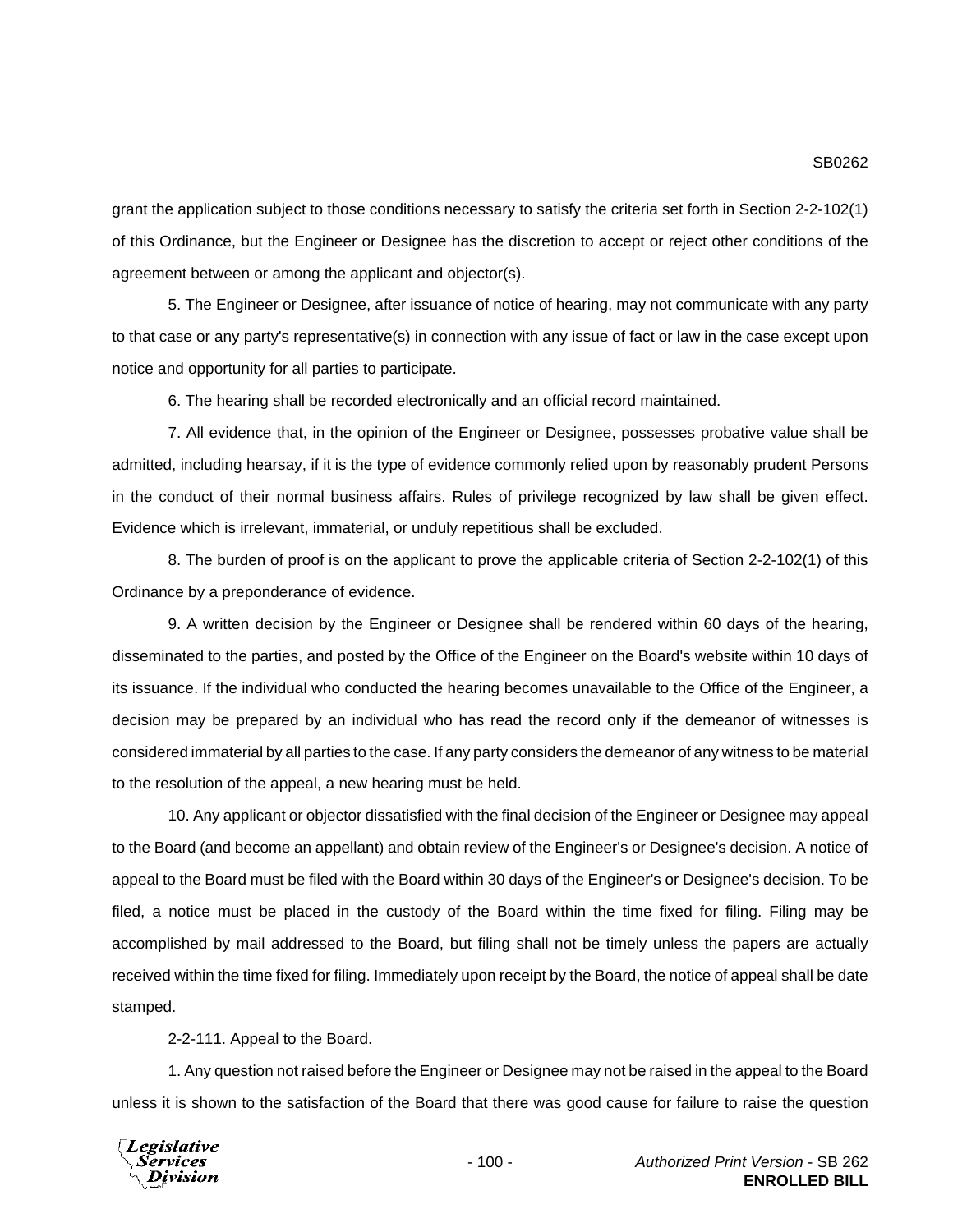before the Engineer or Designee.

2. Appeal to the Board of decisions of the Engineer or Designee shall be confined to the record. If, before the date set for hearing the appeal, application is made to the Board for leave to present additional evidence and it is shown to the satisfaction of the Board that the additional evidence is material and that there were good reasons for failing to present it in the proceeding before the Engineer or Designee, the Board may order that the additional evidence be taken before the Engineer or Designee upon conditions determined by the Board, including the deadline for submission of additional evidence to the Engineer or Designee and for the conclusion of the Engineer's or Designee's review of any such additional evidence. The Engineer or Designee may modify the findings and decision by reason of the additional evidence or may affirm the prior decision and shall file a modified decision or notice of affirming the decision with the Board pursuant to a reasonable deadline set by the Board.

3. If the appellant requests an oral argument, the Board must hold oral argument on the appeal. If the appellant does not request an oral argument, the Board may, in its discretion, order oral argument or may resolve the appeal without one.

4. Review by the Board:

a. the review by the Board must be confined to the record. In cases of alleged irregularities in procedure before the Engineer or Designee not shown in the record, proof of the irregularities may be taken by the Board. The Board, upon request, shall hear oral argument and receive written briefs.

b. the Board may not substitute its judgment for that of the Engineer or Designee as to the weight of the evidence on questions of fact.

c. the Board may affirm the decision of the Engineer or Designee or remand the case for further proceedings.

d. the Board may reverse or modify the decision if substantial rights of an appellant have been prejudiced because:

i. the Engineer's or Designee's findings, inferences, conclusions, or decisions are:

(1) in violation of constitutional or statutory provisions;

(2) in excess of the authority of the Engineer or Designee;

(3) made upon unlawful procedure;

(4) affected by other error of law;

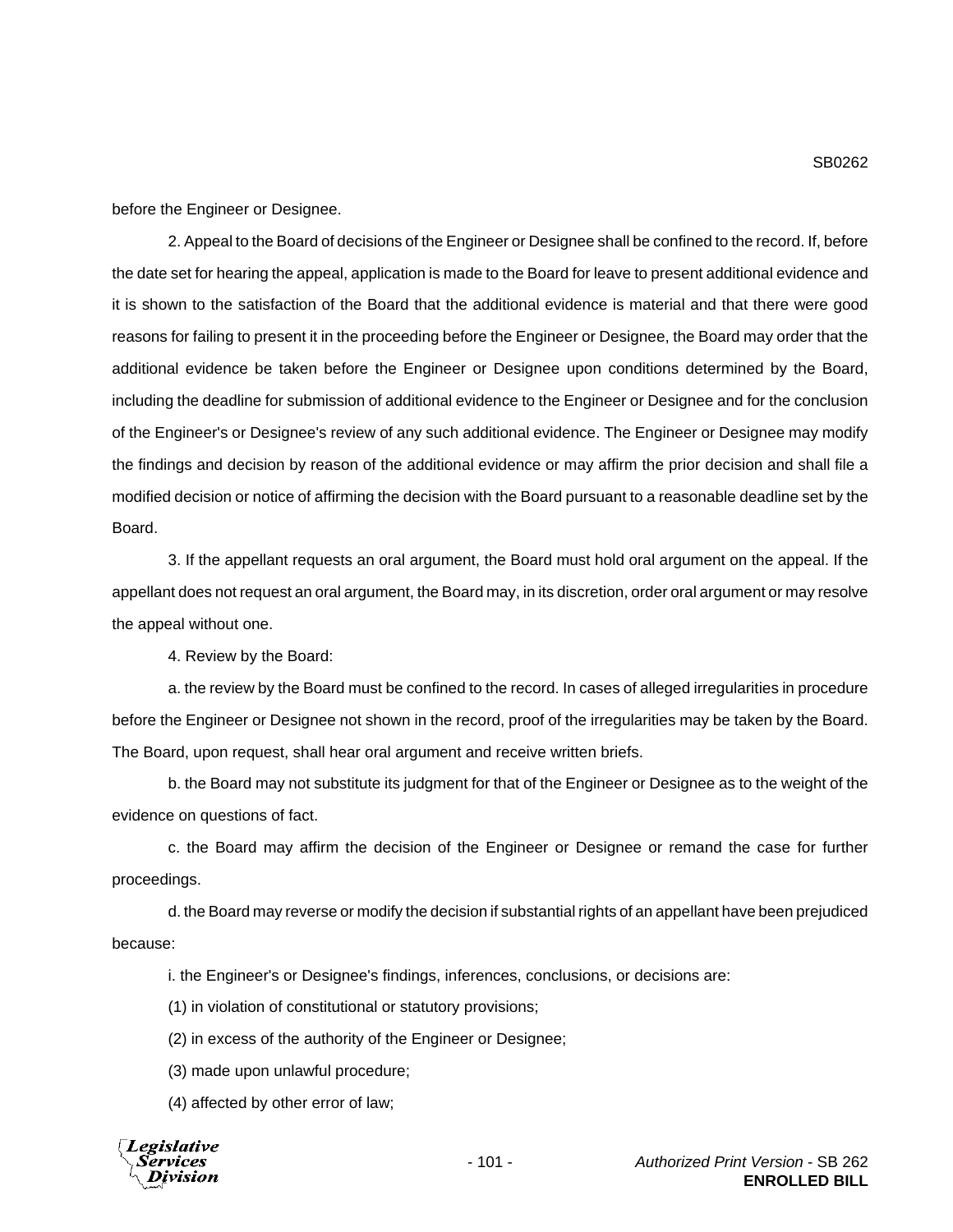(5) clearly erroneous in view of the record as a whole;

(6) arbitrary or capricious or characterized by abuse of discretion or clearly unwarranted exercise of discretion; or

ii. findings of fact, upon issues essential to the decision, were not made although requested.

2-2-112. Appeal to Court of Competent Jurisdiction. Pursuant to Article IV.I.6 of the Compact, an aggrieved party may obtain review of a final decision of the Board by filing a petition for judicial review with a Court of Competent Jurisdiction within 30 days of the issuance of the final Board decision. In considering the petition, the Board's legal conclusions shall be reviewed for correctness and its factual findings for abuse of discretion. In the event that a court determines that it lacks subject matter or personal jurisdiction to rule on a petition for judicial review of a Board decision, the party filing the petition shall be entitled to petition for judicial review from any other Court of Competent Jurisdiction within thirty days from the date of a final court order finding lack of jurisdiction.

2-2-113. Completion.

1. Whenever an Appropriation Right or Change in Use authorization is issued under this Chapter, the Engineer or Designee shall specify in writing as part of the Appropriation Right or Change in Use authorization issued, or in any authorized extension of time provided pursuant to subsection (2) of this Section, the time limits for commencement of the appropriation Works, completion of construction, and actual application of water to the proposed beneficial use. In fixing those time limits, the Engineer or Designee shall consider the cost and magnitude of the project, the engineering and physical features to be encountered, and, on projects designed for gradual development and gradually increased use of water, the time reasonably necessary for that gradual development and increased use. The Engineer or Designee shall issue the Appropriation Right or Change in Use authorization, or the authorized extension of time, subject to the terms, conditions, restrictions and limitations the Engineer or Designee considers necessary to ensure that work on the Appropriation is commenced, conducted, and completed and that the water is actually applied in a timely manner to the beneficial use specified in the Appropriation Right or Change in Use authorization.

2. The Engineer or Designee, for good cause shown, may extend the time limits specified in the Appropriation Right or Change in Use authorization for commencement of the appropriation Works, completion of construction, and actual application of water to the proposed beneficial use. If commencement of the appropriation Works, completion of construction, or actual application of water to the proposed beneficial use is

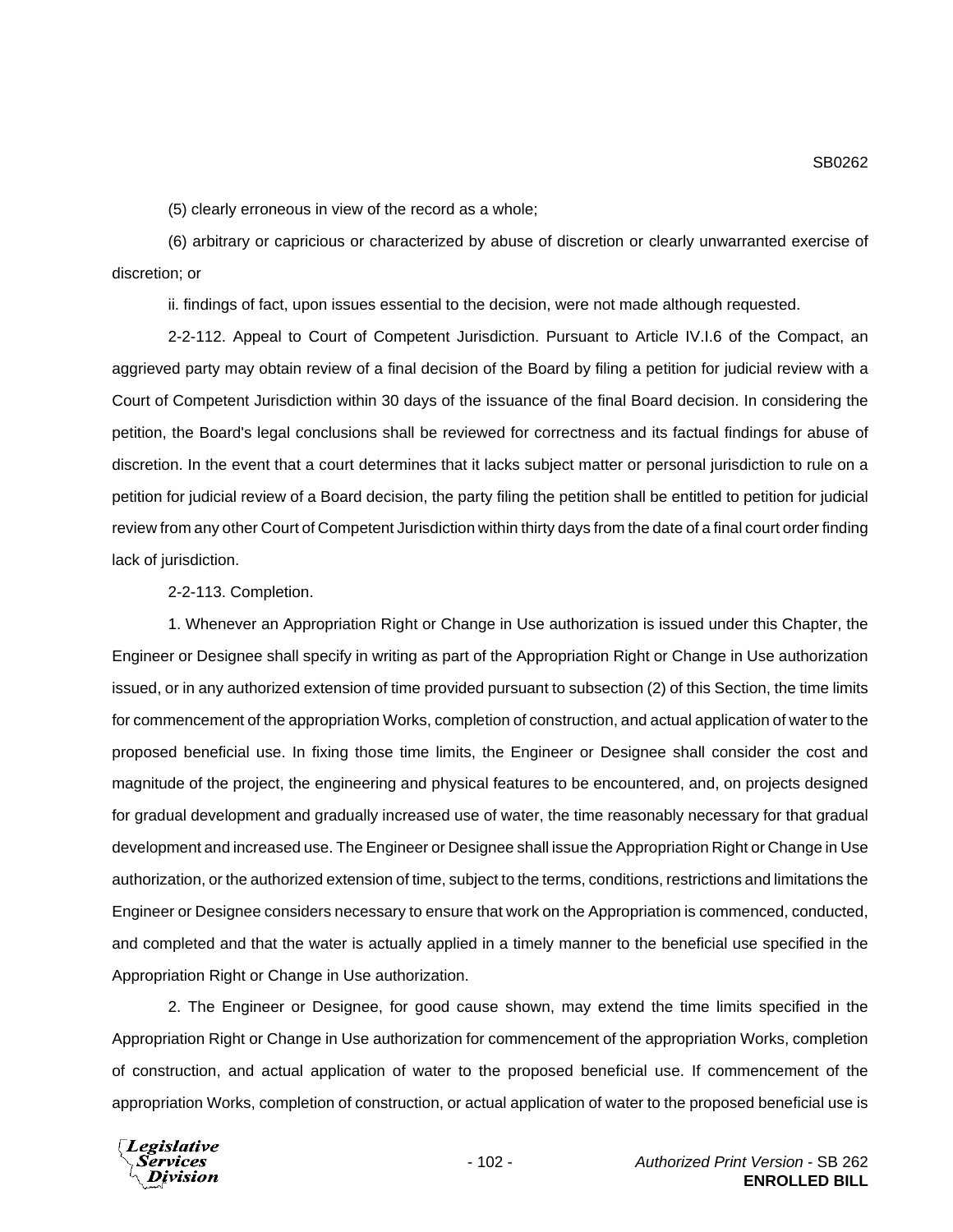not completed within the time limit set forth in the Appropriation Right or Change in Use authorization, or by any extension granted pursuant to this subsection, the Appropriation Right or Change in Use authorization is void upon lapse of the time limit.

3. Any owner of an Appropriation Right or Change in Use authorization who disagrees with the time limit specified by the Engineer or Designee pursuant to subsections (1) and (2) of this Section may appeal the Engineer's decision to the Board pursuant to Section 2-2-111 of this Ordinance. A notice of appeal must be filed with the Board within 30 days of the Engineer's or Designee's decision. To be filed, a notice must be placed in the custody of the Board within the time fixed for filing. Filing may be accomplished by mail addressed to the Board, but filing shall not be timely unless the papers are actually received within the time fixed for filing.

2-2-114. Compliance with Completion Deadline. Upon actual application of water to the proposed beneficial use within the time allowed by the Engineer or Designee pursuant to Section 2-2-113 of this Ordinance, the owner of the Appropriation Right or Change in Use authorization shall notify the Office of the Engineer that the Appropriation has been completed. The notification must contain a certified statement by an individual with experience in the design, construction, or operation of appropriation Works describing how the Appropriation was completed. The Office of the Engineer shall review the certified statement and may then inspect the Appropriation, and if it determines that the Appropriation has been completed in substantial accordance with the Appropriation Right or Change in Use authorization, it shall issue the owner of the Appropriation Right or Change in Use authorization a Flathead Reservation Appropriation Right Document. The original of the document shall be sent to the owner of the Appropriation Right or Change in Use authorization, and a duplicate shall be kept in the Office of the Engineer.

2-2-115 Redundant and Substitute Wells.

1. An Appropriator may change an Appropriation Right or Existing Use without first applying for a Change in Use authorization pursuant to Sections 2-2-101 et seq. of this Ordinance for the purpose of constructing a Substitute Well if:

a. the rate and volume of the appropriation from the Substitute Well are equal to or less than that of the Well being replaced;

b. the water from the Substitute Well is appropriated from the same Groundwater source as the water appropriated from the Well being replaced; and

c. a timely, correct and complete Notice of Substitute Well is submitted to the Engineer as provided in

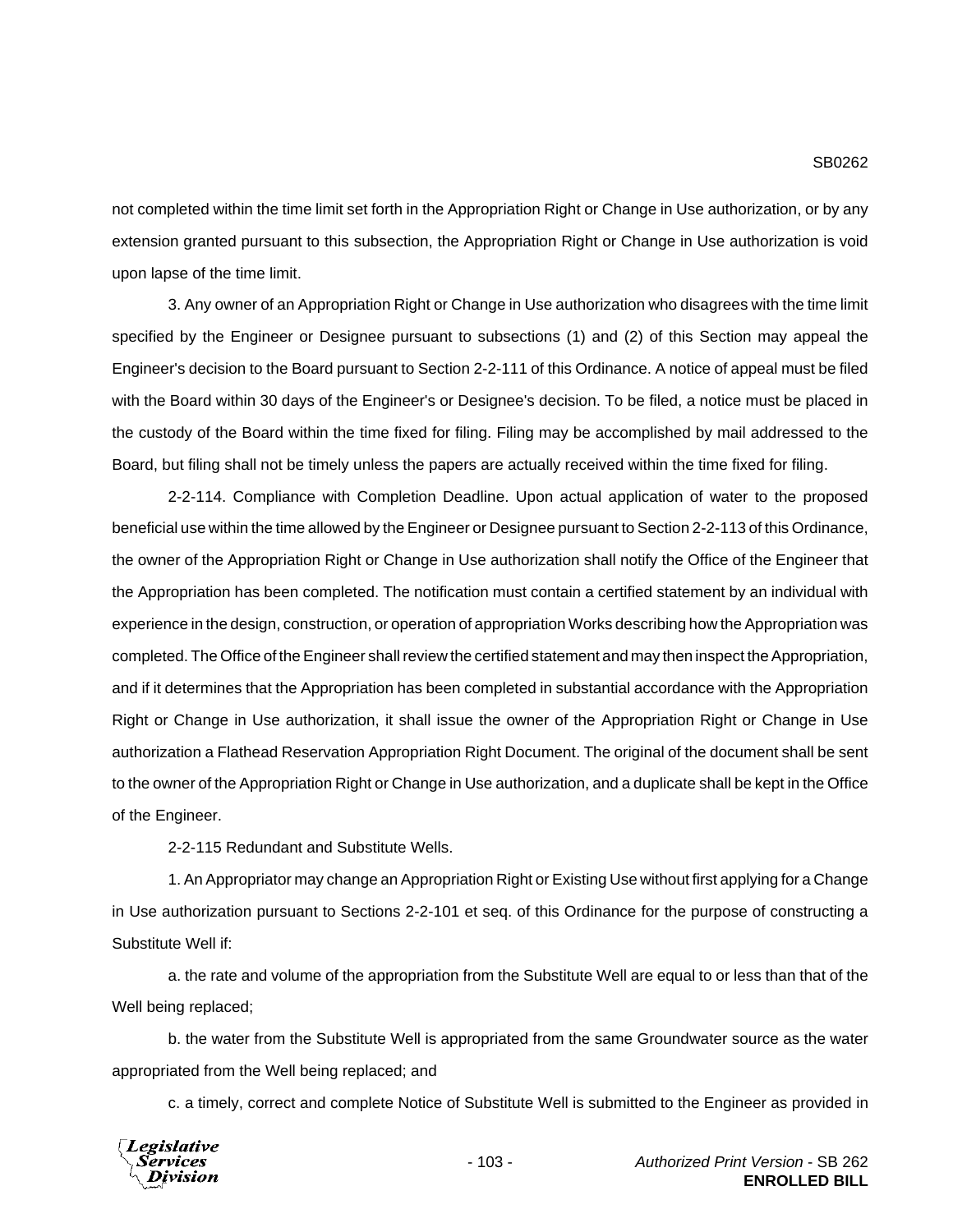subsection 2 of this Section.

2. Review.

a. Within 60 days after a Substitute Well is completed and delivering water, the Appropriator shall file a Notice of Substitute Well with the Office of the Engineer on a form provided by the Board. Upon receipt of the Notice, the Office of the Engineer shall date stamp it.

b. The Engineer or Designee shall review the Notice of Substitute Well within 90 days of the date stamped on it pursuant to subsection (2)(a) of this Section, and shall issue a Change in Use authorization if all of the criteria identified in subsection (1) of this Section have been met and the Notice of Substitute Well is correct and complete.

c. The Engineer or Designee may not issue a Change in Use authorization until a correct and complete Notice of Substitute Well has been filed with the Office of the Engineer. The Office of the Engineer shall return to the Appropriator a Notice that is determined by Staff to be defective, along with a description of defects in the Notice. The Appropriator shall refile a corrected and completed Notice of Substitute Well within 30 days of notification of defects or within a further time as the Engineer or Designee may allow, not to exceed 180 days. If the Appropriator does not refile within that timeframe, the Appropriation Right will be deemed denied and the Appropriator must then comply with the provisions of subsection (d) of this Section.

d. If a Notice of Substitute Well is not completed within the time allowed, the Appropriator shall:

i. cease appropriation of water from the Substitute Well pending approval by the Engineer or Designee;

and

ii. submit an application for a Change in Use authorization pursuant to Section 2-2-104 of this Ordinance;

or

iii. comply with the well abandonment procedures, standards and rules adopted by the board of water well contractors pursuant to 37-43-202, MCA, or any successor procedures, standards and rules that are promulgated in State law.

3. Wells that have been determined to be abandoned pursuant to Sections 2-1-111 and 2-1-112 of this Ordinance are not eligible to be replaced by Substitute Wells under this Section.

4. For each well that is replaced under subsection (1) of this Section, the appropriator shall follow the well abandonment procedures, standards, and rules adopted by the board of water well contractors pursuant to 37-43-202, MCA, or any successor procedures, standards and rules that are promulgated in State law.

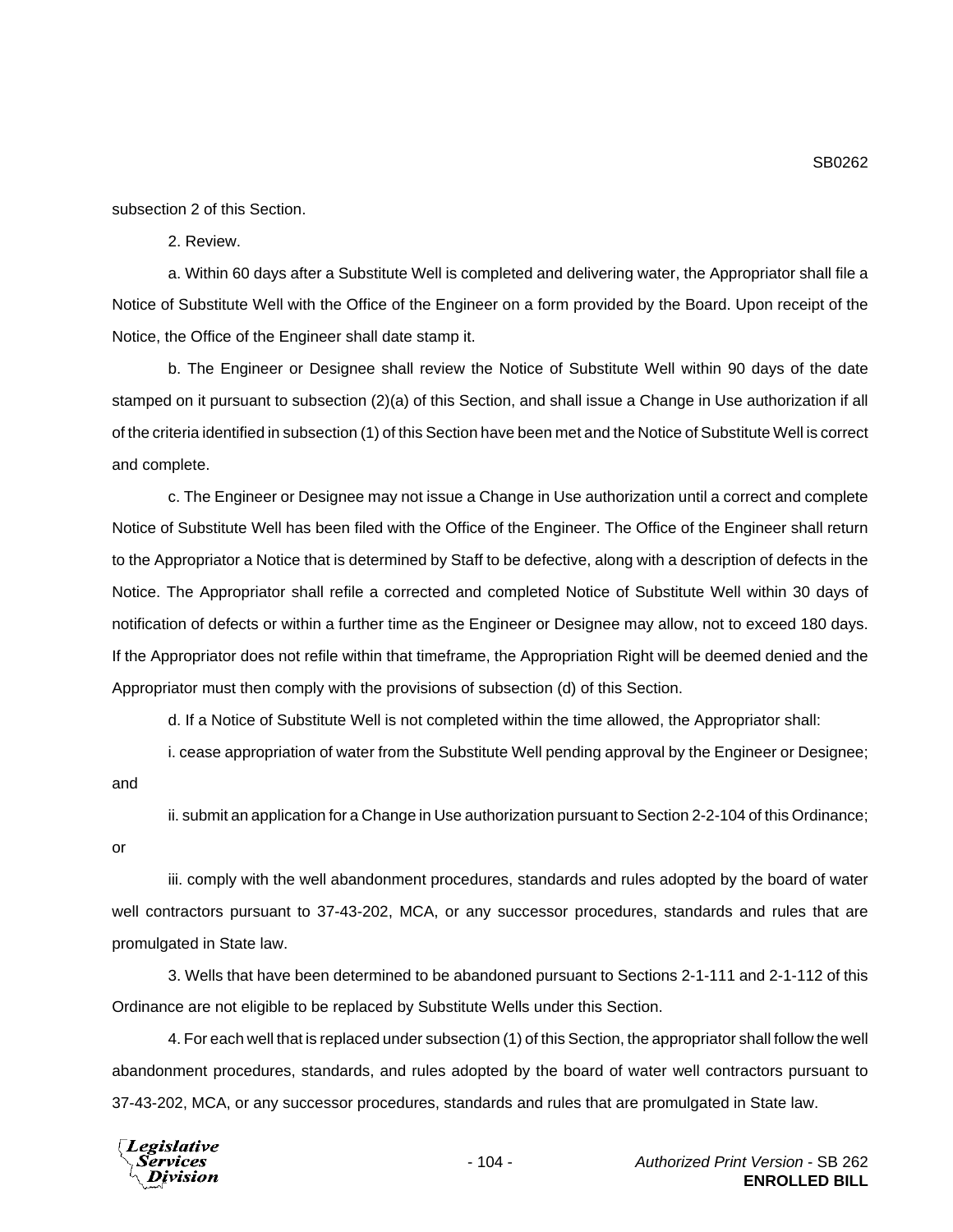5. An Appropriator may change an Appropriation Right or Existing Use without first applying for a Change in Use authorization pursuant to Section 2-2-101, et seq. of this Ordinance for the purpose of constructing a Redundant Well in a Public Water Supply System if the Redundant Well:

a. withdraws water from the same Groundwater source as the original well; and

b. is required by a State, federal, or Tribal agency.

6. The priority date of the Redundant Well is the same as the priority date of the original well. Only one well may be used at one time.

7. Within 60 days of completion of a Redundant Well, the Appropriator shall file a Notice of Construction of Redundant Well with the Office of the Engineer on a form provided by the Board. The Engineer or Designee shall review and process the Notice pursuant to the procedures set forth in subsection (2) of this Section.

8. If a Notice of Construction of Redundant Well is not completed within the time allowed, the Appropriator shall:

a. cease appropriation of water from the Redundant Well pending approval by the Engineer or Designee; and

b. submit an application for a Change in Use authorization pursuant to Section 2-2-104 of this Ordinance; or

c. comply with the well abandonment procedures, standards and rules adopted by the board of water well contractors pursuant to 37-43-202, MCA, or any successor procedures, standards and rules that are promulgated in State law.

9. Any Appropriator aggrieved by a determination that a corrected Notice required by subsection (2) or (7) of this Section, as applicable, is defective may appeal that determination to the Board by filing a notice of appeal to the Board within 30 days of the rejection of the corrected Notice. To be filed, a notice must be placed in the custody of the Board within the time fixed for filing. Filing may be accomplished by mail addressed to the Board, but filing shall not be timely unless the papers are actually received within the time fixed for filing.

10. Any appeal to the Board filed pursuant to subsection (9) of this Section shall be conducted pursuant to the provisions of Section 3-1-104 of this Ordinance. If such an appeal is filed, the Engineer shall be the appellee.

2-2-116. Appropriation Rights for Stock Water Allowances.

1. Appropriation Rights for Stock Water Allowances include Stock Water Well Allowances, Stock Water

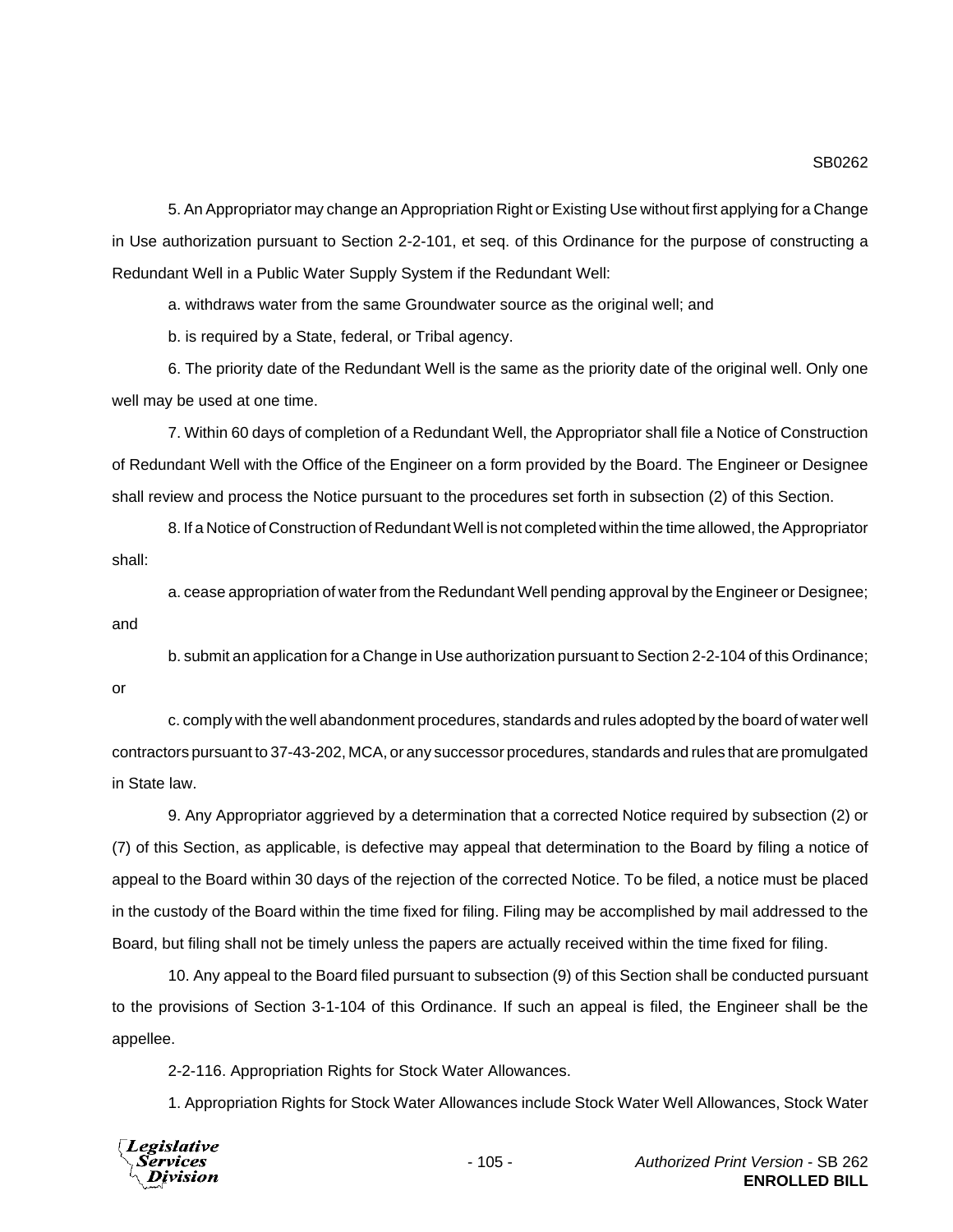Pit Allowances, and Stock Water Tank Served by Surface Water Allowances.

2. A Stock Water Well Allowance may be sourced from either Wells or Developed Springs.

3. A Stock Water Pit Allowance may be sourced from Groundwater seepage or a non-perennial stream.

4. A Stock Water Tank Served by Surface Water Allowance may be sourced from a perennial or non-perennial stream.

5. Before appropriating water for a Stock Water Well, approval from the Engineer is required. The Engineer may approve a Stock Water Well Allowance if:

a. the Well construction complies with the requirements of Section 1-1-111 of this Ordinance;

b. the maximum flow rate is 35 gallons per minute or less;

c. the maximum annual diverted volume is 2.4 acre-feet or less;

d. the means of diversion is a single Well or Developed Spring;

e. the well is not physically connected to a Home or Business;

f. the means of diversion includes Well Shaft Casing; and

g. Stock Water use associated with the Appropriation is dispensed using Stock Tanks.

6. Before appropriating water for a Stock Water Pit Allowance, approval from the Engineer is required.

The Engineer can approve a Stock Water Pit allowance if:

a. the capacity of the Stock Water Pit is 5 acre feet or less;

b. the maximum annual appropriated volume is 10 acre feet or less;

c. the Stock Water Pit Allowance is sourced from Groundwater seepage, a non-perennial stream, or both, provided that a ditch or pipeline is not used;

d. the Stock Water Pit Allowance is constructed on and accessible to a parcel of land 40 acres or larger and owned or under control of the applicant; and

e. the construction of the means of diversion complies with Tribal Ordinance 87(A) (Aquatic Lands Conservation Ordinance).

7. Before appropriating water for a Stock Water Tank Served by Surface Water Allowance, approval from the Engineer is required. The Engineer can approve a Stock Water Tank Served by Surface Water Allowance if:

a. the maximum flow rate is 10 gallons per minute or less;

b. the combined maximum annual diverted volume is 2.4 acre-feet or less;

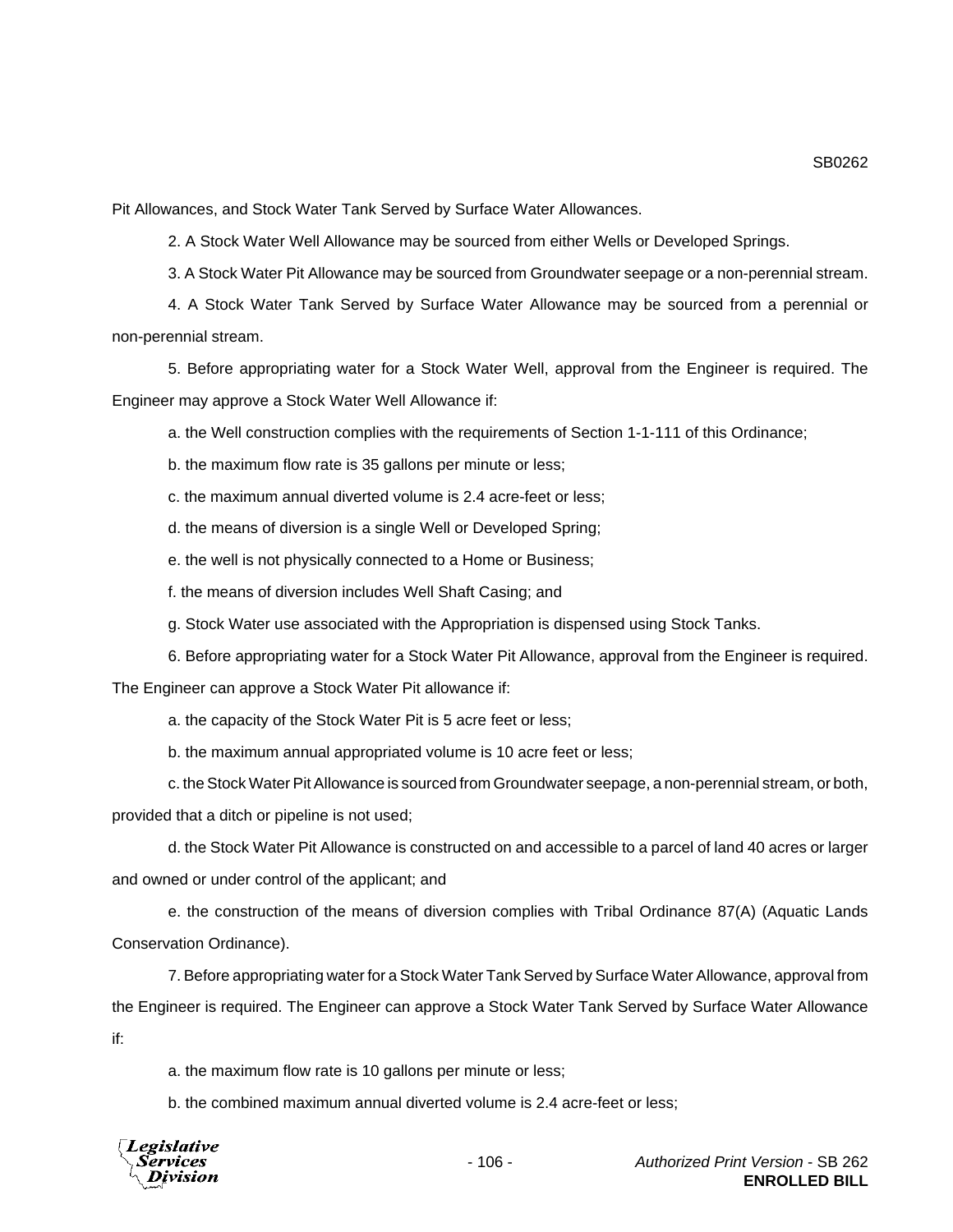c. the means of conveyance is a fully contained pipe or hose. Open ditch conveyance is not allowed;

d. the construction of the means of diversion complies with Tribal Ordinance 87(A) (Aquatic Lands Conservation Ordinance); and

e. Stock Water associated with the appropriation is dispensed using one or more Stock Tanks.

8. An applicant must file a completed Application for a Stock Water Allowance with the Office of the Engineer and obtain approval from the Engineer before developing and appropriating water for Stock Water use pursuant to this Section. A complete application shall also include:

a. proof that the applicant has the possessory interest or the written consent of the Person(s) with possessory interest in the property where the point of diversion is located and where the water is to be put to beneficial use, and property rights in the diversion Works; and

b. a site-map that shows, in addition to the requirements of Section 1-1-110(12) of this Ordinance, the location of all proposed Stock Water Allowance development(s) including latitude and longitude in decimal degrees. The map must include the entire property boundaries where the Stock Water Allowance development is proposed, or a minimum radius of 500 feet from any proposed Stock Water Allowance development, whichever is greater, and include any of the following that are in existence or are proposed by the applicant:

i. well(s), Pits and Stock Tanks including purpose of each;

ii. buildings on the site, including identification of Well connections;

iii. property lines and ownerships; and

iv. means of conveyance, water right points of diversions, and surface water features.

9. Upon receipt of a completed application form complying with subsection (8) of this Section, the Office of the Engineer shall date stamp the application form.

10. The Engineer or Designee shall review the application within 30 days of the date stamped on the application pursuant to subsection (9) of this Section, and within that timeframe may either approve the application or return a defective application to the applicant with a written explanation of the defects. If a corrected application is submitted within 30 days of its return by the Office of the Engineer, no new filing fee shall be required. Upon receiving a corrected application, which shall be date stamped by the Office of the Engineer upon receipt, the Engineer or Designee has 30 days from the date stamped on the corrected application pursuant to this subsection (10) to approve or deny the application.

11. If the Engineer or Designee does not approve or return an application within 30 days of the date

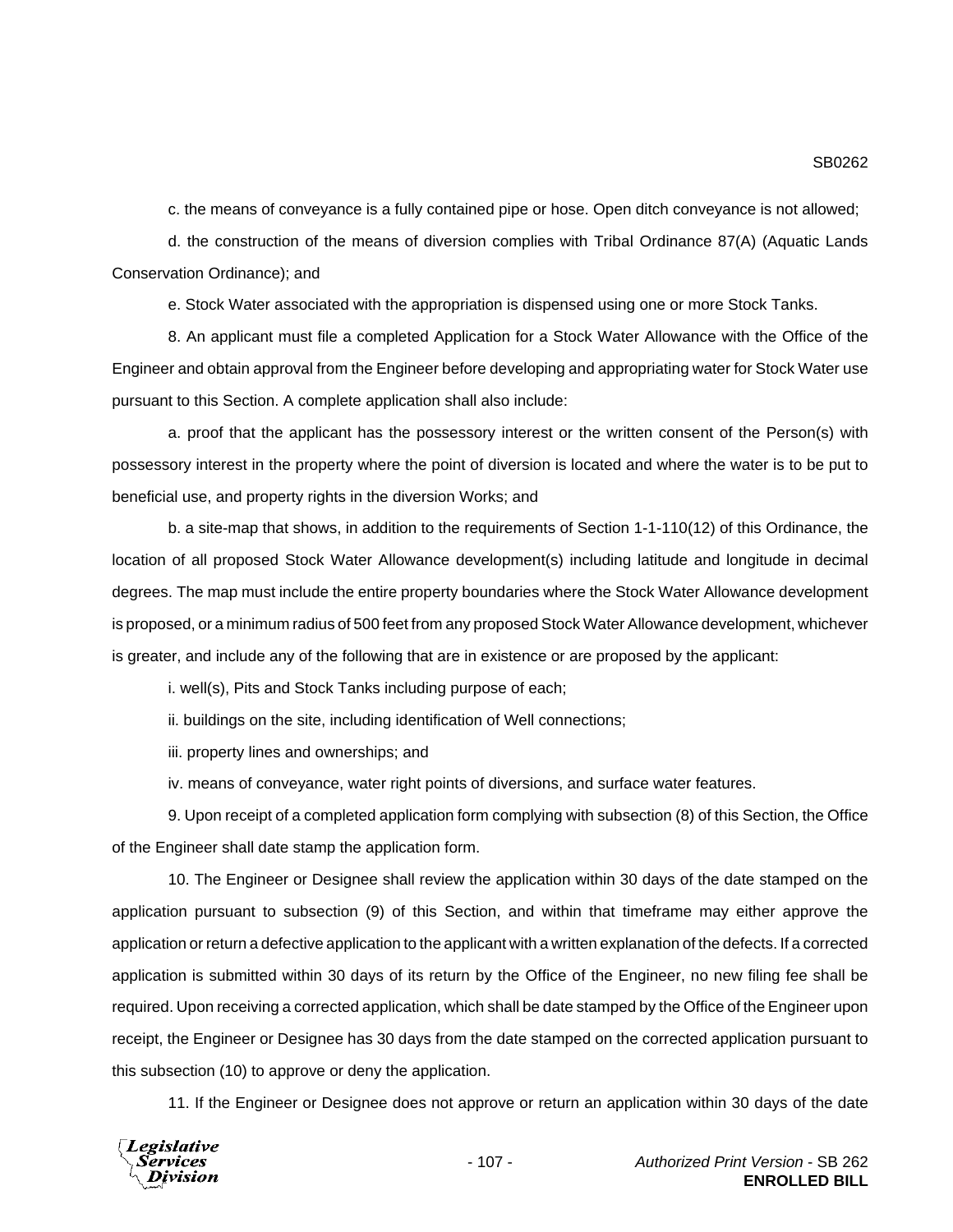stamped on the application pursuant to subsection (9) of this Section, the application shall be deemed approved. If the Engineer or Designee does not approve or deny a corrected application within 30 days of the date stamped on the application pursuant to subsection (10) of this Section, the application shall be deemed approved.

12. Once an applicant meets the requirements of subsections (5) through (9) of this Section, as applicable, and an application is approved by the Engineer or Designee under subsection (10) or (11) of this Section, the Office of the Engineer shall issue an authorization to develop a Stock Water Allowance. The authorization to develop a Stock Water Allowance entitles an Appropriator to construct the authorized type of Stock Water Allowance within, but not to exceed, one year of the date of approval.

13. An Appropriation Right for a Stock Water Allowance becomes valid and final when, within 120 days of completing the diversion Works and putting the water to beneficial use, an Appropriator files a Stock Water Allowance completion form accurately and completely. The completion form for a Stock Water Well Allowance must include a copy of the companion Well Log Report(s), and must identify the as-built attributes of any Well, Pit or Stock Tank constructed. If the as-built attributes are less than or equal to the size of the Allowance for which the applicant originally applied, a Certificate of Stock Water Allowance shall be issued for the as-built attributes. No Certificate of Stock Water Allowance may be issued if the as-built system exceeds the volumes or flow rates set forth in subsections (5), (6) or (7) of this Section, as applicable.

14. If an Appropriation Right for a Stock Water Allowance is revoked by the Board pursuant to the provisions of Section 3-1-112(3) of this Ordinance, or is determined to be abandoned pursuant to the provisions of Sections 2-1-111 and 2-1-112 of this Ordinance, or is voluntarily abandoned, the Appropriator shall, within 180 days of the revocation or voluntary abandonment, fill in and rehabilitate any Pits, Pit-dams, Constructed Ponds, or Reservoirs associated with the revoked or abandoned Appropriation Right for a Stock Water Allowance, and shall, within 180 days of the revocation or voluntary abandonment, seal any tanks or supply lines associated with the revoked or abandoned Appropriation Right for a Stock Water Allowance.

2-2-117. Appropriation Rights for Domestic Allowances for Homes and Businesses; process for application, review, and issuance.

1. Appropriation Rights for Domestic Allowances include Individual Domestic Allowances, Shared Domestic Allowances and Development Domestic Allowances. An Individual Domestic Allowance may be used only to serve an individual Home or Business. A Shared Domestic Allowance may be used only to serve no less than two and no more than three Homes and/or Businesses. A Development Domestic Allowance may be used

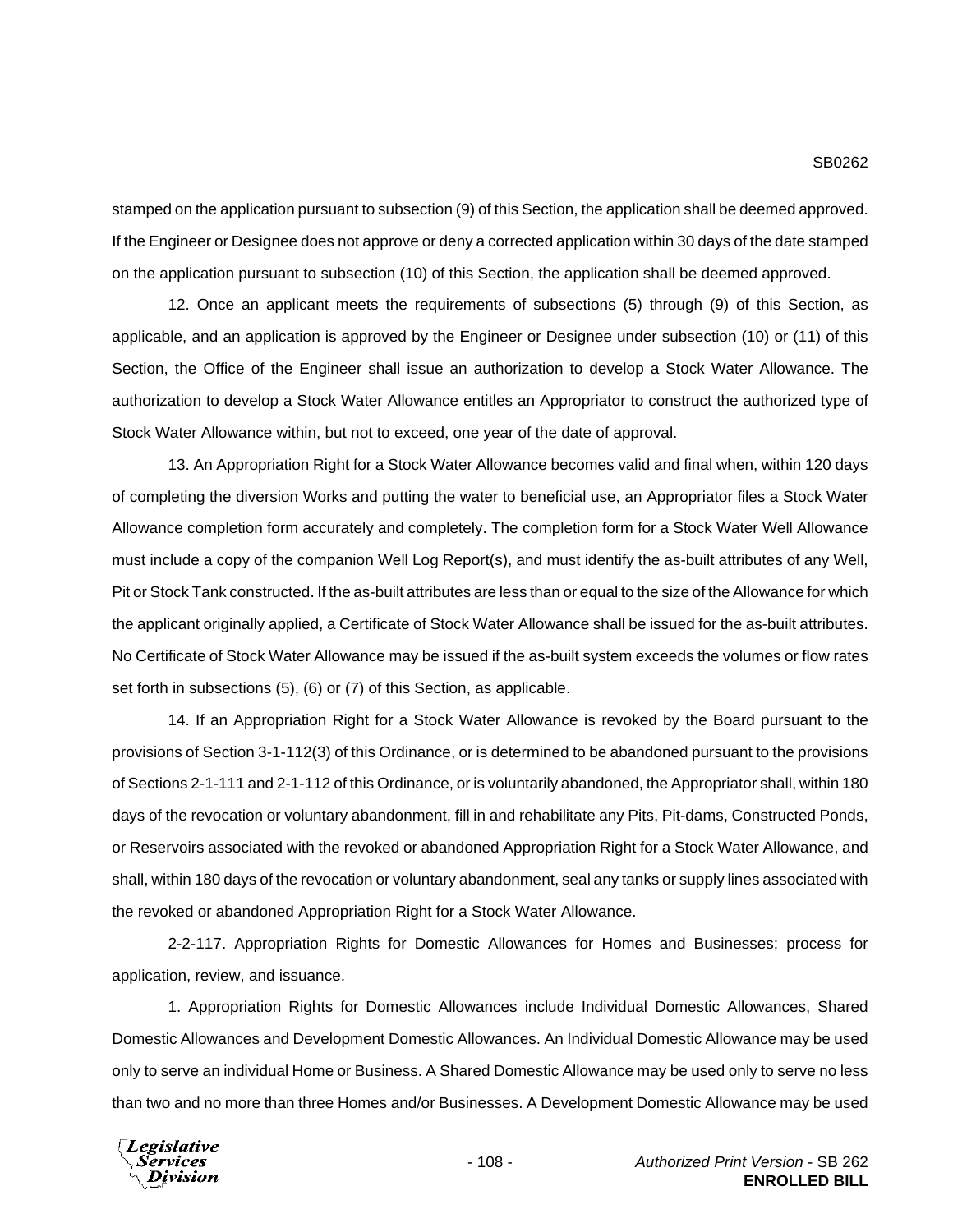SB0262

only to serve a Development.

2. A Domestic Allowance may be sourced from either Wells or Developed Springs.

3. A Domestic Allowance may not be used to fill or maintain Pits, Pit-Dams, Constructed Ponds, or Reservoirs.

4. Before appropriating water for Domestic Use for an Individual Domestic Allowance, approval from the Engineer is required. The Engineer may approve an Individual Domestic Allowance if:

a. the Well construction complies with the requirements of Section 1-1-111 of this Ordinance;

b. the maximum flow rate is 35 gallons per minute or less;

c. the maximum annual diverted volume is 2.4 acre-feet or less;

d. the means of diversion is a single Well or Developed Spring;

e. the Well is physically connected to and serves one and only one Home or Business;

f. the means of diversion includes Well Shaft Casing;

g. Stock Water use associated with the allowance is dispensed using Stock Tanks; and

h. the amount of land to be irrigated by the allowance is 0.7 acres or less.

5. Before appropriating water for a Shared Domestic Allowance, approval from the Engineer is required.

The Engineer may approve a Shared Domestic Allowance if:

a. the Well construction complies with the requirements of Section 1-1-111 of this Ordinance;

b. the maximum flow rate is 35 gallons per minute or less;

c. the maximum annual diverted volume is 2.4 acre-feet or less;

d. the means of diversion is a single Well or Developed Spring;

e. the Well is physically connected to not less than two and not more than three Homes and/or

Businesses that are not a Development;

f. the means of diversion includes Well Shaft Casing;

g. Stock Water use associated with the allowance is dispensed using Stock Tanks;

h. if the Well is connected to two homes and/or businesses, the amount of land to be irrigated with the allowances is 0.5 acres or less. If the well is connected to three Homes and/or Businesses, the amount of land to be irrigated by the allowance is 0.75 acres or less; and

i. the application includes a copy of the Shared Well Agreement signed by all parties.

6. Before appropriating water for a Development Domestic Allowance, approval from the Engineer is

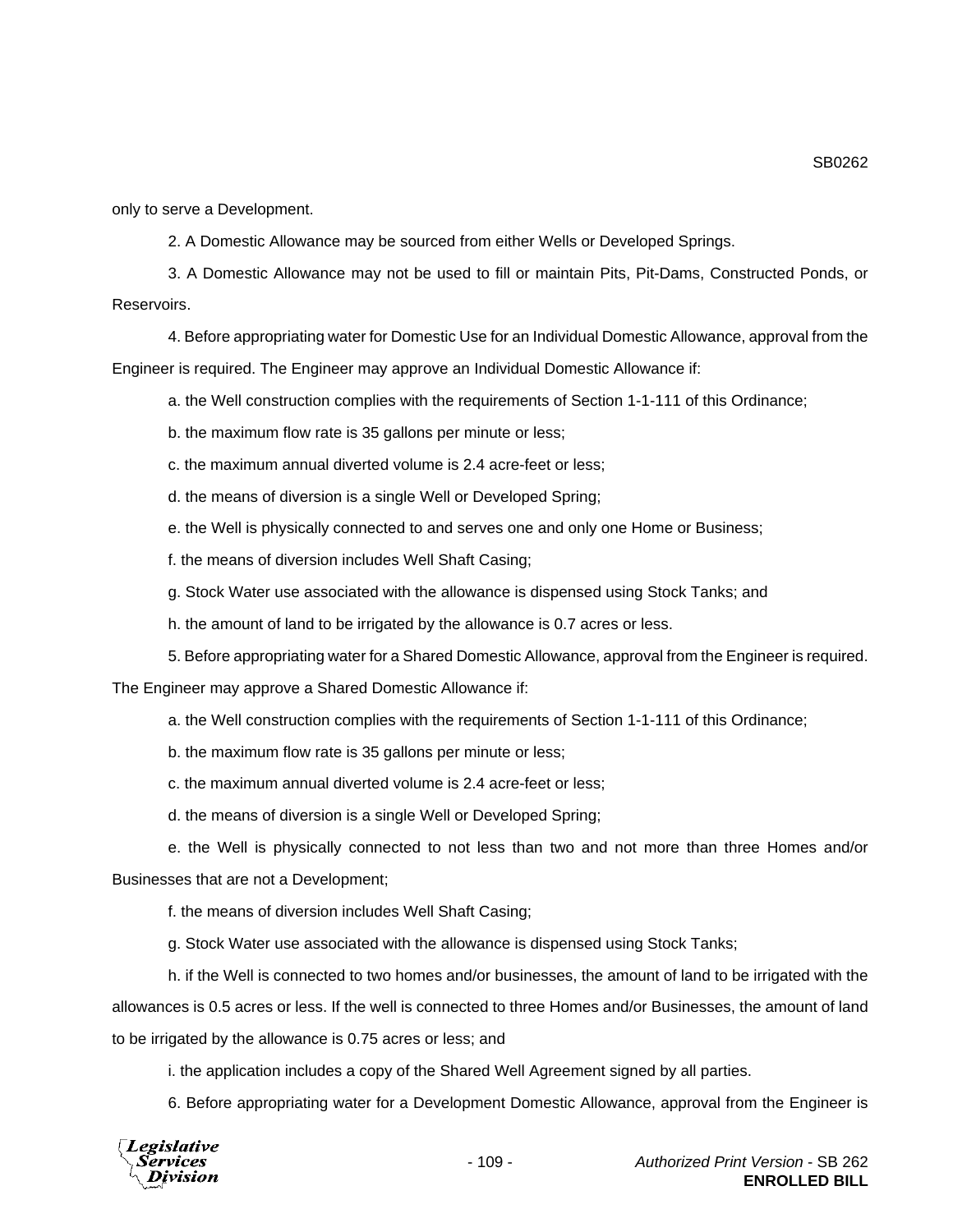SB0262

required. The Engineer may approve a Development Domestic Allowance if:

a. the Well construction complies with the requirements of Section 1-1-111 of this Ordinance;

b. the maximum flow rate from each Well or Developed Spring is 35 gallons per minute or less;

c. the combined maximum annual diverted volume from all wells and Developed Springs is 10 acre-feet or less;

d. Measurement devices approved by the Engineer and capable of recording cumulative volumes are installed on each Well or Developed Spring;

e. the means of diversion is one or more Wells and/or Developed Springs not to exceed one Well or Developed Spring per Home or Business within the Development;

f. the means of diversion includes Well Shaft Casing;

g. the allowance is physically connected to multiple Homes and/or Businesses that together constitute a Development;

h. Stock Water use associated with the allowance is dispensed using Stock Tanks;

i. the amount of land to be irrigated with the allowances is limited to 0.25 acres or less for each Home or Business within the Development;

j. the application includes a copy of any Shared Well Agreement(s) signed by all parties, if applicable;

k. the water supply requirements for all Homes and Businesses within the Development are satisfied by the allowance; and

l. the applicant includes a copy of the development plan, plat, or equivalent as required by the associated county government.

7. The owner(s) or operator(s) of a Development Domestic Allowance must submit a Development Domestic Allowance Water Measurement Report by March 31st of the year following the year covered by the report.

8. An applicant must file a completed Application for a Domestic Allowance and obtain approval from the Engineer before drilling any Well(s) or developing any spring(s) and putting water to use pursuant to this Section. A completed application shall also include:

a. proof that the applicant has a possessory interest or the written consent of the Person(s) with possessory interest in the property where the point of diversion is located and where the water is to be put to beneficial use, and property rights in the diversion Works; and

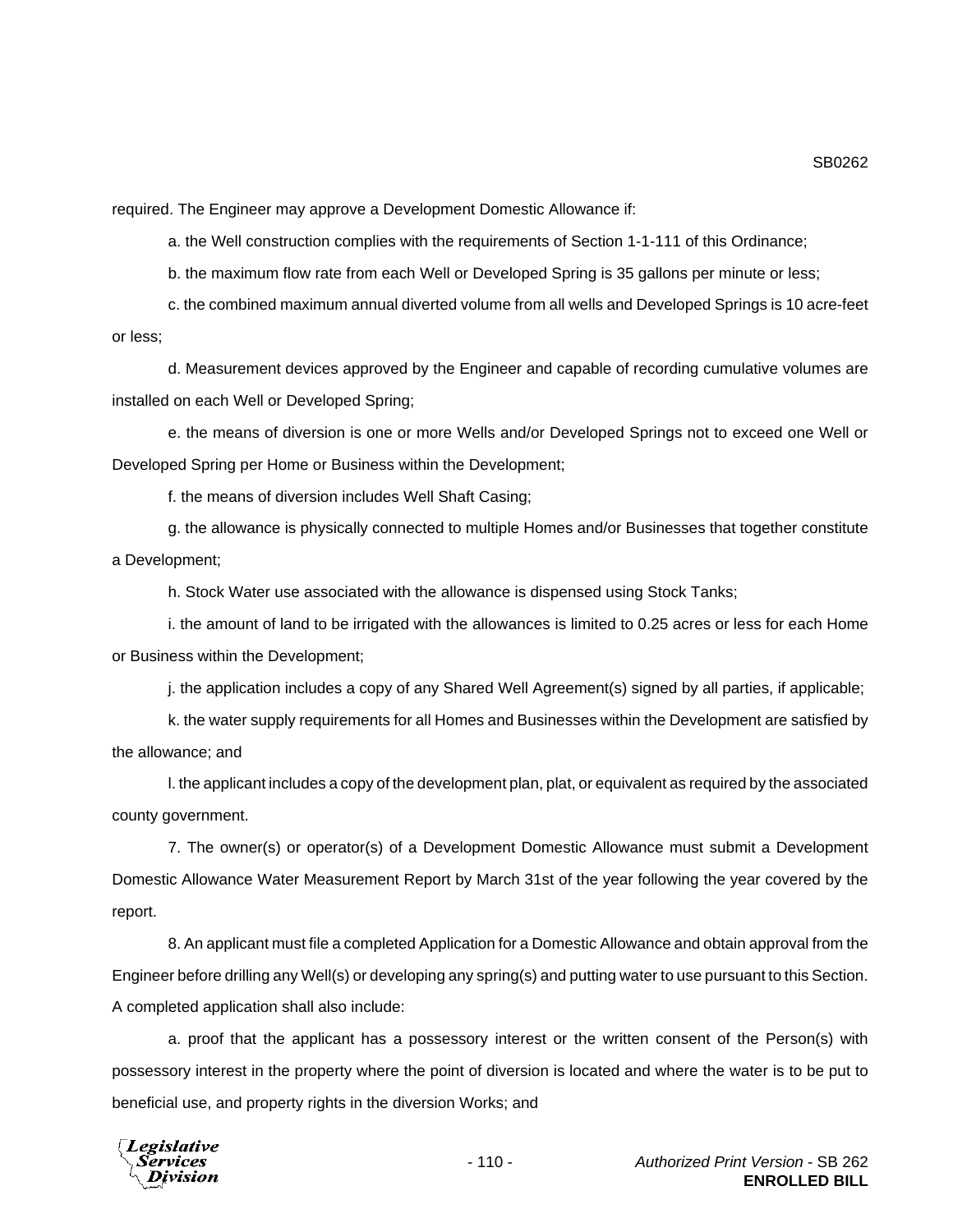b. a site-map that shows, in addition to the requirements of Section 1-1-110(12) of this Ordinance, the location of all proposed Wells and Developed Springs including latitude and longitude in decimal degrees. The map must include the entire property boundaries where the Well associated with the Domestic Allowance is proposed, or a minimum of 500 feet in radius around the proposed Well(s) or Developed Spring(s), whichever is greater, and include any existing or proposed by the applicant:

i. Well(s) and Stock Tanks, including purpose of each well;

ii. sewage facilities including septic tanks and drainfields;

iii. buildings on the site, including identification of Well connections;

iv. property lines and ownerships;

v. irrigated acres per lot or unit Well(s); and

vi. means of conveyance, water right points of diversions, and surface water features.

9. Upon receipt of a completed application form complying with subsection (8) of this Section, the Office of the Engineer shall date stamp the application form.

10. The Engineer or Designee shall review the application within 30 days of the date stamped on the application pursuant to subsection (9) of this Section, and within that timeframe may either approve the application or return a defective application to the applicant, together with a written explanation of the defects. If a corrected application is submitted within 30 days of its return by the Office of the Engineer, no new filing fee shall be required. Upon receiving a corrected application, which shall be date stamped by the Office of the Engineer upon receipt, the Engineer or Designee has 30 days from the date stamped on the corrected application pursuant to this subsection (10) to approve or deny the application.

11. If the Engineer or Designee does not approve or return an application within 30 days of the date stamped on the application pursuant to subsection (9) of this Section, the application shall be deemed approved. If the Engineer or Designee does not approve or deny a corrected application within 30 days of the date stamped on it pursuant to subsection (10) of this Section, the application shall be deemed approved.

12. Once an applicant meets the requirements of subsections (4), (5), or (6) of this Section, as applicable, as well as the requirements of subsection (8) of this Section, and an application is approved by the Engineer or Designee under subsection (10) or (11) of this Section, the Office of the Engineer shall issue an authorization to develop a Domestic Allowance. The authorization to develop a Domestic Allowance entitles an Appropriator to construct the authorized type of Domestic Allowance within, but not to exceed, one year of the date of approval.

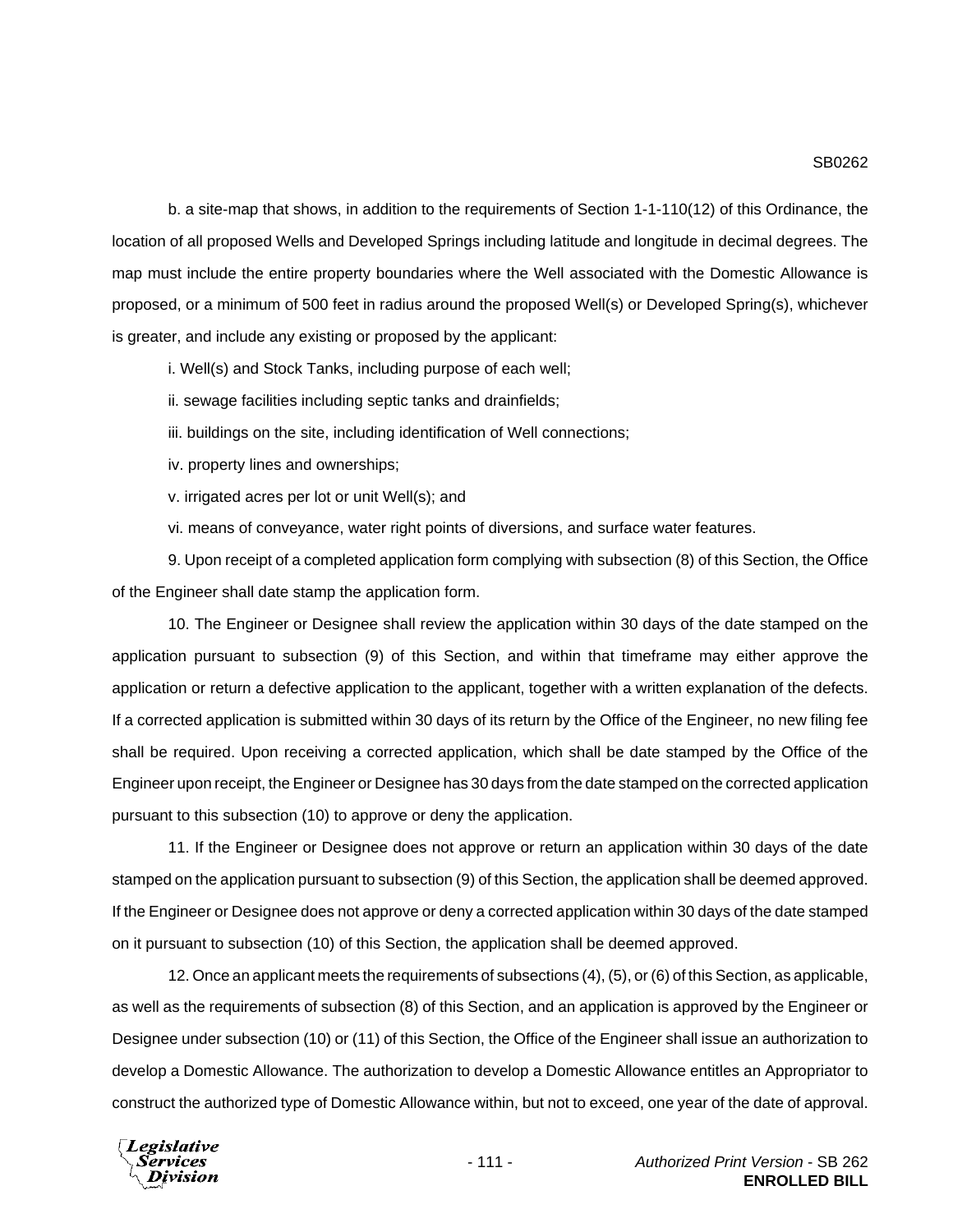## SB0262

13. An Appropriation Right for a Domestic Allowance becomes valid and final when, within 120 days of completing the Well(s) or Developed Spring(s) and putting the water to beneficial use, an Appropriator files a Domestic Allowance completion form accurately and completely. The completion form must also include a copy of the companion Well Log Report(s), and must identify the as-build attributes of any Well or Stock Tank constructed. If the as-built attributes are less than or equal to the size of the allowance for which the applicant originally applied, a Certificate of Domestic Allowance shall be issued for the as-built attributes. No Certificate of Domestic Allowance may be issued if the as-built system exceeds the volumes or flow rates set forth in subsections (4), (5) or (6) of this Section, as applicable.

14. If an Appropriation Right for a Domestic Allowance is revoked by the Board pursuant to the provisions of Section 3-1-112(3) of this Ordinance, or is determined to be abandoned pursuant to the provisions of Sections 2-1-111 and 2-1-112 of this Ordinance, or is voluntarily abandoned, the Appropriator shall, within 180 days of the revocation or voluntary abandonment, follow the well abandonment procedures, standards, and rules adopted by the board of water well contractors pursuant to 37-43-202, MCA, or any successor procedures, standards and rules that are promulgated in State law, for any Well associated with the revoked or abandoned Appropriation Right for a Domestic Allowance.

2-2-118. Process for development of new uses from Flathead System Compact Water.

1. Subject to the terms and conditions of the Compact, the Tribal Council or its delegate, or any Person with the written consent of the Tribal Council or its delegate, may apply to utilize Flathead System Compact Water for any beneficial use within the Reservation by submitting a correct and complete application to the Office of the Engineer.

2. A correct and complete application for a use of Flathead System Compact Water shall contain the following information:

a. the name of the applicant;

b. a description of the proposed purpose of use;

c. the point of diversion

d. the means of diversion

e. the place of use;

f. the flow rate, volume diverted, and volume consumed;

g. the means of conveyance;

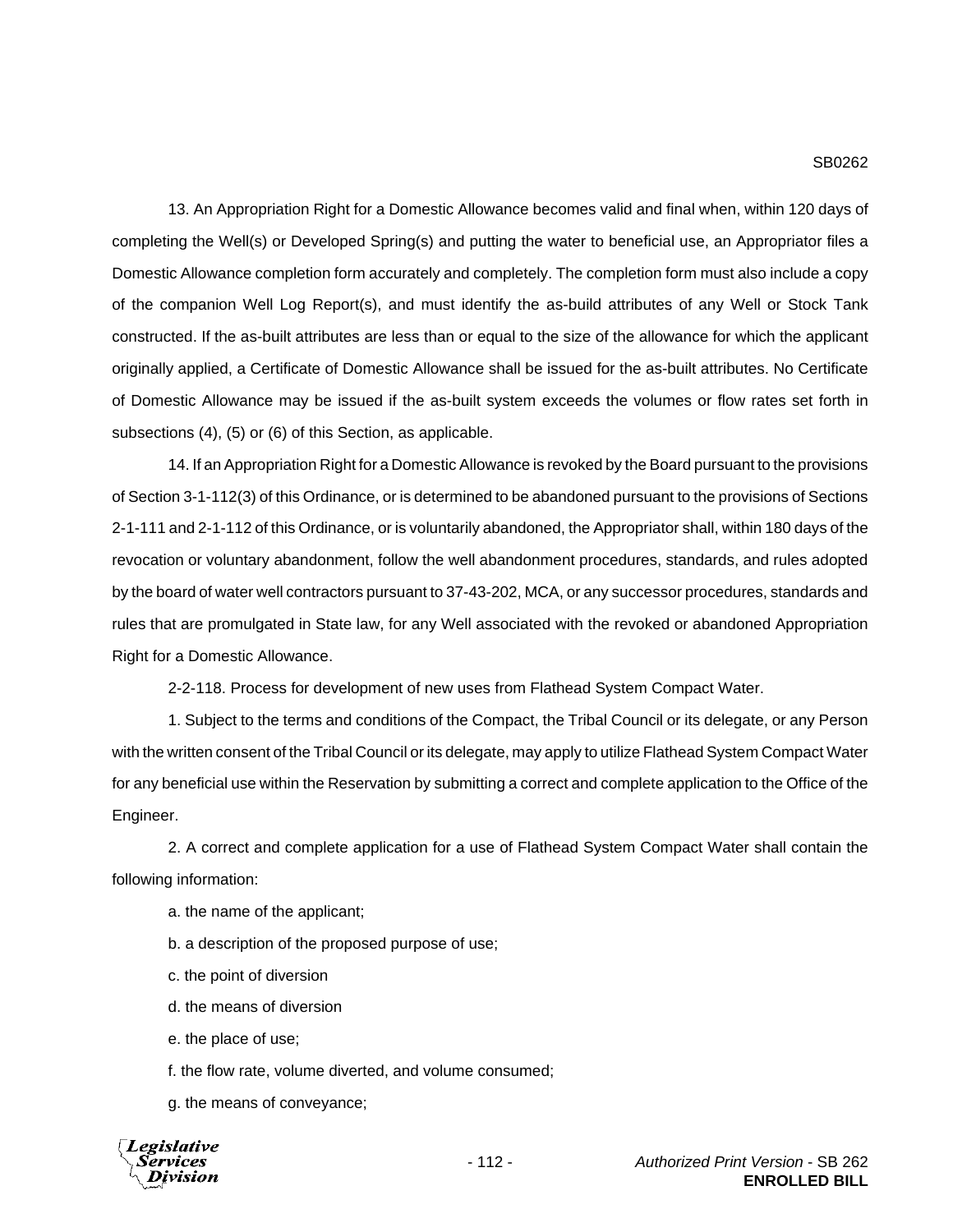h. the period of use;

i. the duration or term of the proposed use;

j. a project plan, including a proposed completion period and, if applicable, a list of water rights to be used in conjunction with or to be replaced by the proposed use of Flathead System Compact Water for which the application is being filed;

k. a map depicting all the features described in this subsection (2); and

l. if the applicant is not the Tribal Council or its delegate, written authorization from the Tribal Council or its delegate to submit the application.

3. Upon receipt of a completed application for the use of Flathead System Compact Water, the Office of the Engineer shall date stamp it.

4. Staff shall analyze the application for the use of Flathead System Compact Water within 180 days of the date stamped on the application pursuant to subsection (3) of this Section using the tools and techniques identified in Section 2-2-107(2) of this Ordinance to determine compliance with the criteria identified in Section 2-2-102(2)(b) through (f) of this Ordinance.

5. All information relied upon by Staff in analyzing an application pursuant to this Section shall be documented in the application file.

6. Staff, using information from the application as well as their own compilation of independent resources and analysis, shall draft a recommended decision with findings of fact and conclusions of law determining whether the application satisfies the criteria set forth in Section 2-2-102(2)(b) through (f) of this Ordinance.

7. If the recommended decision is to grant the application, a summary of the application and the recommended decision shall be publicly noticed by the Office of the Engineer once via legal notice in a newspaper of general circulation on the Reservation and shall be posted on the Board's website for a period of 45 days from the date the recommended decision is issued, during which time objections may be filed with the Engineer. If no objections are filed, or if all filed objections are withdrawn prior to being ruled upon, the application shall be granted by the Engineer within 10 days after expiration of the time for filing objections, or after the unconditional withdrawal of the last objection, whichever date is later.

8. If the recommended decision is to deny the application, the applicant may appeal the recommended decision to the Engineer pursuant to the provisions of Section 2-2-109 of this Ordinance.

9. If the recommended decision is to grant the application with conditions, the application shall be noticed



SB0262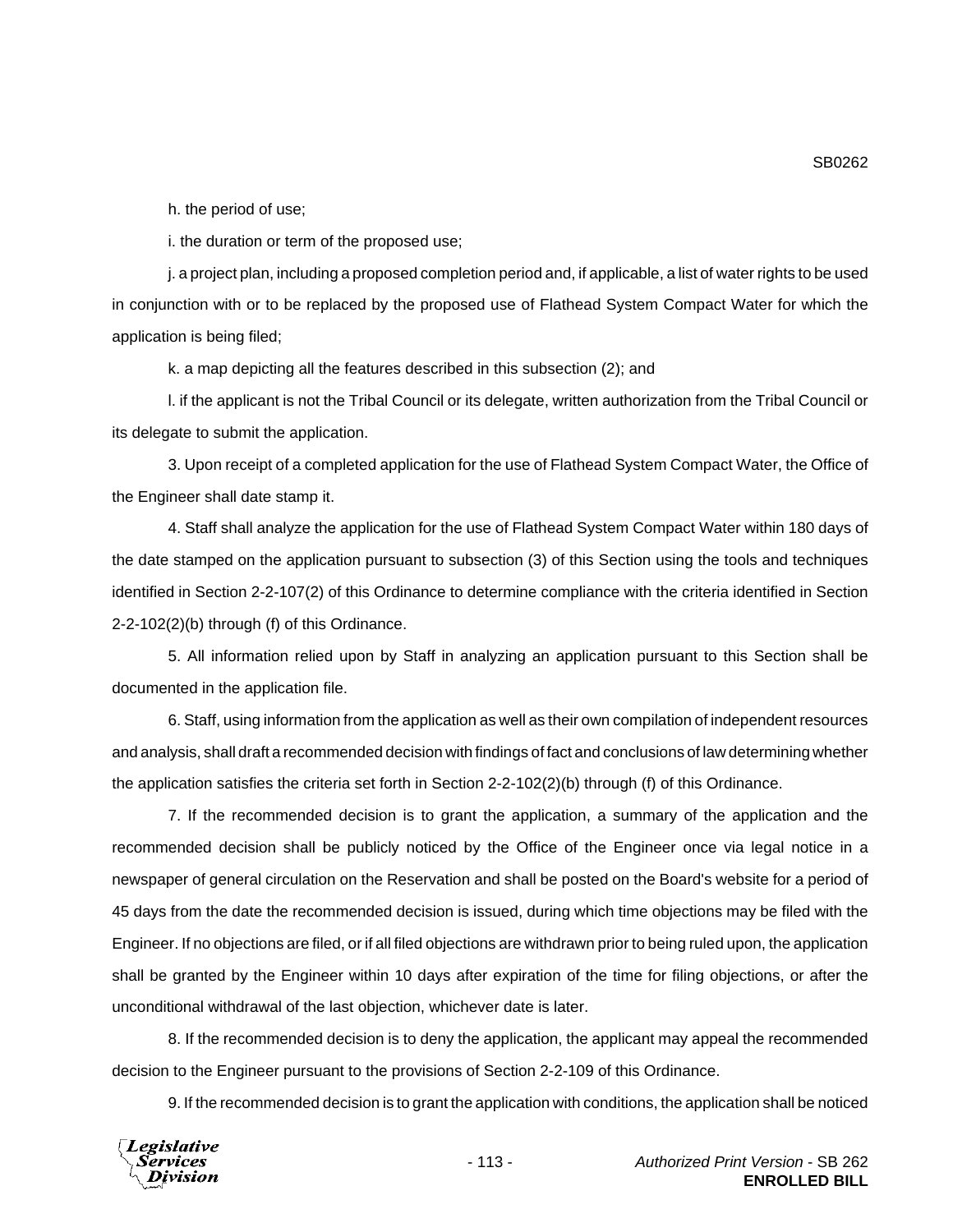## SB0262

to the public pursuant to the provisions of subsection (7) of this Section unless the applicant withdraws the application within 30 days of the issuance of the recommended decision or appeals the recommended decision to the Engineer pursuant to the provisions of Section 2-2-109 of this Ordinance. The application filing fee shall not be refunded upon withdrawal.

10. To be valid for processing, an objection to an application for the use of Flathead System Compact Water must assert and describe how the proposed development of Flathead System Compact Water fails to comply with one or more of the criteria set forth in Section 2-2-102(2)(b) through (f) of this Ordinance. Any such valid objection shall be resolved pursuant to the procedures set forth in Sections 2-2-110 through 2-2-112 of this Ordinance, provided however, that the burden of proof in the hearing before the Engineer or Designee shall be on the objector to prove by a preponderance of the evidence that the application fails to comply with one or more of the criteria set forth in Section 2-2-102(2)(b) through (f) of this Ordinance.

11. Unless an objection to the application is sustained, the application shall be granted within 10 days of expiration of the time to appeal the decision relating to any objection or after the exhaustion of the objector's last appeal, whichever date is later.

12. The priority date of any use of Flathead System Compact Water is the date of the Tribes' Flathead System Compact Water right as set forth in Article III.C.1.c of the Compact.

2-2-119. Appropriation Rights for Non-consumptive Geothermal Heating or Cooling Exchange Wells.

1. Appropriation Rights may be issued for non-consumptive geothermal heating or cooling exchange Wells with a maximum appropriation of 350 gallons a minute or less if all of the water extracted is returned without delay to the same source aquifer, if the distance between the extraction well and both the nearest existing well and any hydraulically connected surface waters is more than twice the distance between the extraction well and the Injection Well, and if all Well construction complies with the requirements of Section 1-1-111 of this Ordinance. Before appropriating water for a use described in this subsection (1), approval of the Engineer is required.

2. An applicant must file a completed application form and obtain approval from the Engineer before drilling any Well(s) or developing any spring(s) and putting water to use pursuant to this Section. A completed application shall also include:

a. proof that the applicant has the possessory interest or the written consent of the Person(s) with possessory interest in the property where the point of diversion is located and where the water is to be put to

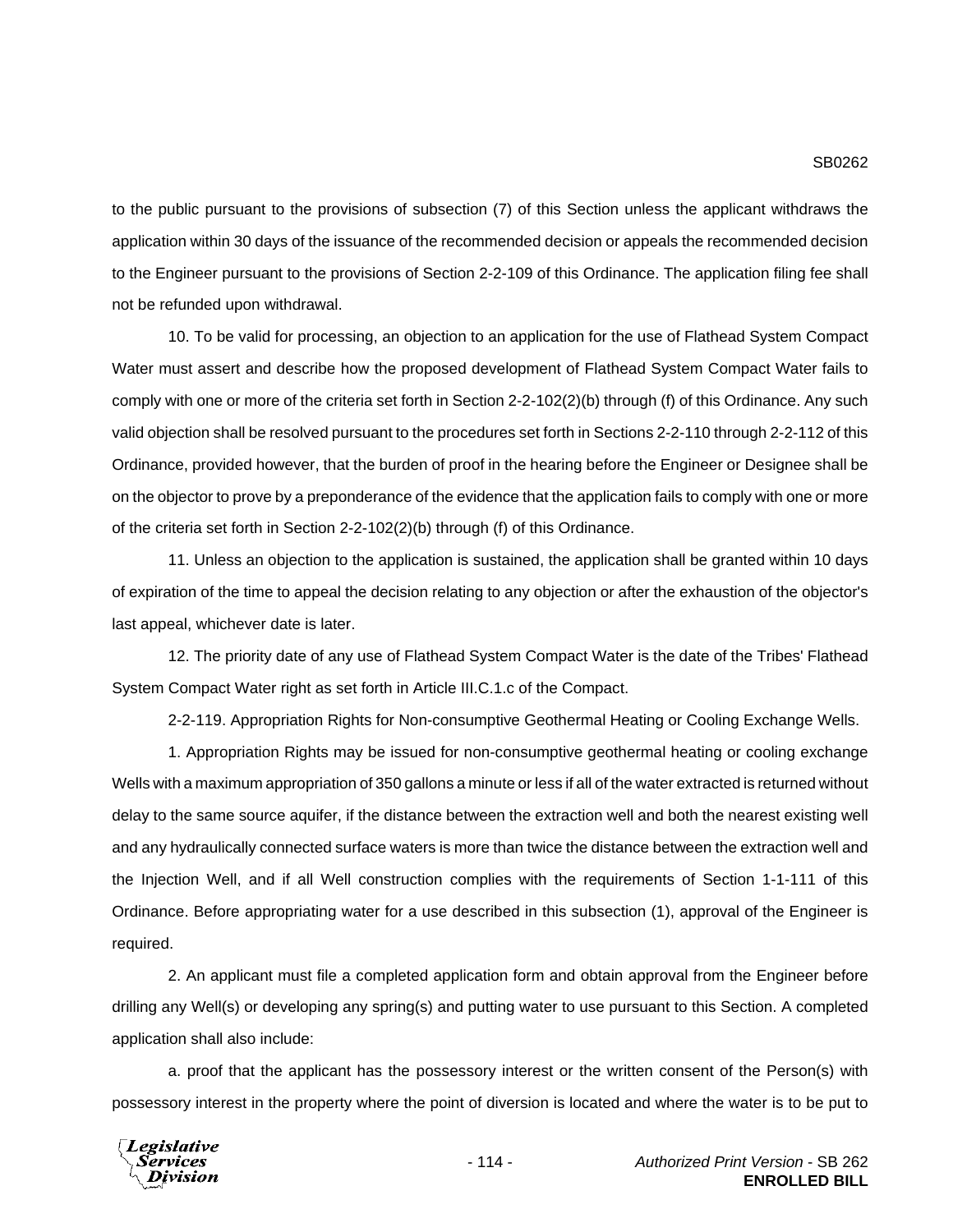beneficial use, and property rights in the diversion Works; and

b. a site-map showing the location of all proposed wells including latitude and longitude in decimal degrees. The map must also include the entire property boundaries where the Wells are proposed, or a minimum of 500 feet in radius around the proposed Well(s) or spring(s), whichever is greater, and include any of the following that exist or are proposed by the applicant:

i. well(s) including purpose of each well;

ii. sewage facilities including septic tanks and drainfields;

iii. buildings on the site, including identification of Well connections;

iv. property lines and ownerships;

v. irrigated acres per lot or unit well(s); and

vi. means of conveyance, water right points of diversions, and surface water features.

3. Upon receipt of a completed application form complying with subsection (2) of this Section, the Office of the Engineer shall date stamp the application form.

4. The Engineer or Designee shall review the application within 45 days of the date stamped on the application pursuant to subsection (3) of this Section, and within that timeframe may either approve the application or return a defective application to the applicant, together with a written explanation of the defects. If a corrected application is submitted within 30 days of its return by the Office of the Engineer, no new filing fee shall be required. Upon receiving a corrected application, which shall be date stamped by the Office of the Engineer upon receipt, the Engineer or Designee has 30 days from the date stamped on the corrected application pursuant to this subsection (4) to approve or deny the application.

5. If the Engineer or Designee does not approve or return an application within 45 days of the date stamped on the application pursuant to subsection (3) of this Section, the application shall be deemed approved. If the Engineer or Designee does not approve or deny a corrected application within 30 days of the date stamped on this application pursuant to subsection (4) of this Section, the application shall be deemed approved.

6. Once an applicant meets the requirements of subsection (1) of this Section and the application is approved pursuant to subsection (4) or (5) of this Section, as applicable, the Engineer shall issue an authorization to develop the Appropriation Right for a Heating/Cooling Exchange Well.

7. An Appropriation Right for a Heating/Cooling Exchange Well becomes valid and final when, within 120 days of completing the Well(s) or Developed Spring(s) and putting the water to beneficial use, an Appropriator



SB0262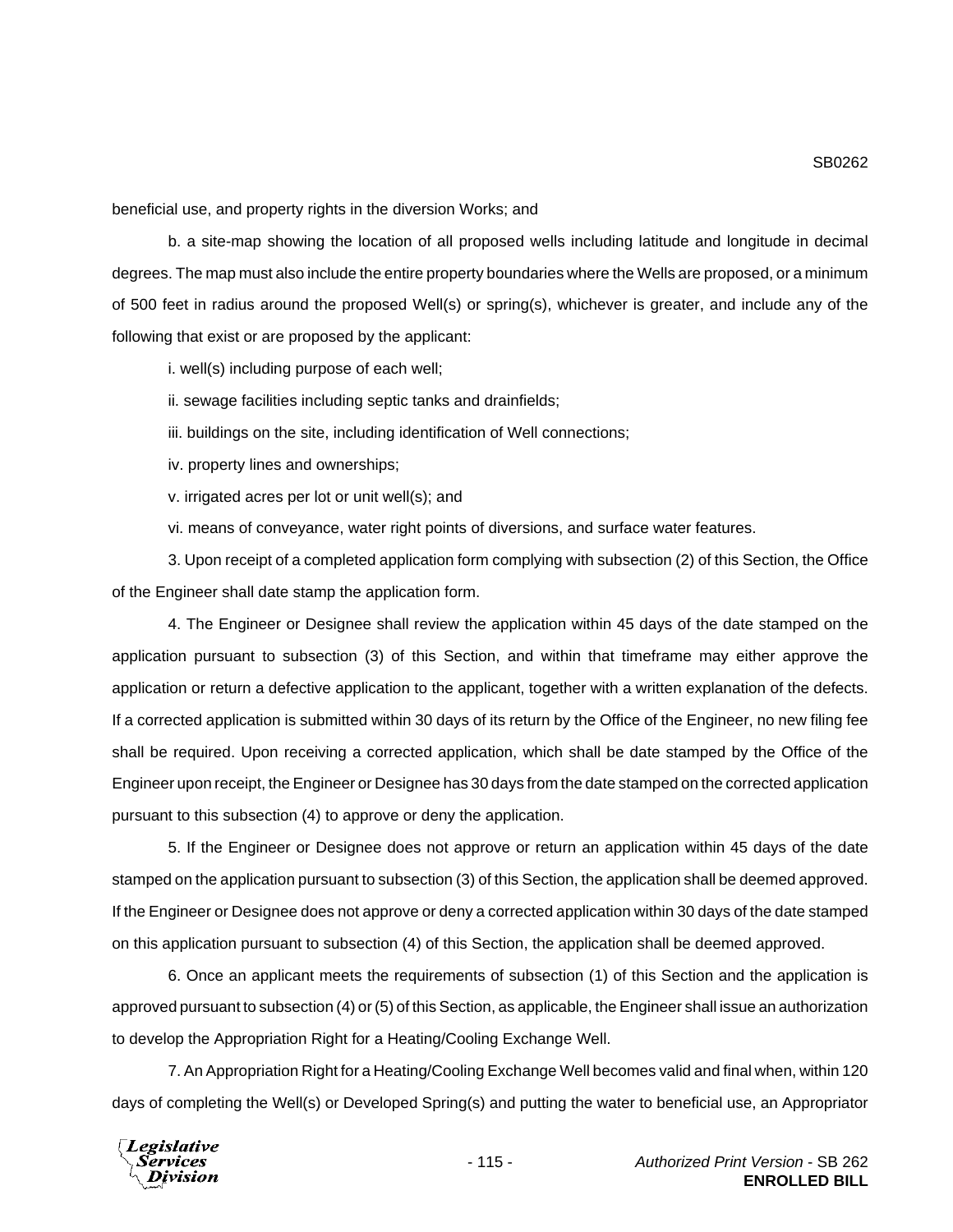files a Heating/Cooling Exchange completion form accurately and completely. The completion form must also include a copy of the companion Well Log Report(s) for the extraction Well and the Injection Well.

8. If an Appropriation Right for a Heating/Cooling Exchange Well is revoked by the Board pursuant to the provisions of Section 3-1-112(3) of this Ordinance, or is determined to be abandoned pursuant to the provisions of Sections 2-1-111 and 2-1-112 of this Ordinance, or is voluntarily abandoned, the Appropriator shall, within 180 days of the revocation or voluntary abandonment, follow the well abandonment procedures, standards, and rules adopted by the board of water well contractors pursuant to 37-43-202, MCA, or any successor procedures, standards and rules that are promulgated in State law, for any Well associated with the revoked or abandoned Appropriation Right for a Heating/Cooling Exchange Well.

2-2-120. Temporary Emergency Appropriations.

1. A Temporary Emergency Appropriation may be made without prior approval from the Board, but the use must cease immediately when the water is no longer required to meet the emergency.

2. A Temporary Emergency Appropriation does not include the use of water for the ordinary operation and maintenance of any trade or business, including but not limited to agricultural production.

3. Within 60 days after the cessation of a Temporary Emergency Appropriation, the Appropriator shall notify the Board of the use to which the water was put, the dates of use, and the estimated amount of water used.

4. Except as set forth in subsection (5) of this Section, a Temporary Emergency Appropriation may not include the use of Enclosed Storage.

5. When the Temporary Emergency Appropriation is made by a local governmental fire agency organized under Title 7, chapter 33, MCA, or applicable Tribal law, and the Temporary Emergency Appropriation is used only for emergency fire protection, the Temporary Emergency Appropriation may include enclosed storage.

2-2-121. Short-term use of a portion of the Tribal Water Right for road construction or dust abatement. The Tribes, or a Person with the written consent of the Tribes, may use a portion of the Tribal Water Right for road construction or dust abatement purposes, without the prior approval of the Board, subject to the following provisions:

1. For uses of 20,000 gallons or less per day from a single source of supply, no notice is required;

2. For uses greater than 20,000 gallons per day and less than 60,000 gallons per day from a single source of supply, a notice must be posted at the site of the diversion or withdrawal for the entire period during which water is being diverted or withdrawn. The notice posted shall be clearly legible and visible and provide the

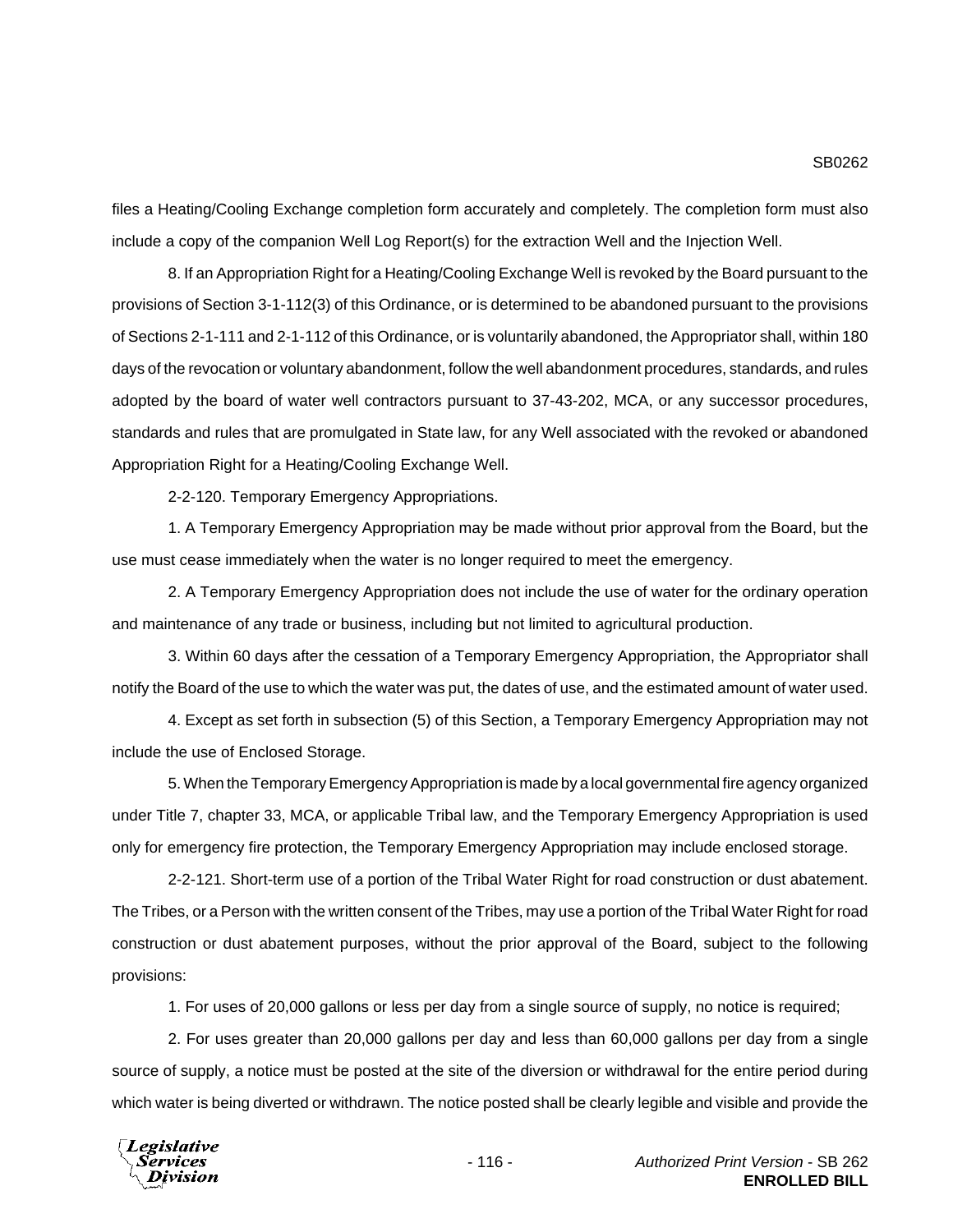following information:

- a. source of water;
- b. purpose of use;
- c. starting and ending date of diversion;
- d. place of use;
- e. diversion flow rate;
- f. maximum volume of water to be diverted or withdrawn per day; and
- g. name and contact information for the user of the water and for the Board.

3. For uses greater than 60,000 gallons per day from a single source of supply, the Board must be notified at least 10 days but not more than 45 days in advance of the initial use of the water. Notice must be posted at the site of the diversion or withdrawal, as provided in subsection (2) of this Section. Notification to the Board must provide the following information:

- a. source of water;
- b. legal description of the point of diversion or withdrawal;
- c. place of use;
- d. map showing preceding three items;
- e. purpose of use;
- f. starting and ending date of use;
- g. diversion flow rate;
- h. maximum volume of water to be diverted or withdrawn per day; and
- i. name and contact information for the user.

4. The diversion or withdrawal of water pursuant to this Section shall not adversely affect any legal use of water in existence as of the date of the diversion or withdrawal; and

5. If notified that the diversion or withdrawal of water pursuant to this Section is adversely affecting any legal use of water in existence as of the date of the diversion or withdrawal, the user will immediately cease diversion or withdrawal from that source of supply. To resume the diversion or withdrawal, the user may move the diversion or withdrawal to another source of supply, or may satisfy the Board and the holder(s) of the affected legal use(s) of water in existence as of the date of the diversion or withdrawal that use will not cause adverse effects.



SB0262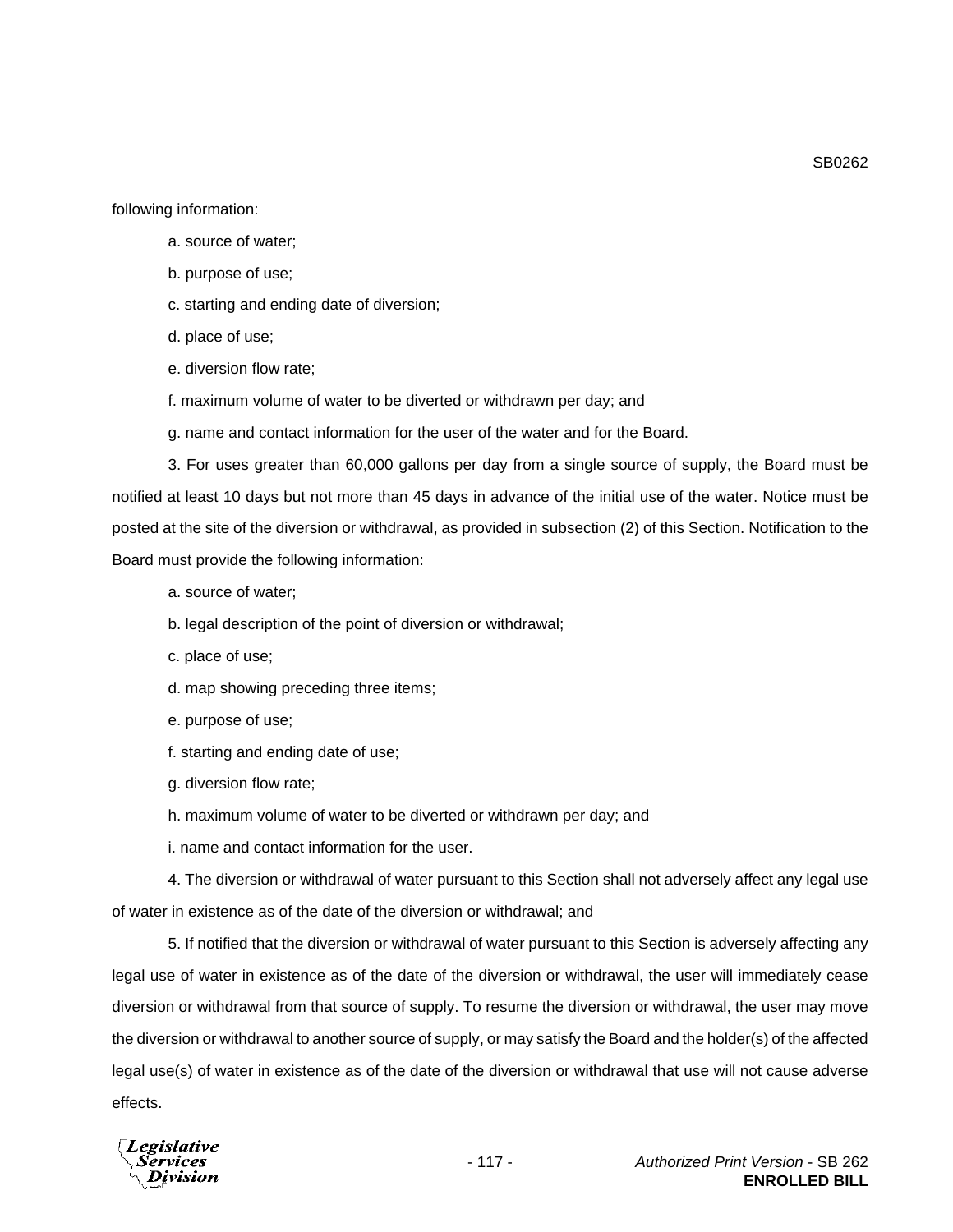SB0262

2-2-122. Short-term use of an appropriation right that is not part of the Tribal Water Right for road construction or dust abatement.

1. An Appropriator may lease, for a term not to exceed 90 days, all or part of an Appropriation Right or Existing Use that is not part of the Tribal Water Right for road construction or dust abatement without the prior approval of the Board, subject to the requirements of this Section. The lease agreement must include the following information:

a. the name and address of the lessee;

- b. the name of the owner of the Appropriation Right or Existing Use;
- c. the number of the Appropriation Right or Existing Use;
- d. the purpose of use of water for which the lease is being made;
- e. the source of water to be appropriated;
- f. the starting and ending date of the proposed use of water;
- g. the proposed point of diversion;
- h. the proposed place of use;
- i. the diversion flow rate and volume of water to be used during the period of use; and

j. a description of how the prior use of water will be reduced to accommodate the temporary change of use of the Appropriation Right or Existing Use, including the number and location of acres to be removed from irrigation, if applicable.

2. A short-term lease of an Appropriation Right or Existing Use under this Section may not exceed 60,000 gallons a day or the amount of the Appropriation Right or Existing Use, whichever is less. Any combination of short-term leases cannot exceed 120,000 gallons a day for one project.

3. Except as provided in subsection (7) of this Section, the following information must be submitted to the Board at least 2 days prior to the use of water by a lessee under this Section:

a. a copy of the Publication notice or copies of the individual notice required under subsection (4) of this Section;

b. a copy of the lease agreement; and

c. for a combination of short-term leases greater than 60,000 gallons a day for one project, an analysis by the lessee of any potential adverse effects and a description of planned actions to mitigate any potential adverse effects to Appropriators in the area of the proposed point of diversion.

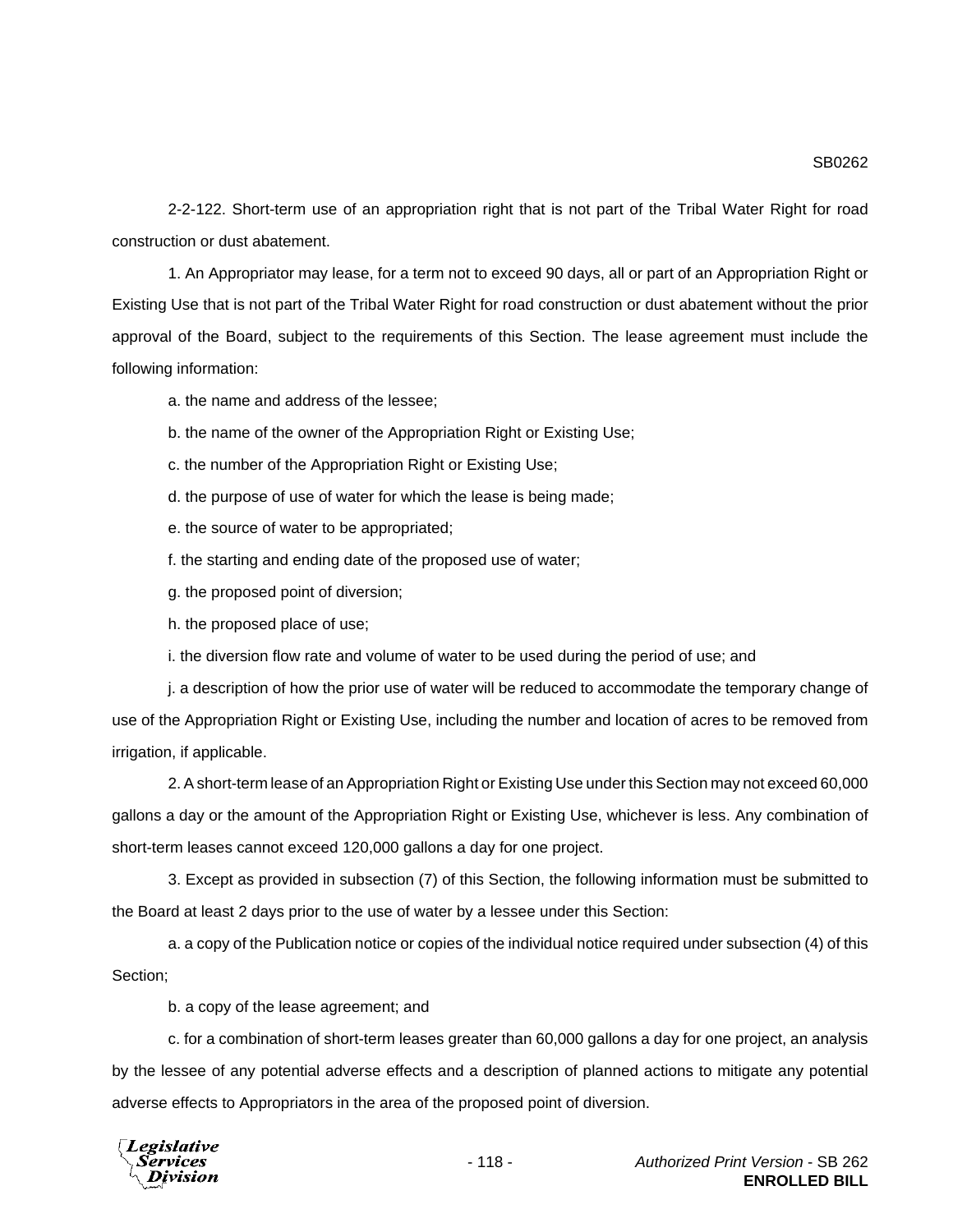4. Except as provided in subsection (7) of this Section, the lessee of an Appropriation Right or Existing Use under this section shall, 30 days prior to the use of the water, publish a notice of the proposed use of water once in a newspaper of general circulation in the area of the diversion or mail individual notice to potentially affected Appropriators in the area of the proposed point of diversion. The published notice or the individual notice must contain the information listed in subsections  $(1)(a)$  through  $(1)(i)$  and  $(3)(c)$  of this Section.

5. Complaints regarding temporary use

a. an Appropriator, whether the water right is prior or subsequent in priority to the short-term lease acquired by a Person under this Section, who cannot satisfy in full the Appropriator's right during the time that the short-term lessee is diverting water, may make a complaint to the Engineer pursuant to Section 3-1-102 of this Ordinance and cause the short-term lessee's diversion to be discontinued.

b. the diversion is discontinued until the complaining Appropriator's water right is satisfied or until the lessee establishes to the Engineer that the discontinuance has had no effect on the complaining Appropriator's water right. Upon establishment that discontinuance has not had an effect, the Engineer shall enter an order allowing the diversion to continue.

6. This Section does not limit the remedies available to an Appropriator to enjoin or to seek damages from a Person appropriating water under this Section.

7. a. a consolidated city-county or a county or an incorporated city or town is not subject to the requirements of subsections (3)(a) and (4) of this Section when conducting dust abatement that was not scheduled or contracted for 30 days or more prior to the use of the water.

b. a consolidated city-county or a county or an incorporated city or town that does not publish notice as provided in subsection (4) of this Section shall post a copy of the lease agreement at the point of diversion at least 24 hours prior to and during the time that water is diverted.

2-2-123. Wetland Protective Appropriation Rights.

1. Pursuant to the provisions of Sections 2-2-101 et seq. of this Ordinance, a Wetland Protective Appropriation Right for a Natural Wetland or Restored Natural Wetland may be issued, subject to the following limitations:

a. except as authorized by Appropriation Rights issued pursuant to Section 1-1-107(1)(k) of this Ordinance, irrigation return flows may not be used as a source for an Appropriation Right issued pursuant to this Section.

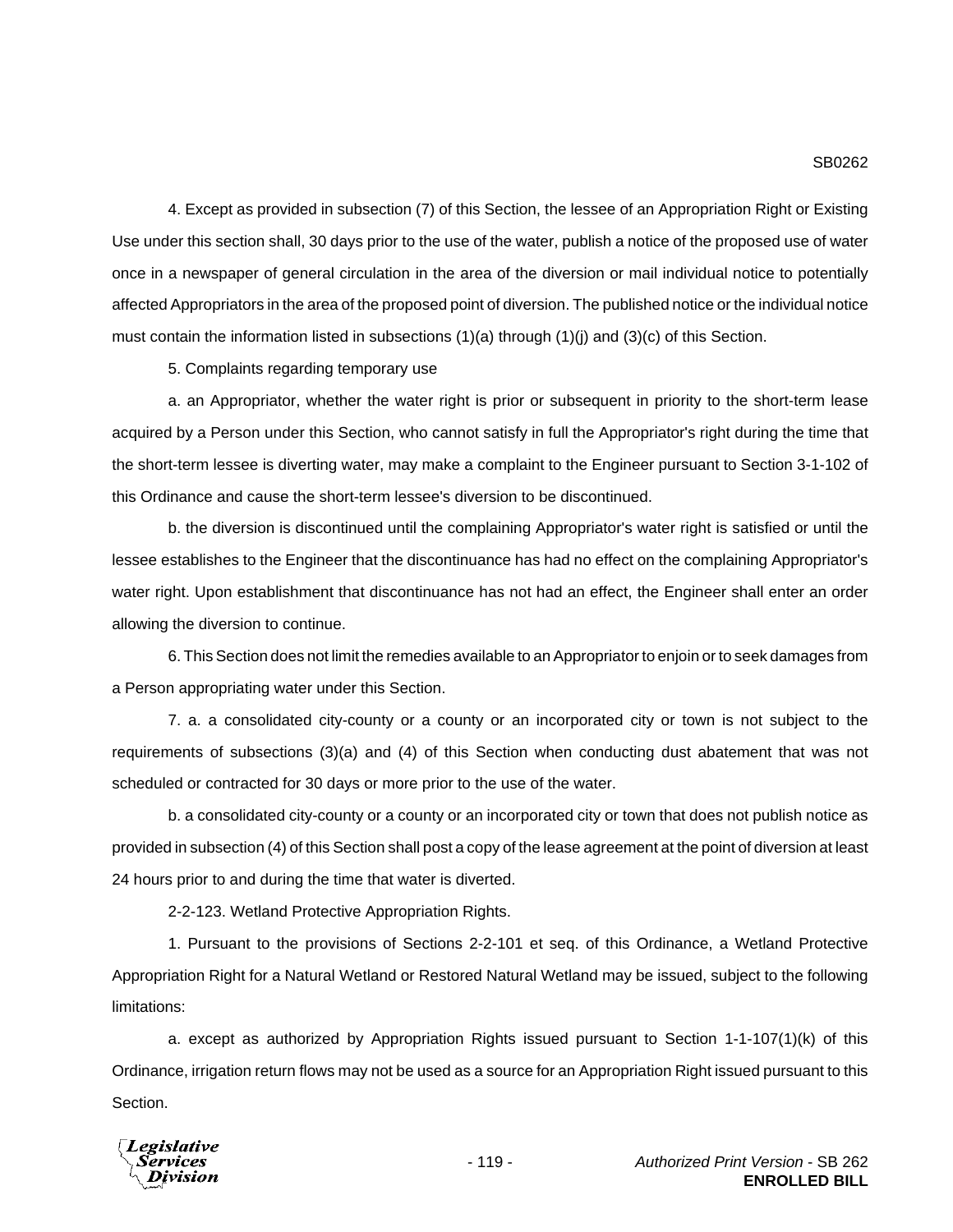b. No Wetland Protective Appropriation Right shall be issued for any Wetland using Pits, Pit-dams, or Constructed Ponds.

c. No Wetland Protective Appropriation Right shall be issued for any Wetland occurring solely as a result of seepage from irrigation reservoirs, canals, laterals or ditches.

d. No Wetland Protective Appropriation Right shall be used for any other purpose and shall not be changed to another purpose.

2. Wetlands eligible for Wetlands Protective Appropriation Rights are:

a. Those Wetlands identified on the map of Wetlands eligible for Wetlands Protective Appropriations Rights (available from the Office of the Engineer); or

b. Those Wetlands not identified on the Map if:

i. the proposed use is a Restored Natural Wetland;

ii. the applicant provides a site-specific Wetlands delineation, using any delineation method approved by the Engineer, that includes:

(1) the total number of acres and a detailed map showing the proposed boundary of the Wetland for which the Wetland Protective Appropriation Right is being applied; and

(2) an identification of the Wetlands delineation method used, along with supporting field data.

2-2-124. Wetland Quantified Appropriation Rights.

1. Pursuant to the provisions of Sections 2-2-101 et seq. of this Ordinance, an Appropriations Right or Change in Use authorization to divert, impound, or withdraw surface water or Groundwater for a Wetland purpose may be issued.

2. All Wetlands that utilize man-made diversions, impoundments, withdrawals, excavations, or other artificial means for the purposes of Appropriation for either all or a portion of a Wetland water supply in excess of a Natural Wetland water supply or Restored Natural Wetland water supply shall obtain, in advance of Appropriation, an Appropriation Right or Change in Use authorization for that Wetland purpose.

3. In addition to the information required by Sections 1-1-110 and 2-2-104 of this Ordinance, an application for an Appropriation Right or Change in Use authorization pursuant to this section shall include the following information:

a. A delineation of pre-project existing Wetlands and post-project Wetlands using a Wetland delineation method approved by the Engineer. The delineation shall describe the following pre-project and post-project

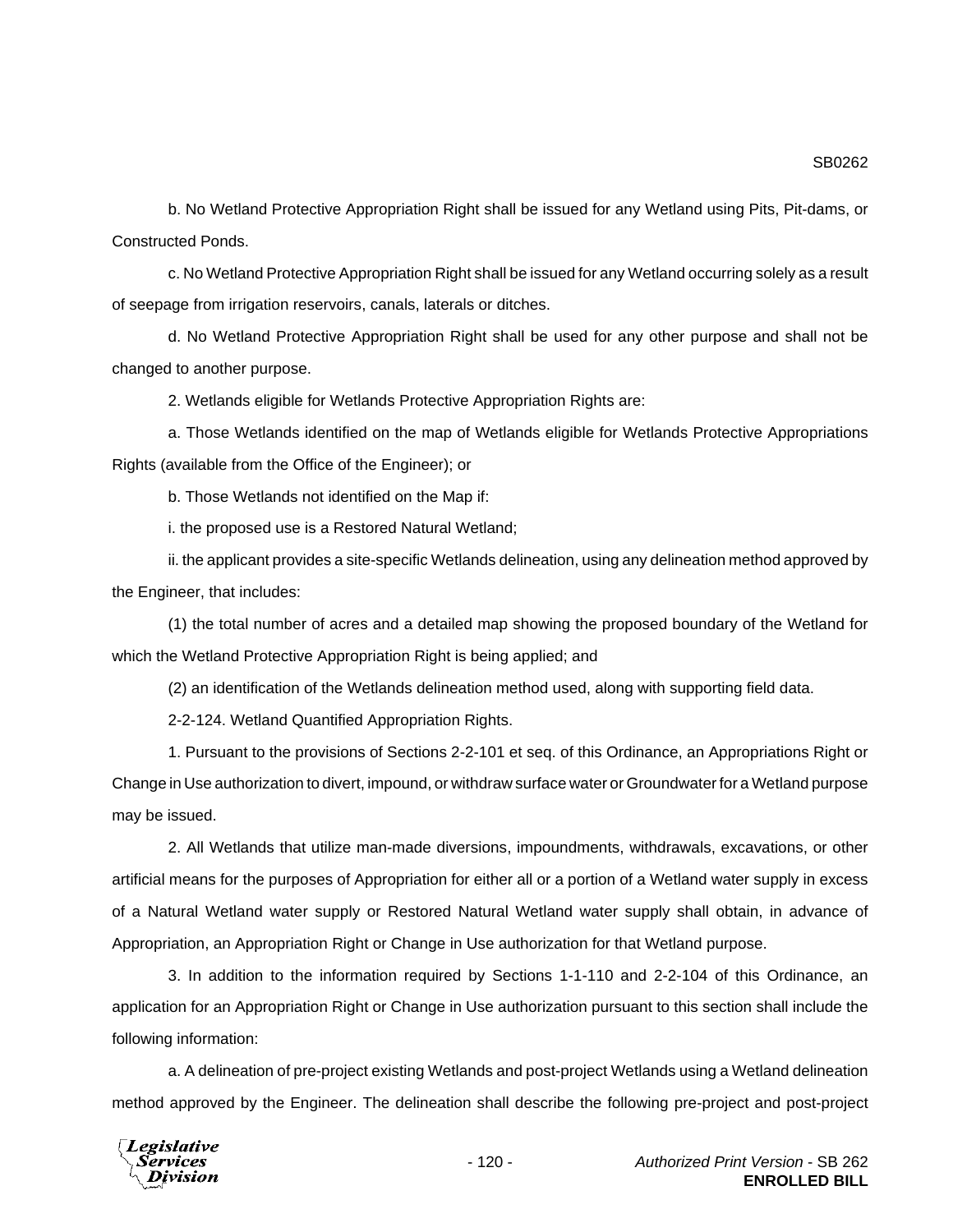i. the outer Wetland boundary and area in acres;

ii. the boundaries of permanently inundated areas, depth in feet, and area in acres;

iii. the boundaries of seasonally inundated areas, period of inundation, depth in feet, and area in acres;

iv. the boundaries of permanently saturated areas and area in acres;

v. the boundaries of seasonally saturated areas, period of saturation, and area in acres; and

vi. Wetland vegetation boundaries and area in acres.

b. The location and description of the manmade diversions, impoundments; withdrawals, excavations, or other artificial means for the purposes of Appropriation;

c. The flow rate and volume of water to be appropriated in monthly time steps; however, the Office of the Engineer may require a more frequent quantification time step;

d. The consumptive volume for each Wetland attribute delineated pursuant to Section 2-2-124(a) of this Ordinance in monthly time steps; however, the Office of the Engineer may require a more frequent quantification time step;

e. non-consumed water, including flow rate and volume estimates, and a description of return flows and their eventual destination and timing; and

f. the volume of Natural Wetland water supply, if applicable, in monthly time steps.

2-2-125. Notice of Trust Status Conversion for Lands with Appurtenant Water Rights Arising Under State Law Acquired by the Tribes. As provided for by the Compact, Article III.H, the following process shall be used to notify the Water Management Board of the transfer of Tribally-owned fee land to trust status:

1. Starting upon the Effective Date of the Compact, the Tribes may file a Trust Transfer form with the Board for any lands acquired by the Tribes with appurtenant Water Rights Arising Under State Law that have been taken into trust by the United States on behalf of the Tribes.

2. A copy of the deed transferring the fee land to trust status shall be attached to the form.

2-2-126. Water Management Board Adjustment of Priority Date Pursuant to Compact. Upon submission of a Trust Transfer form by the Tribes, the priority date of any Water Rights Arising Under State Law appurtenant to land identified on the Trust Transfer form shall be adjusted by the Water Management Board to July 16, 1855. The Board shall cause the adjusted priority date to be entered into the Reservation water rights database identified in Section 1-1-108 of this Ordinance.



SB0262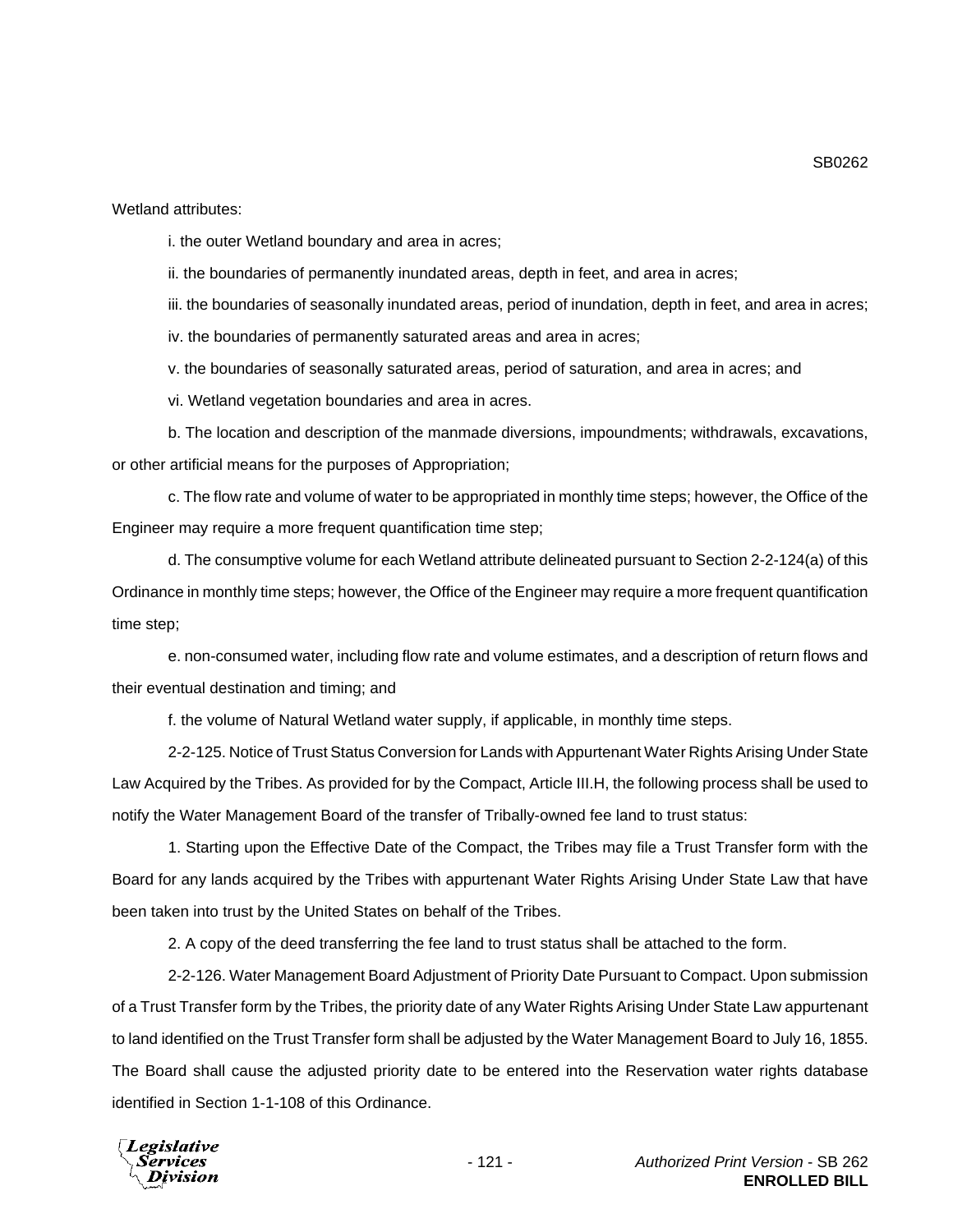2-2-127. Tribal Utilization of Water Right with Adjusted Priority Date. Any water right whose priority date

SB0262

is adjusted pursuant to Section 2-2-126 of this Ordinance shall be subject to the following use conditions:

1. The water right must be used as historically used; or

2. Changes to the water right must be made pursuant to the provisions set for the in Article IV.B.4 of the Compact and Section 2-2-101 et seq. of this Law of Administration.

2-2-128. Public Water Supply Reporting Requirements

1. The following shall comply with the reporting requirements set forth in subsection (2) of this Section:

a. any new Public Water Supply System approved pursuant to this Ordinance;

b. any Public Water Supply System in existence prior to the effective date of this Ordinance whose authorized use is expanded pursuant to this Ordinance.

2. On an annual basis, any entity responsible for the operation of a Public Water Supply System identified in subsection (1) of this Section shall report to the Office of the Engineer the total volume by month of pumping or diversion of the Public Water Supply System.

## Chapter III Enforcement

3-1-101. Scope

1. The enforcement powers set forth in this Chapter apply to the resolution of disputes between Appropriators who are not served by the Flathead Indian Irrigation Project, or between any Appropriators who are not served by the FIIP and any water user(s) or holders of Existing Rights, if any, whose use of water is served by the FIIP. Disputes exclusively between or among users whose water is delivered by the FIIP shall remain subject to the oversight of the Project Operator and the Enforcement provisions of this Ordinance shall not apply. The powers and duties set forth in this Chapter, as they extend to uses of the Tribal Water Right within the FIIP, extend only to the resolution of disputes concerning the delivery of water to FIIP diversion facilities and shall not extend to the administration of that water in FIIP facilities or on lands served by the FIIP, which shall remain subject to the oversight of the Project Operator.

2. Nothing in this Chapter, or in the Ordinance, is intended to preclude a water user from working informally with other water users, any Water Commissioner appointed pursuant to Section 3-1-114 of this Ordinance, or the Engineer, to resolve disputes or real-time water operation issues without recourse to the provisions of this Chapter. A synopsis of all such resolutions between a water user and any Water Commissioner or the Engineer shall be reduced to writing, and dated, a copy of which shall be kept in the Office of the Engineer

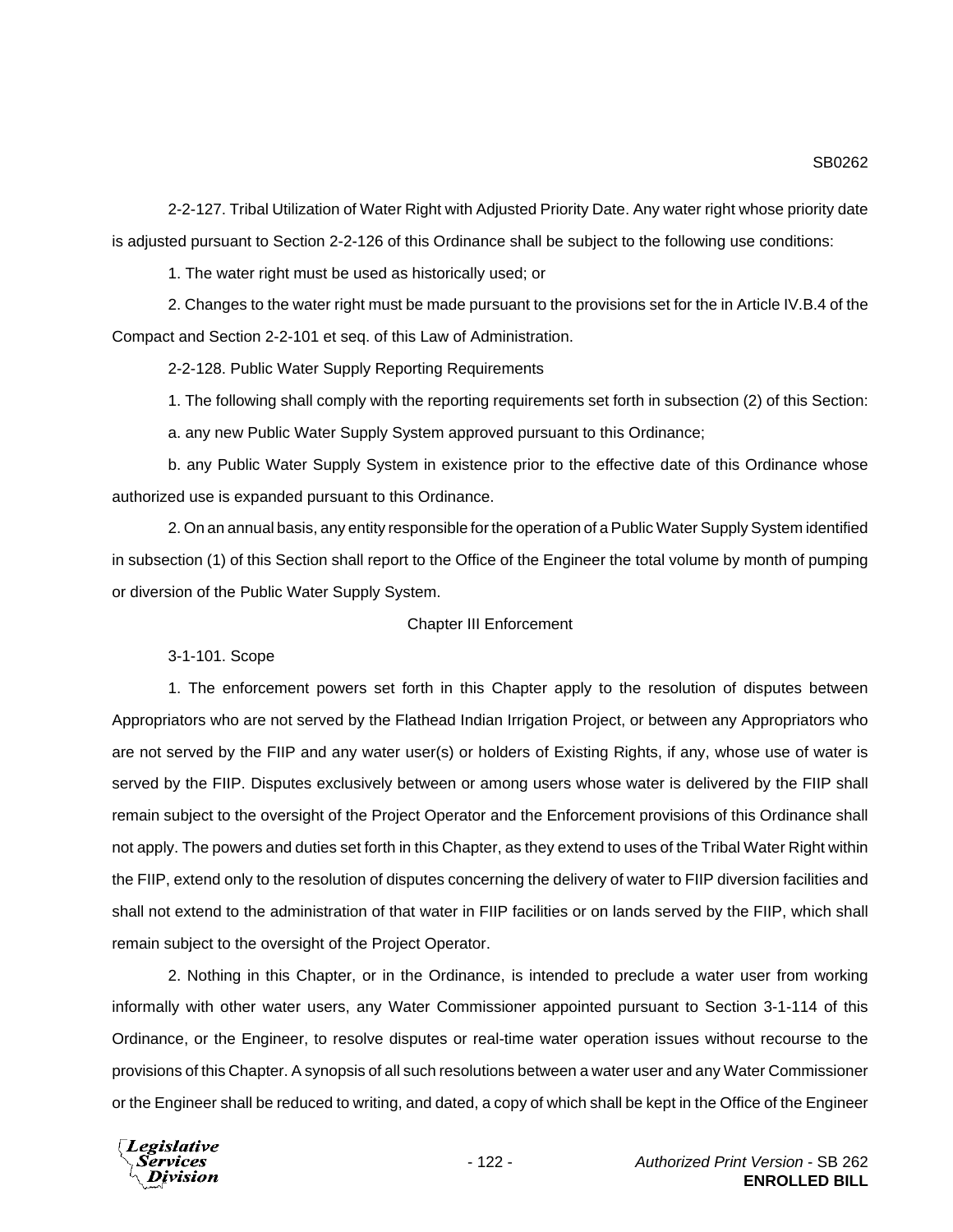and available for public inspection. A synopsis of any such resolution between or among water users may be reduced to writing. Provided, however, that any water user not party to any such informal resolution who believes himself or herself to be injured by the informal resolution may seek redress by invoking the provisions of this Chapter, subject to the limitation concerning FIIP water use set forth in subsection (1) of this Section, to challenge the informal resolution.

3. Any of the timeframes set forth in Sections 3-1-102 through 3-1-107 of this Ordinance may be extended upon mutual agreement of the parties to any dispute.

3-1-102. Complaint to the Engineer Regarding Actions or Inactions Between Appropriators.

1. Subject to the limitation concerning FIIP water use set forth in Section 3-1-101(1) of this Ordinance, any Appropriator aggrieved by the action or inaction of any other Appropriator, or by any Person the Complainant believes is Wasting water to the detriment of a right to use water the Complainant possesses, may file a Complaint with the Engineer. Such Complaint must be submitted in writing and describe specifically the action or inaction being complained of and the justification for the Complaint.

2. Upon receipt of a Complaint, the Office of the Engineer shall date stamp it and return a copy to the Complainant along with a written statement indicating that informal resolution of the dispute between the Appropriators, or between an Appropriator and a Person accused of Wasting water, may provide a more timely and cost-effective remedy than having the Complaint adjudicated by the Engineer.

3. Within 3 days of the receipt of the Complaint, the Office of the Engineer shall serve a copy of it on the Appropriator or other Person whose action or inaction is being complained of (the "Respondent"), and shall post notice of the Complaint on the Board's website. The notice to the Respondent shall include a written statement indicating that informal resolution of the dispute between the Complainant and the Respondent may provide a more timely and cost-effective remedy than having the petition adjudicated by the Engineer.

3-1-103. Resolution of Complaint.

1. No later than 15 days after the provision of notice of the Complaint to the Respondent, pursuant to Section 3-1-102(3) of this Ordinance, the Engineer or Designee shall hold a hearing on the Complaint, provided, however that the Engineer or Designee may take an additional 10 days before holding the hearing to perform such independent investigation into the Complaint as the Engineer or Designee deems appropriate. At such time, both the Complainant and the Respondent shall explain their positions concerning the matter complained of. All evidence that, in the opinion of the Engineer or Designee, possesses probative value shall be admitted, including

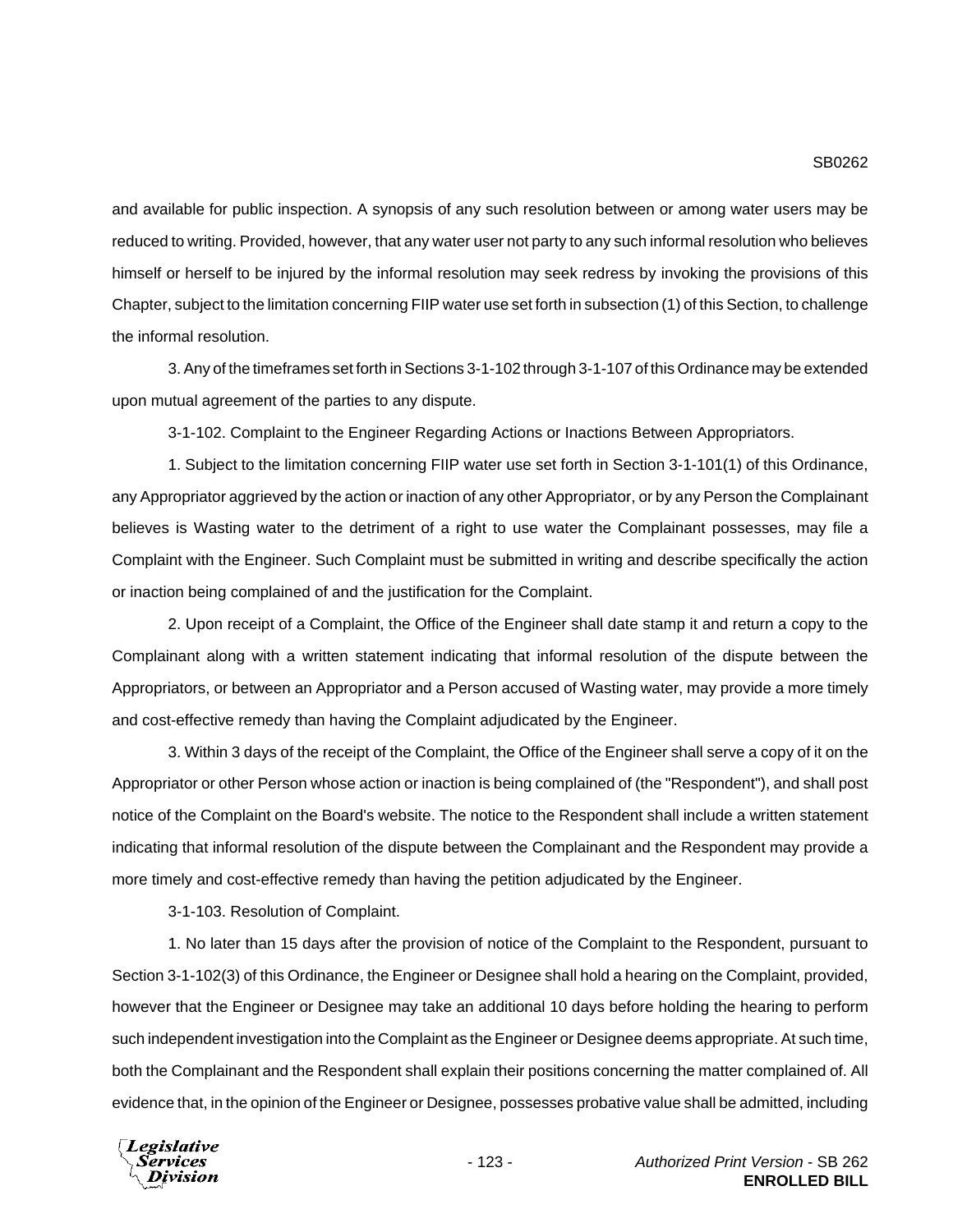hearsay, if it is the type of evidence commonly relied upon by reasonably prudent Persons in the conduct of their normal business affairs. Rules of privilege recognized by law shall be given effect. Evidence which is irrelevant, immaterial, or unduly repetitious shall be excluded.

2. A decision by the Engineer or Designee on the Complaint shall be made in writing within 7 days after the completion of the hearing.

3. The decision of the Engineer or Designee may include an award of declaratory relief, and/or the imposition of conditions on the use or exercise of a water right. Such conditions may include, but are not limited to, instructions regarding the proper delivery of water, the installation of measuring devices, the construction of suitable ditches to carry the return waters from any ditch or lands to the main stream or proper waste way, or the mandate of structural changes to diversion structures.

4. Any Complainant or Respondent dissatisfied with the final decision of the Engineer or Designee may appeal to the Board (and become an Appellant) and obtain review of the Engineer's or Designee's decision. A notice of appeal to the Board must be received by the Board within 30 days of the issuance of the Engineer's or Designee's written decision. The decision of the Engineer or Designee shall not be stayed during the pendency of the appeal unless the Board expressly orders such a stay upon motion of the Complainant or Respondent.

3-1-104. Appeal to the Board.

1. Upon receipt of a notice of appeal pursuant to Section 3-1-103(4) of this Ordinance, or any other Section of this Ordinance that provides for appeal to the Board pursuant to the provisions of this Section, the Board, acting through the Office of the Engineer, shall date stamp the notice and return a copy to the Appellant. Within three days of receipt of the notice of appeal, the Board, acting through the Office of the Engineer, shall serve a copy of the notice of appeal on the other party to the dispute (who becomes the Appellee).

2. Either party to the appeal may elect to have oral argument prior to the resolution of the appeal. The Appellant must request oral argument at the time of the filing of the notice of appeal or the Appellant's right to oral argument is waived. The Appellee must request oral argument within 10 days of the Appellee's receipt of the notice of appeal pursuant to subsection (1) of this Section, or the Appellee's right to oral argument is waived. If either party to the appeal requests oral argument, such argument must be held within 60 days of the filing of the notice of appeal, or within 30 days of the receipt of evidence or argument pursuant to subsection (3) or (4) of this Section, whichever date is later.

3. Within 60 days from the filing of the notice of appeal, or any extended period of time, not to exceed

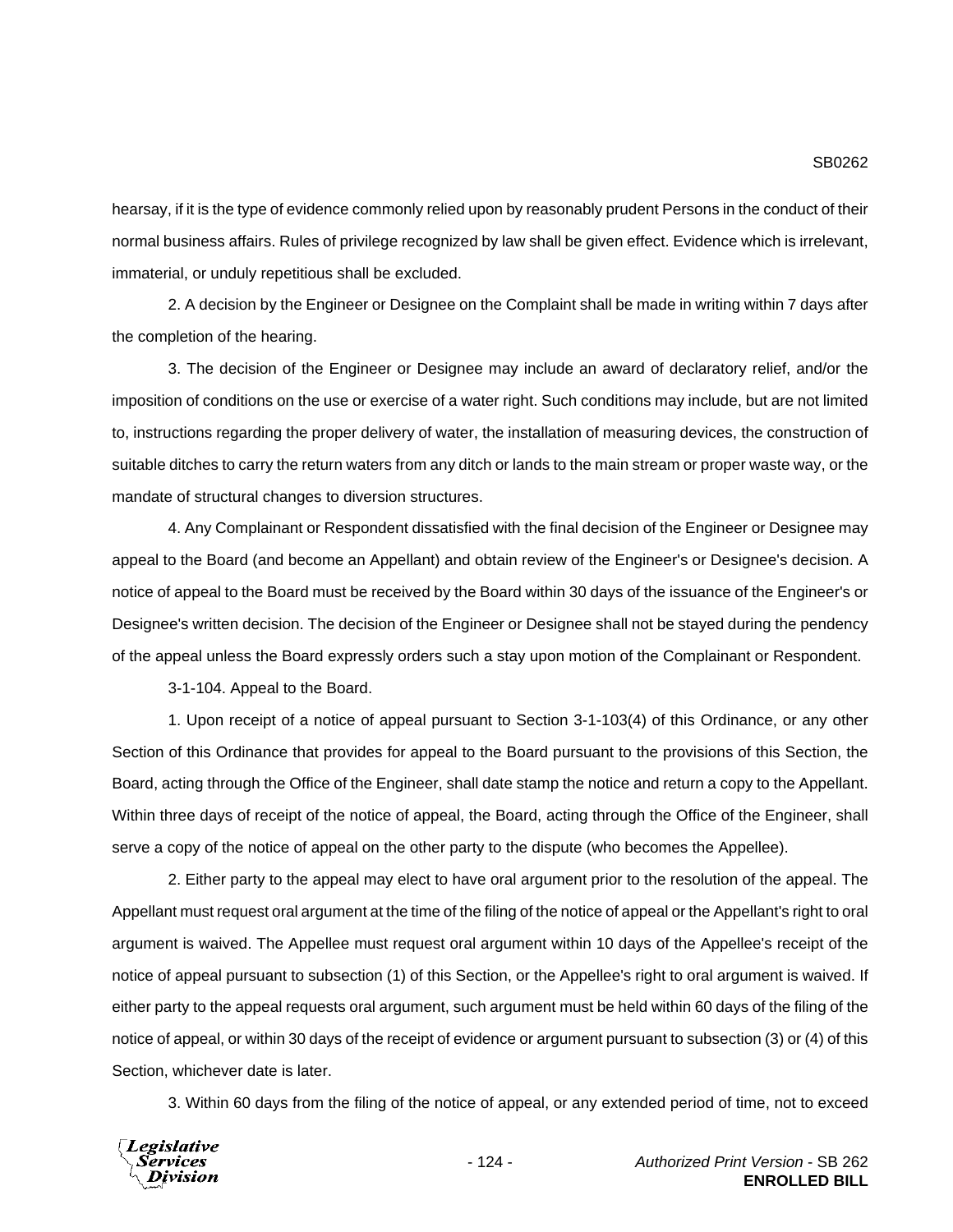60 days, granted by the Board, the Appellant and Appellee may each submit additional factual evidence and legal argument concerning the appeal to the Board and shall serve copies of the same on the other party to the dispute.

4. Either party to the appeal shall have 60 days from the date of receipt of the evidence or argument served pursuant to subsection (3) of this Section, or any extended period of time granted by the Board, not to exceed 60 days, to respond in writing to the evidence and argument submitted by the other party to the dispute pursuant to subsection (3) of this Section.

5. If oral argument is held, the argument shall be recorded electronically and an official record maintained.

6. A decision by the Board on the appeal shall be made in writing within 60 days after the completion of oral argument or, if the right to oral argument is waived, within 60 days after the deadline for the submission of evidence and argument pursuant to subsections (3) and (4) of this Section, whichever is later. The written decision shall set forth the ruling of the Board along with a statement of the reasons therefor.

7. In ruling on the appeal, the Board may sustain the decision of the Engineer or Designee, may overturn that decision and set aside any relief ordered by the Engineer or Designee, or may remand the matter to the Engineer or Designee for such further proceedings as may be specified in the Board's written decision.

3-1-105. Petition to the Engineer by Any Appropriator Aggrieved by Actions or Inactions of a Water Commissioner.

1. Any Appropriator aggrieved by the action or inaction or written directive from any Water Commissioner appointed pursuant to Section 3-1-114 of this Ordinance, may petition the Engineer for relief (and become a Petitioner). Such petition must be submitted in writing and describe with particularity the action, inaction or directive giving rise to the petition and the justification for the petition.

2. Upon receipt of a petition, the Office of the Engineer shall date stamp it and return a copy to the Petitioner along with a written statement indicating that informal resolution of the dispute between the Petitioner and the Water Commissioner may provide a more timely and cost-effective remedy than having the petition adjudicated by the Engineer.

3. Within 3 days of the date stamped on the petition pursuant to subsection (2) of this Section, the Office of the Engineer shall serve a copy of it on the Water Commissioner whose action, inaction or written directive is being petitioned against, and shall post notice of the Petition on the Board's website.

3-1-106. Resolution of Petition.

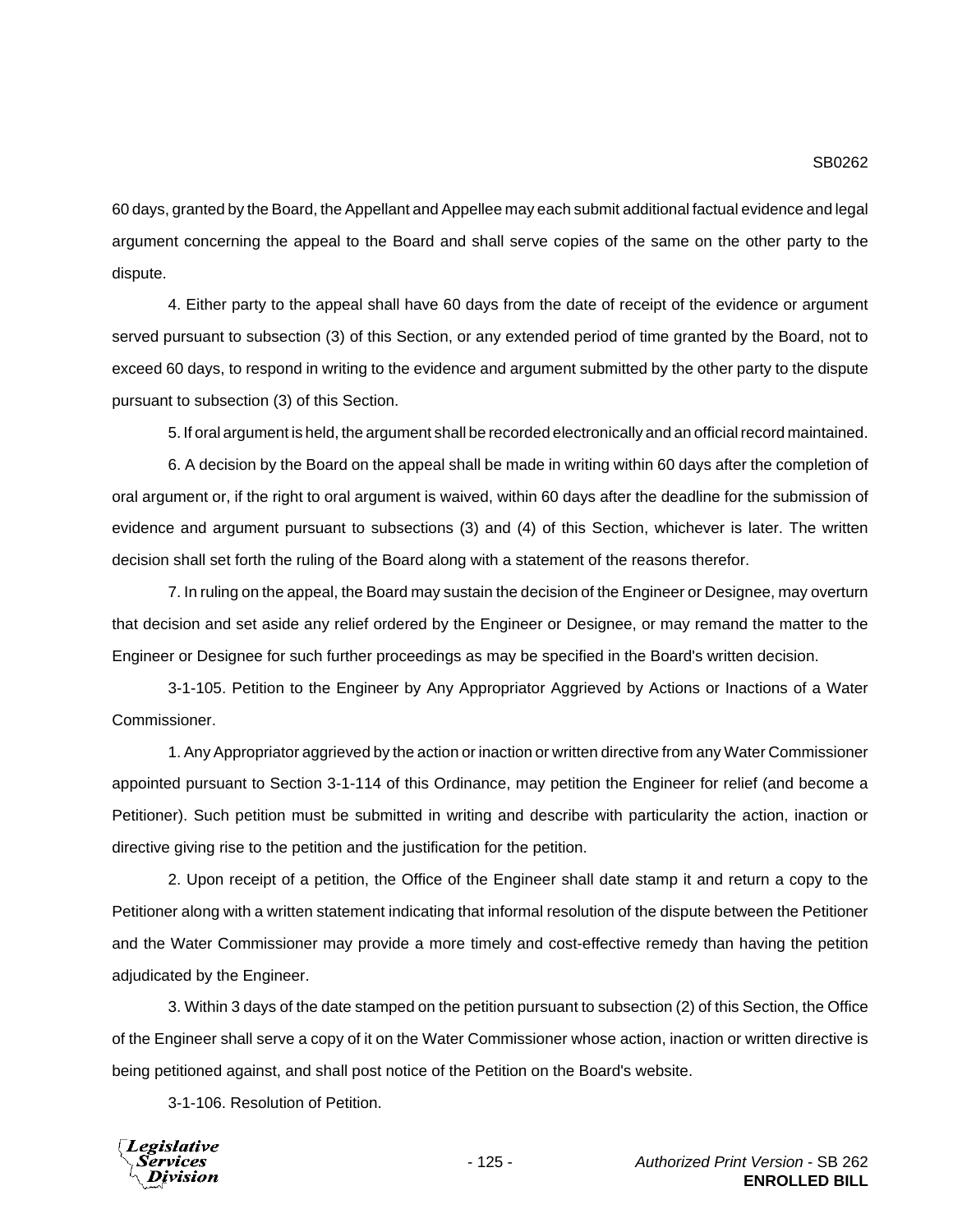1. A Petitioner may elect to have the Petition decided on the record after submission of additional evidence and argument, or after hearing. If a Petitioner elects to have a hearing, that request must be made at the same time as the filing of the Petition or the right to a hearing is waived.

2. The Water Commissioner may elect to have the Petition decided after a hearing. The request for a hearing must be made within 5 days of the Water Commissioner's receipt of notice of the Petition pursuant to Section 3-1-105(3) of this Ordinance or the Water Commissioner's right to a hearing is waived.

3. If either the Petitioner or the Water Commissioner elects to have the Petition resolved after a hearing, the Engineer or Designee shall hold a hearing on the Petition no later than 14 days after the filing of the Petition, or within 14 days of the expiration of the time for the submission of evidence or argument pursuant to subsection (5) of this Section, whichever date is later; provided, however that the Engineer or Designee may take an additional 10 days before holding the hearing to perform such independent investigation into the petition as the Engineer or Designee deems appropriate.

4. Within 5 days from the filing of the Petition, or any extended period of time, not to exceed 5 days, granted by the Engineer, the Petitioner and Commissioner may each submit additional factual evidence and legal argument concerning the Petition to the Engineer or Designee and shall serve copies of the same on the other party to the dispute.

5. Either party to the dispute shall have 5 days from the date of receipt of the evidence or argument served pursuant to subsection (4) of this Section, or any extended period of time granted by the Engineer or Designee, not to exceed 5 days, to respond in writing to the evidence and argument submitted by the other party to the dispute pursuant to subsection (4) of this Section.

6. The Petitioner shall bear the burden of proof before the Engineer or Designee.

7. The hearing shall be recorded electronically and an official record maintained. All evidence that, in the opinion of the Engineer or Designee, possesses probative value shall be admitted, including hearsay, if it is the type of evidence commonly relied upon by reasonably prudent Persons in the conduct of their normal business affairs. Rules of privilege recognized by law shall be given effect. Evidence which is irrelevant, immaterial, or unduly repetitious shall be excluded.

8. A decision by the Engineer or Designee on the Petition shall be made in writing within 7 days after the completion of the hearing or, if the right to a hearing is waived, within 7 days after the deadline for the submission of evidence and argument pursuant to subsections (4) and (5) of this Section, whichever is later. If the individual

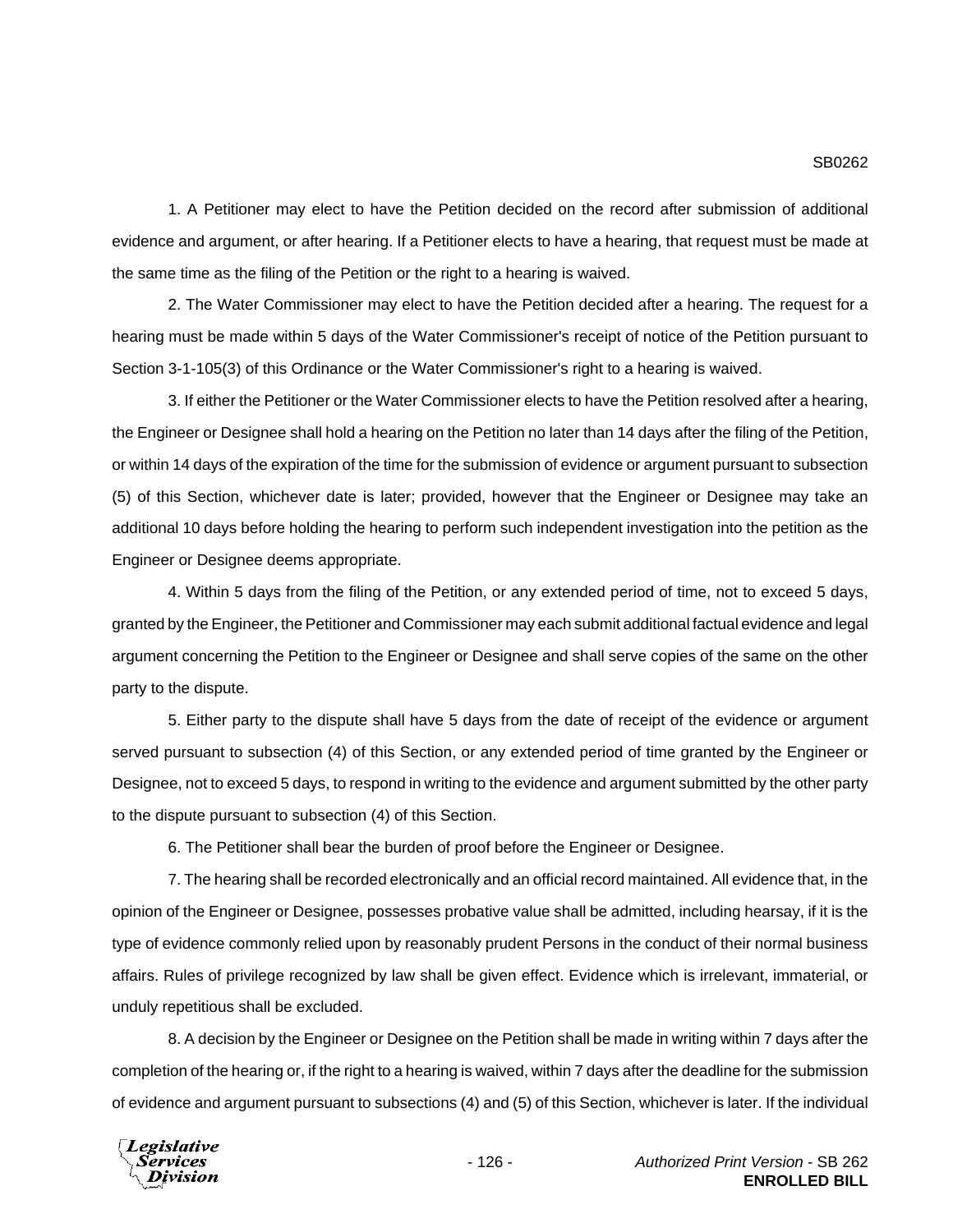who conducted the hearing becomes unavailable to the Office of the Engineer, a decision may be prepared by an individual who has read the record only if the demeanor of witnesses is considered immaterial by all parties; if any party considers the demeanor of any witness to be material to the resolution of the petition, a new hearing must be held.

9. The decision of the Engineer or Designee may include an award of declaratory relief, and/or the imposition of conditions on the use or exercise of an Appropriation Right or Existing Use. Such conditions may include, but are not limited to, the installation of measuring devices, the construction of suitable ditches to carry the return waters from any ditch or lands to the main stream or proper waste way, or the mandate of structural changes to diversion structures.

10. Any Petitioner or Commissioner dissatisfied with the final decision of the Engineer or Designee may appeal to the Board (and become an Appellant) and obtain review of the Engineer's or Designee's decision. A notice of appeal to the Board must be received by the Board within 30 days of the issuance of the Engineer's or Designee's written decision.

3-1-107. Appeal to the Board from a Decision on a Petition. The process for appeal to the Board of the Engineer's or Designee's decision on a Petition shall be as set forth in Section 3-1-104 of this Ordinance.

3-1-108. Appeal from a Decision of the Board. The process for appeal from a decision of the Board issued pursuant to Section 3-1-104 of this Ordinance shall be as set forth in Section 2-2-112 of this Ordinance.

3-1-109. Emergency Enforcement Powers of the Engineer. In an Emergency, the Engineer, or any Staff who is so directed by the Engineer, or any Water Commissioner appointed pursuant to Section 3-1-114 of this Ordinance, shall have the authority to lock, remove, render inoperative, shut down, close, seal, cap, modify, or otherwise control methods of diversions and withdrawals, and obstructions to the flow of water, subject to expedited appeal to the Board by the affected Person, as provided in Section 3-1-110 of this Ordinance.

3-1-110. Additional Enforcement Powers of the Engineer.

1. The Engineer, or any Staff who is so directed by the Engineer, or any Water Commissioner appointed pursuant to Section 3-1-114 of this Ordinance, may enter upon lands on the Reservation with reasonable notice to the owner or occupant, to investigate and inspect methods of diversion, withdrawal, and other activities affecting water quantity, to install measuring devices at the expense of the water user on surface and Groundwater diversions for the purpose of enforcing and administering this Ordinance, to monitor water use, water quality, and diversion structures.

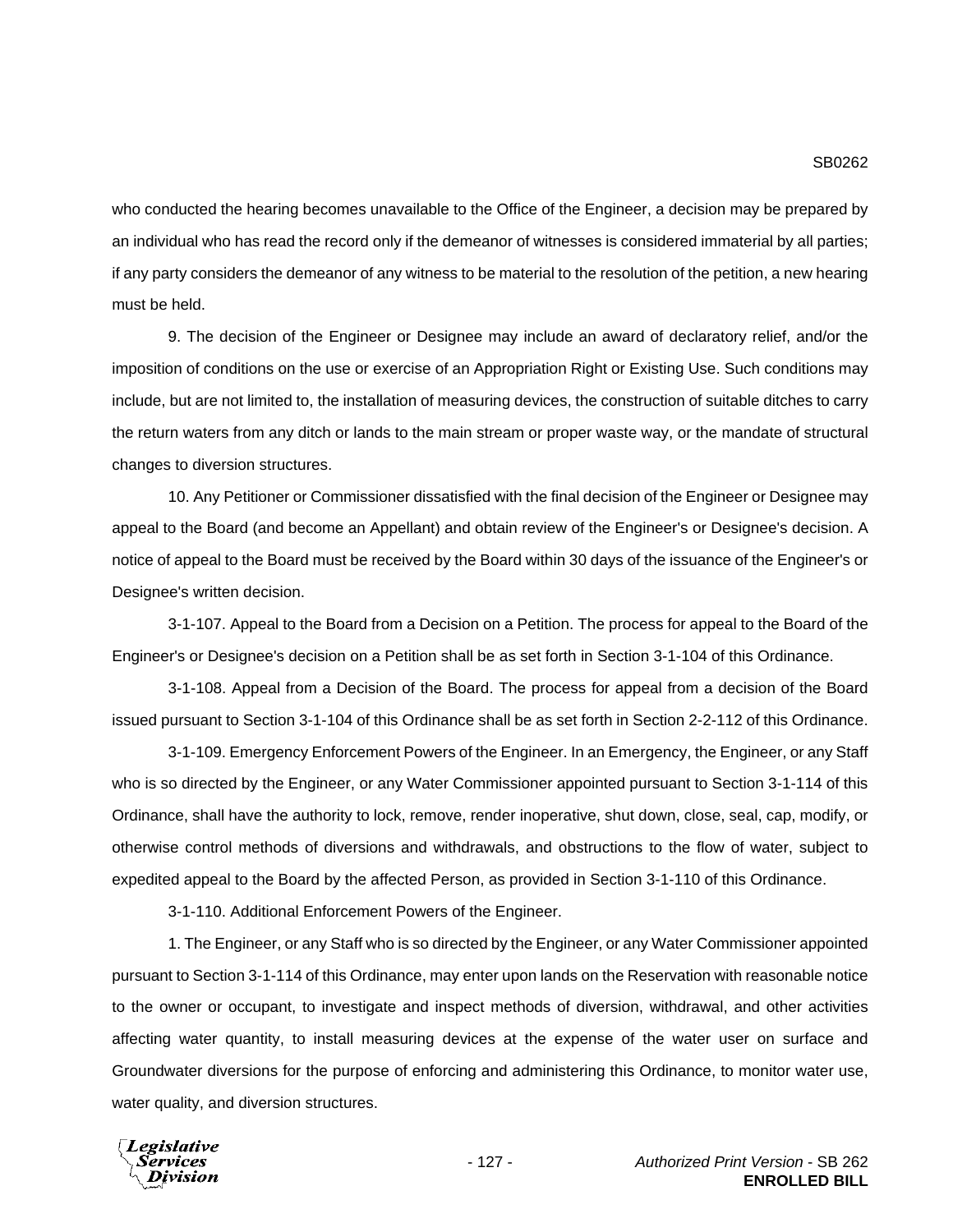2. The Engineer, or any Staff who is so directed by the Engineer, or any Water Commissioner appointed pursuant to Section 3-1-114 of this Ordinance, may take action to prevent the Illegal use of water, including, but not limited to the temporary decommissioning of head gates or other diversion Works.

3. The Engineer may issue written notices of violation to Appropriators and to Illegal users of water for violations of this Ordinance or of the terms and conditions of any Appropriation Right or Existing Use or of any lawful order of the Engineer or the Board or any action or directive of any Water Commissioner appointed pursuant to Section 3-1-114 of this Ordinance.

4. Any notice issued pursuant to subsection (3) of this Section shall specify the particular violation or violations, the step(s) to be taken to come into compliance, and identify a reasonable time frame within which such steps are to be taken.

5. In the event of non-compliance with any written notice issued pursuant to subsection (3) of this Section within the specified time frame, the Engineer may move the Board to exercise its powers pursuant to Sections 3-1-112 and 3-1-113 of this Ordinance.

6. Upon receipt of any written recommendation, pursuant to Section 3-1-115(3) of this Ordinance, from any Water Commissioner, the Engineer or Designee may reject the recommendation or may issue notice of intent to hold a hearing to determine whether the imposition of such conditions identified in the recommendation is warranted. The process for the consideration and resolution of any such matter shall be as set forth in Sections 3-1-105 through 3-1-108 of this Ordinance, with the recommendation being treated as a petition, the Water Commissioner as the Petitioner and the affected water user(s) as Respondent(s).

3-1-111. Expedited Appeal to the Board in the Event of Certain Actions by the Engineer.

1. Any Appropriator whose use of water is affected by an action taken pursuant to Section 3-1-109 or 3-1-110(2) of this Ordinance may file a written notice of appeal with the Board (and become an Appellant). The notice of appeal must describe with particularity the action being appealed and the justification for the appeal.

2. The Board must immediately notify the Engineer of the filing of a notice of appeal pursuant to subsection (1) of this Section, and must hear the appeal within 10 days of the notice of appeal being filed.

3. If the Board finds in favor of the Appellant, it may award appropriate relief, including declaratory relief, but not monetary penalties against the Office of the Engineer or any employee thereof, including any Water Commissioner appointed pursuant to Section 3-1-114 of this Ordinance, acting in either their professional or personal capacities.

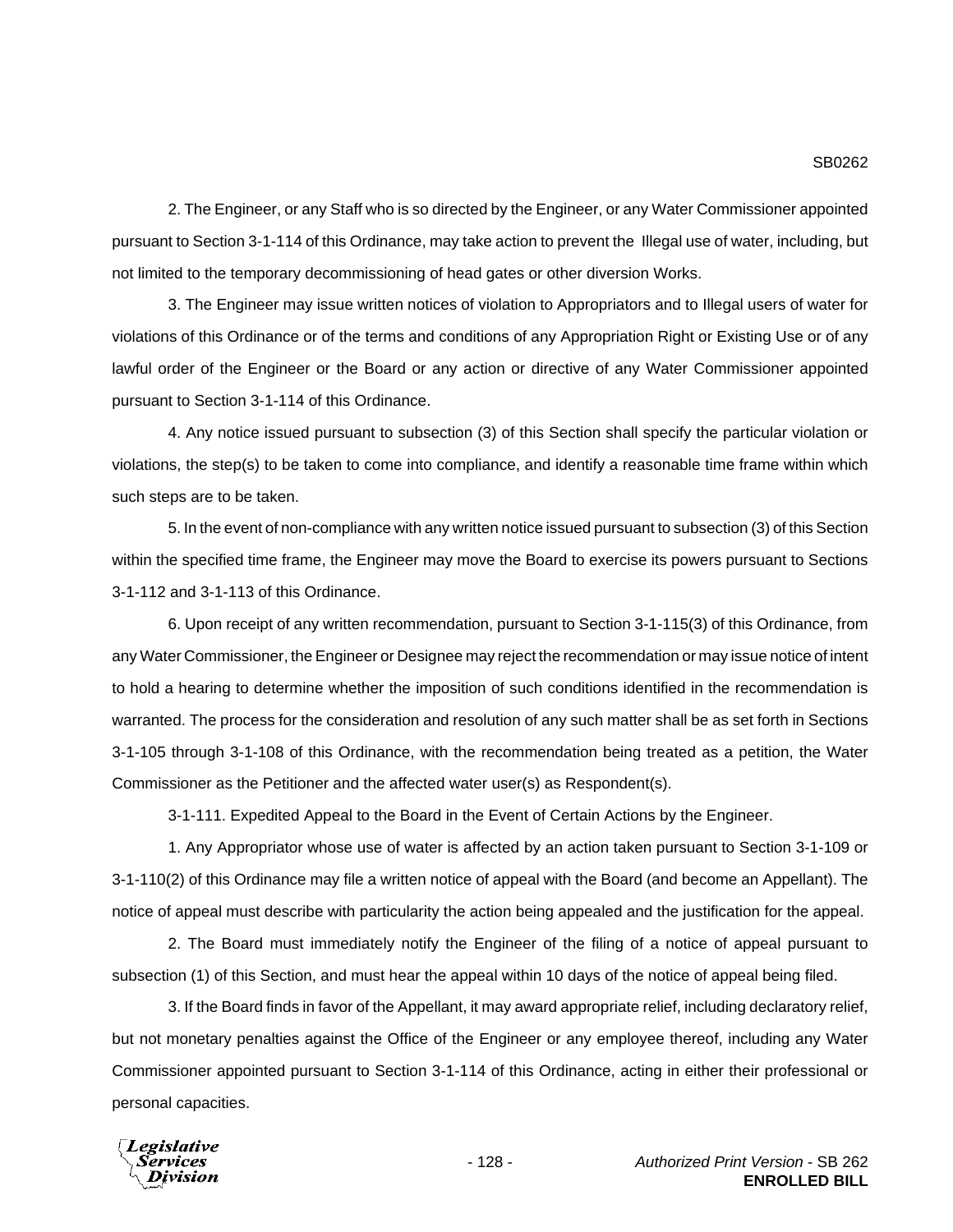3-1-112. Additional Enforcement Powers of the Board. Upon motion by the Engineer, and after notice to any affected Appropriator and the opportunity for all parties to be heard, the Board may:

1. Impose fines, as set forth in Section 3-1-113 of this Ordinance.

2. Impose conditions on the future use of any Appropriation Right to prevent further violation, but only upon a finding that the holder of any such Appropriation Right is violating or has violated any provision of that Appropriation Right, or is violating or has violated any order issued by the Engineer or any directive of any Water Commissioner appointed pursuant to Section 3-1-114 of this Ordinance concerning the use of that permit. The process for appeal from any Board decision imposing conditions pursuant to this Section shall be as set forth in Section 2-2-112 of this Ordinance.

3. Revoke or suspend any Appropriation Right, but only upon a finding that the holder of any such Appropriation Right is willfully violating or has willfully violated any provision of that Appropriation Right, or is willfully violating or has willfully violated any order issued by the Engineer concerning the use of that Appropriation Right. The process for appeal from any Board decision revoking or suspending a permit shall be as set forth in Section 2-2-112 of this Ordinance.

3-1-113. Fines.

1. The Board, pursuant to the provisions of this Section, may impose a fine not to exceed \$1,000 per violation on any Person who fails to comply with the provisions of this Ordinance, including any written order of the Board or Engineer or written directive of any Water Commissioner.

2. If a Person is using water under the color of law, fines may only be imposed commencing on the day after the resolution of any appeal from the written order of the Board or Engineer or action or written directive of any Water Commissioner whose violation gives rise to the proposed imposition of fines, or the deadline for filing an appeal if no appeal is filed, after receipt of a written notice of violation pursuant to Section 3-1-111(2) of this Ordinance.

3. If a Person is using water Illegally, the Board may impose fines on that Person at any time commencing from the date of that Person's receipt of the notice of violation from the Engineer pursuant to section 3-1-111(3)(a) of this Ordinance, if the Illegal use is not ceased immediately upon receipt of the notice of violation.

4. Each day of violation constitutes a separate violation.

5. The process for appeal from any Board decision imposing fines pursuant to this Section shall be as set forth in Section 2-2-112 of this Ordinance.

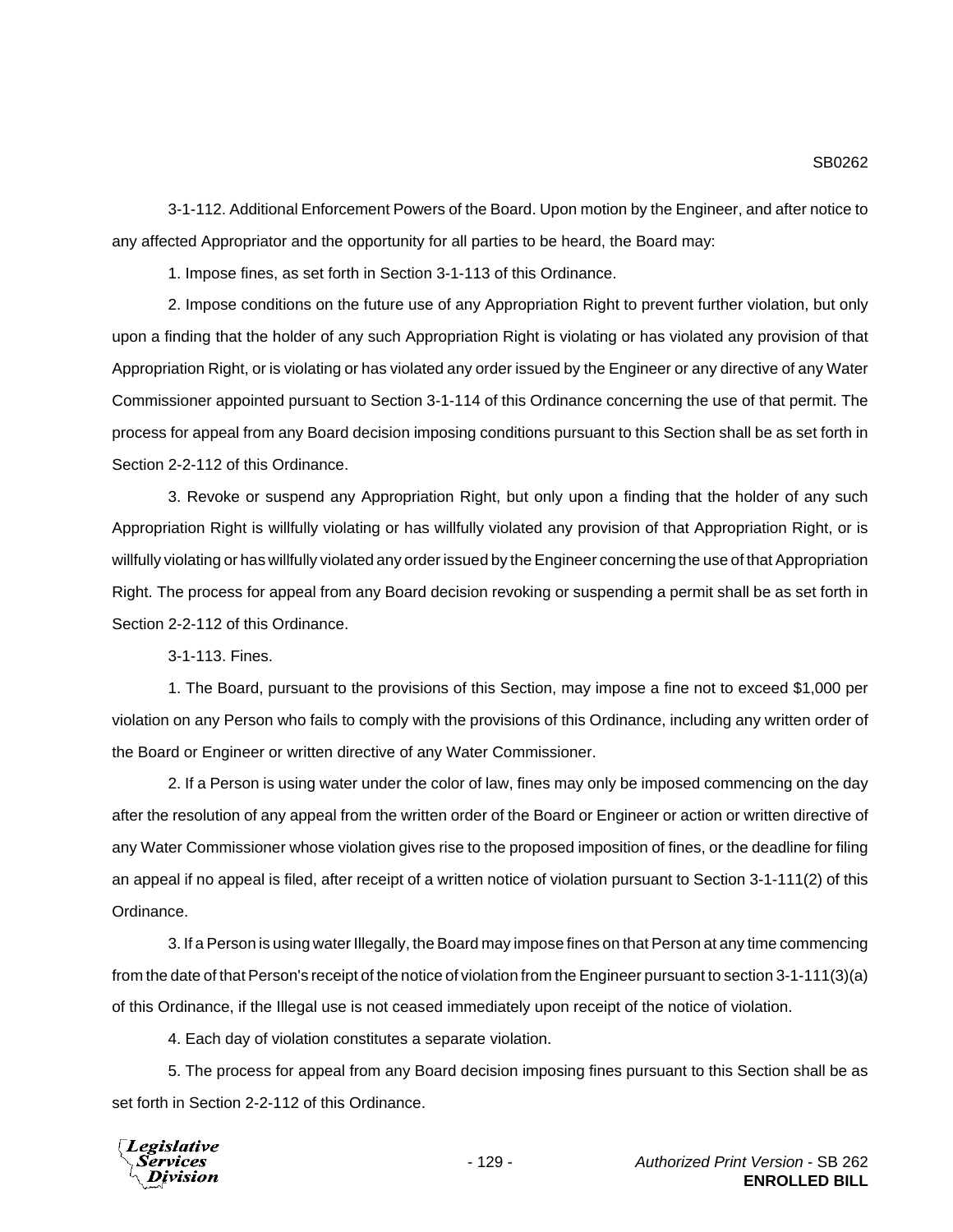3-1-114. Appointment of Water Commissioners. Pursuant to Article IV.I.5.d of the Compact, the Board may appoint one or more Water Commissioners to provide day-to-day administration of water on the Reservation. The appointment shall specify the geographic area for which the commissioner shall have responsibility.

3-1-115. Powers and Duties of Water Commissioners. Subject to the jurisdictional limitation set forth in Article IV.I.5.d.ii of the Compact and Section 3-1-101(1) of this Ordinance, any Water Commissioner appointed pursuant to Section 3-1-114 of this Ordinance:

1. Shall, consistent with the terms and conditions of the Compact, the federal legislation ratifying the Compact, this Ordinance, and the terms of all applicable Appropriation Rights and Existing Uses, distribute water in the proper priority;

2. Shall, as near as may be practicable, divide, regulate and control the use of the water of all streams, springs, lakes or other sources of water within that Water Commissioner's district to prevent the Waste of water or its use in excess of the volume to which any Appropriator is lawfully entitled, including through the opening and closing of headgates. Whenever a Water Commissioner regulates a headgate to a ditch or the controlling Works of reservoirs, it shall be that Water Commissioner's duty to attach to such headgate or controlling Works a written notice, properly dated and signed, setting forth the fact that such headgate or controlling Works has been properly regulated and is wholly under the Water Commissioner's control and such notice shall be a legal notice to all parties interested in the division and distribution of the water of such ditch or reservoir;

3. Shall notify the Engineer in writing of the non-compliance of any water user with a prior order of the Engineer or the Board or any prior written directive of that Water Commissioner issued pursuant to subsection (4) of this Section;

4. May issue written directives to any Appropriator, or any Illegal user of water, concerning day-to-day actions that must be taken to facilitate the execution of the duties of that Water Commissioner as set forth in subsections (1) and (2) of this Section; and

5. May recommend to the Engineer, in writing, conditions to be placed on the exercise of any Appropriation Right or Existing Use on the Reservation, including the requirement of measuring devices and the necessity of structural changes to diversion or other structures. The Water Commissioner shall serve copies of any such written recommendation on the Appropriator(s) whose Appropriation Right(s) or Existing Use(s) are referenced in the recommendation.

3-1-116. Recourse from Water Commissioner Decisions. Any Person who may be injured by the action

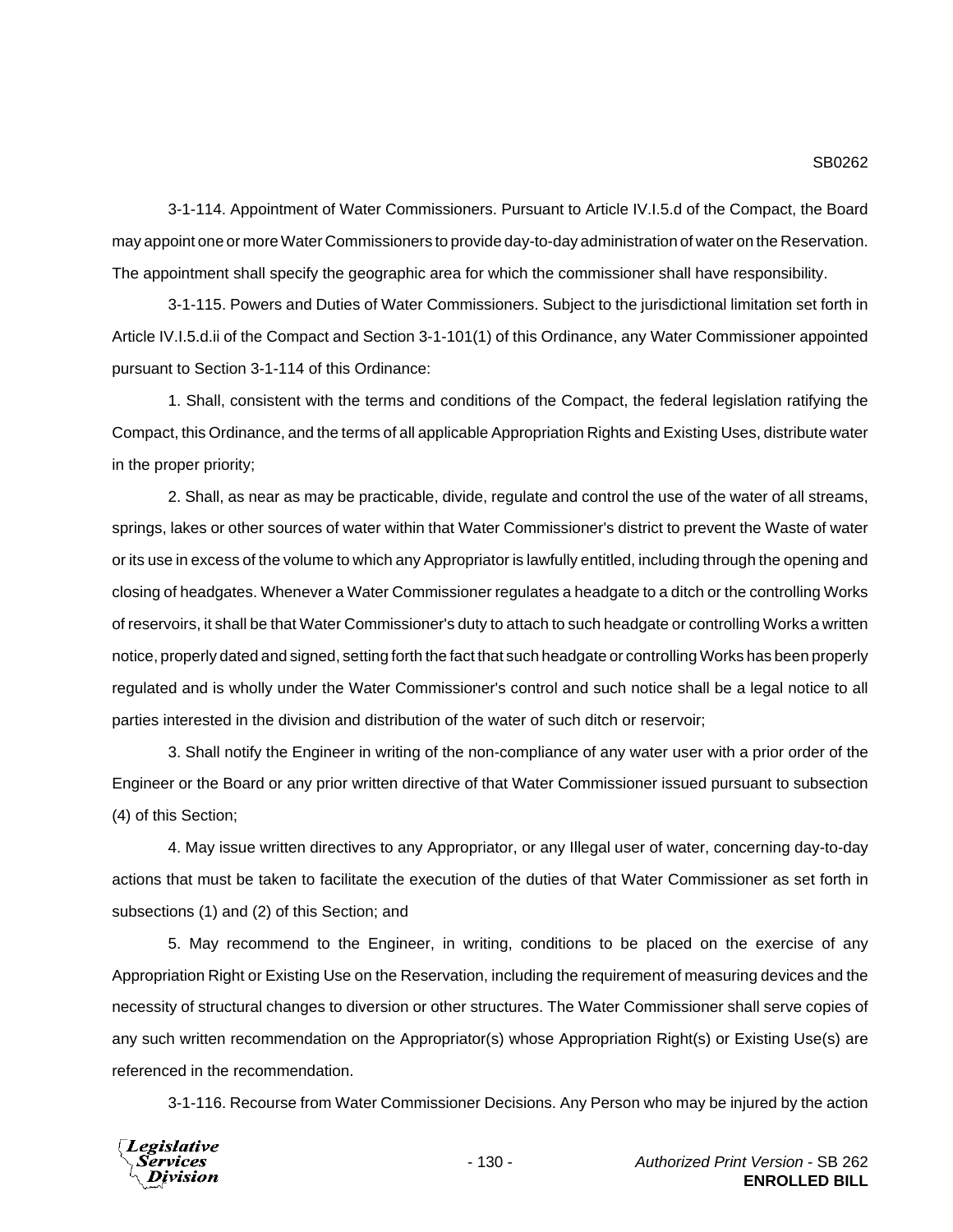SB0262

or inaction of a Water Commissioner has the right to petition the Engineer pursuant to the provisions of Section 3-1-105 of this Ordinance.

3-1-117. Removal of Water Commissioners. Water Commissioners shall serve at the pleasure of the Board and may be removed by unanimous vote of the Board at any time.

**Section 3.** Section 3-7-211, MCA, is amended to read:

**"3-7-211. Appointment of water commissioners.** The Except as provided in [section 2], the district court having jurisdiction over the hydrologically interrelated portion of a water division, as described in 85-2-231(3), in which the controversy arises may appoint and supervise a water commissioner as provided for in Title 85, chapter 5."

**Section 4.** Section 85-2-111, MCA, is amended to read:

**"85-2-111. Department powers.** (1) The department may:

 $(4)$ (a) enter into agreements with federal, state, or local agencies necessary to carry out this chapter;

 $(2)(b)$  apply for, accept, administer, and expend funds, grants, gifts, and loans from the federal government or any other public or private source for the purposes of this chapter.

(2) The department shall, pursuant to [sections 1 and 2], recognize the jurisdiction of the Flathead reservation water management board over water rights, including permitting of new uses, changes of existing uses, enforcement of water right calls, and all aspects of enforcement within the exterior boundaries of the Flathead Indian reservation."

**Section 5.** Section 85-2-114, MCA, is amended to read:

**"85-2-114. Judicial enforcement.** (1) If the department ascertains, by a means reasonably considered sufficient by it, that a person is wasting water, using water unlawfully, preventing water from moving to another person having a prior right to use the water, or violating a provision of this chapter, it may petition the district court supervising the distribution of water among appropriators from the source to:

(a) regulate the controlling works of an appropriation as may be necessary to prevent the wasting or unlawful use of water or to secure water to a person having a prior right to its use;

(b) order the person wasting, unlawfully using, or interfering with another's rightful use of the water to

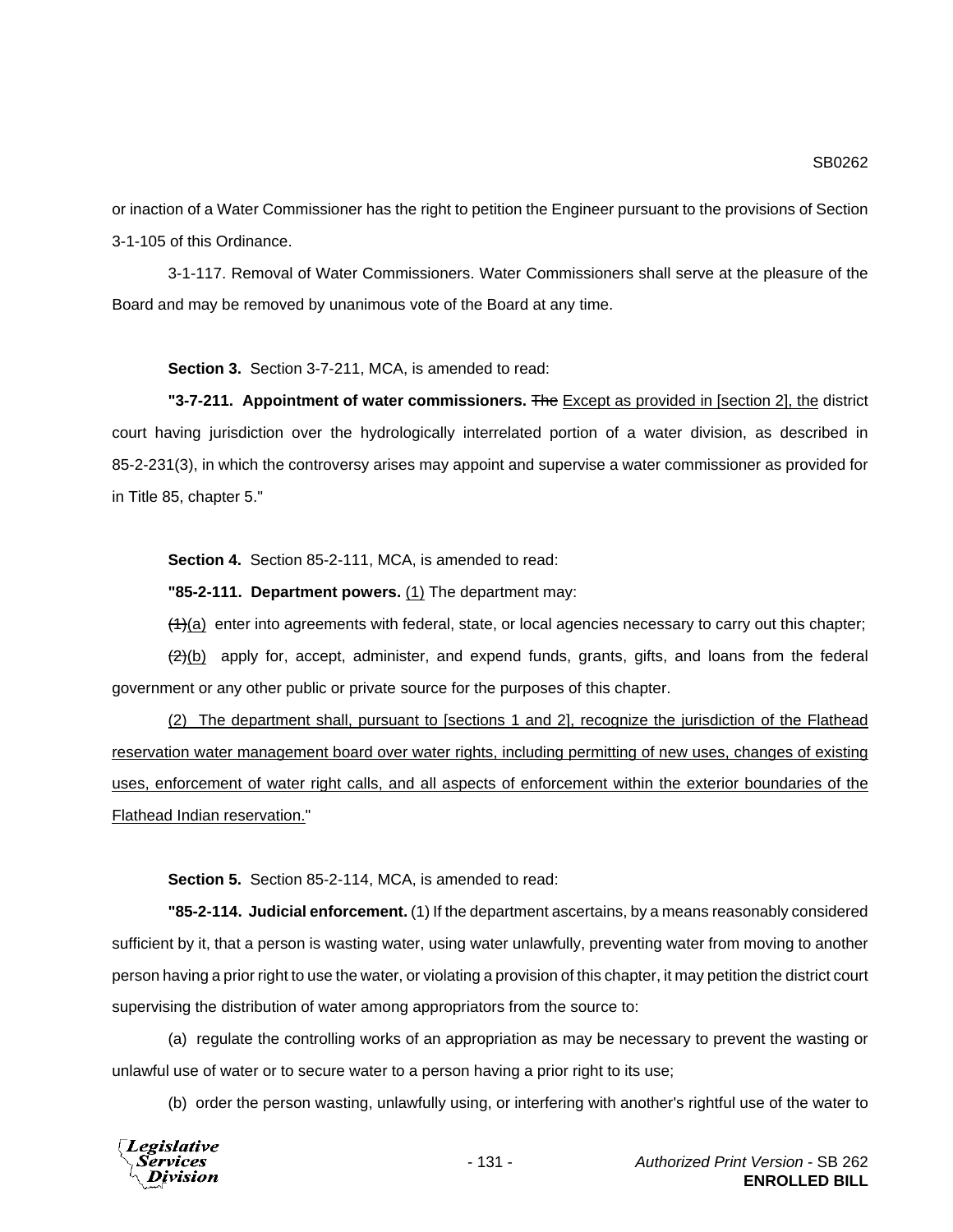cease and desist from doing so and to take steps that may be necessary to remedy the waste, unlawful use, or interference; or

(c) issue a temporary, preliminary, or permanent injunction to prevent a violation of this chapter. Notwithstanding the provisions of Title 27, chapter 19, part 3, a temporary restraining order must be granted if it clearly appears from the specific facts shown by affidavit or by the verified complaint that a provision of this chapter is being violated.

(2) Upon the issuance of an order or injunction, the department may attach to the controlling works a written notice, properly dated and signed, setting forth the fact that the controlling works have been properly regulated by it. The notice constitutes legal notice to all persons interested in the appropriation or distribution of the water.

(3) The department may also direct its own attorney or request the attorney general or county attorney to bring suit to enjoin the waste, unlawful use, interference, or violation.

(4) The county attorney or the attorney general may bring suit to enjoin the waste, unlawful use, interference, or violation or bring an action under 85-2-122(1) without being requested to do so by the department.

(5) A county attorney who takes action pursuant to subsection (3) or (4) may request assistance from the attorney general.

(6) When enforcing the provisions of this section, the department, the county attorney, and the attorney general shall give priority to protecting the water rights of a prior appropriator under an existing water right, a certificate, a permit, or a state water reservation.

(7) After considering the provisions of subsection (6), the department may attempt to obtain voluntary compliance through warning, conference, or any other appropriate means before petitioning the district court under subsection (1). An attempt to obtain voluntary compliance under this subsection must extend over a period of at least 7 days and may not exceed 30 working days.

(8) Pursuant to [section 2], the provisions of this section do not apply within the exterior boundaries of the Flathead Indian reservation."

**Section 6.** Section 85-2-301, MCA, is amended to read:

**"85-2-301. Right to appropriate -- recognition and confirmation of permits issued after July 1, 1973.** (1) After July 1, 1973, a person may not appropriate water except as provided in this chapter. A person may

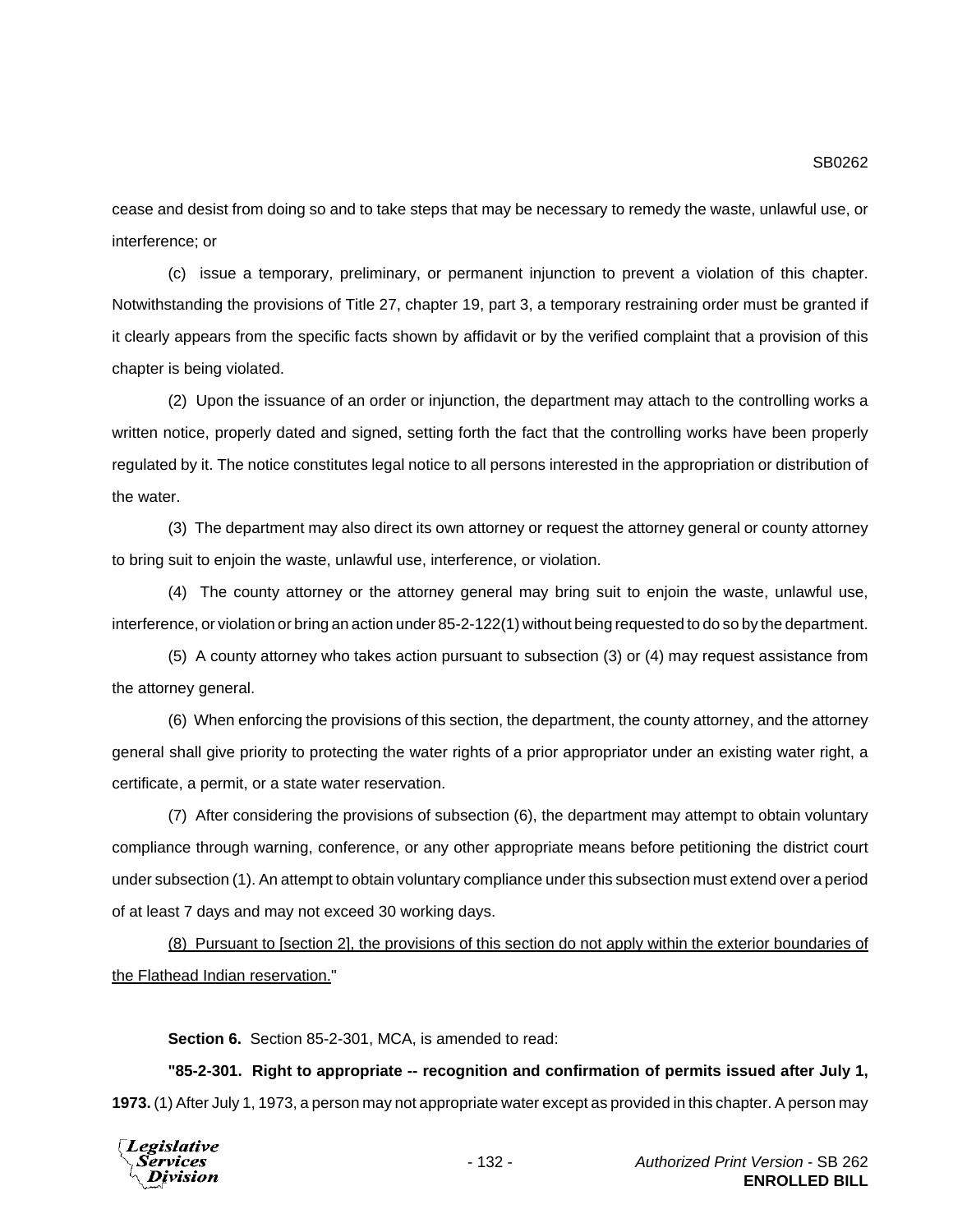SB0262

appropriate water only for a beneficial use.

(2) (a) Only the department may appropriate water by permit for transport outside the following river basins:

(i) the Clark Fork River and its tributaries to its confluence with Lake Pend Oreille in Idaho;

(ii) the Kootenai River and its tributaries to its confluence with Kootenay Lake in British Columbia;

(iii) the St. Mary River and its tributaries to its confluence with the Oldman River in Alberta;

(iv) the Little Missouri River and its tributaries to its confluence with Lake Sakakawea in North Dakota;

(v) the Missouri River and its tributaries to its confluence with the Yellowstone River in North Dakota; and

(vi) the Yellowstone River and its tributaries to its confluence with the Missouri River in North Dakota.

(b) The department may lease water subject to this subsection (2) under the provisions of 85-2-141.

(3) A right to appropriate water may not be acquired by any other method, including by adverse use, adverse possession, prescription, or estoppel. The method prescribed by this chapter is exclusive.

(4) All permit actions of the department after July 1, 1973, are recognized and confirmed subject to this part and any terms, conditions, and limitations placed on a permit by the department.

(5) Pursuant to [section 2], the provisions of this section do not apply within the exterior boundaries of the Flathead Indian reservation."

**Section 7.** Section 85-2-302, MCA, is amended to read:

**"85-2-302. Application for permit or change in appropriation right.** (1) Except as provided in 85-2-306 and 85-2-369, a person may not appropriate water or commence construction of diversion, impoundment, withdrawal, or related distribution works unless the person applies for and receives a permit or an authorization for a change in appropriation right from the department.

(2) The department shall adopt rules that are necessary to determine whether or not an application is correct and complete, based on the provisions applicable to issuance of a permit under this part or a change in appropriation right pursuant to Title 85, chapter 2, part 4. The rules must be adopted in compliance with Title 2, chapter 4.

(3) The application must be made on a form prescribed by the department. The department shall make the forms available through its offices.

(4) (a) Subject to subsection (4)(b), the applicant shall submit a correct and complete application. The

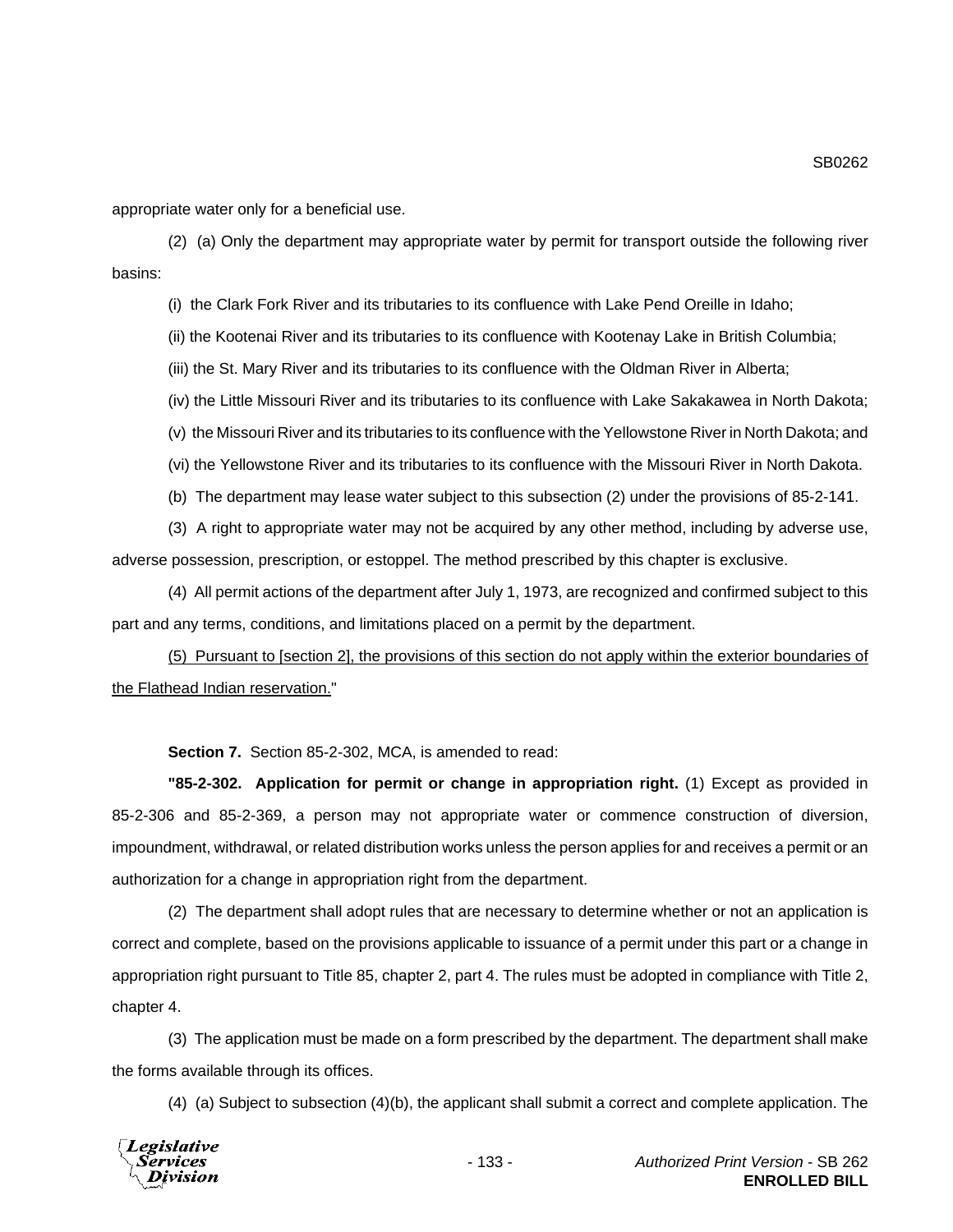determination of whether an application is correct and complete must be based on rules adopted under subsection (2) that are in effect at the time the application is submitted.

(b) If an application is for a permit to appropriate water with a point of diversion, conveyance, or place of use on national forest system lands, the application is not correct and complete under this section until the applicant has submitted proof of any written special use authorization required by federal law to occupy, use, or traverse national forest system lands for the purpose of diversion, impoundment, storage, transportation, withdrawal, use, or distribution of water under the permit.

(5) The department shall notify the applicant of any defects in an application within 180 days. The defects must be identified by reference to the rules adopted under subsection (2). If the department does not notify the applicant of any defects within 180 days, the application must be treated as a correct and complete application.

(6) An application does not lose priority of filing because of defects if the application is corrected or completed within 30 days of the date of notification of the defects or within a further time as the department may allow, but not to exceed 90 days from the date of notification. If an application is made correct and complete after the mandated time period, but within 90 days of the date of notification of the defects, the priority date of the application is the date the application is made correct and complete.

(7) An application not corrected or completed within 90 days from the date of notification of the defects is terminated.

(8) Pursuant to [section 2], the provisions of this section do not apply within the exterior boundaries of the Flathead Indian reservation."

**Section 8.** Section 85-2-306, MCA, is amended to read:

**"85-2-306. Exceptions to permit requirements.** (1) (a) Except as provided in subsection (1)(b), ground water may be appropriated only by a person who has a possessory interest in the property where the water is to be put to beneficial use and exclusive property rights in the ground water development works.

(b) If another person has rights in the ground water development works, water may be appropriated with the written consent of the person with those property rights or, if the ground water development works are on national forest system lands, with any prior written special use authorization required by federal law to occupy, use, or traverse national forest system lands for the purpose of diversion, impoundment, storage, transportation, withdrawal, use, or distribution of water under the certificate.

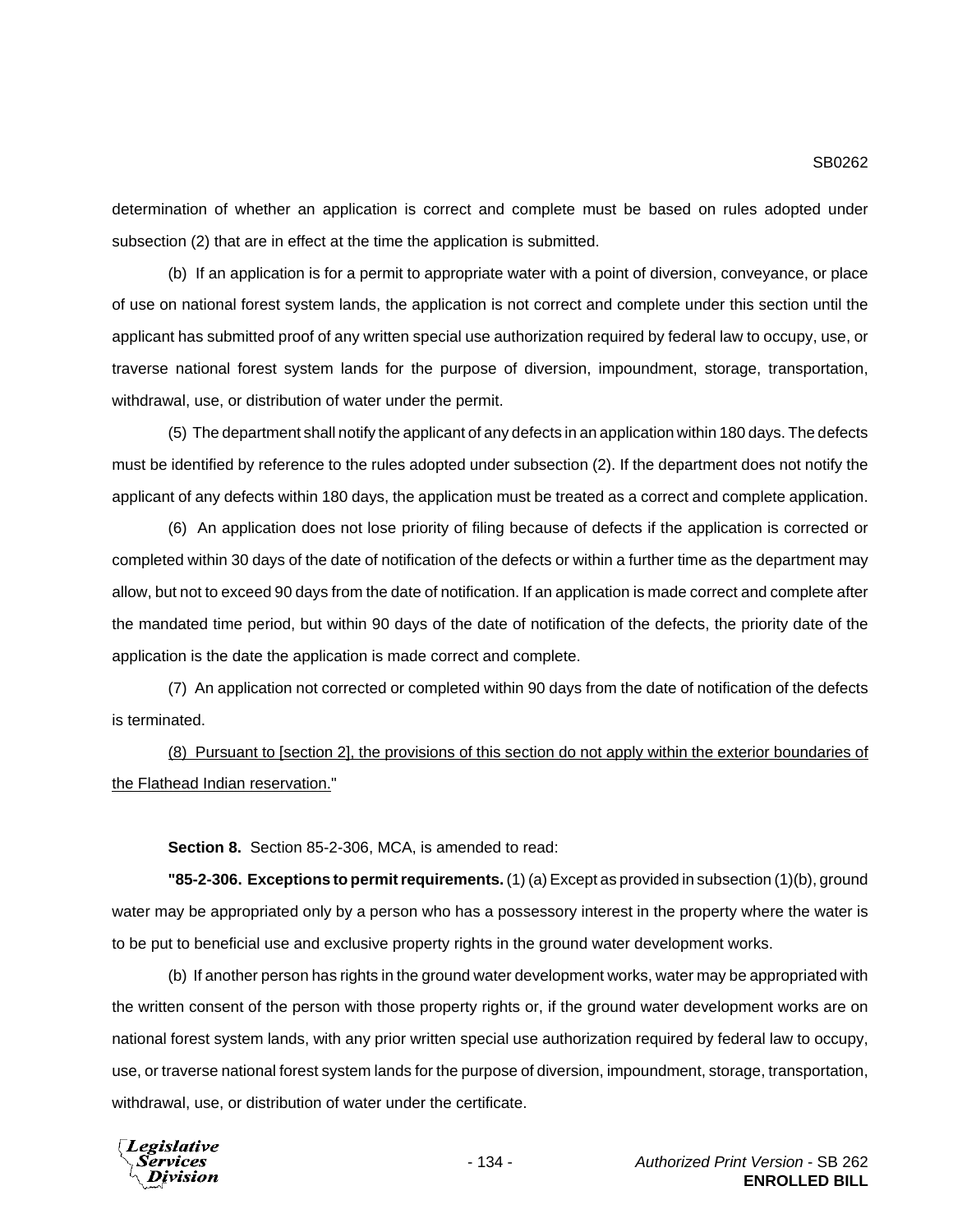(c) If the person does not have a possessory interest in the real property from which the ground water may be appropriated, the person shall provide to the owner of the real property written notification of the works and the person's intent to appropriate ground water from the works. The written notification must be provided to the landowner at least 30 days prior to constructing any associated works or, if no new or expanded works are proposed, 30 days prior to appropriating the water. The written notification under this subsection is a notice requirement only and does not create an easement in or over the real property where the ground water development works are located.

(2) Inside the boundaries of a controlled ground water area, ground water may be appropriated only:

(a) according to a permit received pursuant to 85-2-508; or

(b) according to the requirements of a rule promulgated pursuant to 85-2-506.

(3) (a) Outside the boundaries of a controlled ground water area, a permit is not required before appropriating ground water by means of a well or developed spring:

(i) when the appropriation is made by a local governmental fire agency organized under Title 7, chapter 33, and the appropriation is used only for emergency fire protection, which may include enclosed storage;

(ii) when a maximum appropriation of 350 gallons a minute or less is used in nonconsumptive geothermal heating or cooling exchange applications, all of the water extracted is returned without delay to the same source aquifer, and the distance between the extraction well and both the nearest existing well and the hydraulically connected surface waters is more than twice the distance between the extraction well and the injection well;

(iii) when the appropriation is outside a stream depletion zone, is 35 gallons a minute or less, and does not exceed 10 acre-feet a year, except that a combined appropriation from the same source by two or more wells or developed springs exceeding 10 acre-feet, regardless of the flow rate, requires a permit; or

(iv) when the appropriation is within a stream depletion zone, is 20 gallons a minute or less, and does not exceed 2 acre-feet a year, except that a combined appropriation from the same source by two or more wells or developed springs exceeding this limitation requires a permit.

(b) (i) Within 60 days of completion of the well or developed spring and appropriation of the ground water for beneficial use, the appropriator shall file a notice of completion with the department on a form provided by the department through its offices.

(ii) Upon receipt of the notice, the department shall review the notice and may, before issuing a certificate of water right, return a defective notice for correction or completion, together with the reasons for returning it. A

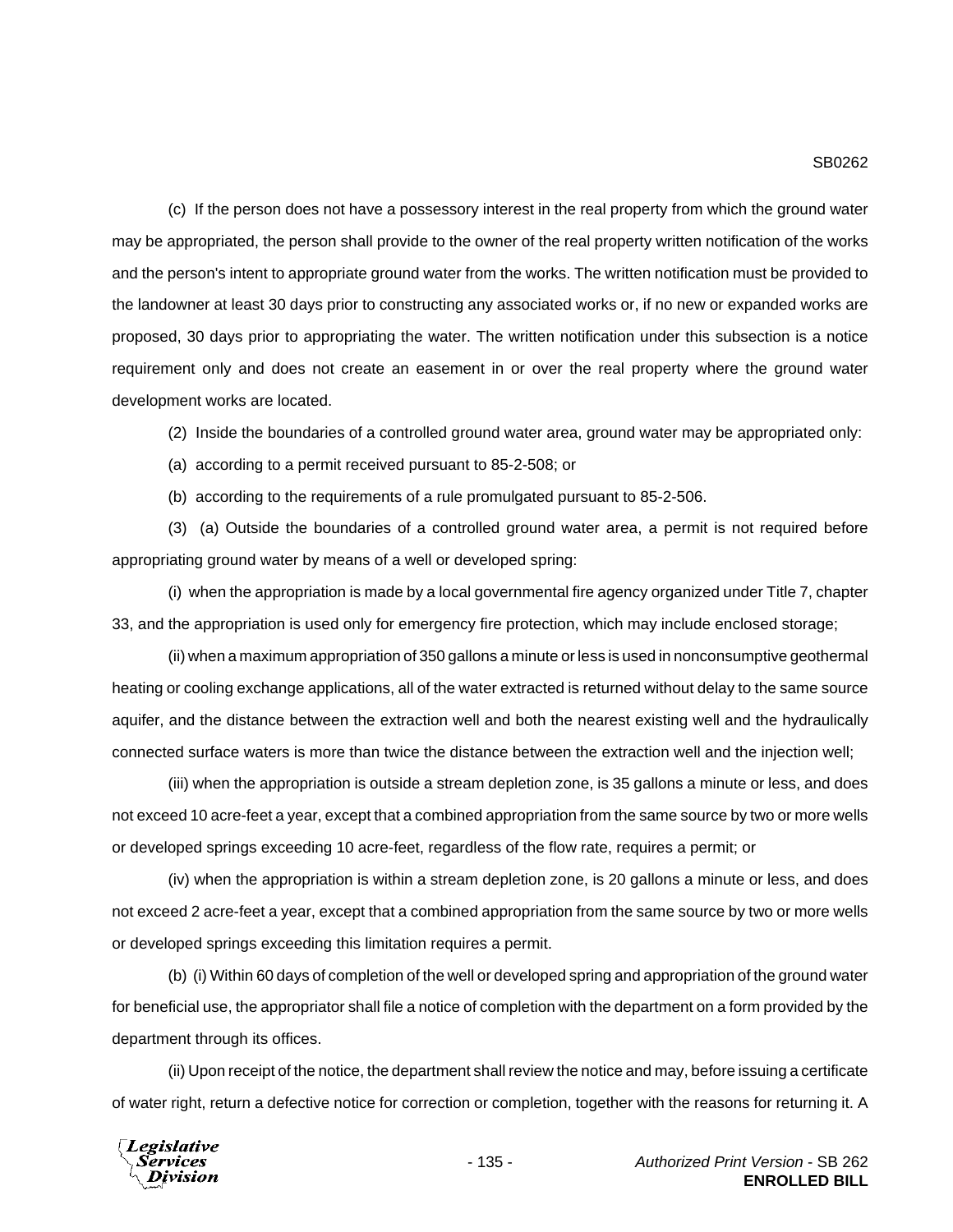notice does not lose priority of filing because of defects if the notice is corrected, completed, and refiled with the department within 30 days of notification of defects or within a further time as the department may allow, not to exceed 6 months.

(iii) If a notice is not corrected and completed within the time allowed, the priority date of appropriation is the date of refiling a correct and complete notice with the department.

(c) A certificate of water right may not be issued until a correct and complete notice has been filed with the department, including proof of landowner notification or a written federal special use authorization as necessary under subsection (1). The original of the certificate must be sent to the appropriator. The department shall keep a copy of the certificate in its office in Helena. The date of filing of the notice of completion is the date of priority of the right.

(4) An appropriator of ground water by means of a well or developed spring first put to beneficial use between January 1, 1962, and July 1, 1973, who did not file a notice of completion, as required by laws in force prior to April 14, 1981, with the county clerk and recorder shall file a notice of completion, as provided in subsection (3), with the department to perfect the water right. The filing of a claim pursuant to 85-2-221 is sufficient notice of completion under this subsection. The priority date of the appropriation is the date of the filing of a notice, as provided in subsection (3), or the date of the filing of the claim of existing water right.

(5) An appropriation under subsection (4) is an existing right, and a permit is not required. However, the department shall acknowledge the receipt of a correct and complete filing of a notice of completion, except that for an appropriation of 35 gallons a minute or less, not to exceed 10 acre-feet a year, the department shall issue a certificate of water right. If a certificate is issued under this section, a certificate need not be issued under the adjudication proceedings provided for in 85-2-236.

(6) A permit is not required before constructing an impoundment or pit and appropriating water for use by livestock if:

(a) the maximum capacity of the impoundment or pit is less than 15 acre-feet;

(b) the appropriation is less than 30 acre-feet a year;

(c) the appropriation is from a source other than a perennial flowing stream; and

(d) the impoundment or pit is to be constructed on and will be accessible to a parcel of land that is owned or under the control of the applicant and that is 40 acres or larger.

(7) (a) Within 60 days after constructing an impoundment or pit, the appropriator shall apply for a permit

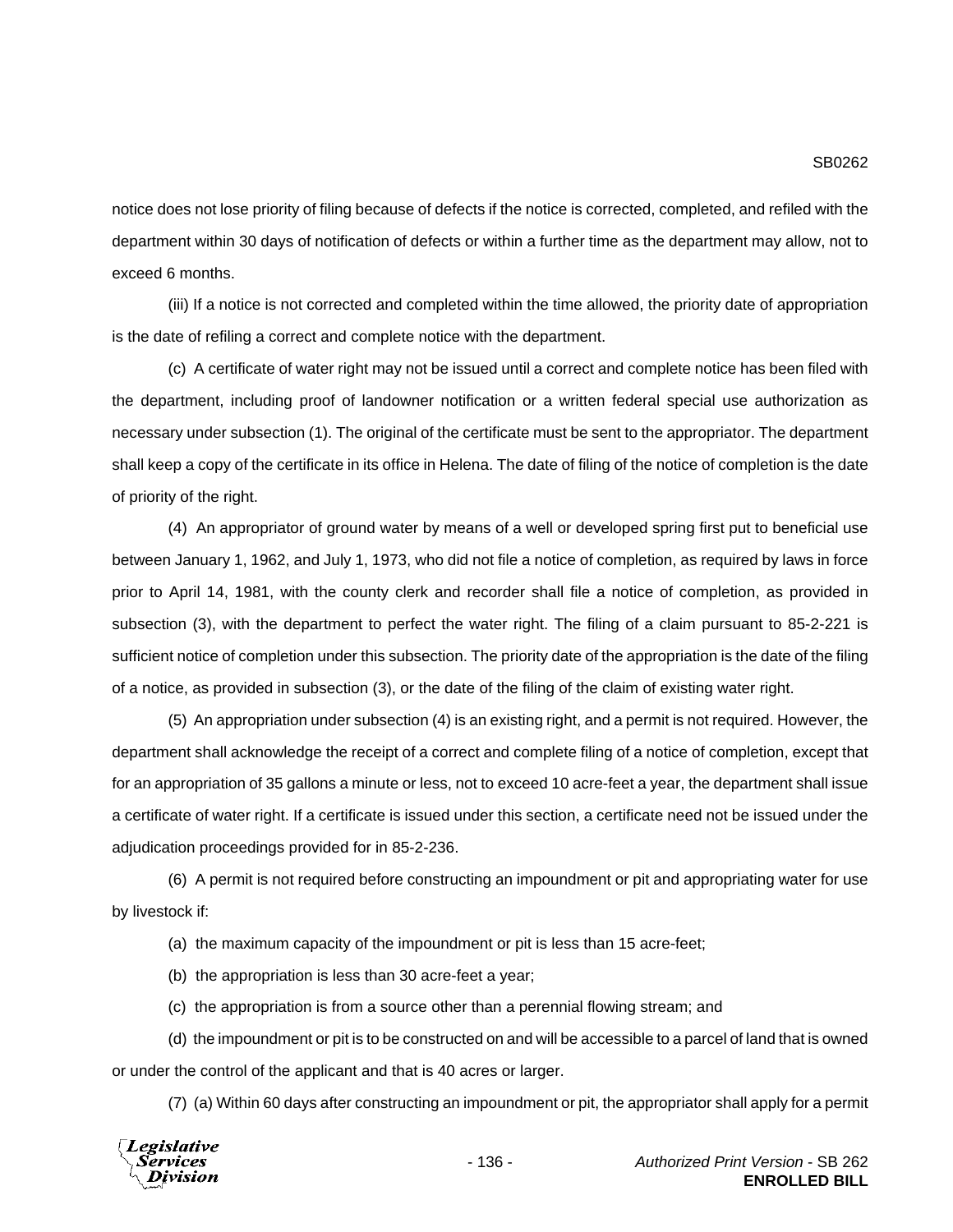as prescribed by this part. Subject to subsection (7)(b), upon receipt of a correct and complete application for a stock water provisional permit, the department shall automatically issue a provisional permit. If the department determines after a hearing that the rights of other appropriators have been or will be adversely affected, it may revoke the permit or require the permittee to modify the impoundment or pit and may then make the permit subject to terms, conditions, restrictions, or limitations that it considers necessary to protect the rights of other appropriators.

(b) If the impoundment or pit is on national forest system lands, an application is not correct and complete under this section until the applicant has submitted proof of any written special use authorization required by federal law to occupy, use, or traverse national forest system lands for the purpose of diversion, impoundment, storage, transportation, withdrawal, use, or distribution of water under the permit.

(8) A person may also appropriate water without applying for or prior to receiving a permit under rules adopted by the department under 85-2-113.

(9) Pursuant to [section 2], the provisions of this section do not apply within the exterior boundaries of the Flathead Indian reservation."

**Section 9.** Section 85-2-427, MCA, is amended to read:

**"85-2-427. (Temporary) Temporary lease of appropriation right -- requirements -- rulemaking.** (1) Applications to temporarily lease an appropriation right that comply with the requirements of this section are not subject to the provisions of 85-2-402, 85-2-407, 85-2-408, or 85-2-436. After obtaining department approval pursuant to this section, an appropriator may temporarily lease an appropriation right.

(2) The amount of water leased may not exceed the total consumptive use of the appropriation right. For an irrigation right, the consumptive volume may not exceed 1 acre-foot per acre irrigated. The department shall determine the consumptive volume limits for other uses by rule.

- (3) (a) Each appropriation right leased pursuant to this section:
- (i) must have been used within 5 years prior to the application date;
- (ii) may be leased only during the period of diversion for the appropriation right; and
- (iii) may not be leased for more than 2 years one time during any consecutive 10-year period.
- (b) The volume of water leased may not exceed 180 acre-feet per year.
- (c) The point of diversion for the appropriation right may not be changed.

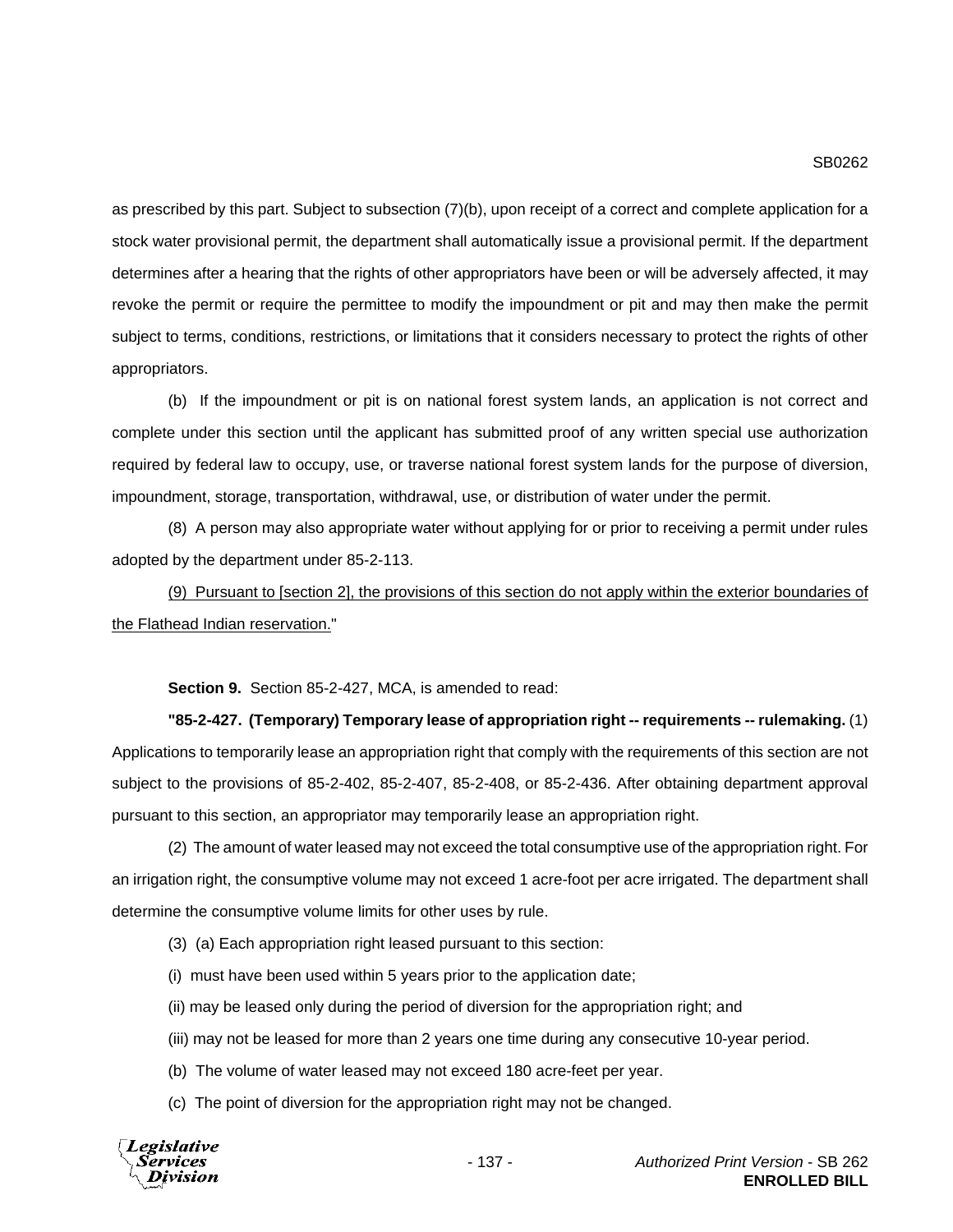(4) The use of any appropriation rights on the place of use associated with a leased appropriation right is forbidden during the term of the lease.

(5) Storage may not be added to the leased appropriation right at the point of diversion or the original place of use.

(6) This section does not apply to changes in an appropriation right that would result in leased water being transported outside Montana. Proposed out-of-state uses are subject to the provisions of 85-2-402.

(7) Water leased pursuant to this section must be measured at the point of diversion by a meter approved by the department. The appropriator shall report the amount of water measured at the end of the year in which the lease occurred or upon request of the department.

(8) An applicant proposing to lease an appropriation right pursuant to this section shall submit a correct and complete application on a form provided by the department and a fee as established by rule. The application must include:

(a) the name and address of each lessee;

(b) the name of all owners of each appropriation right;

(c) the number of each appropriation right;

(d) the proposed use and the place of use for the leased water;

(e) the source of water to be appropriated;

(f) the start and end dates of the proposed lease;

(g) the proposed diversion flow rate and volume of water to be used during the lease;

(h) evidence that the appropriation right has been used within the last 5 years;

(i) a description of how the existing use of the appropriation rights would cease at the place of use during the lease period, including the number and location of acres to be removed from irrigation, if applicable; and

(j) an analysis of potential adverse effects and a description of planned actions to mitigate potential adverse effects.

(9) Within 30 days of receiving the application, the department shall approve or deny the application. An approved application must be correct and complete and meet the requirements of this section. The department may approve an application with conditions.

(10) After approval, the department shall provide notice of the proposed lease that includes the information in subsections (8)(a) through (8)(g). The department shall:

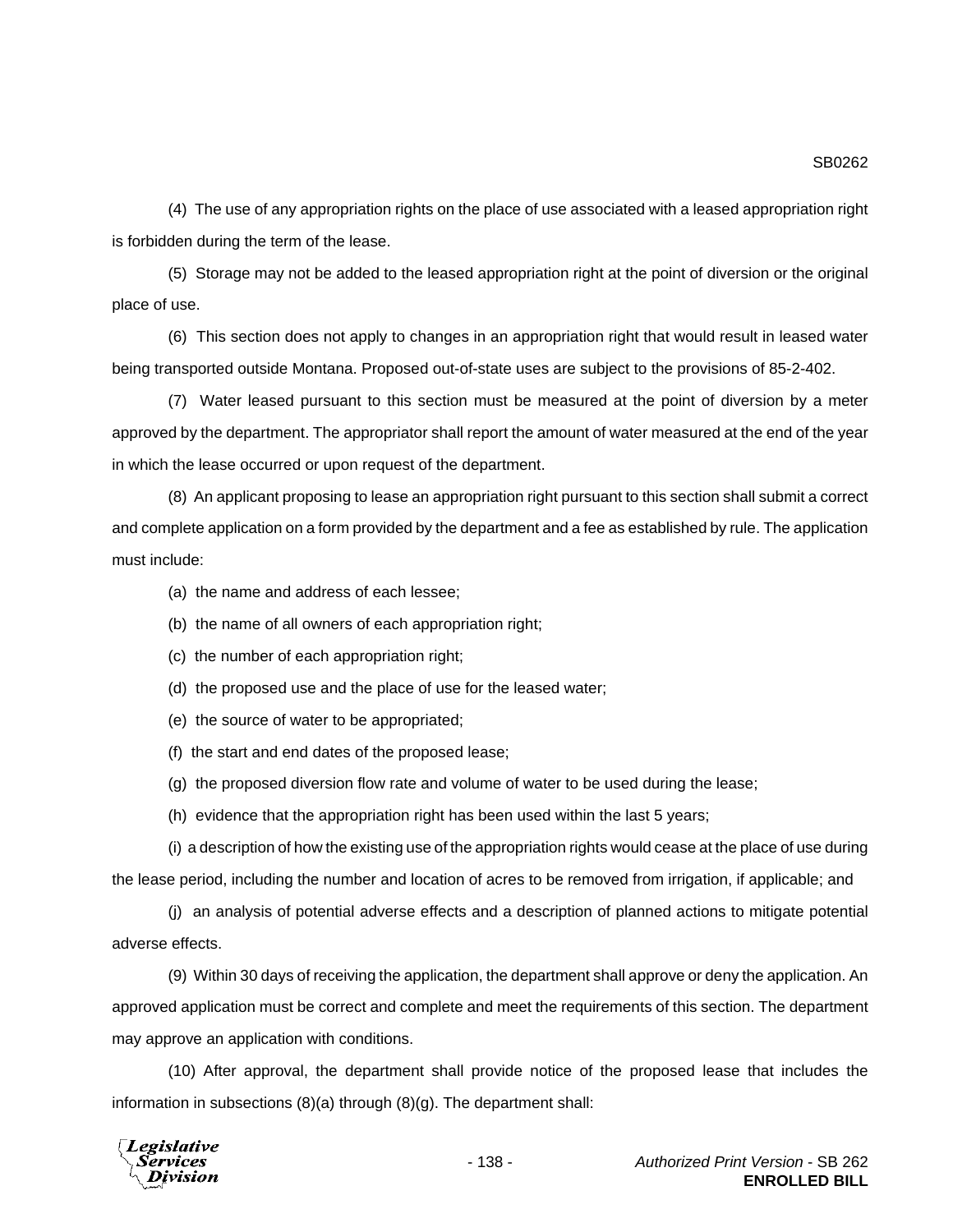(a) mail individual notice to potentially affected appropriators identified by the department in the area of the point of diversion; and

(b) post the notice on the department's website.

(11) (a) For 60 days from the date that notice is mailed pursuant to subsection (10), the department shall accept correct and complete objections to the proposed lease from any person whose property, water rights, or interests would be adversely affected by the proposed appropriation. The objection must be made on a form provided by the department.

(b) The department shall determine if an objection is valid. A valid objection contains facts indicating that the rights of other appropriators would be adversely affected by the lease of the appropriation right. If the department determines that an objection is valid, the approval for the use of the appropriation right under the lease is canceled and no water may be used pursuant to the lease.

(c) The owner of an appropriation right whose approval is canceled under subsection (11)(b) may request a hearing on the objection pursuant to 2-4-604 within 15 days of notice of the cancellation. The department shall issue an order reinstating approval for the use of the appropriation right under the lease if the applicant proves by a preponderance of the evidence that the water rights of other appropriators will not be adversely affected by the lease.

(12) Leased water may not be put to use until a final determination is made pursuant to subsection (11). The lessee shall provide the department with a copy of the executed lease agreement before the leased water is put to use.

(13) Violations of this section are subject to the provisions of 85-2-114 and 85-2-122. This subsection does not limit the remedies available to an appropriator to enjoin or seek damages from the owner of an appropriation right who leased the water or from a lessee.

(14) The department shall adopt rules to implement this section. The rules must include definitions of consumptive uses and criteria for determining if an appropriation right has been used in the 5 years prior to the temporary lease application.

(15) The department shall report annually to the water policy interim committee provided for in 5-5-231. The report must include the number of leases, the amount of water leased, and the number of irrigated acres taken out of production.

(16) Pursuant to [section 2], the provisions of this section do not apply within the exterior boundaries of

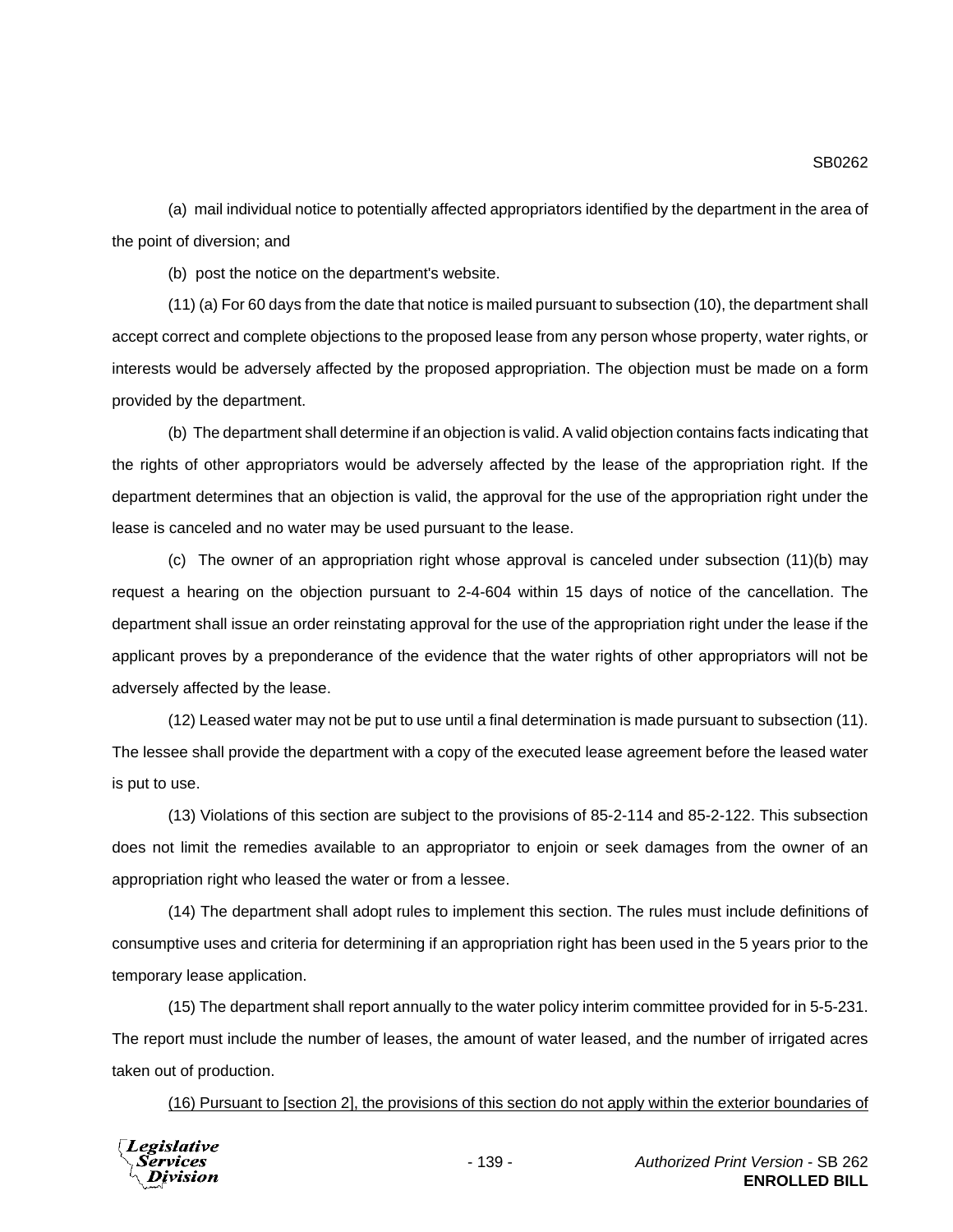the Flathead Indian reservation. (Terminates July 1, 2019--sec. 4, Ch. 236, L. 2013.)"

**Section 10.** Section 85-2-506, MCA, is amended to read:

**"85-2-506. Controlled ground water areas -- designation or modification.** (1) The department may by rule designate or modify permanent or temporary controlled ground water areas as provided in this part. The rule for each controlled ground water area must designate the boundaries of the controlled ground water area.

(2) The rulemaking process for designation or modification of a controlled ground water area may be initiated by:

(a) the department;

(b) submission of a correct and complete petition from a state or local public health agency for identified public health risks; or

(c) submission of a correct and complete petition:

(i) by a municipality, county, conservation district, or local water quality district formed under Title 7, chapter 13, part 45; or

(ii) signed by at least one-third of the water right holders in a proposed controlled ground water area.

(3) (a) A correct and complete petition must:

(i) be in a form prescribed by the department and must contain analysis prepared by a hydrogeologist, a qualified scientist, or a qualified licensed professional engineer concluding that one or more of the criteria provided in subsection (5) are met; and

(ii) describe proposed measures, if any, to mitigate effects of the criteria identified in subsection (5) that are alleged in the petition.

(b) When the department proposes a rule pursuant to this section, the place for the hearing must be within or as close as practical to the proposed or existing controlled ground water area.

(c) (i) The department shall notify the petitioner of any defects in a petition within 180 days. If the department does not notify the petitioner of any defects within 180 days, the petition must be treated as correct and complete.

(ii) A petition that is not made correct and complete within 90 days from the date of notification by the department of any defect is terminated.

(4) (a) Within 60 days after a petition is determined to be correct and complete, the department shall:

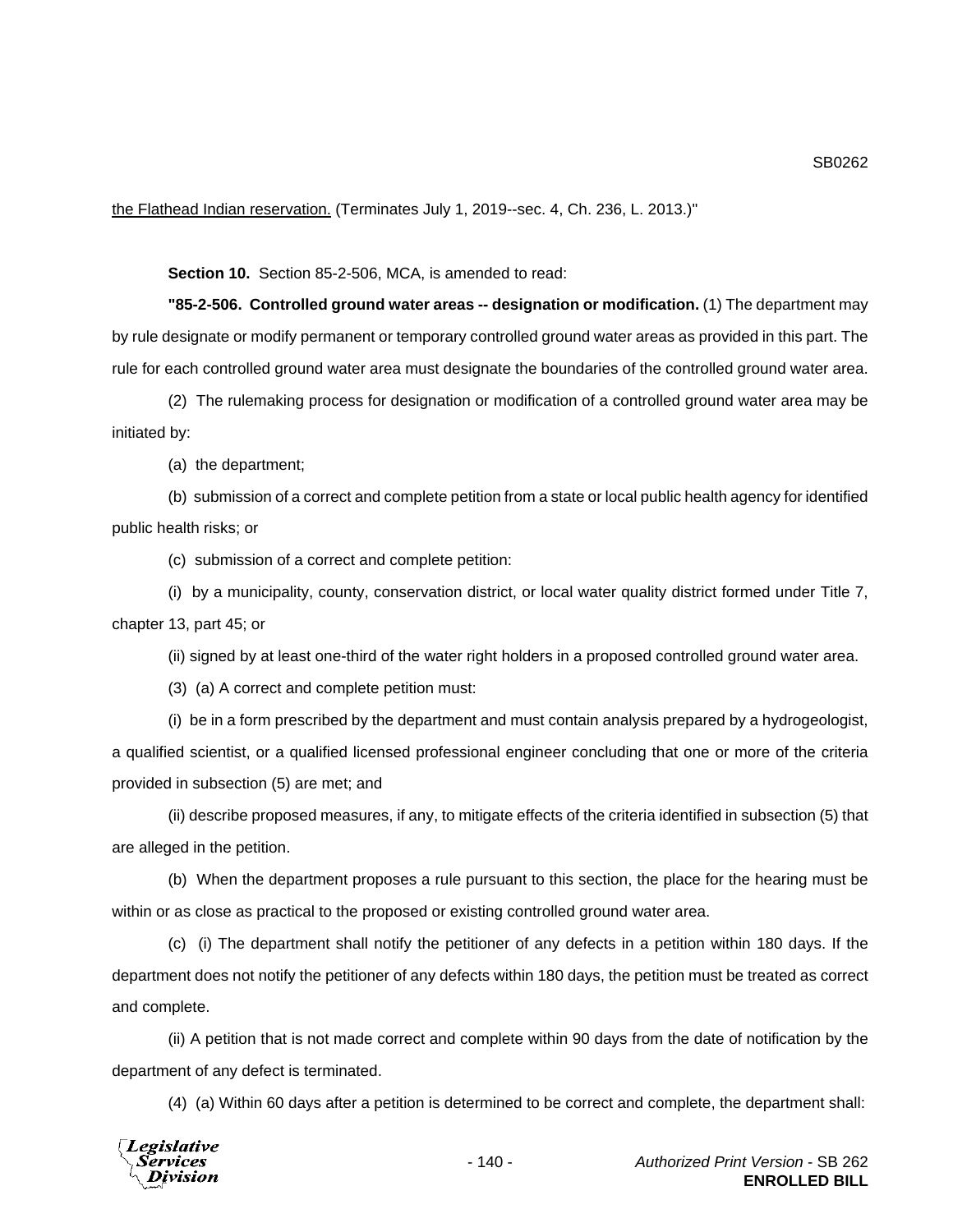(i) deny in writing the petition in whole or in part, stating the reasons for denial;

(ii) inform the petitioner that the department will study the information presented in the petition for a period not to exceed 90 days before denying or proceeding with the petition; or

(iii) initiate rulemaking proceedings in accordance with Title 2, chapter 4, part 3.

(b) Failure of the department to act under subsection (4)(a) does not mandate that the department grant the petition for rulemaking.

(c) In addition to the notice requirements of Title 2, chapter 4, parts 1 through 4, the department shall provide public notice of the rulemaking hearing by:

(i) publishing a notice at least once each week for 3 successive weeks, with the first notice not less than 30 days before the date of the hearing in a newspaper of general circulation in the county or counties in which the proposed controlled ground water area is located;

(ii) serving by mail a copy of the notice, not less than 30 days before the hearing, upon each person or public agency known from an examination of the records of the department to be a water right holder with a diversion within the proposed controlled ground water area, all landowners of record within the proposed controlled ground water area, and each well driller licensed in Montana whose address is within any county in which any part of the proposed controlled ground water area is located; and

(iii) serving by mail a copy of the notice upon any other person or state or federal agency that the department feels may be interested in or affected by the proposed designation or modification of a controlled ground water area.

(d) The notice under subsection (4)(c) must include a summary of the basis for the proposed rule. Publication and mailing of the notice as prescribed in this section, when completed, is considered to be sufficient notice of the hearing to all interested persons.

(5) The department may designate a permanent controlled ground water area by rule if it finds by a preponderance of the evidence that any of the following criteria have been met and cannot be appropriately mitigated:

(a) current or projected reductions of recharge to the aquifer or aquifers in the proposed controlled ground water area will cause ground water levels to decline to the extent that water right holders cannot reasonably exercise their water rights;

(b) current or projected ground water withdrawals from the aquifer or aquifers in the proposed controlled



SB0262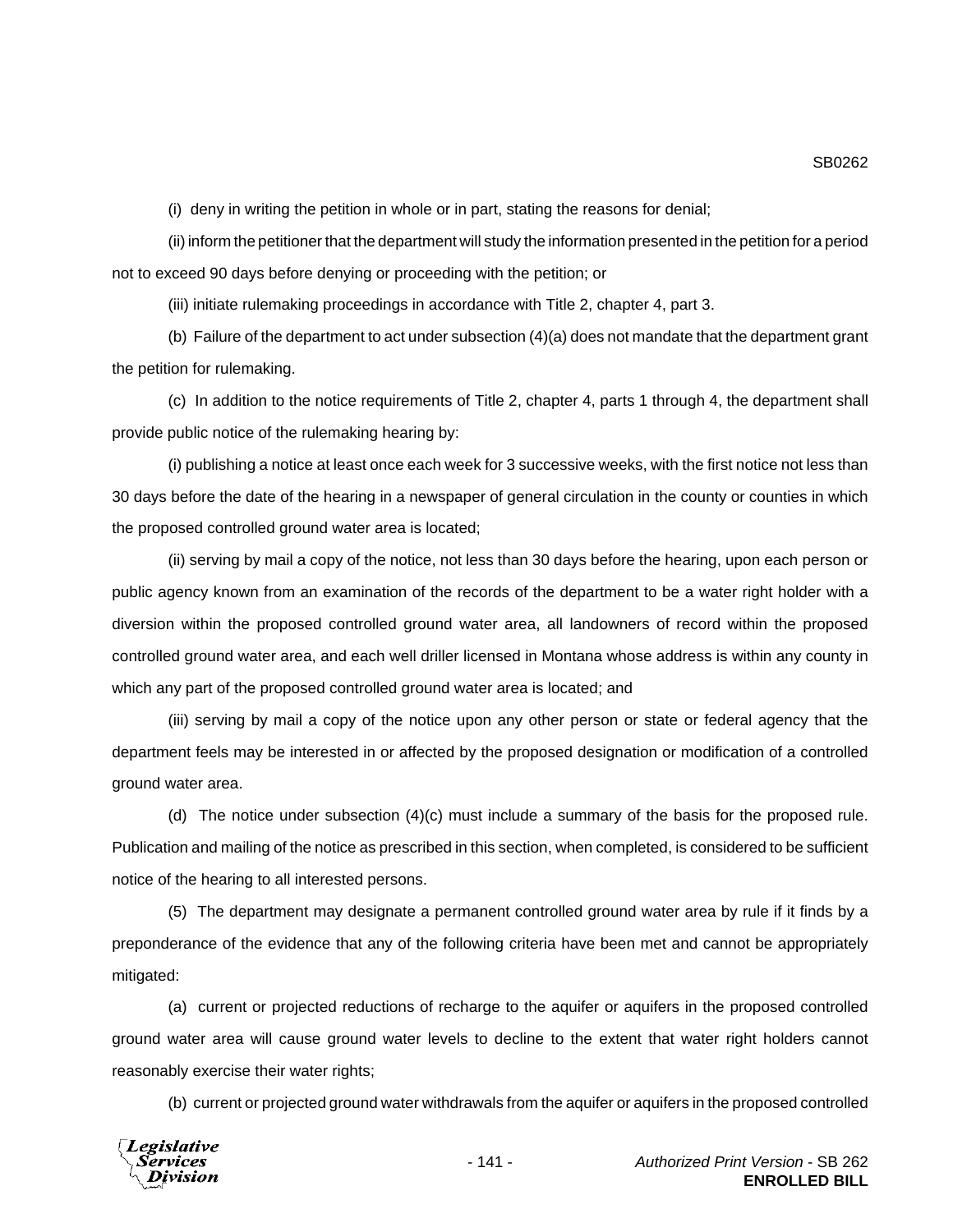ground water area have reduced or will reduce ground water levels or surface water availability necessary for water right holders to reasonably exercise their water rights;

(c) current or projected ground water withdrawals from the aquifer or aquifers in the proposed controlled ground water area have induced or altered or will induce or alter contaminant migration exceeding relevant water quality standards;

(d) current or projected ground water withdrawals from the aquifer or aquifers in the proposed controlled ground water area have impaired or will impair ground water quality necessary for water right holders to reasonably exercise their water rights based on relevant water quality standards;

(e) ground water within the proposed controlled ground water area is not suited for beneficial use; or

(f) public health, safety, or welfare is or will become at risk.

(6) (a) If the department finds that sufficient facts are not available to designate a permanent controlled ground water area, it may designate by rule a temporary controlled ground water area to allow studies to obtain the facts needed to determine whether or not it is appropriate to designate a permanent controlled ground water area. The department shall set the length of time that the temporary controlled ground water area will be in effect. Subject to subsection (6)(c), the term of a temporary controlled ground water area may be extended by rule.

(b) A temporary controlled ground water area designation is for the purpose of study and cannot include the control provisions provided in subsection (7), other than measurement, water quality testing, and reporting requirements.

(c) A temporary controlled ground water area designation may not exceed a total of 6 years, including any extensions.

(d) Prior to expiration of a temporary controlled ground water area, the department may amend or repeal the rule establishing the temporary controlled ground water area or may designate a permanent controlled ground water area through the rulemaking process under this section.

(e) Studies for temporary controlled ground water areas may be considered for funding under the renewable resource grant and loan program in Title 85, chapter 1, part 6.

(f) If there is a ground water investigation program within the bureau, the ground water assessment steering committee established by 2-15-1523 shall consider temporary controlled ground water areas for study.

(7) A controlled ground water area may include but is not limited to the following control provisions:

(a) a provision closing the controlled ground water area to further appropriation of ground water;

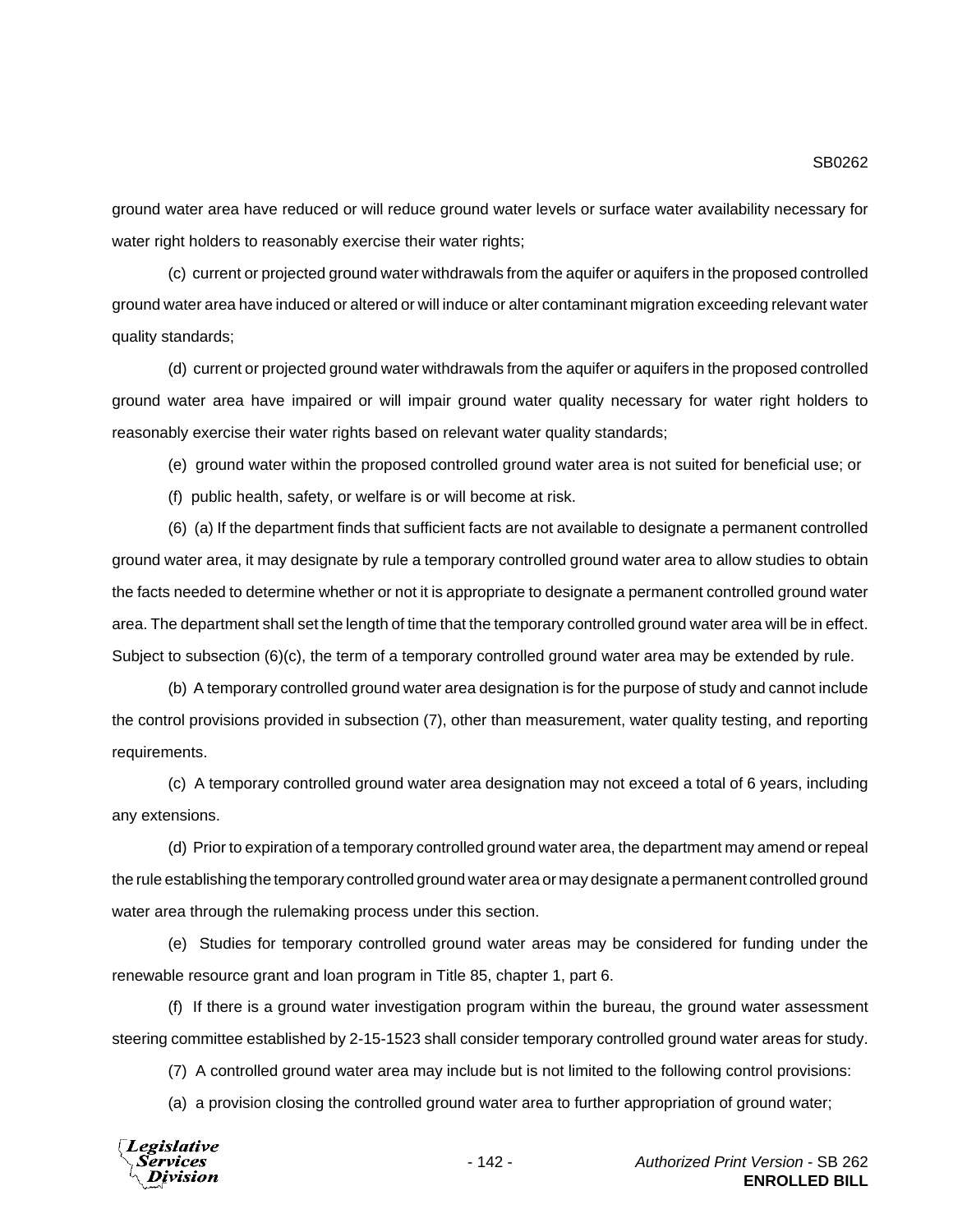(b) a provision restricting the development of future ground water appropriations in the controlled ground water area by flow, volume, purpose, aquifer, depth, water temperature, water quality, density, or other criteria that the department determines necessary;

(c) a provision requiring measurement of future ground water or surface water appropriations;

(d) a provision requiring the filing of notice on land records within the boundary of a permanent controlled ground water area to inform prospective holders of an interest in the property of the existence of a permanent controlled ground water area. Notice of the designation must be removed or modified as necessary to accurately reflect modification or repeal of a permanent designation within 60 days.

(e) a provision for well spacing requirements, well construction constraints, and prior department approval before well drilling, unless the well is regulated pursuant to Title 82, chapter 11;

(f) a provision for mitigation of ground water withdrawals;

(g) a provision for water quality testing;

(h) a provision for data reporting to the department; and

(i) other control provisions that the department determines are appropriate and adopts through rulemaking.

(8) Pursuant to [section 2], the provisions of this section do not apply within the exterior boundaries of the Flathead Indian reservation."

**Section 11.** Section 85-5-110, MCA, is amended to read:

## **"85-5-110. Appointment of water mediators -- duties.** (1) The Except as provided in [section 2], the judge of the district court may appoint a water mediator to mediate a water controversy in a decreed or nondecreed basin under the following circumstances:

(a) upon request of the governor;

- (b) upon petition by at least 15% of the owners of water rights in a decreed or nondecreed basin; or
- (c) in the discretion of the district court having jurisdiction.
- (2) A water mediator appointed under this section may:
- (a) discuss proposed solutions to a water controversy with affected water right holders;
- (b) review options related to scheduling and coordinating water use with affected water right holders;
- (c) discuss water use and water needs with persons and entities affected by the existing water use;

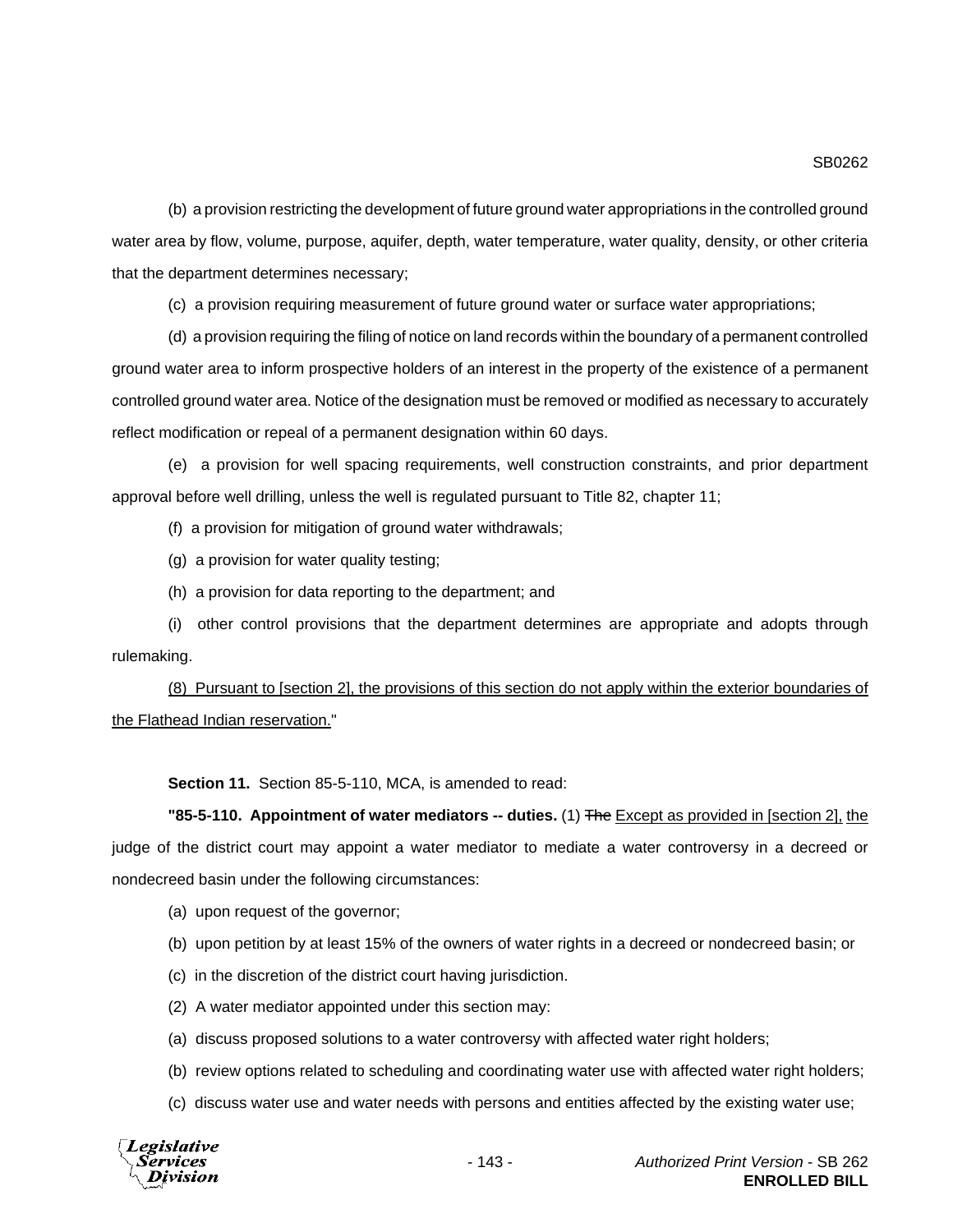(d) meet with principal parties to mediate differences over the use of water; and

(e) hold public meetings and conferences to discuss and negotiate potential solutions to controversies over use of water.

(3) If the governor requests or a state agency petitions for a water mediator, the governor or agency shall pay all or a majority of the costs of the water mediator as determined equitable by the district court having jurisdiction.

(4) The governor may use funds appropriated under 75-1-1101 to pay the costs of a water mediator.

(5) This section does not allow a water mediator to require any valid water right holder to compromise or reduce any of the holder's existing water rights.

(6) If an appropriator voluntarily ceases to use all or part of an appropriation right or voluntarily ceases to use an appropriation right according to its terms and conditions as a result of the efforts of a mediator appointed under this section, the appropriator may not be considered to have abandoned all or any portion of the appropriation right."

**Section 12. Notification to tribal governments.** The secretary of state shall send a copy of [this act] to each tribal government located on the seven Montana reservations and to the Little Shell Chippewa tribe.

**Section 13. Codification instruction.** [Sections 1 and 2] are intended to be codified as an integral part of Title 85, chapter 20, and the provisions of Title 85, chapter 20, apply to [sections 1 and 2].

**Section 14. Effective date.** [This act] is effective on passage and approval.

- END -

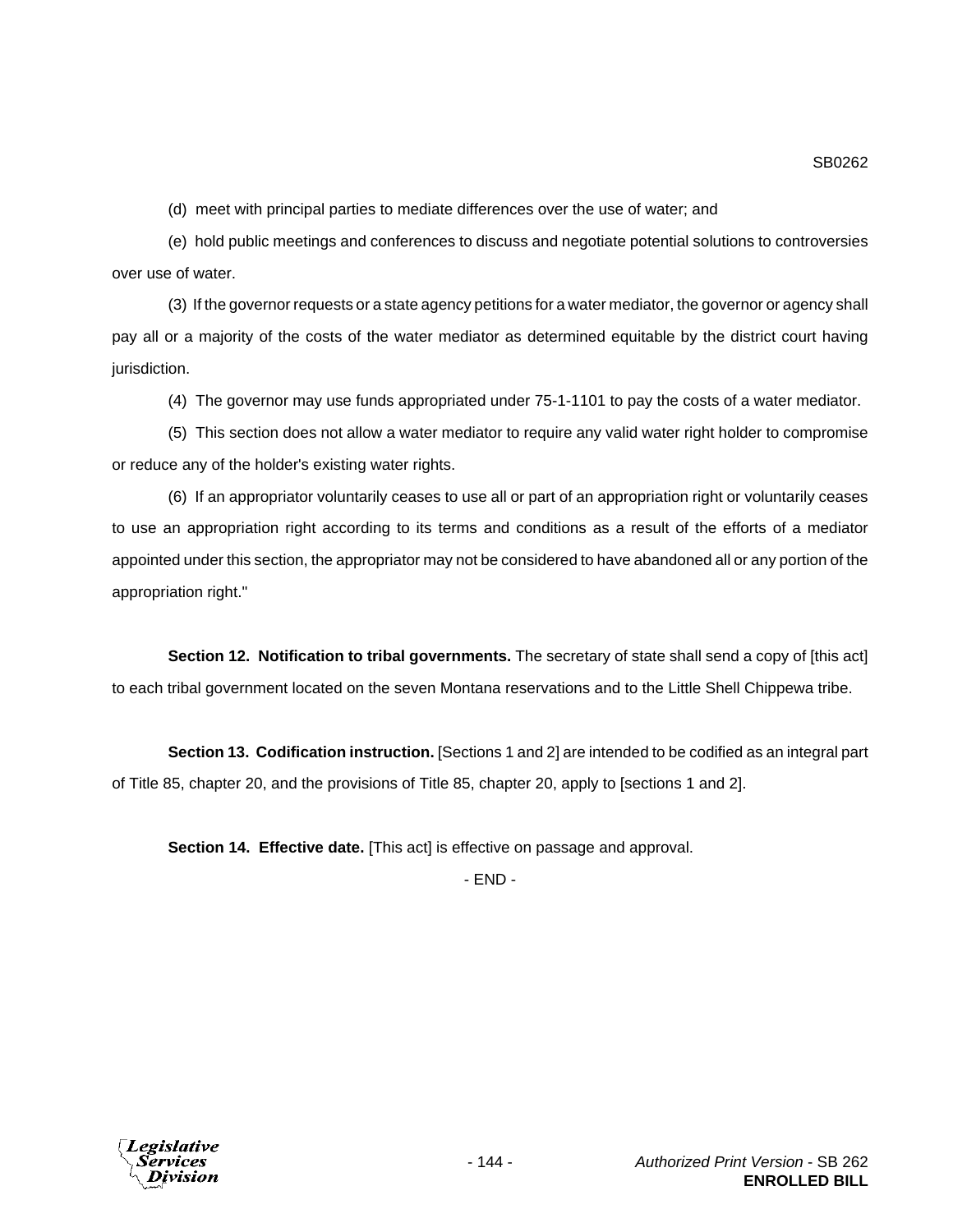SB0262

I hereby certify that the within bill, SB 0262, originated in the Senate.

Secretary of the Senate

President of the Senate

| Signed this | dav     |
|-------------|---------|
| of          | , 2015. |

Speaker of the House

| Signed this | dav     |
|-------------|---------|
| οf          | , 2015. |